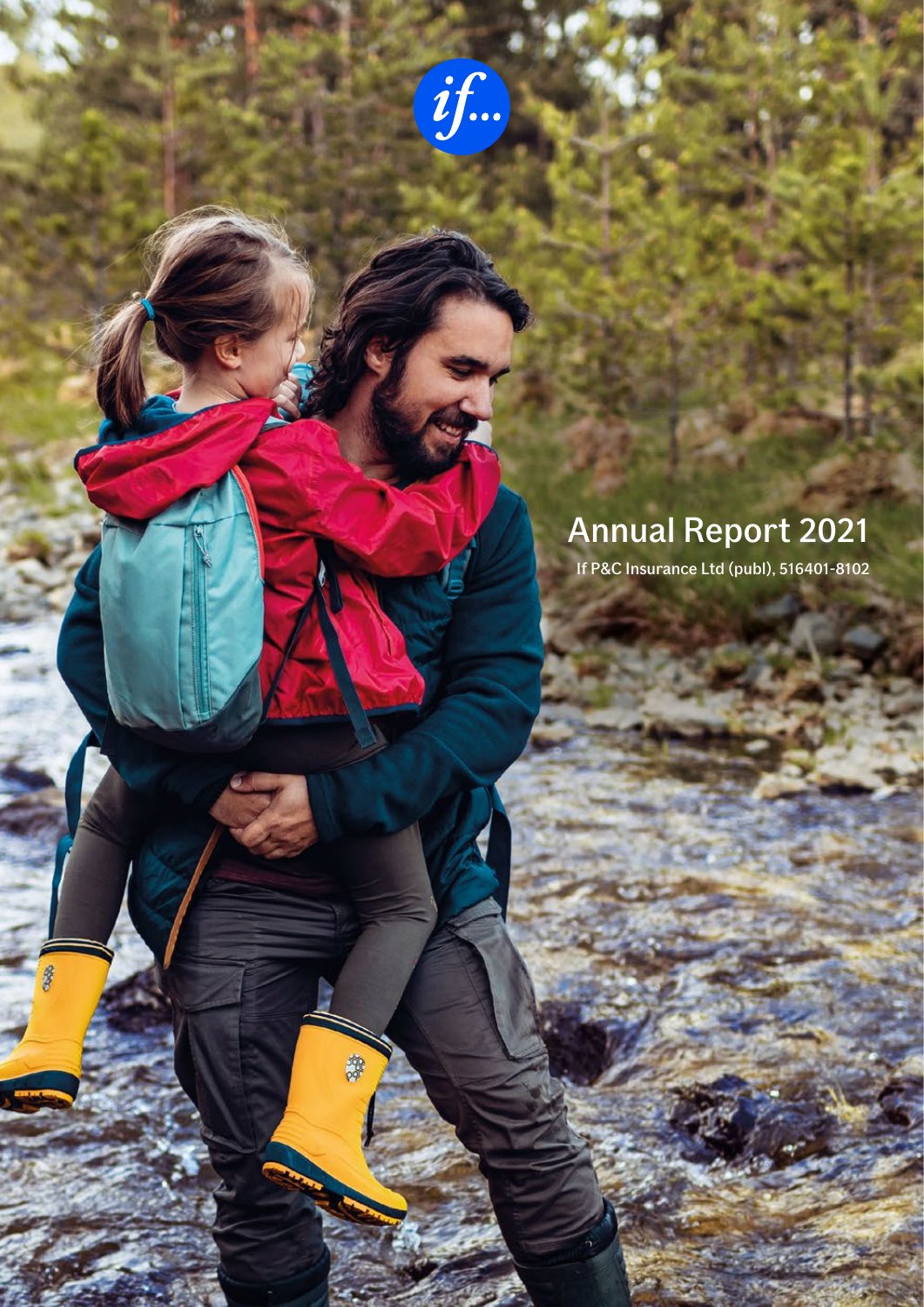# Contents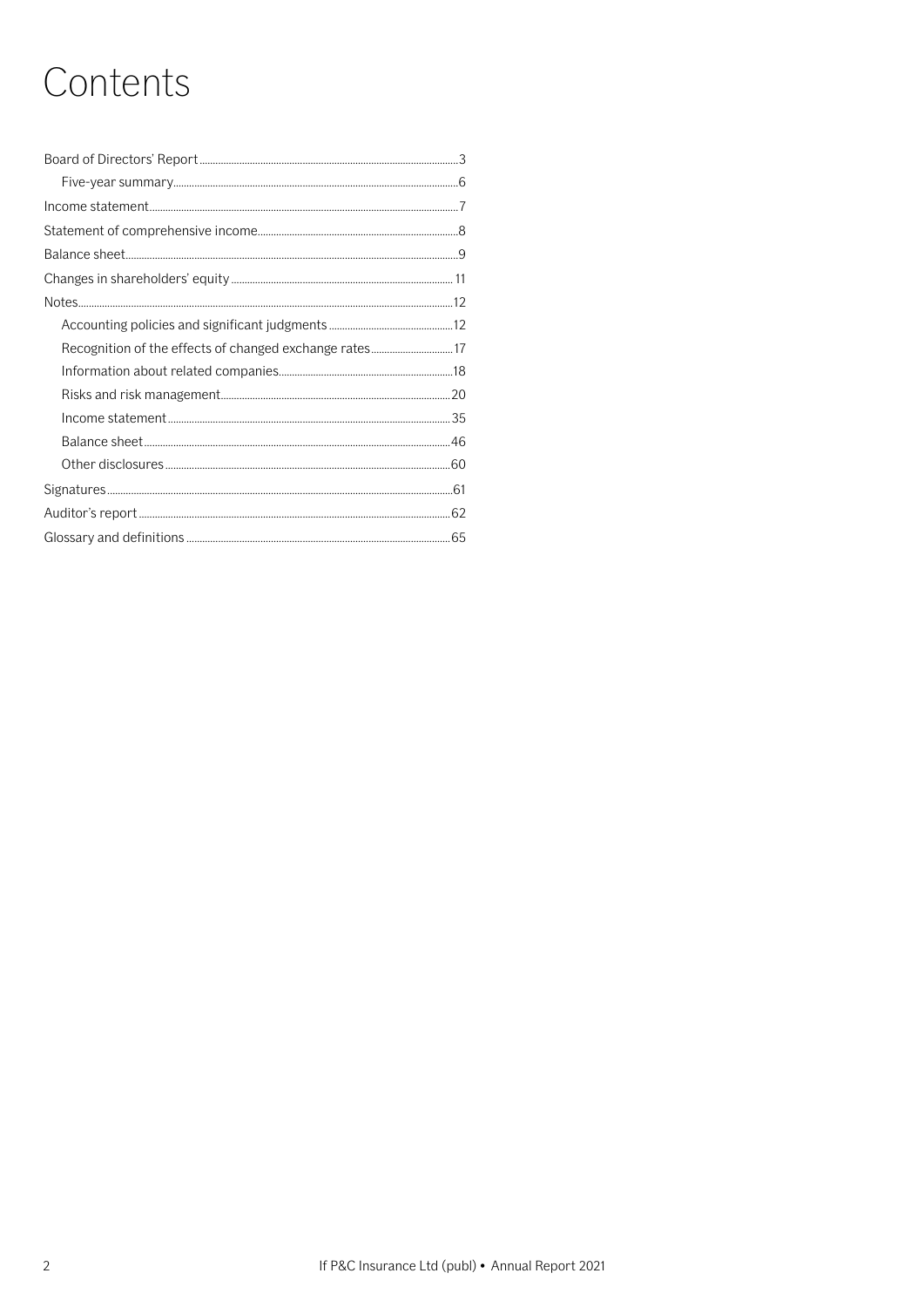# Board of Directors' report

The Board of Directors and the President of If P&C Insurance Ltd (publ), corporate registration number 516401-8102, hereby issue their annual report for the 2021 fiscal year.

# <span id="page-2-0"></span>**Organization**

If P&C Insurance Ltd (publ) is a wholly owned subsidiary of If P&C Insurance Holding Ltd (publ), corporate reg. no. 556241-7559, whose headquarter is in Solna, Sweden. The consolidated accounts are prepared by If P&C Insurance Holding Ltd (publ). If P&C Insurance Holding Ltd (publ) is in turn a wholly owned subsidiary of Sampo plc, a Finnish listed company, whose registered office is in Helsinki.

If P&C Insurance conducts property and casualty insurance operations in Sweden and in Norway, Denmark, Finland, Estonia and Latvia via branches. In addition, If has branch offices in France, the Netherlands, the United Kingdom and Germany for customers that conduct international operations.

The insurance operation in the Nordic region is organizationally divided in accordance with customer segment into the business areas Private, Commercial and Industrial. From January 2021, claims management was merged into one Nordic unit. Support functions such as Human Resources, IT and Group Services, Communication, Risk Management, Legal and Finance are organized as a support to the business.

# Significant events and effects during the year and after the balance sheet date

2021 was a year marked by continued challenges due to the Covid-19 pandemic. Priority was given to business continuity and continued service and support to If P&C Insurance's customers, while many of the employees have worked from home offices during a large part of the year. The pandemic's impact on If P&C Insurance's results decreased in 2021 following the roll-out of mass vaccinations and eased pandemic restrictions allowing for greater mobility. Compared to 2020, there was an increase in Motor claims frequencies as traffic returned to more normal levels. Travel claims remained at a lower level than normal, although increased during the latter part of the year. The effect of Covid-19 on the combined ratio was a reduction of approximately 2 percentage points (3).

In February 2022, Russia attacked Ukraine, which has dramatically changed the political situation in Europe and contributed to significant uncertainty in financial markets. If P&C Insurance has implemented decided sanctions and follows the development of events closely. Affected insurance exposure is assessed to be low and the financial turbulence can be handled with a continued good solvency situation.

# Earnings and financial position

# Results

The technical result for insurance operations increased to MSEK 8,636 (7,970) and the combined ratio improved to 81.6% (82.5). The investment result increased to MSEK 2,338 (1,583). Profit before tax for the year amounted to MSEK 10,539 (9,050).

# Premiums

Gross written premiums amounted to MSEK 49,866 (48,517). Adjusted for currency effects, the increase was 4.1% (4,7), supported by an increasing degree of renewal among existing customers, a growing customer base and premium adjustments. All business areas show good growth.

Net premiums earned amounted to MSEK 46,328 (45,033).

## Claims and claims reserves

Claims incurred, net of reinsurance, amounted to MSEK 30,696 (30,204). The risk ratio was 60.6% (61.2), including an adverse but slightly lower large claims result compared with last year and a positive impact of prior year development.

At year end, gross claims reserves amounted to MSEK 67,004 (64,799). Adjusted for currency effects, gross claims reserves increased by MSEK 455 compared with the preceding year. The change during the year was primarily attributable to a reserve reduction in motor third-party liability (MTPL) insurance and a reserve increase in property insurance.

Reinsurers' share of claims provision amounted to MSEK 2,555 (2,234). Adjusted for currency effects, the increase during the year was MSEK 154 MSEK.

# Expenses

Operating expenses in insurance operations, net of reinsurance, amounted to MSEK 7,101 MSEK (6,962). Adjusted for currency effects, the increase was 2.3% (2.3). The cost ratio improved to 21.0% (21.3).

# Investment result and asset allocation

At full market value, profit from asset management increased to MSEK 4,999 (2,577), driven by a strong year for equity investments and high-yield corporate bonds. Total return was 4.6% (2.5). Net investment return amounted to MSEK 2,338 (1,583) in the income statement and MSEK 2,661 (994) in other comprehensive income.

Asset allocation remained fairly stable. Fixed income comprises 85% (87) and equities 15% (13) of the total investment assets. At year end, the duration of the fixed income assets was 1.1 (1.4).

# Tax expense and net profit

The effective tax rate for the year was 21.1% (21.7). The decrease was primarily attributable to a lower nominal tax rate in Sweden. Of total taxes, current tax expense accounted for MSEK 2,205 (1,960) and deferred tax expense for MSEK 15 (7).

Net profit for the year was MSEK 8,319 (7,082).

# Solvency and financing

Insurance is a regulated business with EU-wide rules for calculating capital requirements and available capital. If P&C Insurance Ltd (publ) uses an approved partial internal model (PIM) to calculate the solvency capital requirement (SCR) for the majority of the insurance risks while other risks are calculated using the standard formula. As per December 31, 2021, the SCR amounted to MSEK 17,629 (14,683) and the eligible own funds amounted to MSEK 30,906 (25,857).

A dividend of MSEK 5,500 (6,900) was paid during the year and subordinated loans were repaid by MSEK 1,128 (-).

# Personnel

During the year, the number of employees increased and amounted to 6,332 (6,184) at year-end. The average number of employees during the year was 6,270 (6,237), of whom 53% (53) were women.

The principles applied when determining remuneration of senior executives are presented in Note 12.

# Outlook

The development of the global economy is difficult to predict as uncertainty remains about the next phase of the pandemic. Despite this, the underlying profitability of the insurance operation is expected to remain solid. A key success factor is continued accuracy in pricing insurance contracts, while ongoing efficiency improvements are important for long-term profitability.

# Applied accounting policies

If P&C Insurance Ltd (publ) applies to the extent possible accounting policies that comply with International Financial Reporting Standards (IFRS) as adopted by the EU, known as IFRS restricted by law. For the 2021 fiscal year, there were no new or amended standards that caused any significant changes or new requirements for the company's accounting.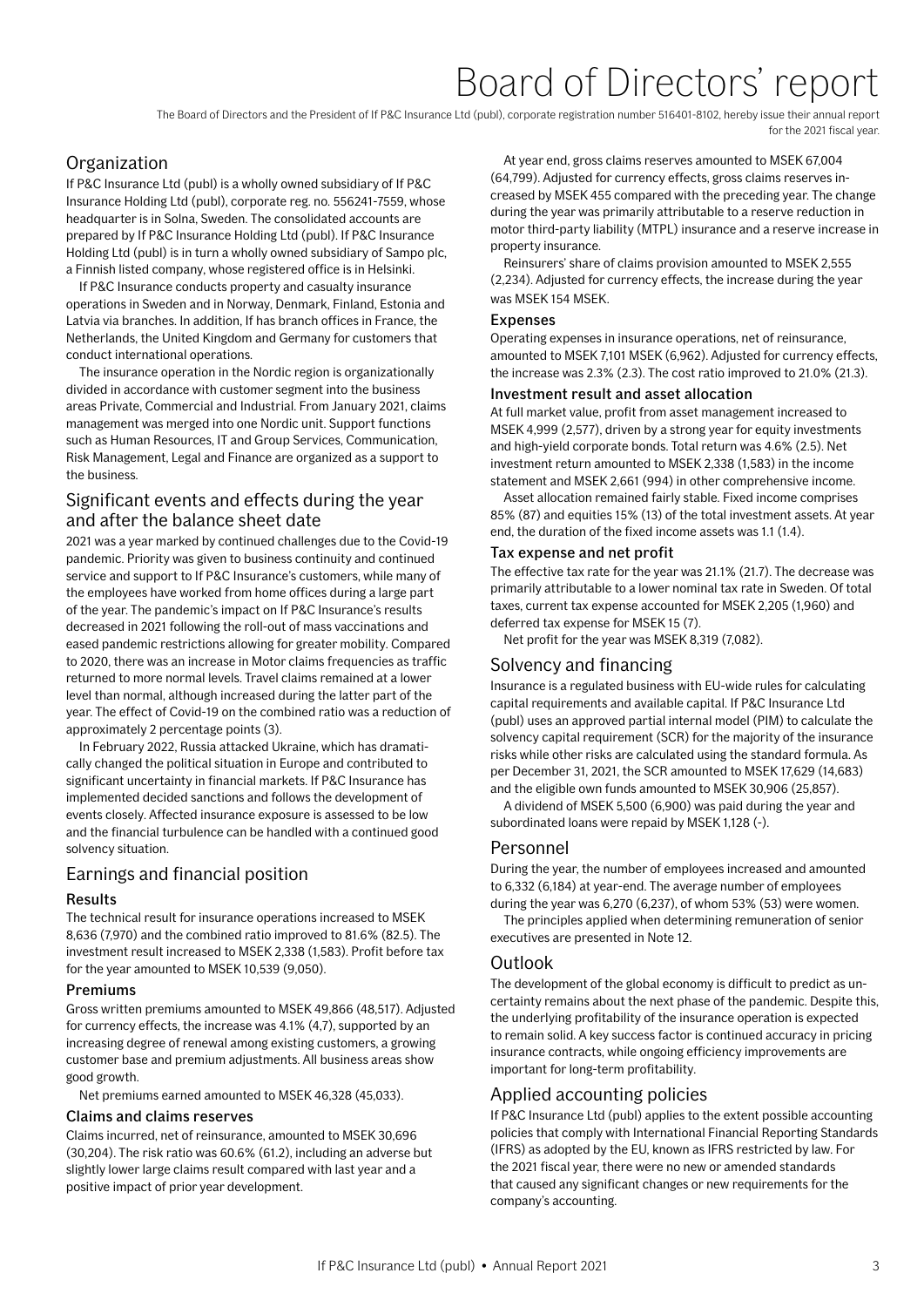# Objectives and policies for financial risk management

The core of the company's insurance operations is the transfer of risk from the insured clients to the insurer. If P&C Insurance's result depends on both the underwriting result and the return on investment assets.

The main objectives of If P&C Insurance's risk management are to ensure that sufficient return is obtained for the risks taken and that risks are taken into account in pricing decisions and other business decisions.

This requires risks to be properly identified and monitored. The risks, exposures and risk management are described in Note 5.

# Corporate Governance



If P&C Insurance Ltd (publ) is a wholly owned subsidiary of If P&C Insurance Holding Ltd (publ), which in turn is a wholly owned subsidiary of the listed Finnish company, Sampo plc. The shareholder's right to participate in company decisions is exercised at the Annual Meeting and at Extraordinary General Meetings.

The Articles of Association, which is the fundamental control document for the company, states, inter alia, the object of the company's operation, the size of the share capital, the number of members of the Board of Directors and auditors, as well as the period for such assignments, matters that shall be addressed at the Annual General Meeting and how notice convening the General Meetings shall be sent out.

The Board of Directors is ultimately responsible for ensuring that there are efficient systems for follow-up and control of the company's business and financial position. The central finance and accounting department is responsible in part for control systems, control, accounting and reporting in accordance with generally accepted accounting principles, and in part for liquidity, funding and capital. The work with internal control of financial reporting is based on If P&C Insurance's Internal Control Policy, which is based on the framework established by the Committee of Sponsoring Organizations of the Treadway Commission, COSO. The aim is to exclude material errors in the financial reports. The control environment includes aspects such as the organizational structure, roles and responsibilities, integritysteering documents, ethical values and the employees' competence. Control activities consist of steering documents, approval procedures, routine descriptions and controls to manage the identified risks. Implemented controls include such activities as authorization rules and referrals according to appropriate rules, for instance the four-eyes principle.

The compliance function is responsible for advising the Board and the CEO regarding compliance with the rules that are related to If P&C Insurance's permit to conduct insurance operations. The compliance function also evaluates the measures taken to prevent non-compliance. Furthermore, the compliance function assesses any consequences of rule changes that affect the business, and identifies and assesses risks of non-compliance. A risk-based plan is produced annually and adopted by the Board.

The compliance function is operationally independent. The Chief Compliance Officer (CCO) is appointed by the CEO and has the overall responsibility for the function and its areas of responsibility. The Board issues an instruction to the CCO, which describes its tasks in more detail. The CCO reports directly to the company's Board and CEO.

The actuarial function is led by the Chief Actuary and reports to the Board and to the CEO. The main tasks of the actuarial function are to coordinate the calculation of technical provisions and ensure its reliability and adequacy, to comment on the underwriting policy, on whether the reinsurance arrangements are sufficient and on the solvency position and to contribute to the risk management system, including through the ORCA process.

The risk management function is led by the Chief Risk Officer (CRO). The function consists of a risk control unit and a capital management unit and has the task of supporting the implementation and development of the risk management system. The risk management function reports to the Board and the CEO, see also Note 5.

Internal audit is an objective and independent function designed to add value and improve the organization's operations. The internal audit helps the organization to accomplish its objectives by bringing a systematic, disciplined approach to evaluate and improve the effectiveness and suitability of risk management, control and governance processes.

The internal audit function conducted a number of audits of the company's operations during the year in accordance with a risk based internal audit activity plan, which has been approved by the Board of Directors. The Chief Audit Executive reports the results of the audits directly to the Board. In addition, the Board of Directors receives an annual report containing a summary of the function's work, and significant observations during the year.

The internal audit function also performs follow-up activities to ensure that corrective measures have been taken by the business.

The external auditors are independent reviewers of the company's accounts and assess and express an opinion on whether they consider that the annual report gives a true and fair view of the financial position and result. They also review that the financial statements have been prepared in accordance with applicable laws and standards and review the administration of the Board and the CEO.

## Sustainability report

The Parent Company If P&C Insurance Holding Ltd (publ), corporate reg. no. 556241-7559, whose headquarter is in Solna, has prepared a sustainability report named If Sustainability Report 2021. It covers the Parent Company and its subsidiaries and is available on the website https://www.if.se. If P&C Insurance Ltd (publ) has therefore chosen not to prepare its own sustainability report.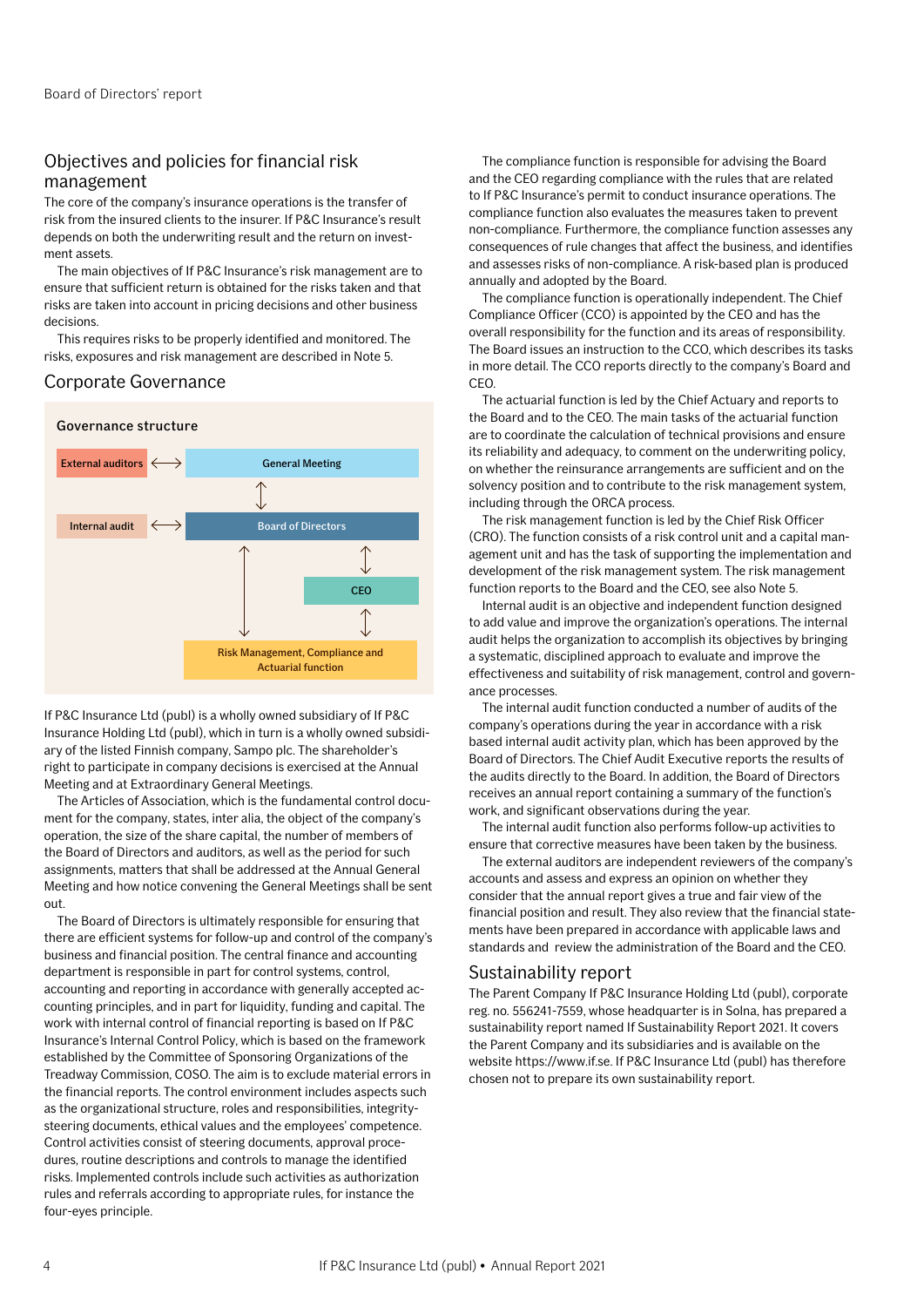# Appropriation of earnings

Unrestricted funds in the company, including the Fair value reserve, that are available for appropriation by the Annual General Meeting in accordance with the balance sheet, amount to:

| <b>SEK</b>              |                |
|-------------------------|----------------|
| Net profit for the year | 8,318,781,469  |
| Profit brought forward  | 11.441.847.411 |
| Fair value reserve      | 7.649.200.406  |
|                         | 27,409,829,286 |

The Board of Directors proposes appropriation of earnings as follows:

| <b>SEK</b>                       |                |
|----------------------------------|----------------|
| Paid as dividend                 | 8.000.000.000  |
| Profit to be carried forward     | 11.760.628.880 |
| Be carried as Fair value reserve | 7,649,200,406  |
|                                  | 27,409,829,286 |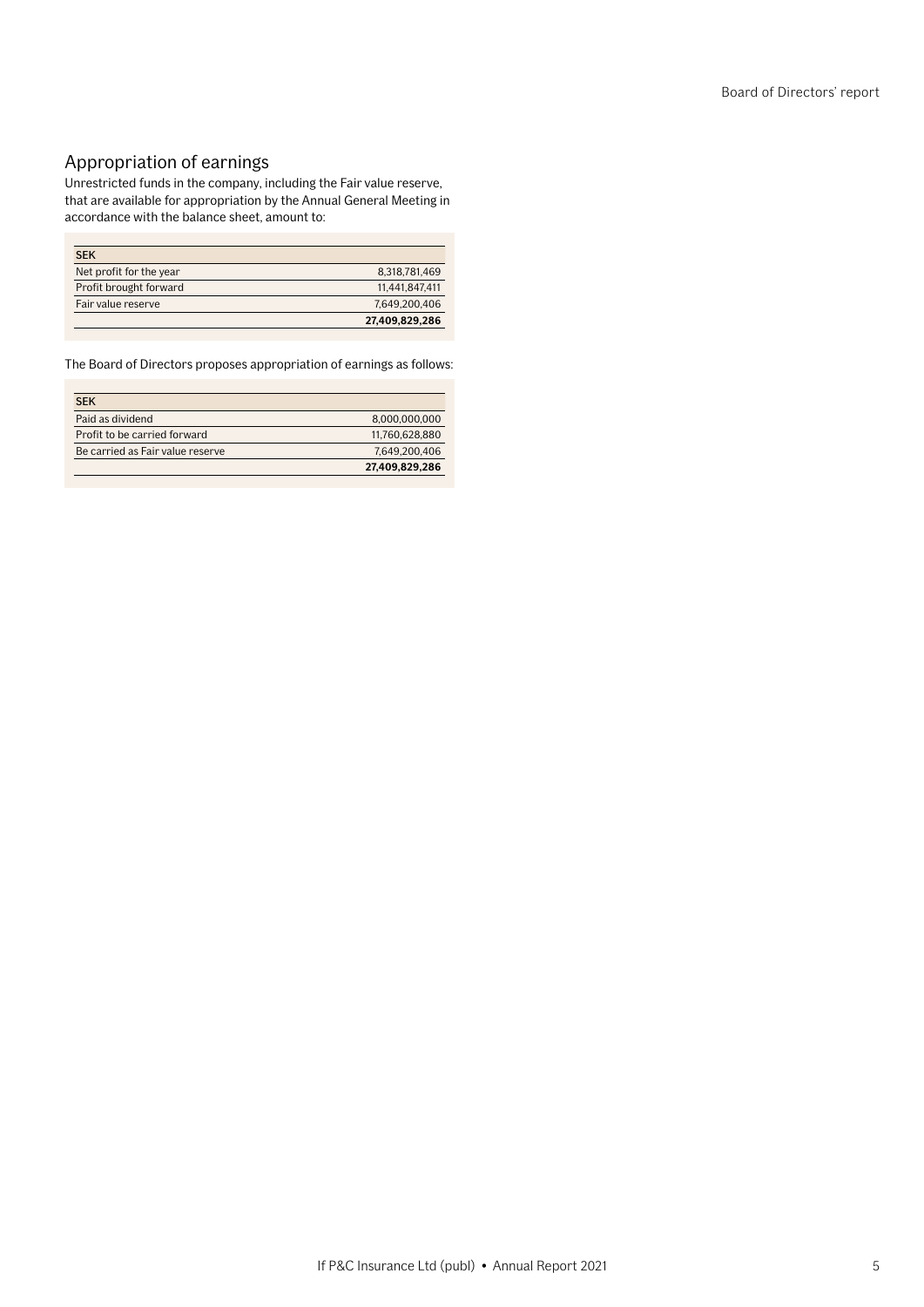## <span id="page-5-0"></span>Board of Directors' report

| Five-year summary                                                      |                          |                |                |           |           |
|------------------------------------------------------------------------|--------------------------|----------------|----------------|-----------|-----------|
| <b>MSEK</b>                                                            | 2021                     | 2020           | 2019           | 2018      | 2017      |
| <b>Condensed income statement</b>                                      |                          |                |                |           |           |
| Premiums written, net of reinsurance                                   | 47,069                   | 46.085         | 45,375         | 42,353    | 32,700    |
| Premiums earned, net of reinsurance                                    | 46,328                   | 45,033         | 44,490         | 42,172    | 32,977    |
| Allocated investment return transferred from the non-technical account | 144                      | 171            | 165            | 128       | 179       |
| Other technical income                                                 | 494                      | 452            | 417            | 373       | 248       |
| Claims incurred, net of reinsurance                                    | $-30,696$                | $-30,204$      | $-30,720$      | $-29,322$ | $-22,423$ |
| Of which, claims-adjustment costs                                      | $-2,641$                 | $-2,628$       | $-2,624$       | $-2,431$  | $-1,932$  |
| Operating expenses in insurance operations, net of reinsurance         | $-7,101$                 | $-6,962$       | $-7,062$       | $-6,818$  | $-5,400$  |
| Other operating expenses/other technical expenses                      | $-534$                   | $-520$         | $-516$         | $-418$    | $-326$    |
| Technical result from property and casualty insurance                  | 8,636                    | 7,970          | 6,775          | 6,115     | 5,254     |
|                                                                        |                          |                |                |           |           |
| Investment return                                                      | 2,338                    | 1,583          | 2,696          | 2,590     | 1,748     |
| Allocated investment return transferred to the technical account       | $-360$                   | $-401$         | $-467$         | $-448$    | $-327$    |
| Interest expense, financing                                            | $-64$                    | $-71$          | $-71$          | $-69$     | $-65$     |
| Amortization goodwill                                                  | $-2$                     | $-2$           | $-48$          | $-288$    | $-277$    |
| Income from associates                                                 | $\frac{1}{2}$            | $\overline{a}$ | $\overline{a}$ | 38        |           |
| Result before income taxes and appropriations                          | 10,549                   | 9,080          | 8,884          | 7,938     | 6,334     |
|                                                                        |                          |                |                |           |           |
| Untaxed reserves                                                       | $\overline{a}$           |                | $\overline{a}$ |           | 2,495     |
| Group contribution                                                     | $-10$                    | $-30$          | $-25$          | $-50$     | $-48$     |
| <b>Result before income taxes</b>                                      | 10,539                   | 9,050          | 8,859          | 7,888     | 8,780     |
|                                                                        |                          |                |                |           |           |
| Income taxes                                                           | $-2,220$                 | $-1,967$       | $-1,927$       | $-1,757$  | $-1,901$  |
| Net profit for the year                                                | 8,319                    | 7,082          | 6,932          | 6,132     | 6,880     |
| <b>Balance sheet, December 31</b>                                      |                          |                |                |           |           |
| <b>Assets</b>                                                          |                          |                |                |           |           |
| Intangible assets                                                      | $\overline{2}$           | 147            | 317            | 282       | 489       |
| Investment assets                                                      | 109,118                  | 102,443        | 105,825        | 102,990   | 104,818   |
| Reinsurers' share of technical provisions                              | 3,263                    | 2,813          | 2,168          | 2,105     | 2,112     |
| Debtors                                                                | 18,685                   | 17,157         | 17,289         | 16,080    | 14,960    |
| Other assets, prepayments and accrued income                           | 3,978                    | 3,971          | 3,912          | 3,849     | 4,747     |
| <b>Total assets</b>                                                    | 135,047                  | 126,532        | 129,511        | 125,306   | 127,125   |
|                                                                        |                          |                |                |           |           |
| Shareholders' equity, provisions and liabilities                       |                          |                |                |           |           |
| Shareholders' equity                                                   | 27,902                   | 22,588         | 22,073         | 18,939    | 22,180    |
| Untaxed reserves                                                       | 7,032                    | 6,859          | 7,118          | 7,043     | 6,957     |
| Subordinated debt                                                      | $\overline{\phantom{a}}$ | 1,102          | 1,146          | 1,124     | 1,078     |
| Deferred tax liability                                                 | 1,633                    | 859            | 912            | 184       | 847       |
| <b>Technical provisions</b>                                            | 90,178                   | 86,425         | 89,553         | 89,654    | 88,150    |
| Creditors                                                              | 6,173                    | 6,497          | 6,492          | 6,256     | 5,589     |
| Provisions, accruals and deferred income                               | 2,128                    | 2,202          | 2,217          | 2,105     | 2,324     |
| Total shareholders' equity, provisions and liabilities                 | 135,047                  | 126,532        | 129,511        | 125,306   | 127,125   |
|                                                                        |                          |                |                |           |           |
| Key data, property and casualty operations                             |                          |                |                |           |           |
| Claims ratio                                                           | 66.3%                    | 67.1%          | 69.0%          | 69.5%     | 68.0%     |
| Expense ratio                                                          | 15.3%                    | 15.5%          | 15.9%          | 16.2%     | 16.4%     |
| Combined ratio                                                         | 81.6%                    | 82.5%          | 84.9%          | 85.7%     | 84.4%     |
| Risk ratio <sup>1)</sup>                                               | 60.6%                    | 61.2%          | 63.2%          | 63.8%     | 62.1%     |
| Cost ratio <sup>1)</sup>                                               | 21.0%                    | 21.3%          | 21.8%          | 21.9%     | 22.2%     |
| Insurance margin <sup>1)</sup>                                         | 18.7%                    | 17.8%          | 15.5%          | 14.6%     | 16.2%     |
|                                                                        |                          |                |                |           |           |
| Key data, asset management<br>Total investment return <sup>2)</sup>    |                          |                |                |           |           |
|                                                                        | 4.6%                     | 2.5%           | 5.3%           | $-0.8%$   | 3.1%      |
|                                                                        |                          |                |                |           |           |
| Capital strength according to Solvency II regulation                   |                          |                |                |           |           |
| Own funds (capital base)                                               | 30,906                   | 25,857         | 25,358         | 24,269    | 25,512    |
| - Basic own funds                                                      | 30,906                   | 25,857         | 25,358         | 24,269    | 25,512    |
| Solvency capital requirement (SCR)                                     | 17,629                   | 14,683         | 15,186         | 14,205    | 15,593    |
| Eligible own funds to cover the minimum capital requirement            | 28,979                   | 22,826         | 22,052         | 21,129    | 22,752    |
| Minimum capital requirement (MCR)                                      | 7,933                    | 6,607          | 6,834          | 6,392     | 7,017     |
|                                                                        |                          |                |                |           |           |
| Other key data                                                         |                          |                |                |           |           |
| Consolidation capital                                                  | 36,568                   | 31,408         | 31,250         | 27,290    | 31,062    |
| of which deferred tax                                                  | 1,633                    | 859            | 912            | 184       | 847       |
| Consolidation margin                                                   | 77.7%                    | 68.2%          | 68.9%          | 64.4%     | 95.0%     |

<sup>1)</sup> Refers to alternative performance measurements which are defined in Glossary and definitions.

2) Calculations are made in accordance with the policies used internally within If P6C Insurance Ltd (publ) for the valuation of asset management.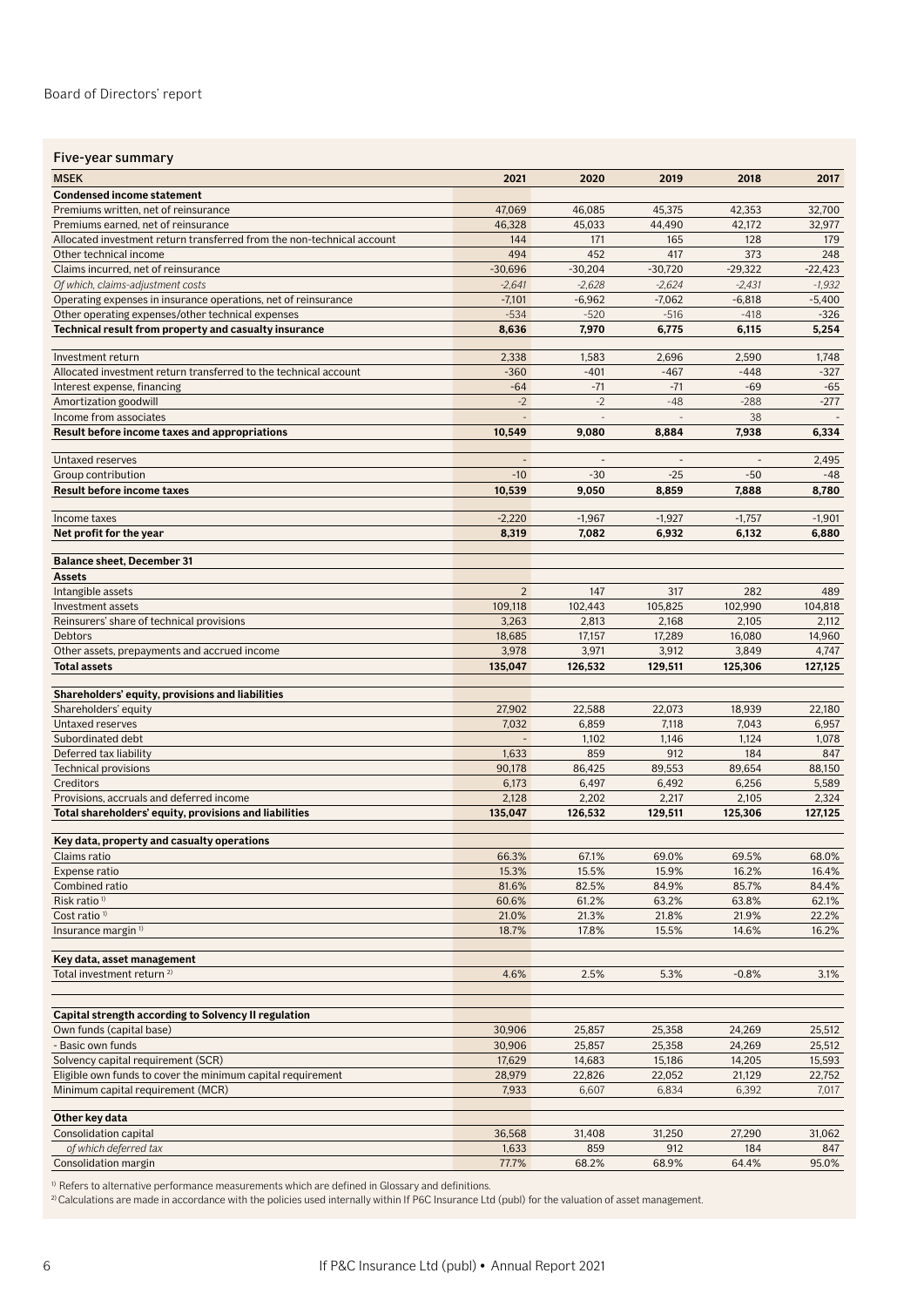# Income statement

<span id="page-6-0"></span>

| TECHNICAL ACCOUNT OF PROPERTY AND CASUALTY INSURANCE<br>Premiums earned, net of reinsurance<br>$\overline{7}$<br>Premiums written, gross<br>49,866<br>48,517<br>$\overline{7}$<br>Premiums ceded<br>$-2,797$<br>$-2,432$<br>Change in provision for unearned premiums and unexpired risks<br>$-833$<br>$-1,181$<br>92<br>128<br>Reinsurers' share of change in provision for unearned premiums and unexpired risks<br>45,033<br>46,328<br>8<br>144<br>Allocated investment return transferred from the non-technical account<br>171<br>Other technical income<br>494<br>452<br>Claims incurred, net of reinsurance<br>Claims paid<br>Gross<br>$-32,073$<br>$-32,825$<br>Reinsurers' share<br>1,462<br>1,190<br>Change in provision for claims outstanding<br>Gross<br>$-240$<br>574<br>Reinsurers' share<br>154<br>857<br>$9\,$<br>$-30,204$<br>$-30,696$<br><b>Operating expenses</b><br>Operating expenses in insurance operations, net of reinsurance<br>$-7,282$<br>$-7,107$<br>Gross<br>182<br>145<br>Commission and profit participation in ceded reinsurance<br>$-7,101$<br>$-6,962$<br>Other operating expenses/other technical expenses<br>$-534$<br>$-520$<br>10,12,13<br>$-7,634$<br>$-7,482$<br>14<br>Technical result from property and casualty insurance<br>8,636<br>7,970<br>NON-TECHNICAL-ACCOUNT<br><b>Investment result</b><br>Investment income<br>2,737<br>3,181<br>Unrealized gains on investment assets<br>134<br>$\overline{1}$<br>$-474$<br>Investment charges<br>$-407$<br>$-59$<br>Unrealized losses on investment assets<br>$-1,192$<br>15<br>2,338<br>1,583<br>$\,8\,$<br>Allocated investment return transferred to the technical account<br>$-360$<br>$-401$<br>Interest expense, financing<br>16<br>$-64$<br>$-71$<br>$-2$<br>Amortization, goodwill<br>17<br>$-2$<br>Result before income taxes and appropriations<br>9,080<br>10,549<br><b>Appropriations</b><br>Group contribution<br>$-10$<br>$-30$<br>$-10$<br>$-30$<br><b>Result before income taxes</b><br>10,539<br>9,050<br>$-2,220$<br>Tax<br>18<br>$-1,967$<br>Net profit for the year<br>8,319<br>7,082 | <b>MSEK</b> | <b>Note</b> | 2021 | 2020 |
|-----------------------------------------------------------------------------------------------------------------------------------------------------------------------------------------------------------------------------------------------------------------------------------------------------------------------------------------------------------------------------------------------------------------------------------------------------------------------------------------------------------------------------------------------------------------------------------------------------------------------------------------------------------------------------------------------------------------------------------------------------------------------------------------------------------------------------------------------------------------------------------------------------------------------------------------------------------------------------------------------------------------------------------------------------------------------------------------------------------------------------------------------------------------------------------------------------------------------------------------------------------------------------------------------------------------------------------------------------------------------------------------------------------------------------------------------------------------------------------------------------------------------------------------------------------------------------------------------------------------------------------------------------------------------------------------------------------------------------------------------------------------------------------------------------------------------------------------------------------------------------------------------------------------------------------------------------------------------------------------------------------------------------------------------------------------------------------------------------|-------------|-------------|------|------|
|                                                                                                                                                                                                                                                                                                                                                                                                                                                                                                                                                                                                                                                                                                                                                                                                                                                                                                                                                                                                                                                                                                                                                                                                                                                                                                                                                                                                                                                                                                                                                                                                                                                                                                                                                                                                                                                                                                                                                                                                                                                                                                     |             |             |      |      |
|                                                                                                                                                                                                                                                                                                                                                                                                                                                                                                                                                                                                                                                                                                                                                                                                                                                                                                                                                                                                                                                                                                                                                                                                                                                                                                                                                                                                                                                                                                                                                                                                                                                                                                                                                                                                                                                                                                                                                                                                                                                                                                     |             |             |      |      |
|                                                                                                                                                                                                                                                                                                                                                                                                                                                                                                                                                                                                                                                                                                                                                                                                                                                                                                                                                                                                                                                                                                                                                                                                                                                                                                                                                                                                                                                                                                                                                                                                                                                                                                                                                                                                                                                                                                                                                                                                                                                                                                     |             |             |      |      |
|                                                                                                                                                                                                                                                                                                                                                                                                                                                                                                                                                                                                                                                                                                                                                                                                                                                                                                                                                                                                                                                                                                                                                                                                                                                                                                                                                                                                                                                                                                                                                                                                                                                                                                                                                                                                                                                                                                                                                                                                                                                                                                     |             |             |      |      |
|                                                                                                                                                                                                                                                                                                                                                                                                                                                                                                                                                                                                                                                                                                                                                                                                                                                                                                                                                                                                                                                                                                                                                                                                                                                                                                                                                                                                                                                                                                                                                                                                                                                                                                                                                                                                                                                                                                                                                                                                                                                                                                     |             |             |      |      |
|                                                                                                                                                                                                                                                                                                                                                                                                                                                                                                                                                                                                                                                                                                                                                                                                                                                                                                                                                                                                                                                                                                                                                                                                                                                                                                                                                                                                                                                                                                                                                                                                                                                                                                                                                                                                                                                                                                                                                                                                                                                                                                     |             |             |      |      |
|                                                                                                                                                                                                                                                                                                                                                                                                                                                                                                                                                                                                                                                                                                                                                                                                                                                                                                                                                                                                                                                                                                                                                                                                                                                                                                                                                                                                                                                                                                                                                                                                                                                                                                                                                                                                                                                                                                                                                                                                                                                                                                     |             |             |      |      |
|                                                                                                                                                                                                                                                                                                                                                                                                                                                                                                                                                                                                                                                                                                                                                                                                                                                                                                                                                                                                                                                                                                                                                                                                                                                                                                                                                                                                                                                                                                                                                                                                                                                                                                                                                                                                                                                                                                                                                                                                                                                                                                     |             |             |      |      |
|                                                                                                                                                                                                                                                                                                                                                                                                                                                                                                                                                                                                                                                                                                                                                                                                                                                                                                                                                                                                                                                                                                                                                                                                                                                                                                                                                                                                                                                                                                                                                                                                                                                                                                                                                                                                                                                                                                                                                                                                                                                                                                     |             |             |      |      |
|                                                                                                                                                                                                                                                                                                                                                                                                                                                                                                                                                                                                                                                                                                                                                                                                                                                                                                                                                                                                                                                                                                                                                                                                                                                                                                                                                                                                                                                                                                                                                                                                                                                                                                                                                                                                                                                                                                                                                                                                                                                                                                     |             |             |      |      |
|                                                                                                                                                                                                                                                                                                                                                                                                                                                                                                                                                                                                                                                                                                                                                                                                                                                                                                                                                                                                                                                                                                                                                                                                                                                                                                                                                                                                                                                                                                                                                                                                                                                                                                                                                                                                                                                                                                                                                                                                                                                                                                     |             |             |      |      |
|                                                                                                                                                                                                                                                                                                                                                                                                                                                                                                                                                                                                                                                                                                                                                                                                                                                                                                                                                                                                                                                                                                                                                                                                                                                                                                                                                                                                                                                                                                                                                                                                                                                                                                                                                                                                                                                                                                                                                                                                                                                                                                     |             |             |      |      |
|                                                                                                                                                                                                                                                                                                                                                                                                                                                                                                                                                                                                                                                                                                                                                                                                                                                                                                                                                                                                                                                                                                                                                                                                                                                                                                                                                                                                                                                                                                                                                                                                                                                                                                                                                                                                                                                                                                                                                                                                                                                                                                     |             |             |      |      |
|                                                                                                                                                                                                                                                                                                                                                                                                                                                                                                                                                                                                                                                                                                                                                                                                                                                                                                                                                                                                                                                                                                                                                                                                                                                                                                                                                                                                                                                                                                                                                                                                                                                                                                                                                                                                                                                                                                                                                                                                                                                                                                     |             |             |      |      |
|                                                                                                                                                                                                                                                                                                                                                                                                                                                                                                                                                                                                                                                                                                                                                                                                                                                                                                                                                                                                                                                                                                                                                                                                                                                                                                                                                                                                                                                                                                                                                                                                                                                                                                                                                                                                                                                                                                                                                                                                                                                                                                     |             |             |      |      |
|                                                                                                                                                                                                                                                                                                                                                                                                                                                                                                                                                                                                                                                                                                                                                                                                                                                                                                                                                                                                                                                                                                                                                                                                                                                                                                                                                                                                                                                                                                                                                                                                                                                                                                                                                                                                                                                                                                                                                                                                                                                                                                     |             |             |      |      |
|                                                                                                                                                                                                                                                                                                                                                                                                                                                                                                                                                                                                                                                                                                                                                                                                                                                                                                                                                                                                                                                                                                                                                                                                                                                                                                                                                                                                                                                                                                                                                                                                                                                                                                                                                                                                                                                                                                                                                                                                                                                                                                     |             |             |      |      |
|                                                                                                                                                                                                                                                                                                                                                                                                                                                                                                                                                                                                                                                                                                                                                                                                                                                                                                                                                                                                                                                                                                                                                                                                                                                                                                                                                                                                                                                                                                                                                                                                                                                                                                                                                                                                                                                                                                                                                                                                                                                                                                     |             |             |      |      |
|                                                                                                                                                                                                                                                                                                                                                                                                                                                                                                                                                                                                                                                                                                                                                                                                                                                                                                                                                                                                                                                                                                                                                                                                                                                                                                                                                                                                                                                                                                                                                                                                                                                                                                                                                                                                                                                                                                                                                                                                                                                                                                     |             |             |      |      |
|                                                                                                                                                                                                                                                                                                                                                                                                                                                                                                                                                                                                                                                                                                                                                                                                                                                                                                                                                                                                                                                                                                                                                                                                                                                                                                                                                                                                                                                                                                                                                                                                                                                                                                                                                                                                                                                                                                                                                                                                                                                                                                     |             |             |      |      |
|                                                                                                                                                                                                                                                                                                                                                                                                                                                                                                                                                                                                                                                                                                                                                                                                                                                                                                                                                                                                                                                                                                                                                                                                                                                                                                                                                                                                                                                                                                                                                                                                                                                                                                                                                                                                                                                                                                                                                                                                                                                                                                     |             |             |      |      |
|                                                                                                                                                                                                                                                                                                                                                                                                                                                                                                                                                                                                                                                                                                                                                                                                                                                                                                                                                                                                                                                                                                                                                                                                                                                                                                                                                                                                                                                                                                                                                                                                                                                                                                                                                                                                                                                                                                                                                                                                                                                                                                     |             |             |      |      |
|                                                                                                                                                                                                                                                                                                                                                                                                                                                                                                                                                                                                                                                                                                                                                                                                                                                                                                                                                                                                                                                                                                                                                                                                                                                                                                                                                                                                                                                                                                                                                                                                                                                                                                                                                                                                                                                                                                                                                                                                                                                                                                     |             |             |      |      |
|                                                                                                                                                                                                                                                                                                                                                                                                                                                                                                                                                                                                                                                                                                                                                                                                                                                                                                                                                                                                                                                                                                                                                                                                                                                                                                                                                                                                                                                                                                                                                                                                                                                                                                                                                                                                                                                                                                                                                                                                                                                                                                     |             |             |      |      |
|                                                                                                                                                                                                                                                                                                                                                                                                                                                                                                                                                                                                                                                                                                                                                                                                                                                                                                                                                                                                                                                                                                                                                                                                                                                                                                                                                                                                                                                                                                                                                                                                                                                                                                                                                                                                                                                                                                                                                                                                                                                                                                     |             |             |      |      |
|                                                                                                                                                                                                                                                                                                                                                                                                                                                                                                                                                                                                                                                                                                                                                                                                                                                                                                                                                                                                                                                                                                                                                                                                                                                                                                                                                                                                                                                                                                                                                                                                                                                                                                                                                                                                                                                                                                                                                                                                                                                                                                     |             |             |      |      |
|                                                                                                                                                                                                                                                                                                                                                                                                                                                                                                                                                                                                                                                                                                                                                                                                                                                                                                                                                                                                                                                                                                                                                                                                                                                                                                                                                                                                                                                                                                                                                                                                                                                                                                                                                                                                                                                                                                                                                                                                                                                                                                     |             |             |      |      |
|                                                                                                                                                                                                                                                                                                                                                                                                                                                                                                                                                                                                                                                                                                                                                                                                                                                                                                                                                                                                                                                                                                                                                                                                                                                                                                                                                                                                                                                                                                                                                                                                                                                                                                                                                                                                                                                                                                                                                                                                                                                                                                     |             |             |      |      |
|                                                                                                                                                                                                                                                                                                                                                                                                                                                                                                                                                                                                                                                                                                                                                                                                                                                                                                                                                                                                                                                                                                                                                                                                                                                                                                                                                                                                                                                                                                                                                                                                                                                                                                                                                                                                                                                                                                                                                                                                                                                                                                     |             |             |      |      |
|                                                                                                                                                                                                                                                                                                                                                                                                                                                                                                                                                                                                                                                                                                                                                                                                                                                                                                                                                                                                                                                                                                                                                                                                                                                                                                                                                                                                                                                                                                                                                                                                                                                                                                                                                                                                                                                                                                                                                                                                                                                                                                     |             |             |      |      |
|                                                                                                                                                                                                                                                                                                                                                                                                                                                                                                                                                                                                                                                                                                                                                                                                                                                                                                                                                                                                                                                                                                                                                                                                                                                                                                                                                                                                                                                                                                                                                                                                                                                                                                                                                                                                                                                                                                                                                                                                                                                                                                     |             |             |      |      |
|                                                                                                                                                                                                                                                                                                                                                                                                                                                                                                                                                                                                                                                                                                                                                                                                                                                                                                                                                                                                                                                                                                                                                                                                                                                                                                                                                                                                                                                                                                                                                                                                                                                                                                                                                                                                                                                                                                                                                                                                                                                                                                     |             |             |      |      |
|                                                                                                                                                                                                                                                                                                                                                                                                                                                                                                                                                                                                                                                                                                                                                                                                                                                                                                                                                                                                                                                                                                                                                                                                                                                                                                                                                                                                                                                                                                                                                                                                                                                                                                                                                                                                                                                                                                                                                                                                                                                                                                     |             |             |      |      |
|                                                                                                                                                                                                                                                                                                                                                                                                                                                                                                                                                                                                                                                                                                                                                                                                                                                                                                                                                                                                                                                                                                                                                                                                                                                                                                                                                                                                                                                                                                                                                                                                                                                                                                                                                                                                                                                                                                                                                                                                                                                                                                     |             |             |      |      |
|                                                                                                                                                                                                                                                                                                                                                                                                                                                                                                                                                                                                                                                                                                                                                                                                                                                                                                                                                                                                                                                                                                                                                                                                                                                                                                                                                                                                                                                                                                                                                                                                                                                                                                                                                                                                                                                                                                                                                                                                                                                                                                     |             |             |      |      |
|                                                                                                                                                                                                                                                                                                                                                                                                                                                                                                                                                                                                                                                                                                                                                                                                                                                                                                                                                                                                                                                                                                                                                                                                                                                                                                                                                                                                                                                                                                                                                                                                                                                                                                                                                                                                                                                                                                                                                                                                                                                                                                     |             |             |      |      |
|                                                                                                                                                                                                                                                                                                                                                                                                                                                                                                                                                                                                                                                                                                                                                                                                                                                                                                                                                                                                                                                                                                                                                                                                                                                                                                                                                                                                                                                                                                                                                                                                                                                                                                                                                                                                                                                                                                                                                                                                                                                                                                     |             |             |      |      |
|                                                                                                                                                                                                                                                                                                                                                                                                                                                                                                                                                                                                                                                                                                                                                                                                                                                                                                                                                                                                                                                                                                                                                                                                                                                                                                                                                                                                                                                                                                                                                                                                                                                                                                                                                                                                                                                                                                                                                                                                                                                                                                     |             |             |      |      |
|                                                                                                                                                                                                                                                                                                                                                                                                                                                                                                                                                                                                                                                                                                                                                                                                                                                                                                                                                                                                                                                                                                                                                                                                                                                                                                                                                                                                                                                                                                                                                                                                                                                                                                                                                                                                                                                                                                                                                                                                                                                                                                     |             |             |      |      |
|                                                                                                                                                                                                                                                                                                                                                                                                                                                                                                                                                                                                                                                                                                                                                                                                                                                                                                                                                                                                                                                                                                                                                                                                                                                                                                                                                                                                                                                                                                                                                                                                                                                                                                                                                                                                                                                                                                                                                                                                                                                                                                     |             |             |      |      |
|                                                                                                                                                                                                                                                                                                                                                                                                                                                                                                                                                                                                                                                                                                                                                                                                                                                                                                                                                                                                                                                                                                                                                                                                                                                                                                                                                                                                                                                                                                                                                                                                                                                                                                                                                                                                                                                                                                                                                                                                                                                                                                     |             |             |      |      |
|                                                                                                                                                                                                                                                                                                                                                                                                                                                                                                                                                                                                                                                                                                                                                                                                                                                                                                                                                                                                                                                                                                                                                                                                                                                                                                                                                                                                                                                                                                                                                                                                                                                                                                                                                                                                                                                                                                                                                                                                                                                                                                     |             |             |      |      |
|                                                                                                                                                                                                                                                                                                                                                                                                                                                                                                                                                                                                                                                                                                                                                                                                                                                                                                                                                                                                                                                                                                                                                                                                                                                                                                                                                                                                                                                                                                                                                                                                                                                                                                                                                                                                                                                                                                                                                                                                                                                                                                     |             |             |      |      |
|                                                                                                                                                                                                                                                                                                                                                                                                                                                                                                                                                                                                                                                                                                                                                                                                                                                                                                                                                                                                                                                                                                                                                                                                                                                                                                                                                                                                                                                                                                                                                                                                                                                                                                                                                                                                                                                                                                                                                                                                                                                                                                     |             |             |      |      |
|                                                                                                                                                                                                                                                                                                                                                                                                                                                                                                                                                                                                                                                                                                                                                                                                                                                                                                                                                                                                                                                                                                                                                                                                                                                                                                                                                                                                                                                                                                                                                                                                                                                                                                                                                                                                                                                                                                                                                                                                                                                                                                     |             |             |      |      |
|                                                                                                                                                                                                                                                                                                                                                                                                                                                                                                                                                                                                                                                                                                                                                                                                                                                                                                                                                                                                                                                                                                                                                                                                                                                                                                                                                                                                                                                                                                                                                                                                                                                                                                                                                                                                                                                                                                                                                                                                                                                                                                     |             |             |      |      |
|                                                                                                                                                                                                                                                                                                                                                                                                                                                                                                                                                                                                                                                                                                                                                                                                                                                                                                                                                                                                                                                                                                                                                                                                                                                                                                                                                                                                                                                                                                                                                                                                                                                                                                                                                                                                                                                                                                                                                                                                                                                                                                     |             |             |      |      |
|                                                                                                                                                                                                                                                                                                                                                                                                                                                                                                                                                                                                                                                                                                                                                                                                                                                                                                                                                                                                                                                                                                                                                                                                                                                                                                                                                                                                                                                                                                                                                                                                                                                                                                                                                                                                                                                                                                                                                                                                                                                                                                     |             |             |      |      |
|                                                                                                                                                                                                                                                                                                                                                                                                                                                                                                                                                                                                                                                                                                                                                                                                                                                                                                                                                                                                                                                                                                                                                                                                                                                                                                                                                                                                                                                                                                                                                                                                                                                                                                                                                                                                                                                                                                                                                                                                                                                                                                     |             |             |      |      |
|                                                                                                                                                                                                                                                                                                                                                                                                                                                                                                                                                                                                                                                                                                                                                                                                                                                                                                                                                                                                                                                                                                                                                                                                                                                                                                                                                                                                                                                                                                                                                                                                                                                                                                                                                                                                                                                                                                                                                                                                                                                                                                     |             |             |      |      |
|                                                                                                                                                                                                                                                                                                                                                                                                                                                                                                                                                                                                                                                                                                                                                                                                                                                                                                                                                                                                                                                                                                                                                                                                                                                                                                                                                                                                                                                                                                                                                                                                                                                                                                                                                                                                                                                                                                                                                                                                                                                                                                     |             |             |      |      |
|                                                                                                                                                                                                                                                                                                                                                                                                                                                                                                                                                                                                                                                                                                                                                                                                                                                                                                                                                                                                                                                                                                                                                                                                                                                                                                                                                                                                                                                                                                                                                                                                                                                                                                                                                                                                                                                                                                                                                                                                                                                                                                     |             |             |      |      |
|                                                                                                                                                                                                                                                                                                                                                                                                                                                                                                                                                                                                                                                                                                                                                                                                                                                                                                                                                                                                                                                                                                                                                                                                                                                                                                                                                                                                                                                                                                                                                                                                                                                                                                                                                                                                                                                                                                                                                                                                                                                                                                     |             |             |      |      |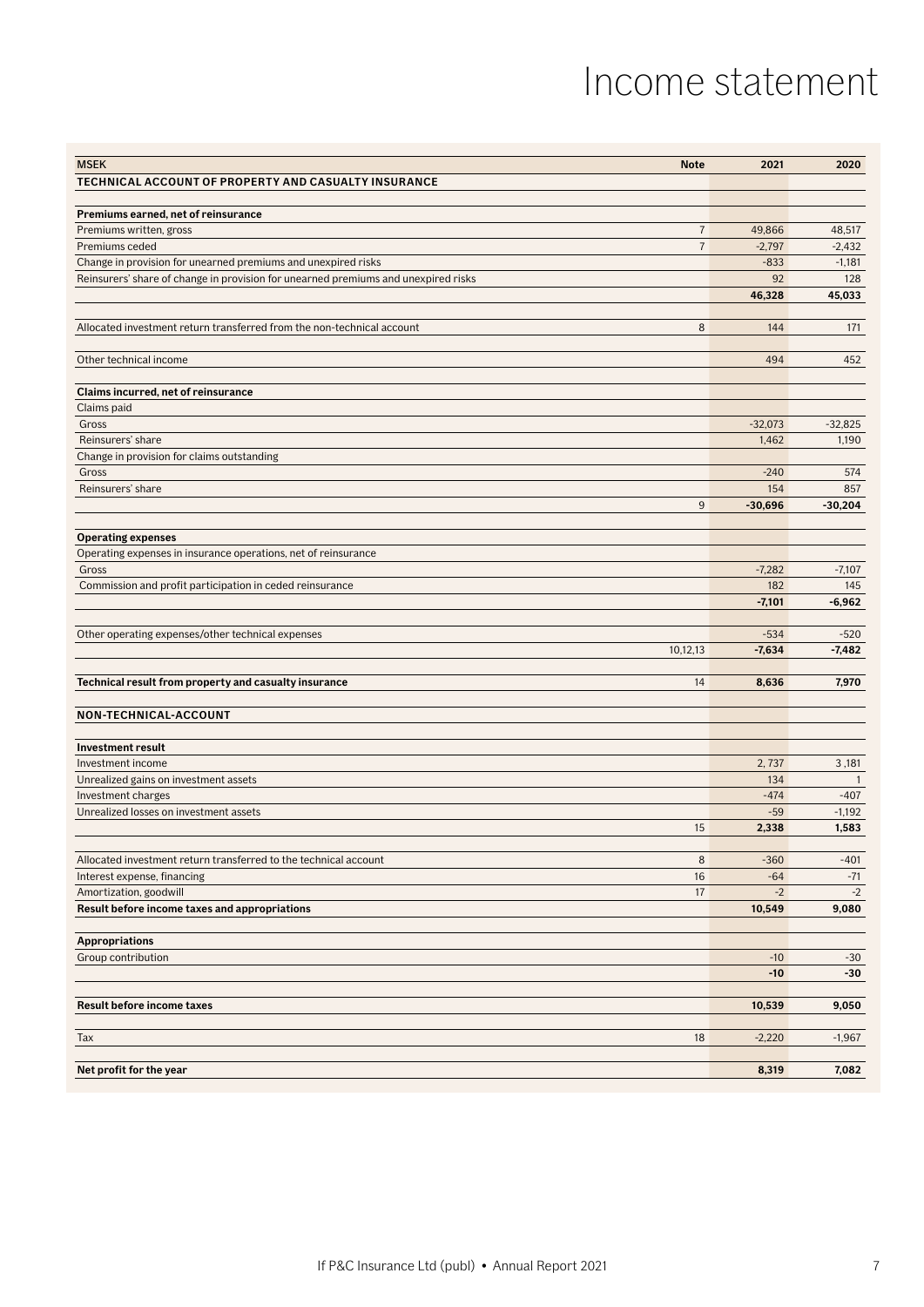# <span id="page-7-0"></span>Statement of Comprehensive Income

| <b>MSEK</b><br><b>Note</b>                                                                      | 2021   | 2020   |
|-------------------------------------------------------------------------------------------------|--------|--------|
| Net profit for the year                                                                         | 8,319  | 7,082  |
|                                                                                                 |        |        |
| Other comprehensive income                                                                      |        |        |
| Items that will be reclassified subsequently to profit or loss when specific conditions are met |        |        |
| Effects of changes in exchange rates, foreign operations                                        | 465    | $-625$ |
| Remeasuring of financial assets, available for sale                                             | 3,465  | 880    |
| Value changes on financial assets available for sale reclassified to the income statement       | $-805$ | 114    |
| Taxes related to items which will be reclassified when specific conditions are met<br>18        | $-630$ | $-36$  |
|                                                                                                 | 2.496  | 332    |
|                                                                                                 |        |        |
| Total comprehensive income                                                                      | 10,815 | 7,414  |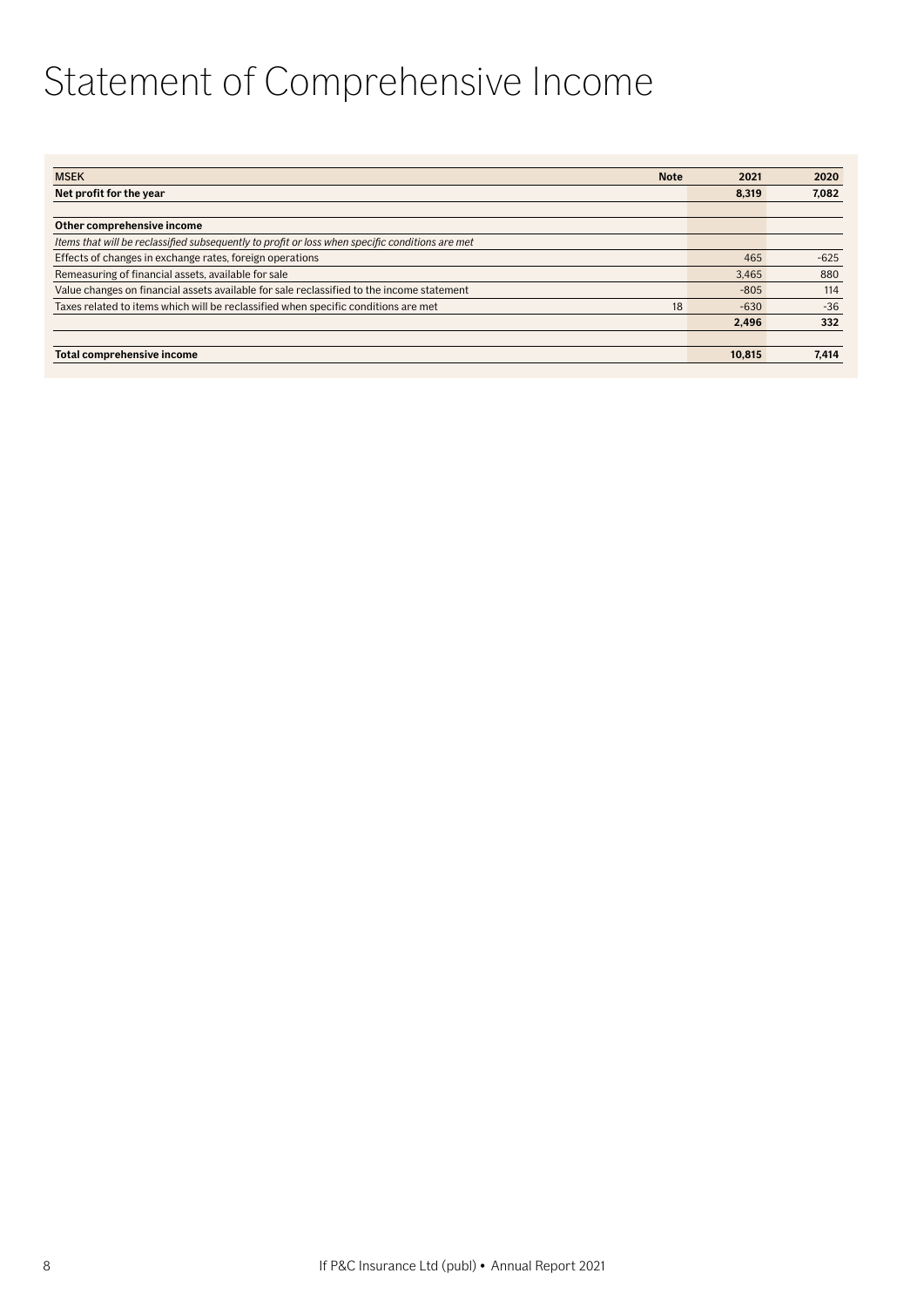# Balance sheet

# <span id="page-8-0"></span>Assets, December 31

| <b>MSEK</b>                                          | <b>Note</b> | 2021                     | 2020           |
|------------------------------------------------------|-------------|--------------------------|----------------|
| Intangible assets                                    |             |                          |                |
| Goodwill                                             |             | $\overline{2}$           | 3              |
| Other intangible assets                              |             | $\overline{\phantom{a}}$ | 144            |
|                                                      | 19          | $\overline{2}$           | 147            |
|                                                      |             |                          |                |
| <b>Investment assets</b>                             |             |                          |                |
| Land and buildings                                   | 20          | 9                        | 35             |
| Other financial investment assets                    | 21, 23      | 109,103                  | 102.402        |
| Deposits with ceding undertakings                    |             | $\overline{7}$           | $\overline{7}$ |
|                                                      | 22          | 109,118                  | 102,443        |
| Reinsurers' share of technical provisions            |             |                          |                |
| Provisions for unearned premiums and unexpired risks |             | 708                      | 579            |
| Provisions for claims outstanding                    |             | 2,555                    | 2,234          |
|                                                      | 24          | 3,263                    | 2,813          |
|                                                      |             |                          |                |
| <b>Debtors</b>                                       |             |                          |                |
| Debtors arising out of direct insurance operations   | 25          | 14,542                   | 13,955         |
| Debtors arising out of reinsurance operations        | 26          | 1,114                    | 887            |
| Other debtors                                        | 27          | 3,029                    | 2,315          |
|                                                      |             | 18,685                   | 17,157         |
|                                                      |             |                          |                |
| Other assets                                         |             |                          |                |
| Tangible assets                                      | 28          | 213                      | 197            |
| Cash and bank balances                               |             | 1,832                    | 1,449          |
| Collaterals and settlement claims                    |             | 94                       | 439            |
|                                                      |             | 2,139                    | 2,085          |
|                                                      |             |                          |                |
| <b>Prepayments and accrued income</b>                |             |                          |                |
| Accrued interest and rental income                   |             | 334                      | 361            |
| Deferred acquisition costs                           | 29          | 1,122                    | 1,126          |
| Other prepayments and accrued income                 | 30          | 383                      | 399            |
|                                                      |             | 1,839                    | 1,886          |
| <b>Total assets</b>                                  |             | 135,047                  | 126,532        |
|                                                      |             |                          |                |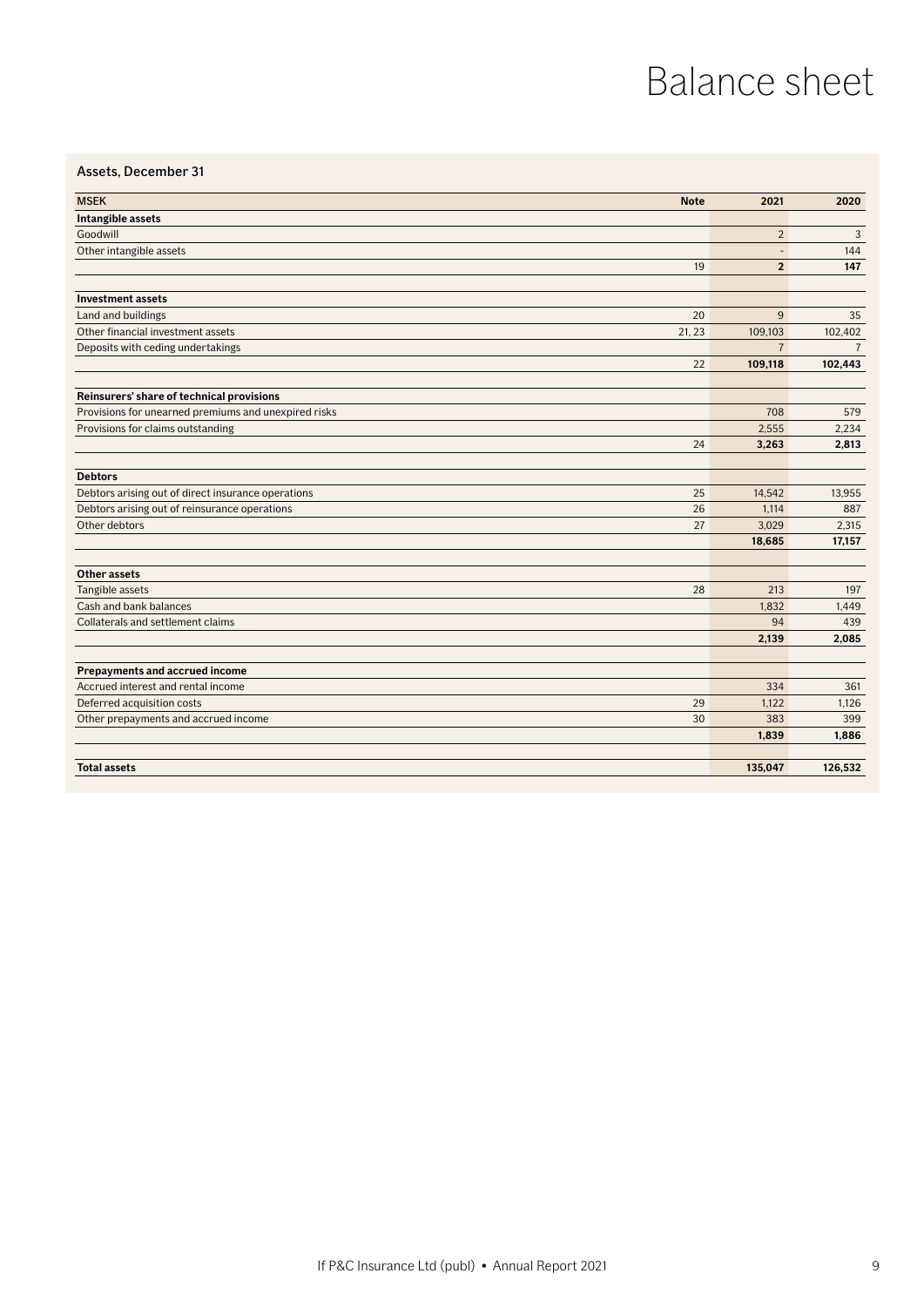# Shareholders equity, provisions and liabilities, December 31

| <b>MSEK</b><br><b>Note</b>                                 | 2021                     | 2020    |
|------------------------------------------------------------|--------------------------|---------|
| Shareholders' equity                                       |                          |         |
| Share capital                                              | 104                      | 104     |
| Statutory reserve                                          | 388                      | 388     |
| Fund for costs of development                              |                          | 144     |
| Fair value reserve                                         | 7,649                    | 5,519   |
| Profit brought forward                                     | 11,442                   | 9,350   |
| Net profit for the year                                    | 8,319                    | 7,082   |
|                                                            | 27,902                   | 22,588  |
|                                                            |                          |         |
| <b>Untaxed reserves</b><br>31                              | 7,032                    | 6,859   |
| <b>Subordinated debt</b><br>32                             | $\overline{\phantom{a}}$ | 1,102   |
| <b>Technical provisions (gross)</b>                        |                          |         |
| Provisions for unearned premiums and unexpired risks       | 23,174                   | 21,626  |
| Provisions for claims outstanding                          | 67,004                   | 64,799  |
| 33                                                         | 90,178                   | 86,425  |
|                                                            |                          |         |
| Provisions for other risks and charges                     |                          |         |
| Deferred tax liability<br>34                               | 1,633                    | 859     |
| Other provisions<br>35                                     | 317                      | 406     |
|                                                            | 1,950                    | 1,265   |
| <b>Deposits received from reinsurers</b>                   | $\overline{\phantom{a}}$ |         |
| <b>Creditors</b>                                           |                          |         |
| Creditors arising out of direct insurance operations<br>36 | 1.514                    | 1,924   |
| Creditors arising out of reinsurance operations            | 431                      | 315     |
| <b>Derivatives</b><br>21, 22, 23                           | 77                       | 445     |
| Other creditors<br>37                                      | 4,151                    | 3,813   |
|                                                            | 6,173                    | 6,497   |
| <b>Accruals and deferred income</b>                        |                          |         |
| Reinsurers' share of deferred acquisition costs            | 52                       | 45      |
| Other accruals and deferred income<br>38                   | 1,760                    | 1,751   |
|                                                            | 1,811                    | 1,795   |
|                                                            |                          |         |
| Total shareholders' equity, provisions and liabilities     | 135,047                  | 126,532 |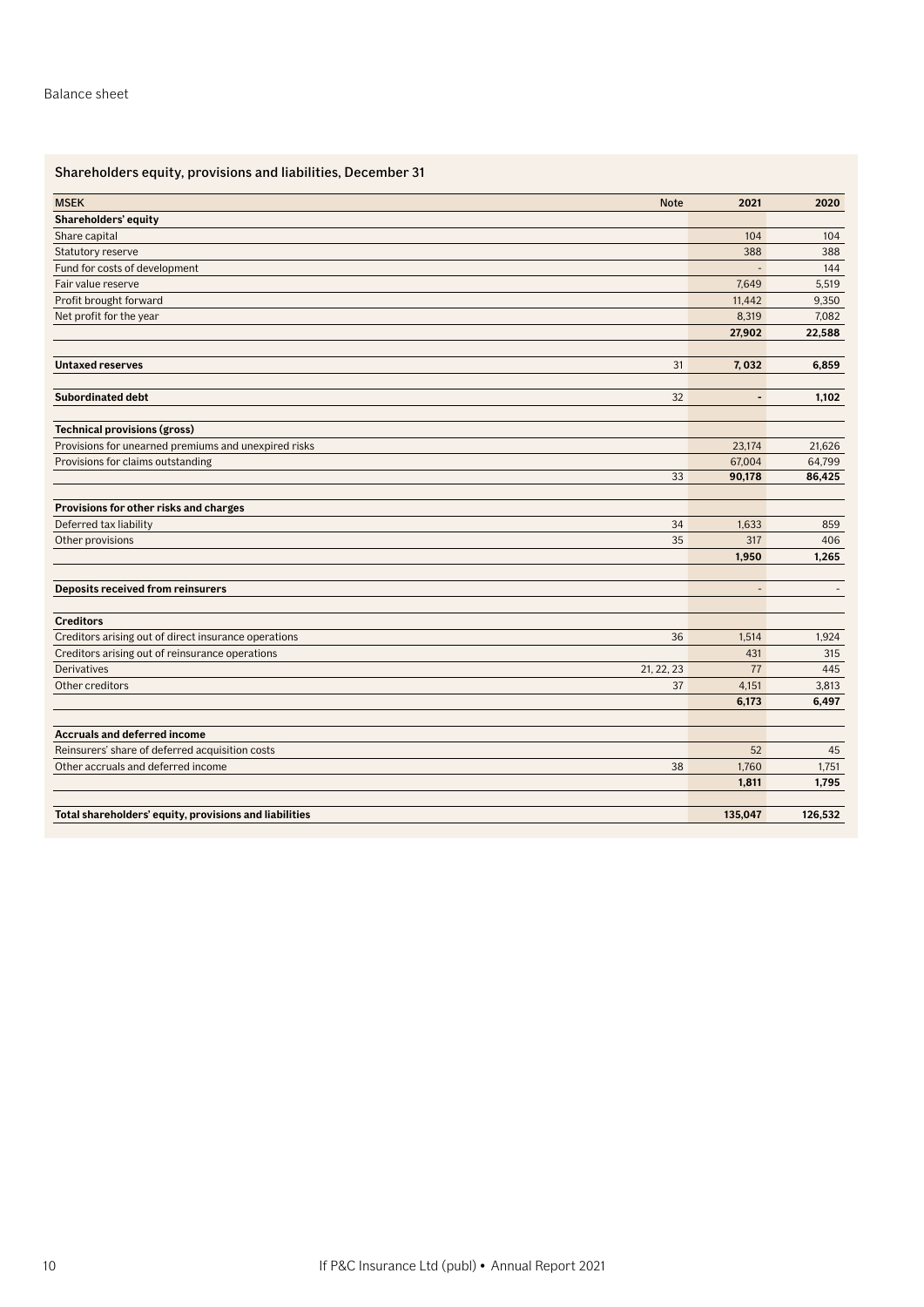# Changes in Shareholders' Equity

<span id="page-10-0"></span>

|                                                     |                         | <b>Restricted equity</b>    |                                            |                                            | Unrestricted equity                 |                               |                        |
|-----------------------------------------------------|-------------------------|-----------------------------|--------------------------------------------|--------------------------------------------|-------------------------------------|-------------------------------|------------------------|
| <b>MSEK</b>                                         | <b>Share</b><br>capital | <b>Statutory</b><br>reserve | <b>Fund for</b><br>costs of<br>development | <b>Fair value</b><br>reserve <sup>1)</sup> | <b>Profit</b><br>brought<br>forward | Net profit<br>for the<br>year | <b>Total</b><br>equity |
| Equity at beginning of 2020                         | 104                     | 388                         | 312                                        | 4,714                                      | 16,555                              | -                             | 22,073                 |
| Total comprehensive income                          | ۰                       | $\overline{\phantom{a}}$    | -                                          | 804                                        | $-472$                              | 7,082                         | 7,414                  |
| Dividend                                            | ۰                       | $\overline{\phantom{a}}$    | -                                          | $\overline{\phantom{a}}$                   | $-6,900$                            | $\qquad \qquad \blacksquare$  | $-6,900$               |
| Transfer between restricted and unrestricted equity | ۰                       | $\overline{\phantom{0}}$    | $-168$                                     | $\overline{\phantom{0}}$                   | 168                                 | $\qquad \qquad$               |                        |
| Equity at end of 2020                               | 104                     | 388                         | 144                                        | 5,519                                      | 9,350                               | 7,082                         | 22,588                 |
|                                                     |                         |                             |                                            |                                            |                                     |                               |                        |
| Equity at beginning of 2021                         | 104                     | 388                         | 144                                        | 5,519                                      | 16,432                              | -                             | 22,588                 |
| Total comprehensive income                          | ۰                       |                             | -                                          | 2,131                                      | 365                                 | 8,319                         | 10,815                 |
| Dividend                                            | ٠                       | $\overline{\phantom{a}}$    | -                                          | $\sim$                                     | $-5,500$                            | $\overline{\phantom{0}}$      | $-5,500$               |
| Transfer between restricted and unrestricted equity | ۰                       | -                           | $-144$                                     | $\overline{\phantom{0}}$                   | 144                                 | ٠                             |                        |
| Equity at end of 2021                               | 104                     | 388                         | $\bf{0}$                                   | 7.649                                      | 11,442                              | 8,319                         | 27,902                 |

 $1)$  The fair value reserve corresponds in full to value changes of financial assets available for sale with deduction for deferred tax.

The share capital comprises 1,044,306 shares with a quotient value of SEK 100 each.

The accumulated translation difference corresponded to MSEK -11 (-476).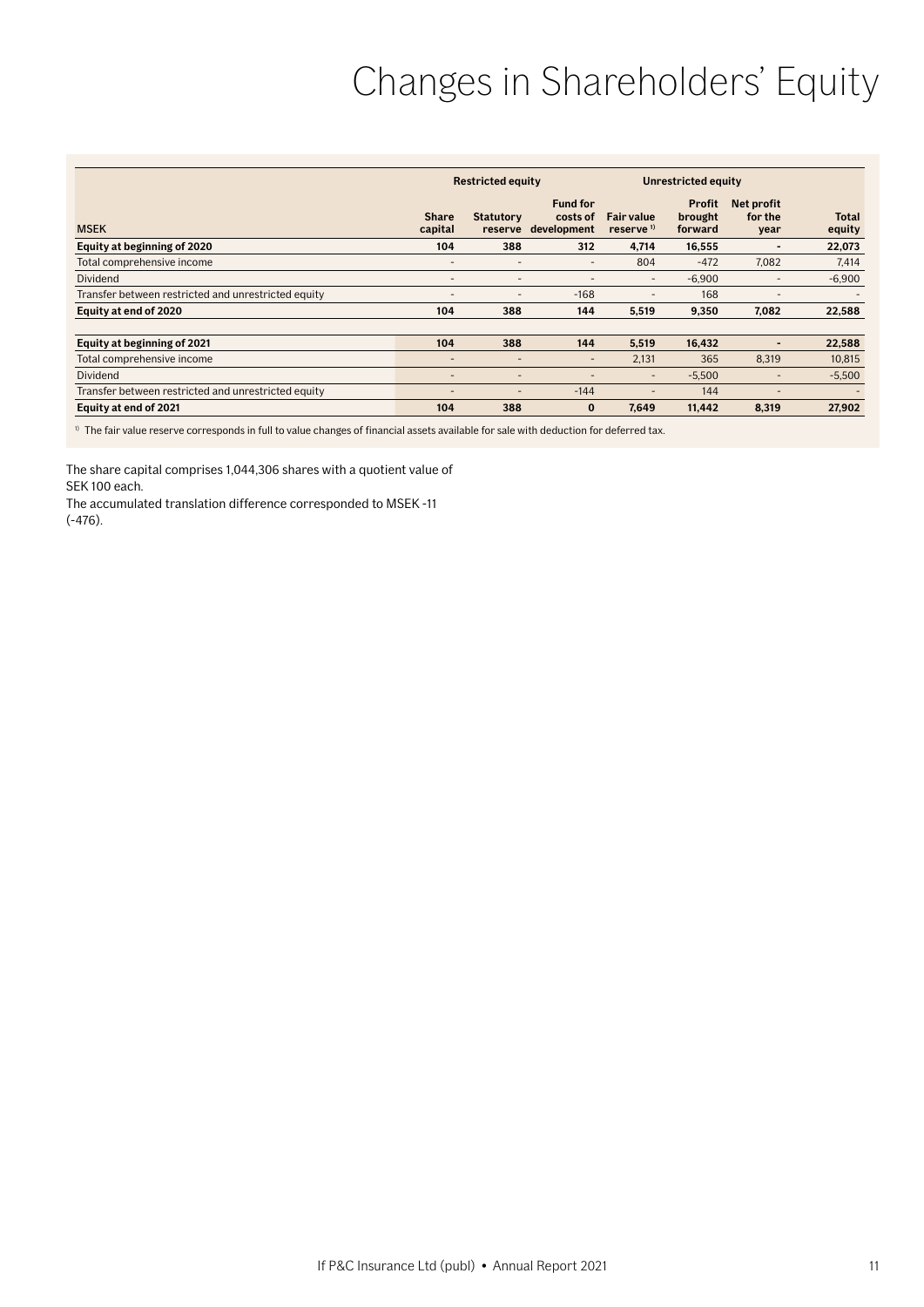# <span id="page-11-0"></span>Notes

# Note 1 – Accounting policies

# Company information

This annual report for If P&C Insurance Ltd (publ) was prepared and authorized for publication by the Board of Directors and President on March 10, 2022 and will be presented to the 2022 Annual Meeting for approval. The Company is a Swedish public company with its registered office in Stockholm and its headquarters in Solna, Sweden.

The Company's primary operations are described in the Board of Directors' Report.

# Statement of compliance with regulations applied and information about new accounting standards

The annual report for If P&C Insurance Ltd (publ) was prepared in accordance with the Swedish Annual Accounts Act for Insurance Companies (ÅRFL) and the Swedish Financial Supervisory Authority's regulations and general recommendations on Annual Accounts in Insurance Companies (FFFS 2019:23). In accordance with the Swedish Financial Supervisory Authority´s general recommendations, generally accepted international accounting standards and the Swedish Financial Reporting Board's recommendation RFR 2 Accounting for legal entities are applied to the extent that these do not contravene the law or other statutes or the said regulations and general recommendations.

In accordance with Chapter 2 of the Swedish Annual Accounts Act (ÅRL) and IAS 8 Accounting Policies, Changes in Accounting Estimates and Errors, it is possible to depart from the aforementioned regulations if the effect of the departure is immaterial.

The financial reports and notes are presented in SEK millions (MSEK), unless otherwise stated. The totals in tables and statements in the annual report may not always reconcile due to rounding. The aim is for each line item to correspond to the source and therefore rounding differences may arise in totals.

Issued, but not yet effective, international accounting standards or standards that If for some other reason does not apply, are currently assessed as not likely to have any significant impact on the financial statements when first applied, except IFRS 9 Financial Instruments.

IFRS 9 Financial Instruments took effect on January 1, 2018. In accordance with an EU-adopted amendment to IFRS 4 Insurance Contracts, the IASB has decided that, under certain circumstances, insurance companies may delay their initial application of IFRS 9 so that the date coincides with the initial application of IFRS 17 Insurance Contracts (see below). If P&C Insurance ltd (publ) meets these requirements since the Company has not previously applied IFRS 9 and the carrying amount of the insurance-related liabilities accounts for more than 90% of the carrying amount of the total liabilities. In light of this, If P&C Insurance has decided to delay the application of IFRS 9 until January 1, 2023. Accordingly, the transition from IAS 39 to IFRS 9 is not expected to have any significant impact on the Company's financial reporting until 2023. However, expanded disclosure requirements have been introduced for financial instruments, which will facilitate comparisons with companies that have already implemented IFRS 9. For more information, refer to Note 21 Other financial investment assets and derivative liabilities.

IFRS 9 contains some optionality, and If P&C Insurance's opinion is that there are significant cross-influences with respect to the published, but not yet adopted, standard concerning insurance contracts that still need to be carefully assessed before a final decision can be made as to the classification of financial assets.

IFRS 17 Insurance Contracts was adopted by the EU in November 2021 and takes effect on January 1, 2023. IFRS 17 replaces IFRS 4 Insurance Contracts and, unlike its predecessor, contains a complete framework for the measurement and presentation of insurance contracts. According to the consultation Proposal for amendments to the Swedish Financial Supervisory Authority's regulations and general recommendations on Annual Accounts in Insurance Companies published in November 2021, IFRS 17 shall, however, not be applied for accounting for insurance contracts in a legal entity. The Financial Supervisory Authority's proposal essentially entails unchanged accounting regulations.

# Transactions, receivables and liabilities in foreign currency and translation of the accounts of foreign branches

If P&C Insurance's Swedish operations report in SEK and foreign branches report in their respective functional currency, determined as the local currency in the country in which the branch is active. Income statement items in another currency then the functional currency (foreign currency) are translated to their respective presentation currency using the average exchange rate for the month during which they were reported, while assets and liabilities in foreign currency are translated at the closing date exchange rates. Any unrealized translation differences arising are reported net in the income statement as exchange-rate gains/losses under Investment result. Currency forward contracts used to economically hedge currency exposure in the balance sheet are measured at fair value and the effects are also reported in their entirety as exchange-rate gains/losses.

In the preparation of the annual report, translation from the presentation currencies of the branches into SEK is effected in line with IAS 21. Items in the balance sheets are translated using the exchange rate on the balance sheet date and items in the income statement are translated using the average exchange rates for the period in which the item arose. Translation differences are reported in other comprehensive income when arising from the use of different exchange rates for items in the balance sheet and income statement, the fact that capital contributions and dividends are translated at different exchange rates than those prevailing on the transaction date and that shareholders' equity is translated at a different exchange rate at year-end than at the beginning of the year.

For If P&C Insurance's most significant currencies, the following exchange rates were used as of December 31 to translate balance sheet items in foreign currency to SEK:

|                  | 2021  | 2020  |
|------------------|-------|-------|
| Danish kroner    | 1.38  | 1.35  |
| Euro             | 10.25 | 10.03 |
| Norwegian kroner | 1.03  | 0.96  |
| US dollars       | 9.05  | 8.18  |

# Policies applying to items in the balance sheet Intangible assets including goodwill

Intangible assets consist of externally acquired rights etc., internally developed intangible assets and goodwill. Intangible assets are measured at their acquisition value less deductions for accumulated amortization.

Internally developed intangible assets are measured at acquisition value, determined as the direct and indirect expenses for the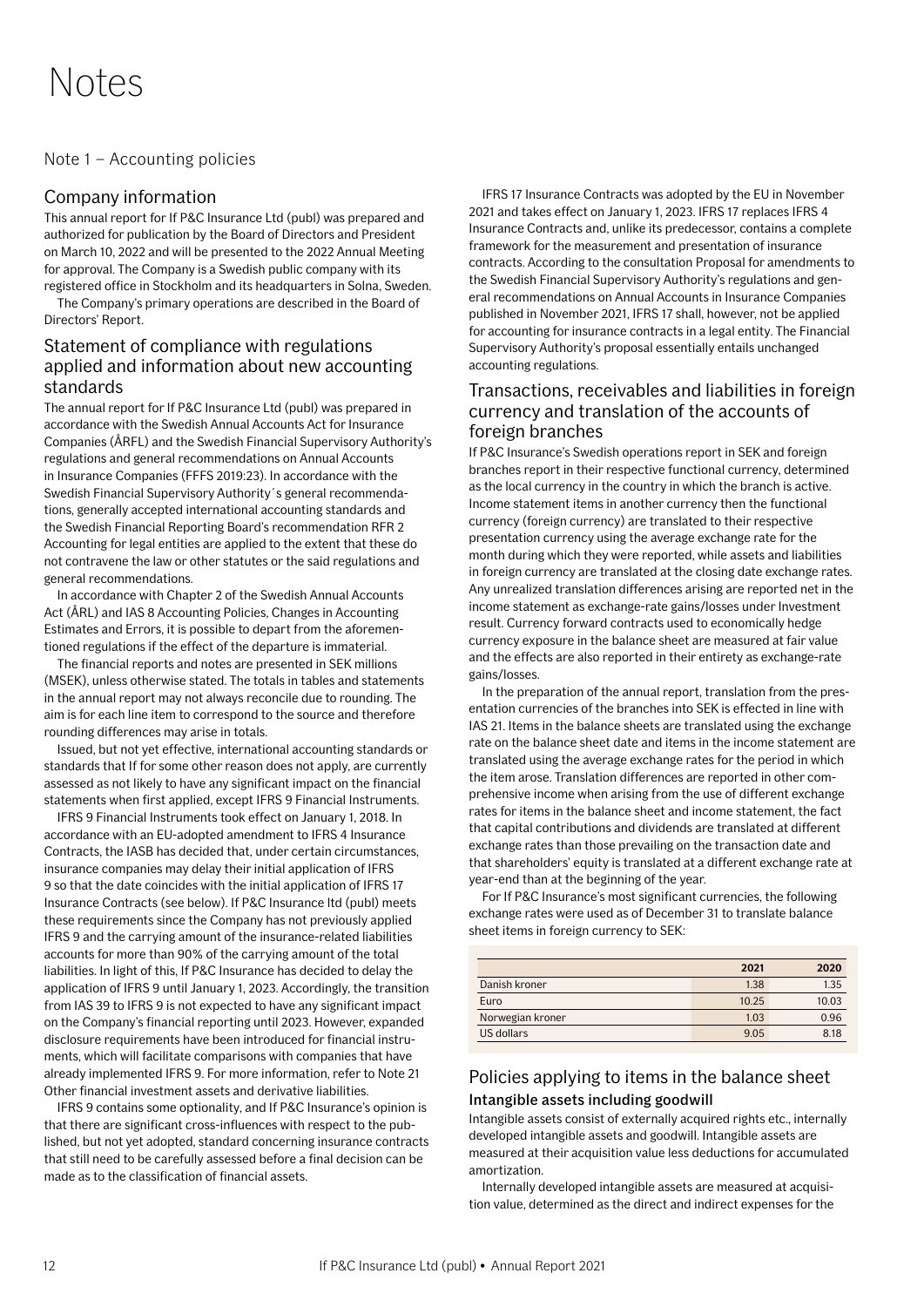development (programming and testing) of computer systems that are expected to provide financial benefits in the future. Only expenses linked to new development and major system changes are capitalized.

Rights and similar assets are amortized from the day they are valid. Capitalized development expenses are amortized from the date the asset is put into production. Amortization is applied over its estimated useful life using the straight-line method. The useful life is determined individually by asset and for capitalized developments does not exceed 10 years.

An amount corresponding to the closing carrying amount for development expenses capitalized from 2016 is presented as a fund within restricted equity (Fund for costs of development).

The estimated useful life of goodwill in acquired companies and portfolios is generally 10 years.

If there is any indication on the closing date that the carrying amount of an intangible asset is higher than its recoverable amount, a calculation is made of the asset's recoverable amount. The recoverable amount is the higher of the asset's net realizable value and its value in use. If the determined recoverable amount is less than the carrying amount, the carrying amount of the asset is reduced to its recoverable amount. If, subsequently, a higher recoverable amount can be set, a previous impairment may be reversed, but this does not apply to impairment of goodwill.

### Land and buildings/investment properties

If P&C Insurance reports all its owned properties as investment assets (investment properties), normally at fair value pursuant to IAS 40 and with changes in value reported in the income statement. The classification as investment properties complies with the Company's basic approach to these assets. If has concluded that a separation of such owned properties, which according to IAS 40 represent owner-occupied properties, would only have an insignificant effect on the particular asset and profit/loss item. The fair value consists of the realizable value and is set annually by external surveyors using acknowledged and accepted valuation methods. Accepted methods consist of local sales-price method (current prices paid for comparable properties in the same location/area) or cash flow models applying current market interest rates for the calculation of the present value of the property. Since valuation is effected at fair value, properties are not depreciated.

#### Other financial investment assets

A financial asset or financial liability is recognized in the balance sheet when the company becomes a party to the contractual terms of the financial instrument. A financial asset is derecognised from the balance sheet when the rights in the contract are realized, expire or as a result of a transfer of the assets the company doesn't bear longer significant risks and benefits from the assets as well as it loses control over them. Furthermore, a cancellation is made if a significant modification has been made to the contract terms of a financial asset or liability. A financial liability is removed from the balance sheet when the obligation in the agreement has been fulfilled, cancelled, or otherwise terminated.

The purchase and sale of money market and capital market instruments on the spot market as well as derivative transactions are reported in the balance sheet on the transaction date. The counterparty's liability/receivable is reported between the transaction date and payment date at the gross amount under the item Other assets or Other creditors.

Financial investment assets are reported in the original currency and at fair value with – as a main principle – changes in value

recognized in other comprehensive income until being realized. The presentation below describes the detailed valuation for each type of asset.

### Shares

Shares are measured at fair value. For shares listed on an authorized stock exchange or marketplace, the sales value normally refers to the latest trade price on the closing date. Unlisted securities included in private equity investments are measured using established valuation models.

### Interest-bearing securities

Interest-bearing securities are measured at fair value and accounted for by separating the amortised cost from the change in value. The amortised cost is the discounted present value of future payments, for which the discount rate applied is the effective rate of interest on the acquisition date. This means that acquired premium and discount on coupon instruments are distributed over the period as interest during the bond's remaining time to maturity, in the case of loans with adjustable interest rates, to the next rate-adjustment occasion. For discount instruments, the reported interest income pertains only to distribution of the discount in conjunction with the acquisition. The return on interest-bearing securities is divided into interest income and changes in value. The change in value is calculated as the difference between the fair value (market value) of the securities and its amortised cost. When measuring at fair value, the listed bid price or yield-curve models, based on listed mid prices, are used.

### Derivatives

All derivative instruments are individually measured at fair value. Derivative transactions with a positive fair value on the closing date are reported as Other financial investment assets and derivative positions with a negative fair value are reported on the liabilities side of the balance sheet under the heading Derivatives.

### Receivables

Receivables are reported in the amounts expected to be received.

Provisions for doubtful receivables are normally accounted for on the basis of individual valuation of the receivables. Provisions pertaining to standard products are measured through a standard computation in the form of maturity stages based on reported losses during prior periods.

#### Tangible assets

Tangible assets consist of machinery and equipment and are initially measured at acquisition value. Acquisition value includes not only the purchase price but also expenses directly attributable to the acquisition. Machinery and equipment are reported at historical acquisition value, less accumulated straight-line depreciation. These deductions are based on historical acquisition value and the estimated useful life.

In accordance with RFR 2, If P&C Insurance Ltd (publ) recognizes all lease payments as an expense in the income statement.

| <b>Depreciation period</b> |              |
|----------------------------|--------------|
| Office equipment           | $3-10$ years |
| Computer equipment         | $3-5$ years  |
| Vehicles                   | 5 years      |
| Other fixed assets         | $4-10$ years |

If there is any indication on the closing date that the carrying amount of a tangible asset is higher than its recoverable amount, a calculation is made of the asset's recoverable amount. Recoverable amount refers to the higher of the asset's net realizable value and its value in use. If the determined recoverable amount is less than the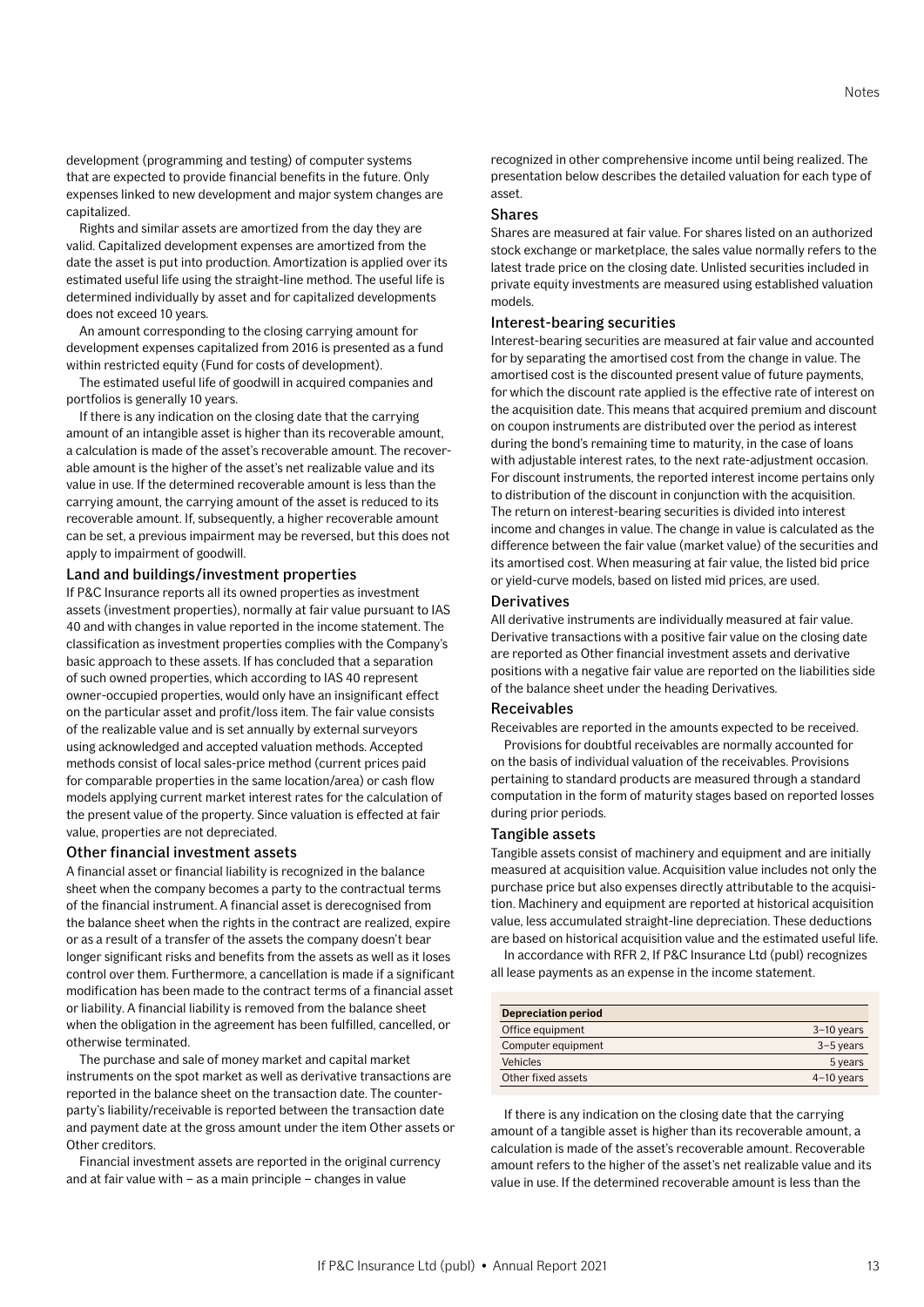carrying amount, the carrying amount of the asset is reduced to its recoverable amount. If, subsequently, a higher recoverable amount can be set, a previous impairment may be reversed.

### Cash and bank

In addition to small petty cash amounts, cash and bank consists of bank balances in insurance operations and funds transferred to asset management that have not been invested in investment assets.

### Deferred acquisition costs

Sales costs that have a clear connection with the writing of insurance contracts are reported as an asset, namely as deferred acquisition costs. Sales costs include operating expenses such as commissions, marketing costs, salaries and overheads for sales personnel, which vary according to, and are directly or indirectly related to, the acquisition or renewal of insurance contracts. The sales costs are deferred in a manner that corresponds to the amortization of unearned premiums. The amortization period ordinarily does not exceed 12 months.

### Subordinated debt

Issued subordinated loans are reported in their original currency at amortised cost. The amortised cost includes premiums/ discounts arising on the issue date and other external transaction costs attributable to borrowing. During the term of the loan, costs for subordinated loans are reported using the effective interest rate method, whereby premiums/ discounts and capitalized borrowing expenses are distributed over the term of the loan; however, no later than the interest-adjustment date in the case of loans with adjustable interest rates.

### Technical provisions

Technical provisions consist of:

- Provision for unearned premiums and unexpired risks.; and
- Provision for claims outstanding.

The provisions correspond to the liabilities pursuant to current insurance contracts.

### Provision for unearned premiums and unexpired risks

The provision for unearned premiums is intended to cover anticipated claims costs and operating expenses during the remaining term of insurance contracts in force.

In property and casualty insurance and reinsurance, the provision for unearned premiums is calculated on a strictly proportional basis over time for most products, i.e. calculated on a pro rata temporis basis.

In the event that premiums are deemed to be insufficient to cover anticipated claims costs and operating expenses, the provision for unearned premiums is required to be augmented by a provision for unexpired risks. Calculation of the provision for unexpired risks must also take into account premium installments not yet due.

### Provision for claims outstanding

The provision for claims outstanding is intended to cover the anticipated future payments of all claims incurred, including claims not yet reported to the Company (the IBNR provision). The provision for claims outstanding includes claims payments plus all costs of claims settlements.

The provision for claims outstanding in direct property and casualty insurance and reinsurance is calculated with the aid of statistical methods or through individual assessments of individual claims. Often a combination of the two methods is used, meaning large claims are assessed individually while small claims and claims incurred but not reported (the IBNR provision) are calculated using statistical

methods. The provision for claims outstanding is not discounted, with the exception of provisions for vested annuities, which are discounted to present value using standard actuarial methods, taking anticipated inflation and mortality into account.

### Pension costs and pension commitments

The Company´s pension obligations comprise pension plans in several national systems that are regulated through local collective bargaining agreements and social insurance laws and consist of both defined-contribution and defined-benefit pensions.

The reporting of pension costs and obligations mainly complies with the policies applied locally in each particular country. The reporting policies for pensions in Sweden, Denmark and Finland resemble each other, in that the pension cost consists of the premium paid for securing pension obligations via insurance in a life insurance company. In Norway, however, other policies apply, which essentially entail that the booked cost of defined-benefit pensions is calculated on the basis of assumptions regarding pensionable income at the retirement age and also taking into account the financial consequences arising from the pension plan's assets and obligations.

The Company's cash-settled share-based payments give rise to an obligation to the employees, which is measured at fair value and is reported as an expense with a corresponding increase in liabilities. Fair value is initially calculated at the time of granting and at every reporting date thereafter. The fair value of the cash-settled units is calculated using the Black-Scholes model and the terms and conditions of the allocated units are taken into account. The provision recognized in the balance sheet is the earned part of the value on the balance sheet date and any changes in the provision are reported in the profit for the year as a personnel cost.

# Policies applying to items in the income statement

In the income statement, there is a division into the result of insurance operations – the technical result – and the non-technical result, which is primarily attributable to asset management.

Items included in the technical result pertain almost entirely to the Company´s operations as an insurer, that is, the transfer of insurance risk pursuant to the definition in IFRS 4, Insurance Contracts. Only contracts that do not cover a significant transfer of insurance risk are attributable to other operations and are reported in accordance with to IFRS 15 Revenue from Contracts with Customers.

Reporting in the income statement complies with the principle for gross accounting of accepted and ceded insurance. Income statement items thus disclose the accounting effects of the underlying flow and the accrual of issued insurance contracts and the equivalent for reinsurance purchased.

### Premiums written

The premium written refers to the compensation that If receives from the policyholder in return for the transfer of risk. Premiums written are reported in the income statement at the inception of risk coverage in line with the insurance contract. When the contracted premium for the insurance period is divided into several amounts, the entire premium amount is still recognized at the beginning of the period.

### Premiums earned

Premiums earned are reported as the share of premiums written that is attributable to the reporting period. The share of premiums written from insurance contracts pertaining to periods after the closing date is allocated to the premium reserve in the balance sheet. The provision posted in the premium reserve is normally calculated by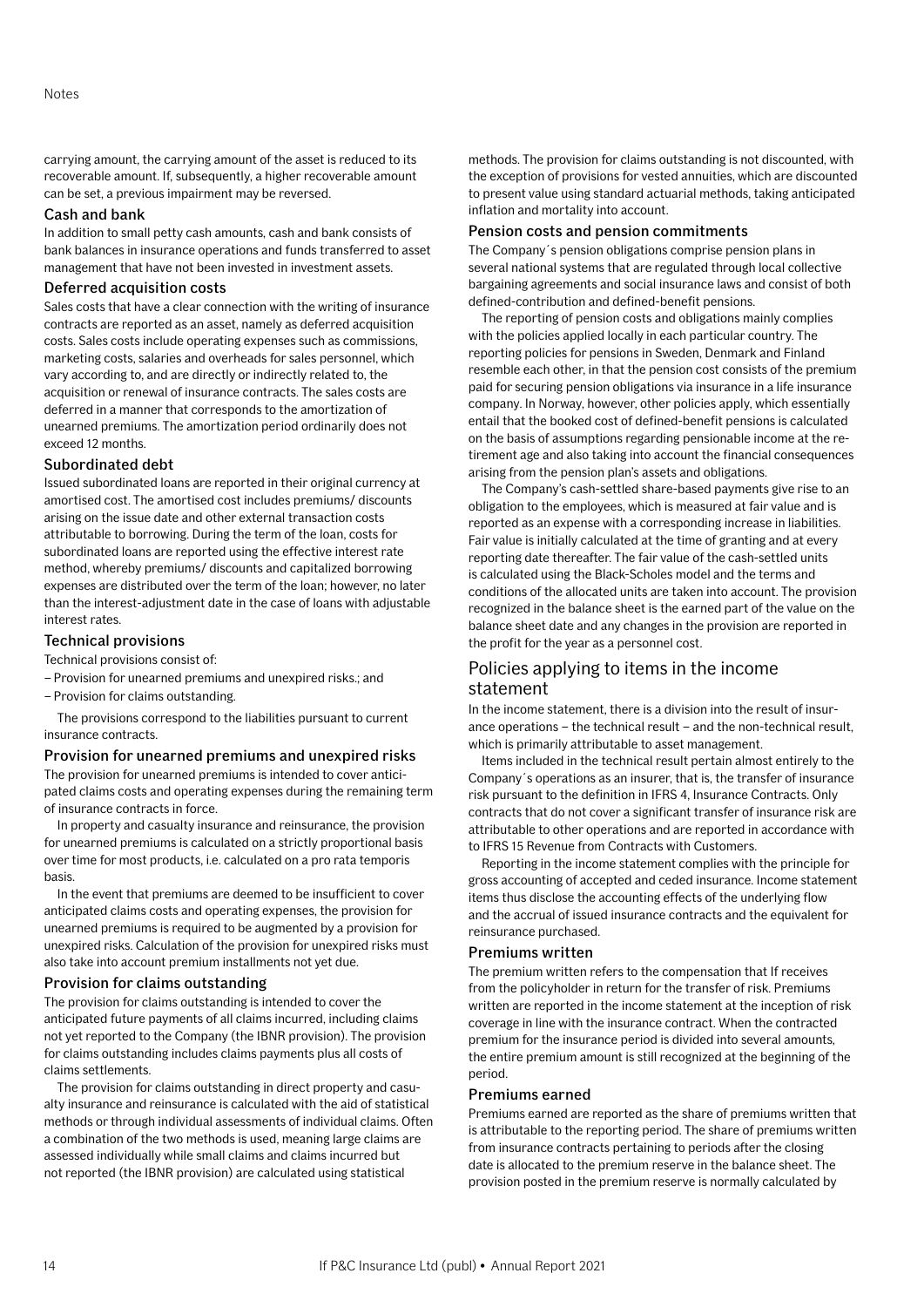distributing premiums written strictly on the basis of the underlying term of the insurance contract. For certain insurance products – in particular those with terms longer than one year – the accrual is risk adjusted, i.e. in relation to expected claims.

## Allocated investment return transferred from the nontechnical account

The investment result is reported in the non-technical result. Part of the income is transferred from the investment result to the technical result for insurance operations based on the net technical provisions. When calculating this income, interest rates corresponding to the discount rate in each country are used for annuities. For other technical provisions, interest rates are used that for each currency match the interest rate for government bonds with a maturity that approximates with the technical provisions. Negative interest rates are not used.

### Other technical income

Other technical income consists of income in insurance operations that does not involve the transfer of insurance risk. Such income is primarily attributable to sales commission and services for administration, claims settlement, etc. in insurance contracts on behalf of other parties.

### Claims incurred

Total claims incurred for the accounting period cover claims payments during the period and changes in provisions for unsettled claims. In addition to claims payments, claims incurred also include claims-adjustment expenses. Provisions for unsettled claims are divided into reported and claims not yet reported to the Company (IBNR).

### Operating expenses

Operating expenses reported in the technical result in the income statement are divided into expenses arising from the handling of insurance contracts that include the transfer of insurance risk, and costs for other technical operations and other technical costs. Administrative expenses refer to direct and indirect costs and are distributed among the following functions: Acquisition, Claims settlement, Administration, Asset Management and Other.

Claims settlement costs are included in the administrative expenses of insurance operations but are reported among claims incurred in the income statement.

In addition to administrative expenses, the operating expenses of insurance operations include acquisition costs and deferral of acquisition costs.

Recognized cost for the fee to Swedish Motor Insurers is included in other technical costs.

### Investment result

The investment result is divided into four items in the income statement and specified in the disclosure notes. As a general rule, unrealized value changes are reported in Other comprehensive income until realized. Unrealized value changes constitute the difference between acquisition cost and fair value. At disposition, the unrealized changes in value are reversed so that the realized gains and losses comprise the difference between acquisition cost and sale price. The result also comprises impairment losses from Available-for-sale financial assets that were deemed necessary in accordance with the specific impairment requirements in IAS 39.

In line with these paragraphs, If has assessed whether there is any objective evidence that an asset is impaired. In this assessment, If has chosen to use, in respect of interesting-bearing securities, criteria related to issuer default default as well as to make an individual assessment for interest-bearing securities with a fair value below

50% of nominal value. In respect of shares, the assessment is also conducted on an individual basis where generally all shares with a significant (>20%) and/or prolonged (12 months) decline in value in relation to the acquisition cost shall be impaired. For both asset categories, the carrying amount is reduced to the current fair value. In the event of a subsequent recovery of a value decline, the recovery is presented as a reversed impairment loss in respect of interestbearing securities but not in respect of shares.

### Taxes

The Company's tax expense is calculated in accordance with IAS 12 Income taxes. This entails calculation and recognition of both current and deferred tax.

**Current tax** is calculated individually for each branch in accordance with the tax rules in each country. Current tax also includes non-deductible coupon taxes in respect of dividends received.

If's foreign branch offices are taxed on their results in the country concerned. In Sweden, the Company is in principle liable for taxation on all income, including the reported results from the foreign branch offices.

In Sweden, taxable income is also impacted by translation differences pertaining to the net assets of branches, which are recognized in other comprehensive income in accordance with IAS 21. If has opted for centralized asset management, which gives rise to considerable intra-company balance sheet items. In contrast to other assets and liabilities, the translation differences associated with these intra-company items are not taxable/deductible. As a result, the net impact on taxable income can be substantial and far exceed the recognized translation differences.

The liability that arises in the Swedish head office due to the centralized asset management is denominated in local currency and thus gives rise to currency effects on the intra-company items which, in accordance with IAS 21, are recognized in profit or loss. These effects are not taxable/deductible either and can thus also have a material impact on the taxable income.

The two permanent tax effects arise simultaneously and display a strongly opposing correlation, relate to the same counterparty and are settled at the same time, hence the tax effects of the exchangerate differences on the head office's internal liability are netted against the tax effects arising in conjunction with the translation of the balance sheet of branches. If thus recognizes all tax effects related to the above items net in other comprehensive income.

If the Company pays tax in Sweden for its foreign income, with the aim of avoiding double taxation, a deduction for the taxes paid abroad is normally allowed.

Income taxes abroad are attributable to taxes on foreign branch office income and withholding taxes on the return on foreign investment assets.

In Sweden, the tax rate during the year was 20.6% of taxable income. In Norway, the tax rate was 25%, in Denmark 22% and in Finland 20%.

**Deferred tax** attributable to temporary differences between the amounts reported and the equivalent actual taxation is reported in the Company's accounts. For income reported in the income statement for the period but which is not taxed until a later period, a deferred tax cost is charged, which results in a corresponding liability item, Deferred tax liabilities. Similarly, costs that will not result in tax deductions until a later period give rise to a deferred tax revenue and a corresponding deferred tax asset. Deferred tax assets and liabilities are reported net when they pertain to the same tax authority and can be offset against each other. The tax effect of tax loss carry-forwards is reported as deferred tax assets if it is considered likely that they can be used to offset taxable profits in the future.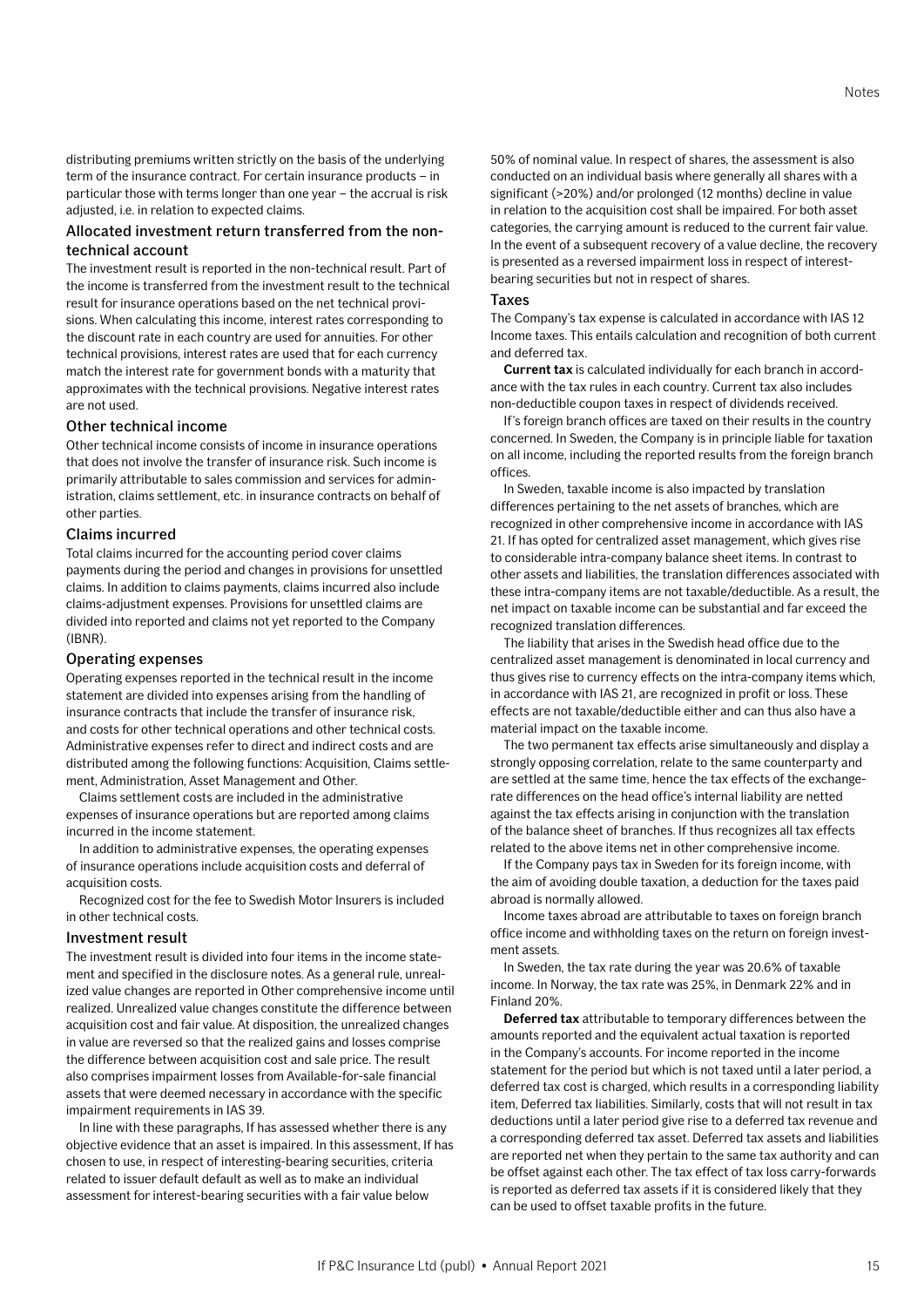## Appropriations and untaxed reserves

Tax legislation in Sweden allows companies to reduce their taxable income for a specific year by making appropriations to untaxed reserves. If reports provisions to a contingency reserve, which is a voluntary consolidation reserve whose maximum provision is regulated under guidelines issued by the Swedish Financial Supervisory Authority. Access to the reserve is restricted to loss coverage. Other utilization requires the approval of the regulatory authorities.

Changes in untaxed reserves are reported over the income statement, under Appropriations. The accumulated value of the provisions is reported under the heading Untaxed reserves.

In addition, paid and received group contributions are recognized as an appropriation in the income statement.

# Policies applied for alternative performance measures

Key figures are financial measurements of the historical earnings trend and financial position. If presents a number of key figures, some of which are referred to as alternative performance measures and are not defined in applicable accounting standards, e.g. IFRS, ÅRFL, FFFS 2019:23 and the Swedish Insurance Business Act (FRL). Definitions of a number of key figures are provided in the Glossary and definitions, including some that are marked as alternative performance measures.

Alternative performance measures are used by If when deemed relevant to monitor and describe the Company's financial situation and to provide additional useful information to the users of its financial statements. In order to facilitate increased comparability, comments on changes in amounts and percentages between the current year and the preceding year are occasionally adjusted for the impact of changes in exchange rates, whereby amounts in foreign currency have been recalculated using the same exchange rates for the respective years.

Since these measures have been developed and adapted for If, they are not fully comparable with similar performance measures presented by other companies.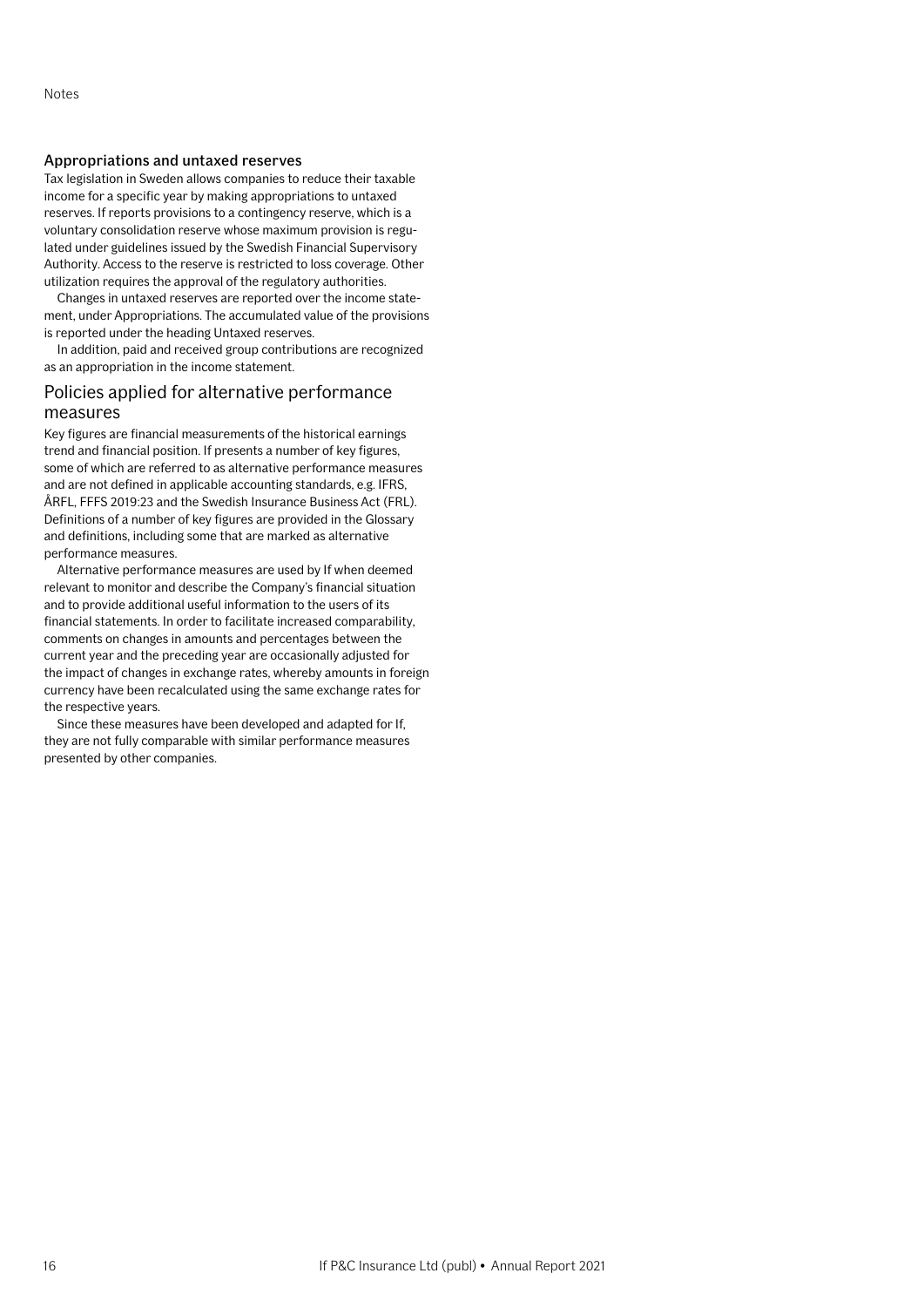# <span id="page-16-0"></span>Note 2 – Significant estimations and judgments affecting the financial statements

Preparing financial statements requires that the Board and executive management make judgments and assumptions that affect the application of the accounting policies and the reported amounts of assets, liabilities, revenue and expenses. The judgments and assumptions are based on experience and insight into the insurance business. The actual outcome may deviate from these judgments and estimations.

Judgments made by the Board and executive management in the application of IFRS that have a significant effect on the financial statements for 2021 and estimations that may cause material adjustments in the financial statements in subsequent years are commented on below.

# Valuation of investment assets

If P&C Insurance has elected to apply a classification according to IAS 39 that means that almost all financial investment assets are measured at fair value. Since the valuation of the assets is essentially based on observable market listings, the company believes that this accounting method offers a good presentation of the company's holdings of investments assets.

The main part of the financial assets that are not derivatives has been classified as available-for-sale financial assets. Value changes on these assets are therefore normally recognized in other comprehensive income until being realized, unless the application of the specific impairment paragraphs in IAS 39 require an impairment loss to be recognized in the income statement. In line with these paragraphs, If P&C Insurance has assessed whether there is any objective evidence that an asset is impaired. The company's assessment affects the reported profit of the year but not shareholders' equity. The assessment criteria are presented in Note 1 (under the heading of Investment result). Additional information is provided in Notes 5, 15, 21 and 22.

# Technical provisions

The provision for unsettled claims is designed to cover anticipated future payments for all claims incurred, including claims not yet reported to If P&C Insurance, referred to as IBNR provision. The provision is calculated using statistical methods or through individual assessments of claims. These provisions are significant in an assessment of the company's reported results and financial position, since any deviation from actual future payments gives rise to a prior-year claims result reported in future years. Additional comments on provision risk are provided in Note 5 and an account of the company's prior-year claims results in recent years is available in Note 33.

The provision for unearned premiums and unexpired risk is designed to cover anticipated claims and operating expenses during the remaining term of the insurance contracts concluded. For most products, the provision is calculated strictly in proportion to time. If the premium level is deemed to be insufficient to cover the anticipated claims and operating expenses, the provision for unearned premiums is strengthened with a provision for unexpired risks. This assessment includes estimates of future claims frequency and other factors affecting the need for a provision for unexpired risk. This provision is also commented on in Note 5.

## Note 3 – Recognition of the effects of changed exchange rates

In addition to the Nordic currencies, If P&C Insurance underwrites insurance in the most frequently used international currencies. Moreover, asset management is characterized by a large degree of international diversification. Accordingly, assets and liabilities in currencies other than the Swedish krona account for considerable sums. According to If P&C Insurance's Currency Policy, exchange-rate risks are to be limited by conducting specific hedging transactions when required. The Currency Policy set limits for currency exposure.

As a result of the large amount of foreign currency in business operations, financial reports in the Swedish krona are continuously impacted by effects attributable to exchange-rate changes. In the income statement, transactions in foreign currency are translated into the Swedish krona using the average exchange rate during the month when the transaction was incurred or reported. Normally, the accounting of insurance contracts matches the contracted currency. Accordingly, exchange-rate effects that could have an impact on a specific reporting line in the income statement do not have a material impact on the technical result from property and causality insurance.

Balance sheet items established in foreign currency are translated to SEK using the exchange rate on the balance sheet date. Currency exposure in the balance sheet is mainly controlled by the continuous allocations of If P&C Insurance's investment assets in foreign currency. The remaining exposure that arises is managed through the use of currency forward contracts.

For 2021, a net exchange rate result of negative MSEK 138 (positive 119) was recognized in the income statement. The loss arose as a result of the translation of the income statement and balance sheet items and from currency derivatives. Accordingly, exchange-rate result may be divided into:

| <b>MSEK</b><br>Total exchange-rate result  | 2021   | 2020   |
|--------------------------------------------|--------|--------|
| Conversion of items in the                 |        |        |
| income statement and balance sheet         | $-335$ | 362    |
| Realized effects of currency derivatives   | $-197$ | $-51$  |
| Unrealized effects of currency derivatives | 394    | $-192$ |
| Total exchange-rate result                 | $-138$ | 119    |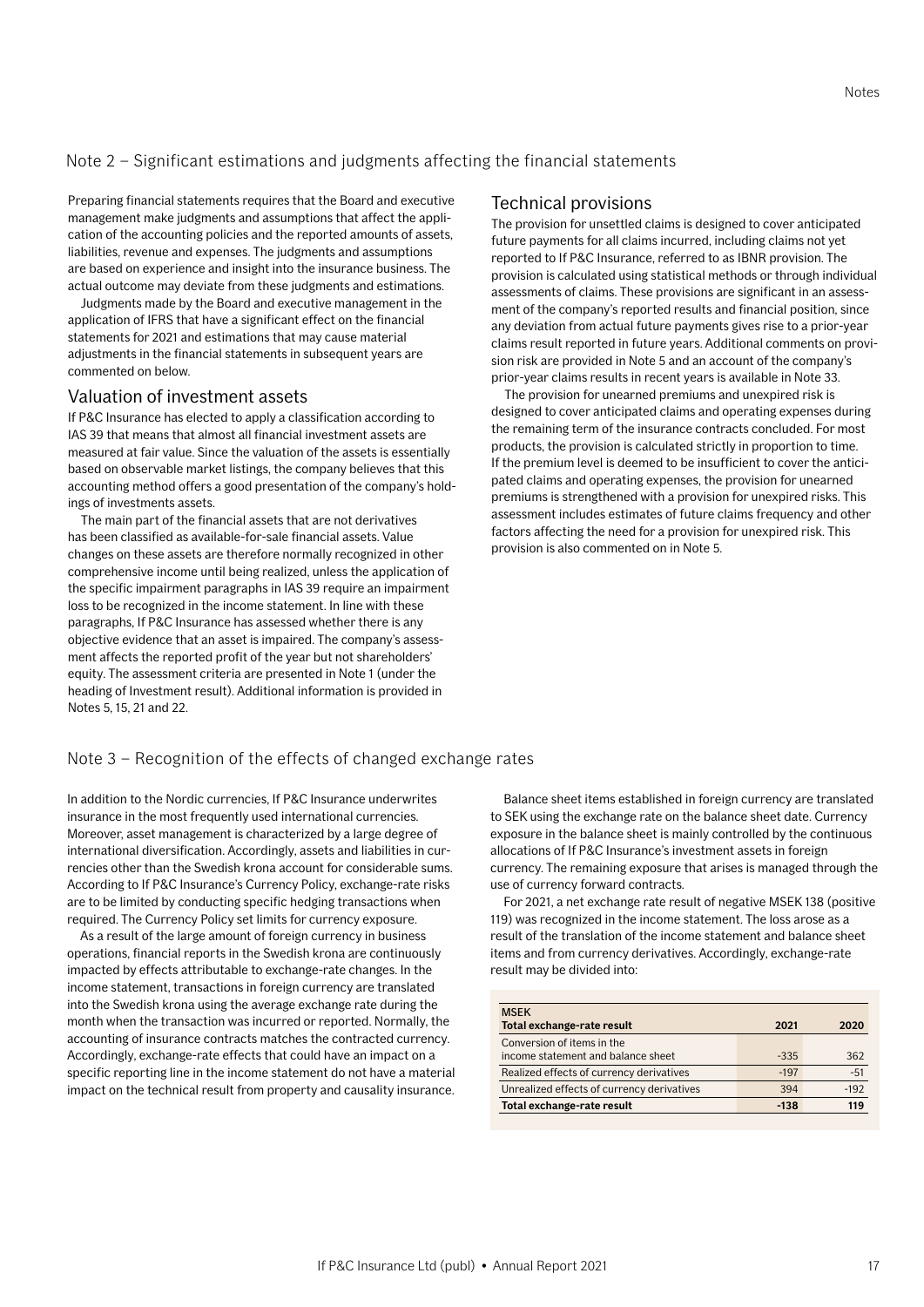## <span id="page-17-0"></span>Note 4 – Information about related parties

## Relations within If Group

The If Group pursues a joint external reinsurance program covering all legal entities. Additional reinsurance is bought by If Livförsäkring AB and the Estonian company If P&C Insurance AS through intragroup reinsurance. Reinsurer for this intra-group reinsurance is If P&C Insurance.

If Livförsäkring AB has outsourced almost all of its business to If P&C Insurance. The outsourced services include for example sales, customer service, claims assessment, asset management and administration. If Livförsäkring AB pays for asset management a fixed percentage commission calculated on the market value of the managed investment assets. Payment for other services is a calculated percentage fee based on new written policies and renewals.

If P&C Insurance Holding Ltd (publ) is the primary account holder in a group account structure that covers most of the bank accounts in If P&C Insurance's insurance operations.

If P&C Insurance's purchases of data-processing services and data production are conducted through If IT Services A/S – If P&C Insurance's sister company – which has monitoring and administrative responsibility for IT operations with suppliers.

If P&C Insurance and its parent company If P&C Insurance Holding Ltd (publ) have entered into an agreement under which If P&C Insurance Holding Ltd (publ) provides management services to If P&C Insurance. If P&C Insurance and If P&C Insurance Holding Ltd (publ) have entered into an asset management agreement according to which all investment decisions, within the framework of the If Group's Investment Policy have been outsourced to If P&C Insurance. If P&C Insurance Holding Ltd (publ) pays a fixed percentage commission calculated on the market value of the managed investment assets.

If P&C Insurance provides asset management services also for If P&C Insurance AS. If P&C Insurance AS pays a fixed percentage commission calculated on the market value of the managed investment assets.

If P&C Insurance and its sister company If Services AB have entered into agreements under which various services are provided. If P&C Insurance performs services for If Services AB such as accounting and HR. If Services AB mediates, as a tied insurance intermediary to If P&C Insurance, If P&C Insurance's insurances in Norway and Finland.

If P&C Insurance and its sister company Viking Assistance Group AS have entered into agreements under which Viking Assistance Group AS and its subsidiaries provide road-assistance, alarm central and claims handing administration services to If P&C Insurance. Payment for these services is cost per accomplished service or an annual fee for a preordered service.

If P&C Insurance and its sister company Vertikal Helseassistanse AS have entered into agreements under which they provide different services to each other. If P&C Insurance performs services to Vertikal Helseassistanse AS such as cash management, accounting and HR. Vertikal Helseassistanse AS performs claims handling and insurance brokerage to if P&C Insurance's health insurance in Norway. Compensation from If P&C Insurance to Vertikal Helseassistanse AS is paid as cost reimbursement and as a fixed margin.

### Transactions with related companies (within If Group companies)

|                                                     | Expenses $2$<br>Income $\frac{1}{2}$ |      | <b>Assets</b> |          | <b>Liabilities</b> |       |        |        |
|-----------------------------------------------------|--------------------------------------|------|---------------|----------|--------------------|-------|--------|--------|
| <b>MSEK</b>                                         | 2021                                 | 2020 | 2021          | 2020     | 2021               | 2020  | 2021   | 2020   |
| If P&C Insurance Holding Ltd (publ)                 | a                                    |      | $-153$        | $-87$    | 2.299              | 1,633 |        | $-26$  |
| Other related parties                               |                                      |      |               |          |                    |       |        |        |
| Subsidiaries of If P&C Insurance Holding Ltd (publ) | 195                                  | 167  | $-1.578$      | $-1.457$ | 49                 | 44    | $-174$ | $-175$ |

<sup>1)</sup> Including interest income

2) Including interest expense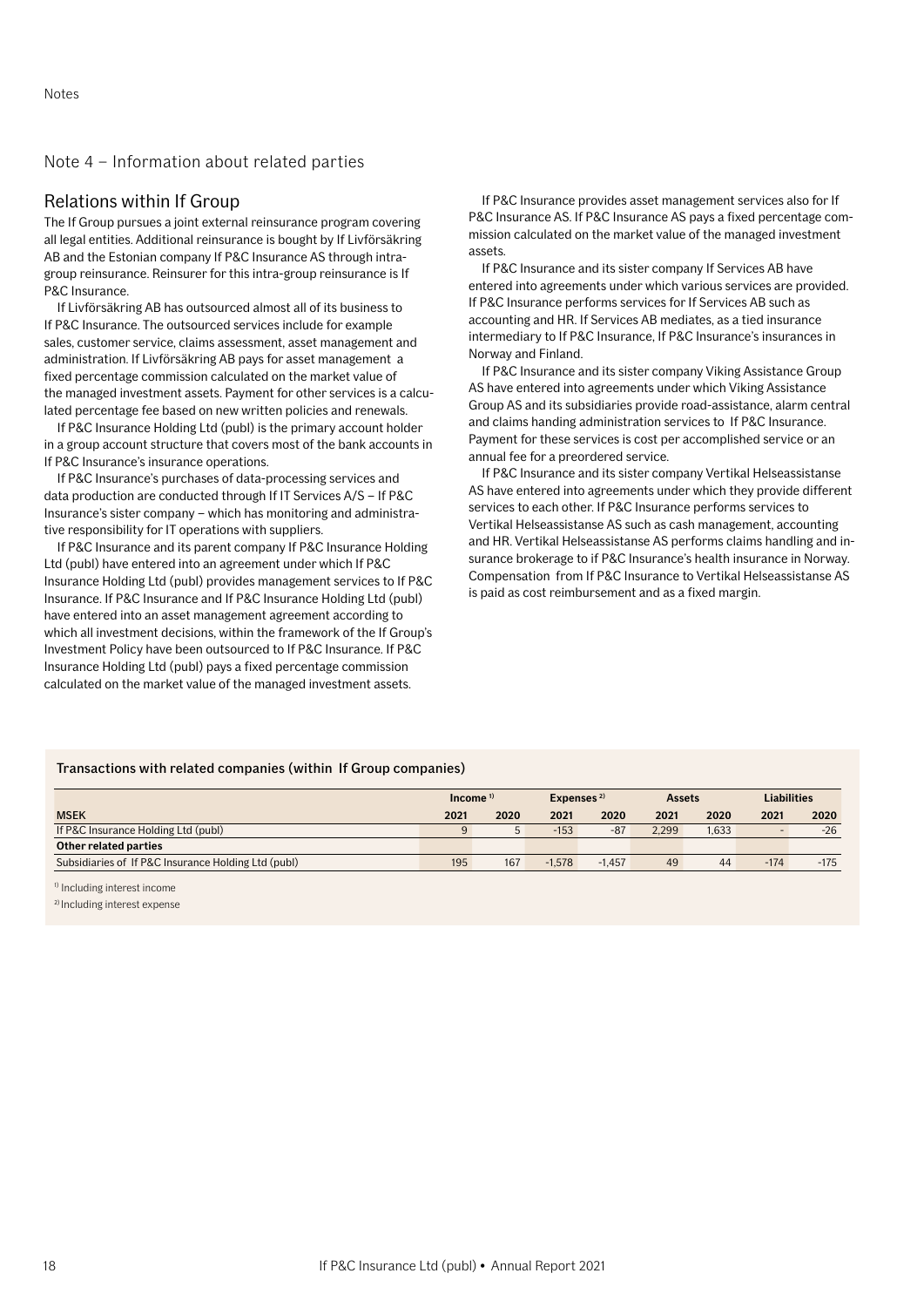# Relations with If Group's associates

The Parent Company If P&C Insurance Holding Ltd (publ) owns a share of 33.0% of Rogaland Forsikring AS, which is an insurance agency that sells insurance products on behalf of If P&C Insurance.

The Parent Company If P&C Insurance Holding Ltd (publ) owns a share of 22.0% of CAB Group AB, which provides systems and services for calculations of costs of repairing vehicles.

The Parent Company If P&C Insurance Holding Ltd (publ) owns directly (10.5%) and indirectly via If P&C Insurance Ltd (15.3%) a share of 25.8% of SOS International A/S, a company providing assistance services to insurance companies.

The Parent Company If P&C Insurance Holding Ltd (publ) has an ownership share of 34.0% of Boalliansen AS, which provides various services to housing associations, and 34% of Digiconsept AS, which owns the intellectual property rights to Boalliansen. Boalliansen AS mediates insurances on behalf of If P&C Insurance Ltd.

## Relations with Sampo

If P&C Insurance is included in the Sampo Group via its parent company, If P&C Insurance Holding Ltd (publ). Relations with Sampo refer to Sampo plc and all companies in this corporate group with the exception of If P&C Insurance Holding (publ) and its subsidiaries.

If P&C Insurance has concluded agreements with a Sampo subsidiary regarding the marketing of the counterparty's products in If P&C Insurances networks in primarily Finland and the Baltic countries. If P&C Insurance receives a commission for the services

In Finland and the Baltic countries, Sampo or its subsidiaries have also concluded P&C insurance agreements with If P&C Insurance.

If P&C Insurance and a Sampo subsidiary have had an asset management agreement according to which all investment decisions, within the framework of the Investment Policy, were outsourced to Sampo. If P&C Insurance paid a fixed commission calculated on the market value of the managed investment assets. Since September 2021 the agreement has been replaced with an asset management agreement with a more limited scope between If P&C Insurance and a subsidiary to Sampo. The compensation is calculated in a similar manner.

In Finland, Sampo and Sampo subsidiaries purchase internal audit services, HR services as well as other office services and investigation services from If P&C Insurance. Sampo and Sampo subsidiaries pay a fee for the services.

Office premises and services are partly used together with Sampo.

Topdanmark A/S is a subsidiary of Sampo plc. Under the Danish Corporate Income Tax Act, the If Group and the Topdanmark Group are subject to mandatory joint taxation in Denmark. Topdanmark A/S is the administration company for the Danish joint taxation but the companies have a joint and several liability.

If Skadeförsäkring Ltd (publ) holds subordinated loans issued by Topdanmark A/S and a subsidiary to Topdanmark A/S.

## Relations with Nordea

Nordea Bank plc is an associate company of Sampo, and consequently related company to If P&C Insurance. Relations with Nordea refer to Nordea Bank pcl and all the companies in this corporate group.

Nordea is If P&C Insurance's banking partner in Sweden, Norway, Denmark, Finland and the United Kingdom and agreements have been concluded covering the management of bank accounts and related services. The Parent Company, If P&C Insurance Holding Ltd (publ), is the primary account holder of the Nordic cash pool in Nordea. However, If P&C Insurance has its own accounts with Nordea.

In asset management, investments are made in bonds and other interest-bearing securities issued by Nordea. Nordea is also included among the market makers used for the general trading with securities. Nordea is furthermore a counterparty for transactions in interest rate and currency derivatives. Further information on this matter is provided in Note 5, Table 16.

Nordea distributes If P&C insurance's products through its banking offices in Sweden and Finland and via the Internet for which they are paid commission.

In Finland, If P&C Insurance has written insurance policies with Nordea.

### Transactions with related companies (excluding If Group companies)

|                             | Income <sup>1)</sup> |      |        | Expenses <sup>2)</sup>   |              | <b>Assets</b> |                          | <b>Liabilities</b> |
|-----------------------------|----------------------|------|--------|--------------------------|--------------|---------------|--------------------------|--------------------|
| <b>MSEK</b>                 | 2021                 | 2020 | 2021   | 2020                     | 2021         | 2020          | 2021                     | 2020               |
| If Group's associates       | $\sim$               | -    | $-120$ | $-245$                   | 27           | 50            | $\overline{\phantom{0}}$ |                    |
| Sampo plc                   | 9                    | 6    | $-72$  | $-82$                    | $\mathbf{0}$ |               | $-11$                    | $-1,016$           |
| Other related parties       |                      |      |        |                          |              |               |                          |                    |
| Subsidiaries of Sampo plc   | 50                   | 41   | $-3$   | $\overline{\phantom{a}}$ | 2.256        | 856           | $-5$                     |                    |
| Nordea Bank Abp             | 33                   | 58   | $-23$  | $-27$                    | 6.384        | 6,796         | $-72$                    | $-100$             |
| Other associates, Sampo plc | 6                    | 5    | -      | $\sim$                   | 346          | 242           | $\overline{\phantom{a}}$ | $\overline{a}$     |

1) Including interest income

2) Including interest expense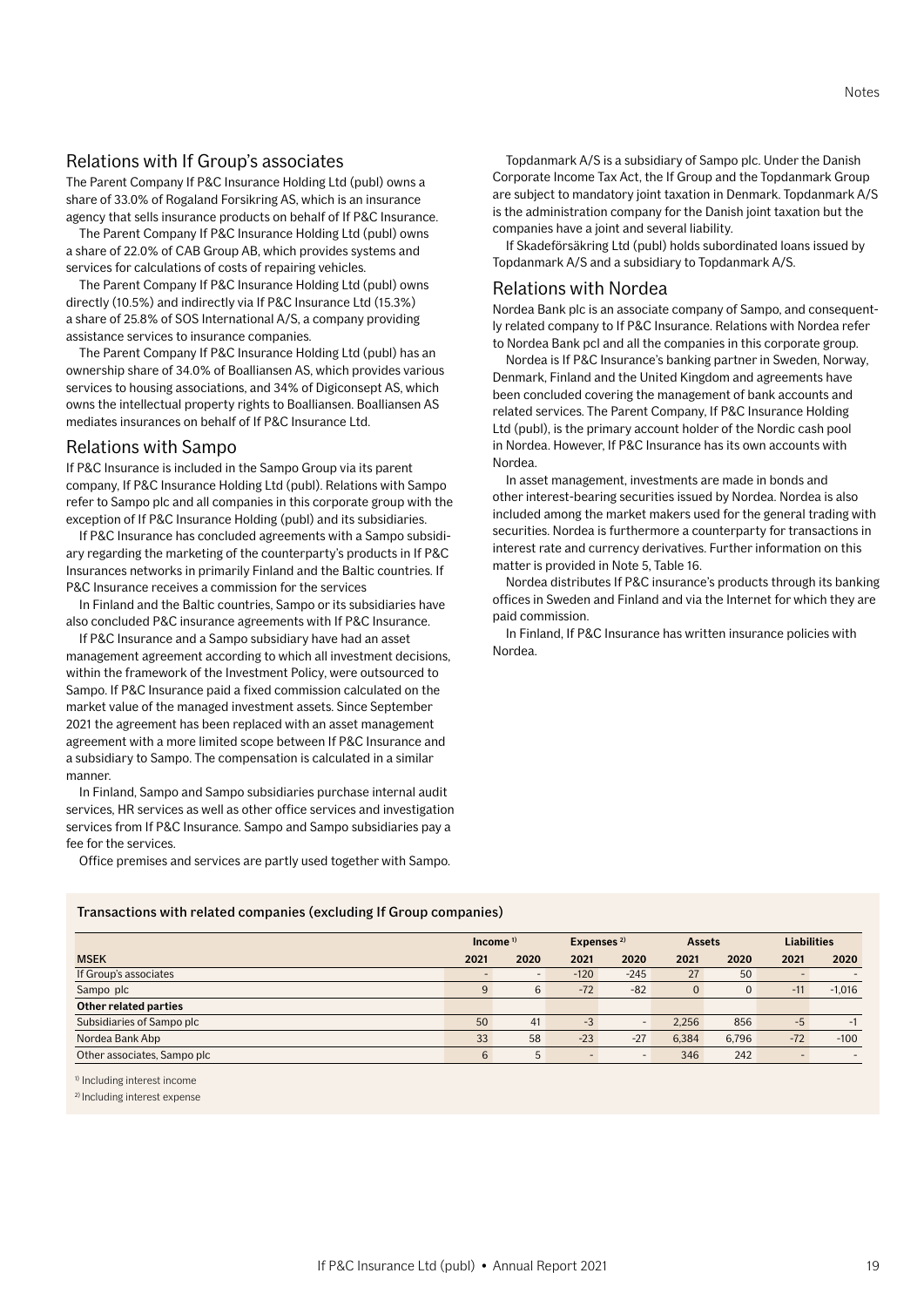# <span id="page-19-0"></span>Note 5 – Risks and risk management

# Risk Management System

Risks and risk management are an essential and inherent element of the business activities and operating environment in If P&C Insurance. A high-quality risk management process is a prerequisite for running the business effectively and achieving established goals. The objectives of the Risk Management System are to create value for the stakeholders by securing long-term solvency, minimizing the risk of unexpected financial loss and giving input to business decisions by taking into account the effect on risks and capital. The risk appetite framework defines the boundaries for what level of risk the company is willing to accept in the pursuit of the objectives. The framework includes the risk appetite statement, capital adequacy, steering documents, processes and controls.

The Risk Management System comprises strategies, processes and reporting procedures necessary to continuously identify, assess, measure, manage, monitor and report risks. As a part of the larger Internal Control System, the Risk Management System ensures that all risks are managed from a legal entity perspective. The risk categories are: underwriting risk, market risk, credit risk, operational risk and other risks. External drivers, sustainability factors and emerging risks have a potential impact on all risk categories, see Figure 1. Each key risk is subject to a dedicated risk management process. Within the Risk Management System, sustainability-related risks, such as climate risks, are not assessed and reported as a stand-alone risk category. Instead, the risks are assessed as an integrated part of the assessments per defined risk category.

Steering documents are in place for each risk area specifying restrictions and limits chosen to reflect and ensure that the risk level at all times complies with the overall risk appetite and capital constraints.



### Figure 1 – Risks encompassed in the Risk Management System

# Risk strategy

The Risk Management Policy defines the overall risk strategy and the risk appetite for the main risks. The risk management strategies are to:

- ensure strong governance structure to optimize development and maintenance;
- ensure a sound and well-established internal control and risk culture;
- ensure adequacy of capital in relation to risks and risk appetite;
- limit fluctuations in the economic values;
- ensure strong financial data management;
- ensure that risks affecting the income statement and the balance sheet are identified, assessed, managed, monitored and reported;
- ensure that the riskiness of the insurance business is reflected in the pricing;
- ensure adequate long-term investment returns within set risk levels;
- ensure well working and efficient reporting processes compliant with external and internal requirements; and
- safeguard the reputation and ensure that customers and other stakeholders have confidence in the company.

# Risk management process

The overall risk management process includes five main steps: risk identification, risk assessment/measuring, risk monitoring, risk managing and reporting. When risks are identified and assessed, sustainability aspects should also be considered.

# Reporting structure and risk governance

Figure 2 illustrates the reporting structure within the Risk Management System. The system includes processes and activities including committees, functions and the line organization.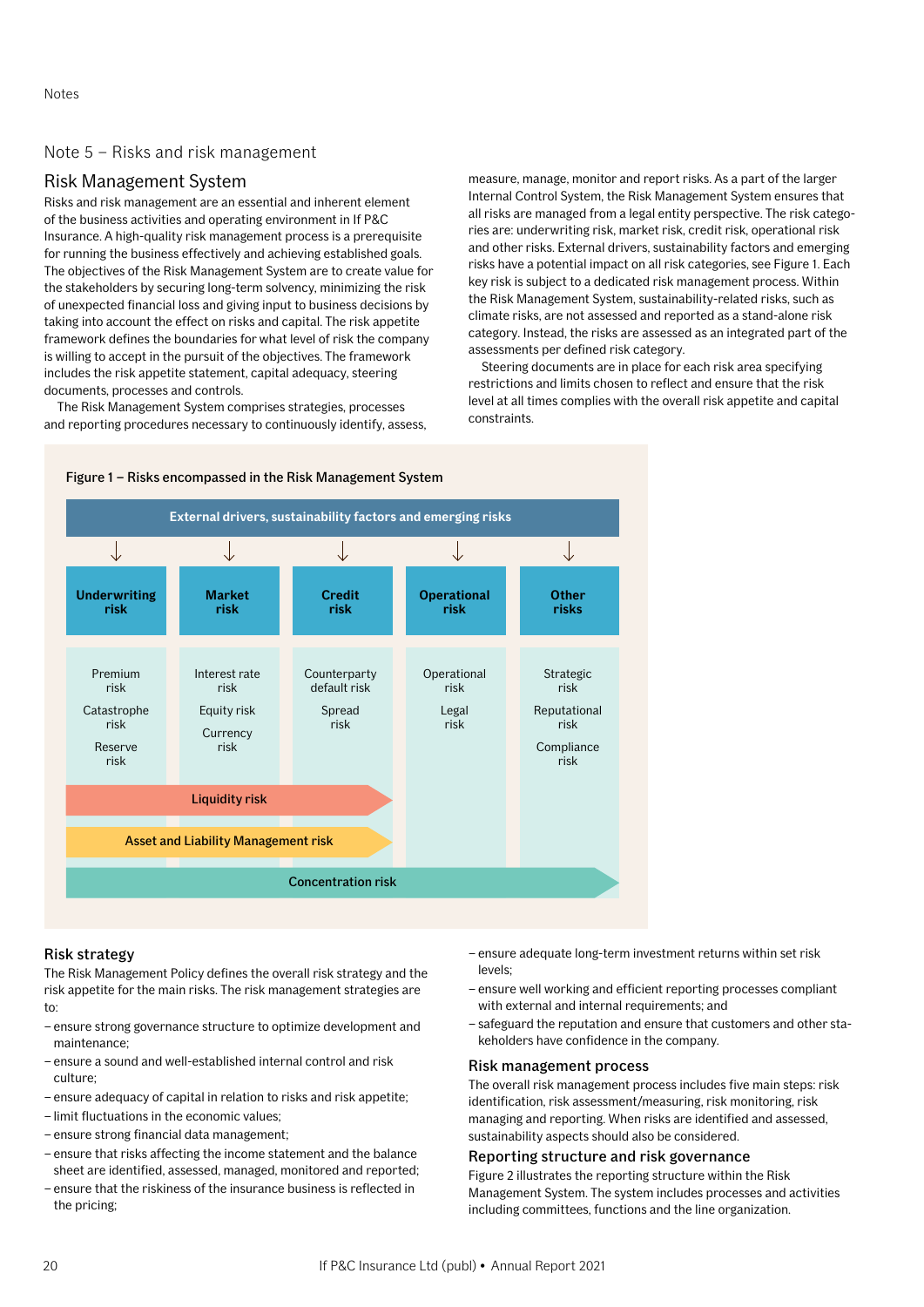

### Figure 2 – Risk management reporting structure

### Board of Directors

The Board of Directors is the corporate body responsible for risk control, internal control, and for ensuring that If P&C Insurance has appropriate risk management systems and processes. The Boards of Directors approves the yearly Risk Management Policies and other risk-steering documents.

### **CEO**

The Chief Executive Officer (CEO) is responsible for organizing and overseeing the daily business activities in accordance with instructions and guidelines from the Boards of Directors. The CEO has the ultimate responsibility for the effective implementation of the Risk Management System by ensuring appropriate risk management set-up and promoting a sound risk culture.

### Committees in the Risk Management System

The Own Risk and Solvency Assessment Committee (ORSA Committee) assists the CEO in fulfilling the responsibility of overseeing the Risk Management System. The committee also reviews the effectiveness of the Internal Control System, as well as initiates and monitors efforts and actions relating to these areas. Furthermore, the ORSA Committee monitors that the short-term and long-term aggregated risk profile is aligned with the risk strategy and capital requirements. The committee meets at least four times a year.

There are also additional committees in place for key risk areas. These committees have the responsibility to monitor that risks are managed and controlled as decided by the Board of Directors. The chairmen of the committees are responsible for the reporting to the ORSA Committee. The committees also monitor the effectiveness of the steering documents and give input with respect to changes and updates, if needed. None of the committees have any decisionmaking mandate.

### Risk Management function

The Risk Management function facilitates the implementation and development of the Risk Management System and consists of the CRO, the Risk Control unit and the Capital Management unit. The function is responsible for coordinating the risk management activities on behalf of the Board of Directors and the CEO.

### Compliance function

The Compliance function is headed by the Chief Compliance Officer and is responsible for reporting to the Board of Directors and the CEO on compliance with the rules relevant for the license to conduct insurance business.

### Actuarial function

The Actuarial function is headed by the Chief Actuary who advises on actuarial matters and fulfils tasks according to set instructions. The Actuarial function reports to the Board of Directors and to the **CEO** 

### Line organization

The line organization has the day-to-day responsibility for identifying and managing risks within limits and restrictions set by the risk policies, guidelines and instructions and has to ensure that it has resources and tools in place. On behalf of the Heads of the business areas/support functions, a risk coordinator structure is established. The Head of the Risk Control and Reporting unit issues instructions describing the responsibility of the risk coordinators. The line organization has an obligation to inform the Risk Management function of material risks according to the instructions.

### Capital management

If P&C Insurance focuses on capital efficiency and sound risk management by keeping its capital resources at an appropriate level in relation to the risks taken over the business planning horizon. This means ensuring that the available capital exceeds the internal and regulatory capital requirements, as well as maintaining an A rating from Standard & Poor's and Moody's.

Capital management is based on a risk-appetite statement, as well as risk preferences and risk tolerances decided by the Board of Directors. The risk profile, capital requirements and available capital are measured, analyzed and reported to the ORSA Committee and the Board of Directors on a quarterly basis, or more often when deemed necessary. In order to maintain a sufficient level of capital, If P&C Insurance:

– projects its risks and capital according to the financial plan;

- allocates capital to business areas and lines of business, ensuring that a risk-based approach is used for target setting and profitability evaluation; and
- assures its dividend capacity through the effective use of reinsurance, group synergies and diversification benefits.

### Risk and capital modelling

In order to assess the overall risk profile, the interrelationships between various risks is considered, since some of these risks could develop in opposite directions creating diversification effects. For this purpose, If P&C Insurance has an internal model to calculate economic capital for underwriting risk and market risk. Through simulations of both insurance and investment operations, the effect of for example reinsurance structures and investment allocations is analyzed.

In addition to the calculation and reporting of economic capital, the internal model is used as a basis for decision making regarding:

- allocation of capital to business areas and lines of business;
- evaluation of the effect on the risk profile related to changes in the investment portfolio;
- evaluation of reinsurance programs;
- evaluation of the Investment Policy and limits; and
- evaluation of risks over the business planning horizon.

Operational risks and less material risks are quantified using the Solvency II standard formula.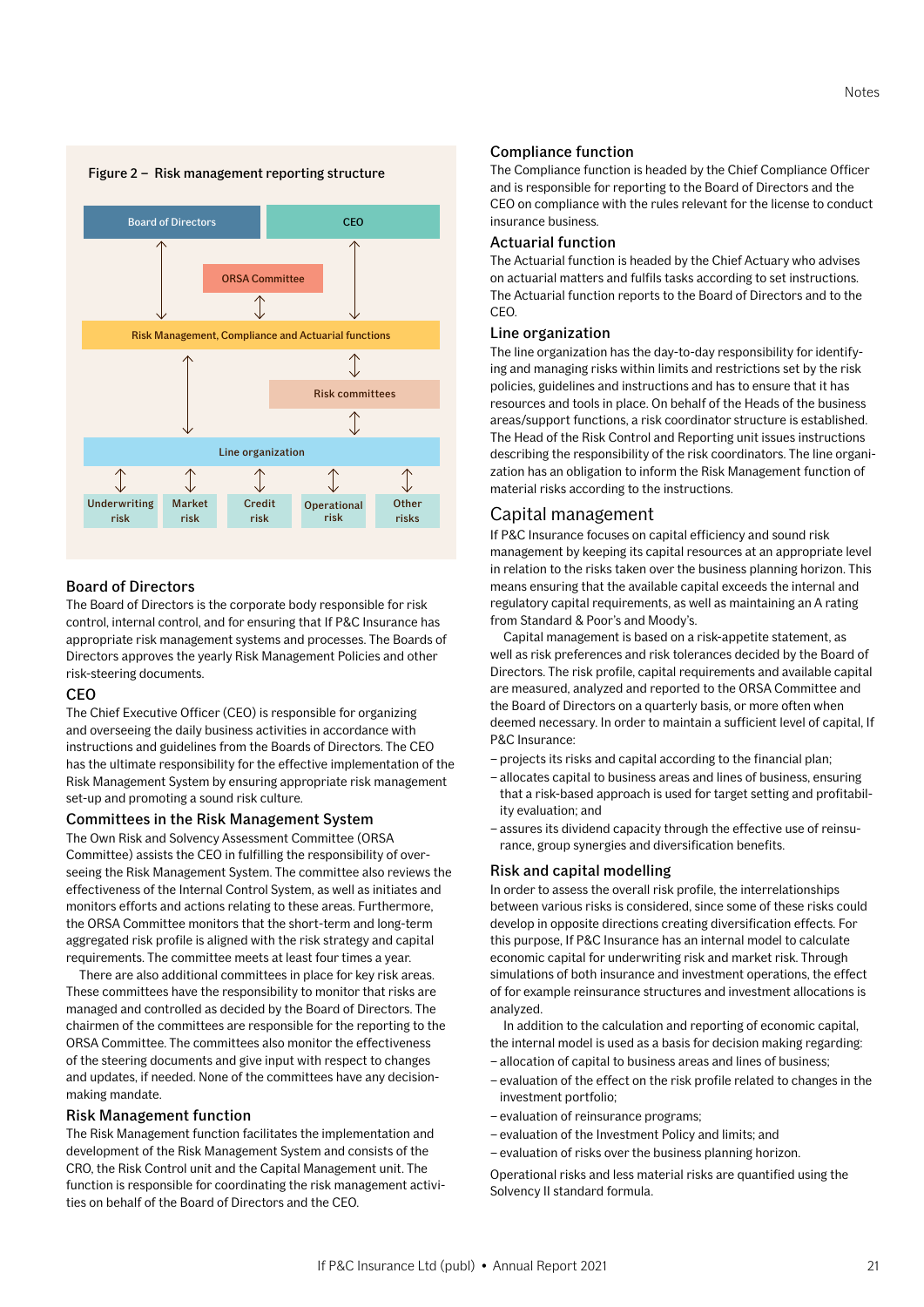# Capital position

The capital position is the relationship between available capital and required capital. To fulfill requirements from various stakeholders, different measures are used to describe the capital position: regulatory measures, internal economic measures and rating agency measures. If P&C Insurance considers both a one-year and a multiyear perspective.

## Regulatory measures

Insurance is a regulated business with EU-wide rules for calculating capital requirements and available capital. The partial internal model (PIM) is used to calculate the solvency capital requirement (SCR) for the majority of the insurance risks, while other risks are calculated using the standard formula according to Solvency II. The company fulfilled the regulatory capital requirements during 2021.

### Table 1 – Regulatory capital measures

| <b>MSEK</b> | 2021   | 2020   |
|-------------|--------|--------|
| <b>SCR</b>  | 17.629 | 14,683 |
| Own funds   | 30,906 | 25.857 |

## Internal economic measures

Economic Capital is an internal measure showing the deviation from the expected result calculated at a confidence level corresponding to 99.5% on a one-year horizon. The major quantifiable risks are included in the calculation of the Economic Capital. The calculations are based on an economic, market-consistent valuation.

### Rating agency measures

If P&C Insurance is rated A+ by Standard & Poor's and A1 rated by Moody's. The objective is to retain a single A rating.

## Risks

## Underwriting risk

Underwriting risk refers to the risk of loss, or of adverse change in the value of insurance liabilities, due to uncertainty of pricing and provisioning assumptions.

## Premium risk and catastrophe risk

Premium risk refers to the risk of loss, or of adverse change in the value of insurance liabilities, resulting from fluctuations in the timing, frequency and severity of insured events that have not occurred at the balance date.

Catastrophe risk refers to the risk of loss, or of adverse change in the value of insurance liabilities, resulting from significant uncertainty of pricing and provisioning assumptions related to extreme or exceptional events.

### Risk exposure

There is a risk, given the inherent uncertainty of P&C insurance, of losses due to unexpectedly high claims costs. Examples of what could lead to high claims costs include large fires and natural catastrophes or an unforeseen increase in the frequency or the average size of small and medium-sized claims.

If P&C Insurance underwrites insurance policies in Sweden, Norway, Finland and Denmark. In addition, the company underwrites policies for Nordic clients with operations outside the Nordic region. The geographical distribution of premium income is shown in Figure 3. Risk management and control

The principal methods for mitigating premium risks are by reinsurance, diversification, prudent underwriting and regular follow-ups linked to the strategy and financial planning process. The Underwriting Policy sets general principles, restrictions and directions for the underwriting activities. The Underwriting Policy is supplemented with guidelines outlining in greater detail how to conduct underwriting within each business area.

The Reinsurance Policy stipulates guidelines for the purchase of reinsurance. The optimal choice of reinsurance is evaluated by comparing the expected cost versus the benefit of the reinsurance, the impact on result volatility and capital requirement. The main tool for this evaluation is the internal model in which small claims, single large claims and natural catastrophes are modelled. The Reinsurance Policy includes limitations on permitted reinsurers and their ratings for each line of business. In addition, limits relating to concentration risk and exposure to reinsurance risk are included. The reinsurers are continuously assessed and evaluated through own financial and qualitative pre-defined analyses.

A group-wide reinsurance program has been in place since 2003. In 2021, retention levels were between MSEK 100 and MSEK 250 per risk and MSEK 250 per event.



## Figure 3 – Premium income per geographical area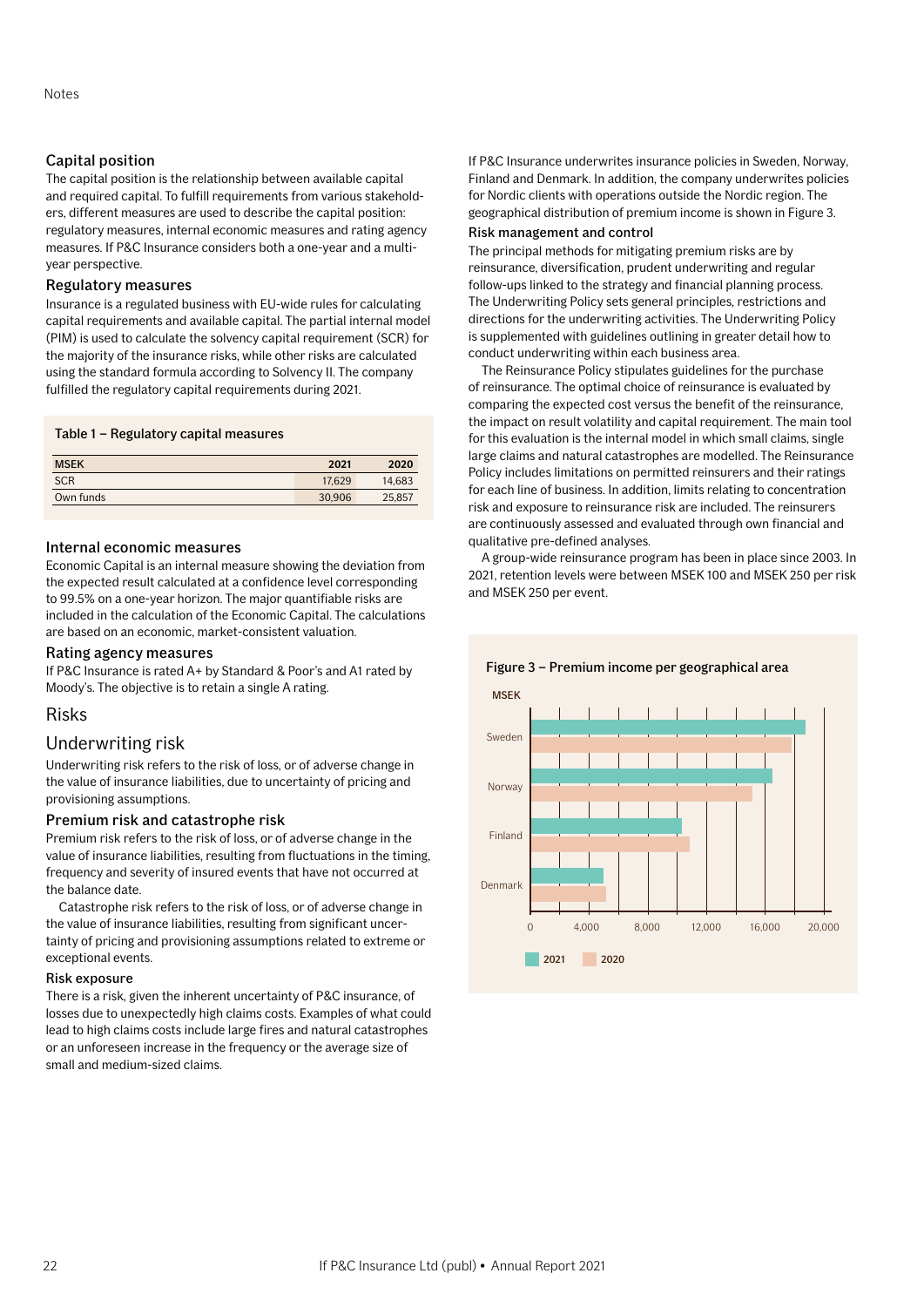An analysis of how changes in the combined ratio, premium and claims level affect the result before tax is presented in Table 2.

#### Table 2 – Sensitivity analysis, premium risk

| <b>MSEK</b>      | Effect on result before tax |                          |           |           |
|------------------|-----------------------------|--------------------------|-----------|-----------|
| <b>Parameter</b> | <b>Level, 2021</b>          | Change                   | 2021      | 2020      |
| Combined ratio   | 81.6%                       | $+/-$ 1 percentage point | $+/- 463$ | $+/- 450$ |
| Premium level    | 46.328                      | $+/-1\%$                 | $+/- 463$ | $+/- 450$ |
| Claims level     | 30.696                      | $+/-1\%$                 | $+/- 307$ | $+/- 302$ |

### Reserve risk

Reserve risk refers to the risk of loss, or of adverse change in the value of insurance liabilities, resulting from fluctuations in the timing and amount of claims settlements for events that have occurred at, or prior to, the balance date.

Reserve risk includes revision risk, which refers to the risk of loss, or of adverse change in the value of insurance liabilities, resulting from fluctuations in the level, trend, or volatility of revision rates applied to annuities, due to changes in the legal environment or in the state of health of the person insured.

Technical provisions always include a degree of uncertainty since the provisions are based on estimates of the size and the frequency of future claims payments.

The uncertainty of technical provisions is normally greater for new portfolios for which complete run-off statistics are not yet available, and for portfolios including claims that take a long time to settle. Workers' Compensation, Motor Third Party Liability, Personal Accident and Liability insurance are products with the latter characteristics.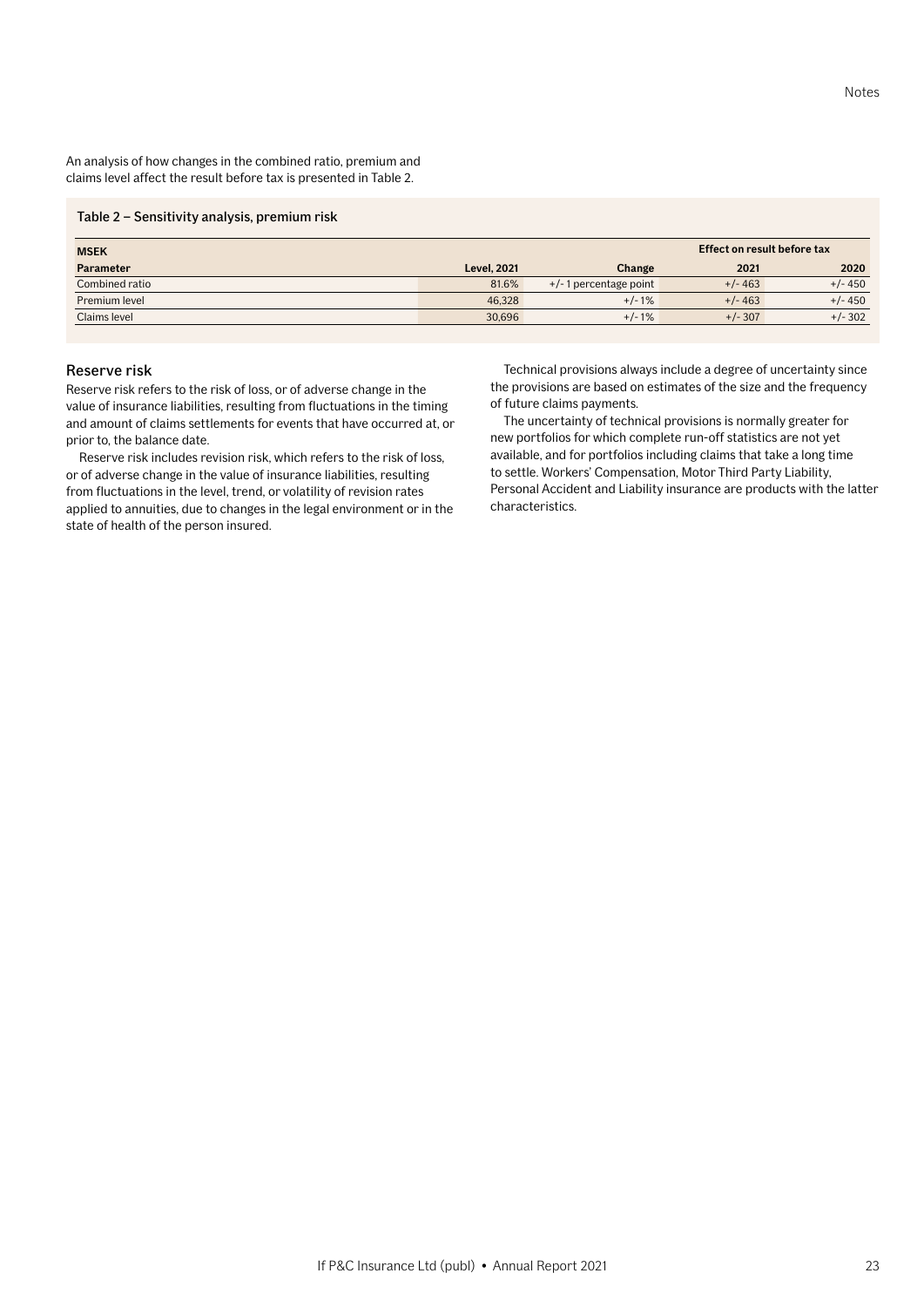## Risk exposure

For lines of businesses such as Motor Third Party Liability and Workers' Compensation, legislation differs significantly between countries. Some of the provisions for these lines include annuities that are sensitive to changes in inflation, retirement age, mortality assumptions and discount rates. In 2021, the proportion of technical provisions related to Motor Third Party Liability and Workers' Compensation was 48% (51). The amount of technical provisions broken down by product and geographical area is shown in Table 3.

## Risk management and control

The Board of Directors decides on the guidelines governing the calculation of technical provisions. The Chief Actuary is responsible for developing and presenting guidelines on how the technical provisions are to be calculated and for assessing whether the level of the total provisions is sufficient.

The actuarial estimates are based on historical claims data and exposures that are available at the closing date. Factors that are

considered include loss development trends, the level of unpaid claims, changes in legislation, case law and economic conditions. When setting provisions, established actuarial methods are generally used, combined with projections of the number of claims and average claims costs.

The provisions for annuities are calculated as discounted values based on the amounts and payment periodicity in each individual case, taking expected investment income, expenses, indexation, other possible adjustments and mortality into account. The anticipated inflation trend is taken into account when calculating the technical provisions and is of high importance for claims settled over a long period of time, such as claims related to Motor Third Party Liability and Workers' Compensation. The anticipated trend is based on external assessments of the inflation trend in various areas, such as the consumer price index and payroll index, combined with own estimations of costs for various types of claims.

### Table 3 – Technical provisions (net) per product and geographical area

|                                       | Sweden |                          |        | <b>Finland</b> |        | <b>Norway</b> |       | <b>Denmark</b> |  |
|---------------------------------------|--------|--------------------------|--------|----------------|--------|---------------|-------|----------------|--|
| <b>MSEK</b>                           | 2021   | 2020                     | 2021   | 2020           | 2021   | 2020          | 2021  | 2020           |  |
| Motor and Motor Third Party Liability | 18.157 | 19.568                   | 10.723 | 10.463         | 5.518  | 4,781         | 1,497 | 1,513          |  |
| <b>Workers' Compensation</b>          | -      | $\overline{\phantom{0}}$ | 11.679 | 11.776         | 1,753  | 1,581         | 2.890 | 2,720          |  |
| Liability                             | 3.184  | 2,863                    | 1.115  | 1.089          | 1,265  | 1,123         | 810   | 768            |  |
| Accident                              | 4,389  | 4,049                    | 2,031  | 1,822          | 4,422  | 3,724         | 1,027 | 1,028          |  |
| Property & Other                      | 5.494  | 4.982                    | 2.716  | 2.434          | 5.833  | 5.011         | 1.568 | 1,365          |  |
| Marine, Aviation and Transport        | 212    | 338                      | 116    | 88             | 227    | 323           | 289   | 203            |  |
| Total                                 | 31,437 | 31,800                   | 28,380 | 27.672         | 19.018 | 16,544        | 8,081 | 7,597          |  |

### The durations of technical provisions for various products are shown in Figure 4.

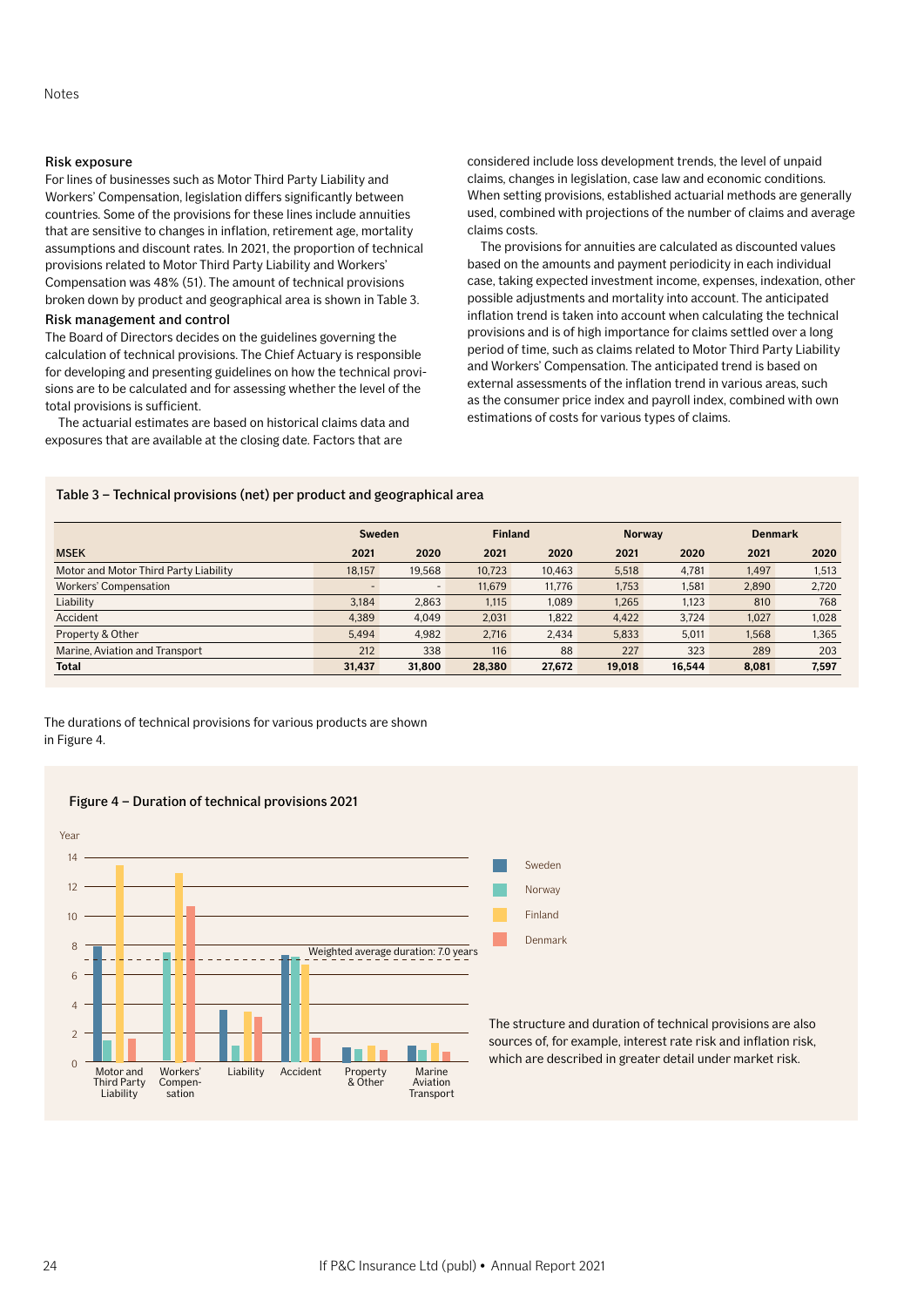A sensitivity analysis of the reserve risk is presented in Table 4. The result of changes in the technical provisions will be a corresponding change in claims incurred.

### Table 4 – Sensitivity analysis, reserve risk

| <b>Portfolio</b>                                       | <b>Risk</b>        | Change in<br>risk parameter | <b>Country</b> | 2021<br><b>Effect</b><br><b>MSEK</b> | 2020<br><b>Effect</b><br><b>MSEK</b> |
|--------------------------------------------------------|--------------------|-----------------------------|----------------|--------------------------------------|--------------------------------------|
| Nominal reserves                                       | Inflation increase | Increase by                 | Sweden         | 1.371                                | 1,396                                |
|                                                        |                    | 1 percentage point          | Denmark        | 197                                  | 187                                  |
|                                                        |                    |                             | Norway         | 632                                  | 359                                  |
|                                                        |                    |                             | Finland        | 421                                  | 389                                  |
| Discounted reserves, including annuities and estimated | Decrease in        | Decrease by                 | Sweden         | 1,003                                | 686                                  |
| share of claims reserves to future annuities           | discount rate      | 1 percentage point          | Denmark        | 218                                  | 181                                  |
|                                                        |                    |                             | Finland        | 3.210                                | 3,137                                |
| Annuities and estimated share of                       | Decrease in        | Life expectancy             | Sweden         | 157                                  | 243                                  |
| claims reserves to future annuities                    | mortality          | increase by 1 year          | Denmark        | 10                                   | 18                                   |
|                                                        |                    |                             | Finland        | 788                                  | 813                                  |

# Financial assets and liabilities

The recognition of financial assets and liabilities depends on their classification.

### Table 5 – Categories of financial assets and financial liabilities

| <b>MSEK</b>                                                                                            | 2021    | 2020    |
|--------------------------------------------------------------------------------------------------------|---------|---------|
| Financial assets at fair value                                                                         |         |         |
| Financial assets, mandatory at fair value through profit or loss (trading)                             | 176     | 129     |
| Financial assets, available for sale                                                                   | 105.849 | 100,612 |
| Loans and receivables <sup>1)</sup>                                                                    | 24,283  | 21.309  |
| <b>Total financial assets</b>                                                                          | 130,308 | 122,051 |
|                                                                                                        |         |         |
| Financial liabilities, mandatory at fair value through profit or loss (trading)                        | 77      | 445     |
| Financial liabilities measured at amortized cost or at the amount expected to be settled <sup>2)</sup> | 6.906   | 7.921   |
| <b>Total financial liabilities</b>                                                                     | 6.983   | 8.366   |

<sup>1)</sup> Loans and receivables consist of the following balance sheet items: loans and receivables, deposits with ceding undertakings, receivables, cash and bank, collaterals and securities settlement claims and financial accrued income.

<sup>2)</sup> Financial liabilities measured at amortized cost or at the amount expected to be settled consist of the following balance sheet items: subordinated debt, creditors arising out of direct insurance and reinsurance operations, securities settlement liabilities, other financial creditors and accrued financial expenses.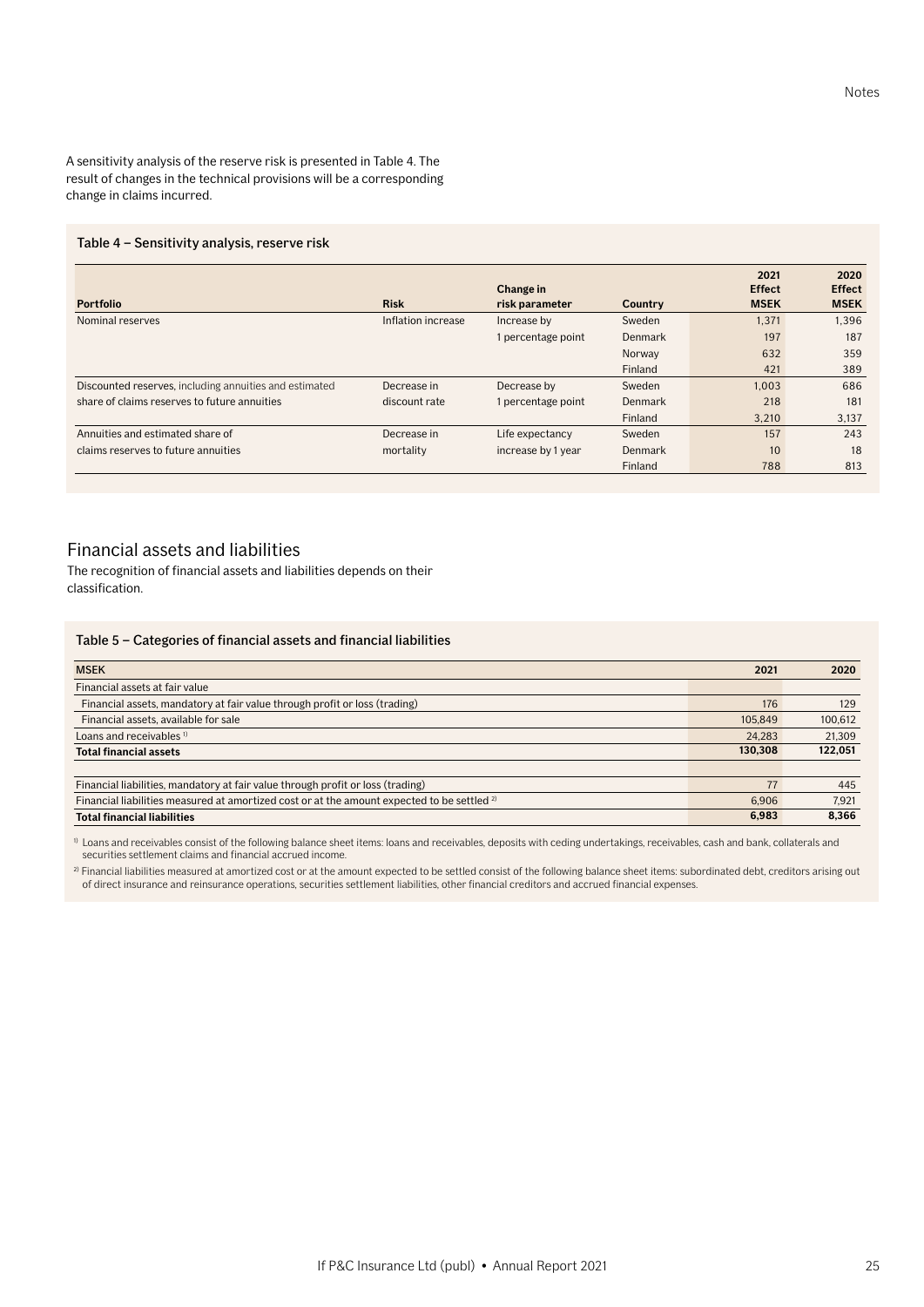# Table 6 – Investment assets categorized from an asset management perspective

|                                                                                    | <b>liabilities</b> | <b>Investment assets</b><br>and derivative | <b>Assets under active</b><br>management |                | Assets under active management categorized from an asset<br>management perspective |                |              |                |                   |      |
|------------------------------------------------------------------------------------|--------------------|--------------------------------------------|------------------------------------------|----------------|------------------------------------------------------------------------------------|----------------|--------------|----------------|-------------------|------|
|                                                                                    |                    |                                            |                                          |                | <b>Fixed income</b>                                                                |                | Equity       |                | <b>Properties</b> |      |
| <b>MSEK</b>                                                                        | 2021               | 2020                                       | 2021                                     | 2020           | 2021                                                                               | 2020           | 2021         | 2020           | 2021              | 2020 |
| <b>Land and buildings</b>                                                          | 9                  | 35                                         | 9                                        | 35             |                                                                                    |                |              |                | 9                 | 35   |
| Investments in associated companies                                                | ä,                 | $\overline{a}$                             |                                          |                |                                                                                    |                |              |                |                   |      |
|                                                                                    |                    |                                            |                                          |                |                                                                                    |                |              |                |                   |      |
| Financial assets, mandatory at fair value<br>through profit or loss (trading)      |                    |                                            |                                          |                |                                                                                    |                |              |                |                   |      |
| Derivatives <sup>1)</sup>                                                          | 176                | 129                                        | 176                                      | 129            | 5                                                                                  |                | $\mathbf{0}$ | $\overline{0}$ |                   |      |
| Financial assets, available for sale                                               |                    |                                            |                                          |                |                                                                                    |                |              |                |                   |      |
| Shares and participations                                                          | 17,033             | 13,203                                     | 17,033                                   | 13,203         |                                                                                    |                | 17,033       | 13,203         |                   |      |
| Bonds and other interest-bearing securities                                        | 88,816             | 87,409                                     | 88,816                                   | 87,409         | 88,816                                                                             | 87,409         |              |                |                   |      |
| Loans                                                                              |                    |                                            |                                          |                |                                                                                    |                |              |                |                   |      |
| Other loans                                                                        | 3,078              | 1,661                                      | 3,078                                    | 1,661          | 3,078                                                                              | 1,661          |              |                |                   |      |
| Total other financial investment assets                                            | 109,103            | 102,402                                    |                                          |                |                                                                                    |                |              |                |                   |      |
|                                                                                    |                    |                                            |                                          |                |                                                                                    |                |              |                |                   |      |
| Deposits with ceding undertakings                                                  | $\overline{7}$     | $\overline{7}$                             |                                          |                |                                                                                    |                |              |                |                   |      |
| <b>Total investment assets</b>                                                     | 109,118            | 102,443                                    |                                          |                |                                                                                    |                |              |                |                   |      |
| <b>Other assets</b>                                                                |                    |                                            |                                          |                |                                                                                    |                |              |                |                   |      |
| Cash and bank                                                                      |                    |                                            | 1,832                                    | 1,449          | 1,832                                                                              | 1,449          |              |                |                   |      |
| Collaterals and settlement claims                                                  |                    |                                            | 94                                       | 439            | 60                                                                                 | 403            | 33           | 36             |                   |      |
| Accrued income                                                                     |                    |                                            | 334                                      | 361            | 334                                                                                | 361            |              |                |                   |      |
| Assets under active management                                                     |                    |                                            | 111,372                                  | 104,685        | 94,127                                                                             | 91,282         | 17,066       | 13,240         | 9                 | 35   |
| Financial liabilities, mandatory at fair value<br>through profit or loss (trading) |                    |                                            |                                          |                |                                                                                    |                |              |                |                   |      |
| Derivatives <sup>2)</sup>                                                          | 77                 | 445                                        | 77                                       | 445            | $\overline{\phantom{a}}$                                                           | 10             |              |                |                   |      |
| <b>Total derivative liabilities</b>                                                | 77                 | 445                                        |                                          |                |                                                                                    |                |              |                |                   |      |
| Financial liabilities measured at the amount<br>expected to be settled             |                    |                                            |                                          |                |                                                                                    |                |              |                |                   |      |
| Collaterals and settlement liabilities                                             |                    |                                            | 278                                      | 111            | 278                                                                                | 111            |              |                |                   |      |
| <b>Accruals</b>                                                                    |                    |                                            | $\overline{a}$                           | $\overline{2}$ | $\overline{a}$                                                                     | $\overline{2}$ |              |                |                   |      |
| Liabilities under active management                                                |                    |                                            | 355                                      | 558            | 278                                                                                | 123            |              |                |                   |      |
| Assets under active management, net                                                |                    |                                            | 111,017                                  | 104,127        | 93,849                                                                             | 91,159         | 17,066       | 13,240         | 9                 | 35   |

 $10$  Only fixed income and equity derivatives are included in the assets categorized from an asset management perspective. Excluded currency derivatives amounted to MSEK 170 (129).

<sup>2)</sup> Only fixed income and equity derivatives are included in the liabilities categorized from an asset management perspective. Excluded currency derivatives amounted to MSEK 77 (435).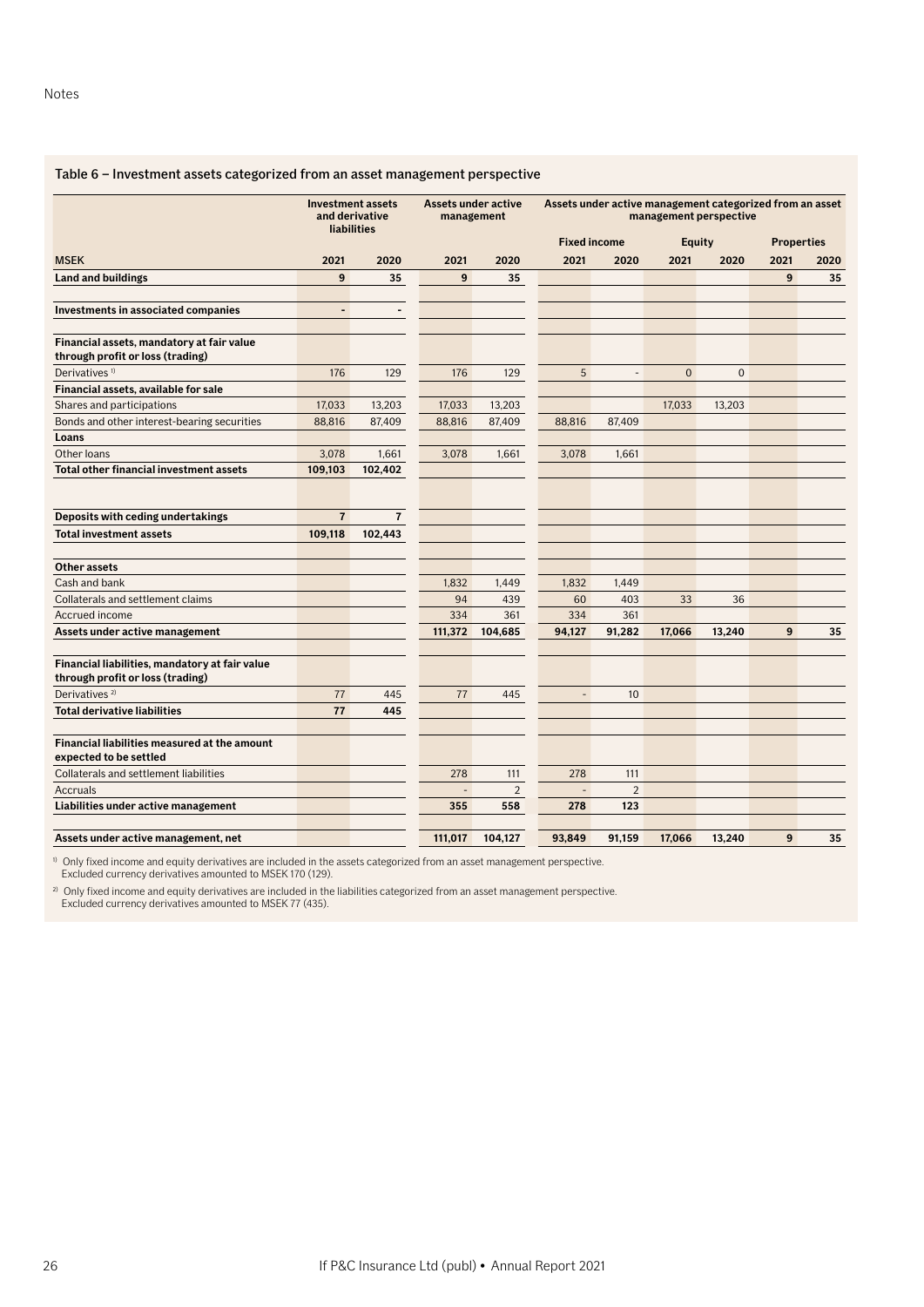# Market risk

Market risk refers to the risk of loss, or of adverse changes in the financial situation resulting, directly or indirectly, from fluctuations in the level or in the volatility of market prices of assets and liabilities.

### Risk exposure

The investment operations generated a return of 4.6% (2.5) in 2021. Investment assets amounted to MSEK 111,017 (104,127), as presented in table 6. The main market risks are interest rate risk, equity risk and currency risk. The exposure towards market risk can be described through the allocation of investment assets and the sensitivity of their values to changes in underlying market variables.

During the year, the proportion of equity investments increased to 15% (13). The proportion of fixed income investments decreased to 85% (87). Other investment assets amounted to 0% (0) at December 31, 2021.

Table 7 shows the sensitivity analysis of the fair values of financial assets and liabilities in different market scenarios. The effects represent the immediate impact on fair values as a result of changes in the underlying market variables as per December 31 each year. The sensitivity analysis includes the effects of derivative positions and is calculated before tax.

### Risk management and control

The Investment Policy is the principal document for managing market risks. It sets guiding principles for, inter alia, the prudent person principle, specific risk restrictions and a decision-making structure for the investment activities.

The structure and nature of the technical provisions, the overall risk appetite, risk tolerance, regulatory requirements and rating targets are taken into account when deciding limits and when setting return and liquidity targets. The Board of Directors decides on the Investment Policy once a year or more often if deemed necessary. The Investment Policy specifies guidelines defining mandates and authorizations and guidelines on the use of derivatives. The market risk is actively monitored and controlled by the Investment Control Committee and reported to the ORSA Committee.

### Table 7 – Sensitivity analysis of the fair values of financial assets and liabilities

|                                         |                                              | 2021                                       |                              |                              |                            | 2020                                                      |                              |                       |  |  |
|-----------------------------------------|----------------------------------------------|--------------------------------------------|------------------------------|------------------------------|----------------------------|-----------------------------------------------------------|------------------------------|-----------------------|--|--|
|                                         | Interest rate                                |                                            | <b>Equities</b>              | <b>Properties</b>            | Interest rate              |                                                           | <b>Equities</b>              | <b>Properties</b>     |  |  |
| <b>MSEK</b>                             | 1 percentage<br>point parallel<br>shift down | 1 percentage<br>point parallel<br>shift up | <b>20% fall</b><br>in prices | <b>20% fall</b><br>in prices | 1 percentage<br>shift down | 1 percentage<br>point parallel point parallel<br>shift up | <b>20% fall</b><br>in prices | 20% fall<br>in prices |  |  |
| <b>Assets</b>                           |                                              |                                            |                              |                              |                            |                                                           |                              |                       |  |  |
| Short-term fixed income                 | 11                                           | $-11$                                      |                              |                              | $\Omega$                   | $\mathbf 0$                                               |                              |                       |  |  |
| Long-term fixed income                  | 1,114                                        | $-1,070$                                   |                              |                              | 1,427                      | $-1,364$                                                  |                              |                       |  |  |
| Equities                                |                                              |                                            | $-3,413$                     |                              |                            |                                                           | $-2.648$                     |                       |  |  |
| Derivatives, net                        | $-23$                                        | 22                                         | $\overline{0}$               |                              |                            |                                                           |                              |                       |  |  |
| Other financial assets                  |                                              |                                            |                              | $-2$                         |                            |                                                           |                              | $-7$                  |  |  |
|                                         |                                              |                                            |                              |                              |                            |                                                           |                              |                       |  |  |
| <b>Liabilities</b>                      |                                              |                                            |                              |                              |                            |                                                           |                              |                       |  |  |
| Derivatives, net                        |                                              |                                            |                              |                              | $-38$                      | 36                                                        |                              |                       |  |  |
| Total change in fair value              | 1,102                                        | $-1,058$                                   | $-3,413$                     | $-2$                         | 1,389                      | $-1,328$                                                  | $-2,648$                     | $-7$                  |  |  |
|                                         |                                              |                                            |                              |                              |                            |                                                           |                              |                       |  |  |
| <b>Effect recognised in profit/loss</b> | $-23$                                        | 22                                         | $\bf{0}$                     | $-2$                         | $-38$                      | 36                                                        | $\overline{\phantom{a}}$     | $-7$                  |  |  |
| Effect recognised in equity             | 1,102                                        | $-1,058$                                   | $-3,413$                     | $-2$                         | 1,389                      | $-1,328$                                                  | $-2,648$                     | $-7$                  |  |  |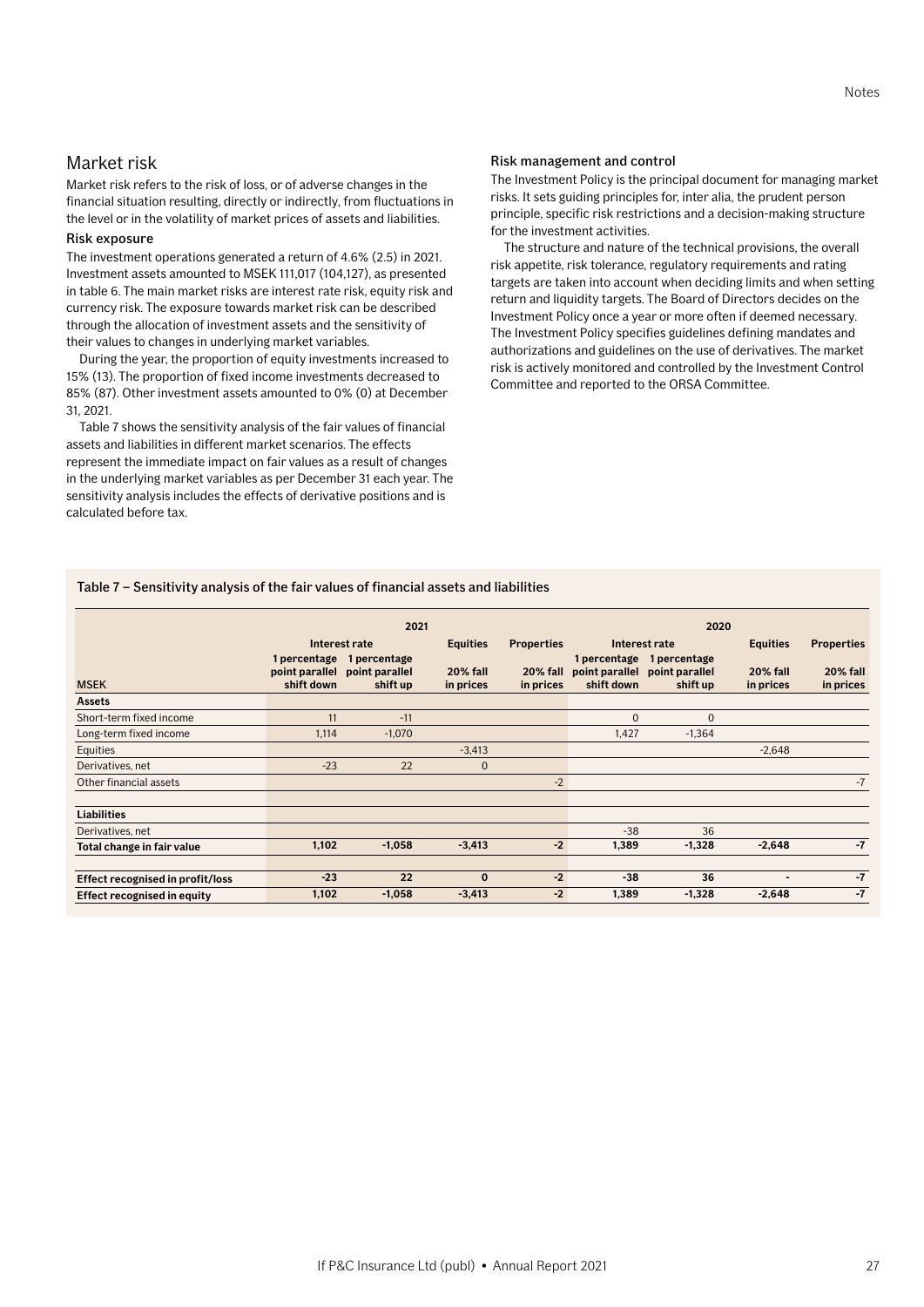## Interest rate risk

Interest rate risk refers to the sensitivity of the values of assets and liabilities to changes in the term structure of interest rates, or in the volatility of interest rates.

### Risk exposure

Since the technical provisions are predominantly stated in nominal terms in the balance sheet, If P&C Insurance is mainly exposed to changes in future inflation. However, the economic value of these provisions, meaning the present value of future claims payments, is exposed to changes in interest rates. Furthermore, the provisions for annuities are discounted and potential changes in discount rates affect the level of technical provisions.

The discount rates could vary between countries mainly as a result of legislative differences, but also due to the prevailing interest rate environment.

The duration of provisions and thus sensitivity to changes in interest rates is analyzed in greater detail in Figure 4 and Table 4, in the reserve risk section. The duration of fixed income investments was at year-end 2021 1.1 (1.4). The duration of fixed income investments is shown in Table 8.

Following the financial crisis, the reform and replacement of benchmark interest rates has become a priority for global regulators. However, there remains some uncertainty around the timing and precise nature of these changes.

The impact of IBOR reform is insignificant insofar as If P&C Insurance has only few instruments that reference to GBP LIBOR and USD LIBOR. As per December 31, 2021 the exposure of If P&C Insurance that was directly affected by the interest rate benchmark reform predominantly comprised the investment instruments of MSEK 1,784 or 1.6% of the investment portfolio. These investments are measured at amortised cost and accounted for as available for sale or loans and receivables. As per December 31, 2021 If P&C Insurance replaced the reference interest rate only for one financial instrument amounting to MSEK 36 in accordance with the requirements in the IBOR reform.

If P&C Insurance currently has a significant number of contracts which reference to Nordic IBORs and EURIBOR. As these benchmark interest rates remain in the foreseeable future no financial impact is expected yet. If P&C Insurance follows the development of these interest rates and continuously assesses the impact on its operations and accounting.

### Risk management and control

In accordance with the Investment Policy, the nature of the insurance commitments with respect to interest rate risk and inflation risk is taken into account in the composition of investment assets. The overall interest rate risk is managed by sensitivity limits for instruments sensitive to interest rate changes.

### Table 8 – Duration and breakdown of fixed income investments per instrument type

|                                                            | 2021               |      |                 |                    | 2020 |                 |  |
|------------------------------------------------------------|--------------------|------|-----------------|--------------------|------|-----------------|--|
| <b>MSEK</b><br>Instrument type <sup>1)</sup>               | Carrying<br>amount | %    | <b>Duration</b> | Carrying<br>amount | %    | <b>Duration</b> |  |
| Short-term fixed income                                    | 8.243              | 8.8  | 0.1             | 1.846              | 2.0  | 0.0             |  |
| Scandinavia, long-term government and corporate securities | 66,182             | 70.5 | 0.7             | 70.299             | 77.1 | 1.0             |  |
| Scandinavia, index-linked bonds                            | 5.088              | 5.4  | 23.9            | 3.184              | 3.5  | 9.3             |  |
| Europe, long-term government and corporate securities      | 11.469             | 12.2 | 1.4             | 12.648             | 13.9 | 1.9             |  |
| USA, long-term government and corporate securities         | 1.540              | 1.6  | 2.2             | 1.758              | 1.9  | 2.5             |  |
| Global, long-term government and corporate securities      | 1.327              | 1.4  | 1.8             | 1.424              | 1.6  | 2.5             |  |
| <b>Total</b>                                               | 93.849             | 100  | 1.1             | 91.159             | 100  | 1.4             |  |

1) IR Derivatives are included in the table.

## Equity risk

Equity risk refers to the sensitivity of the values of assets and liabilities to changes in the level or in the volatility of market prices of equities.

### Risk exposure

The equity portfolio consists of Nordic shares and a diversified global fund portfolio. At year-end, the exposure amounted to MSEK 17,066 (13,240) and the proportion of equities in the investment portfolio was 15% (13).

### Risk management and control

The equity portfolio is actively managed with a long-term investment horizon. The equity risk is reduced by diversifying the investments across industry sectors and geographical areas. According to the Investment Policy, equity investments may not exceed 16.5% of the total investment portfolio and the exposure towards an individual issuer is to be limited.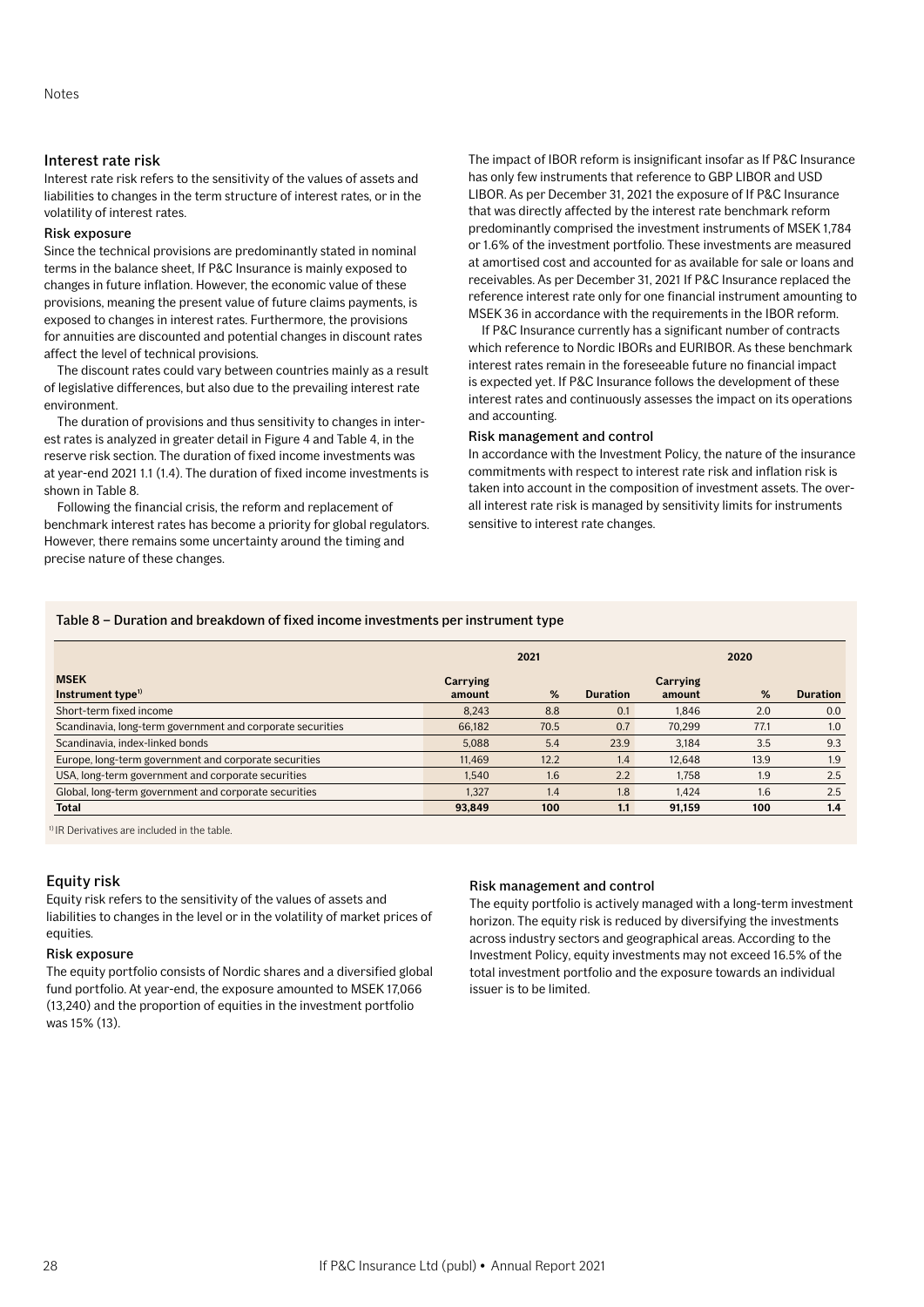### Table 9 – Breakdown of equity investments by industry sectors

|                                   | 2021               |      | 2020               |      |
|-----------------------------------|--------------------|------|--------------------|------|
| <b>MSEK</b>                       | Carrying<br>amount | %    | Carrying<br>amount | %    |
| Industrials                       | 5.632              | 46.3 | 4.461              | 49.3 |
| Consumer Discretionary            | 4.641              | 38.2 | 2.769              | 30.6 |
| <b>Materials</b>                  | 1.055              | 8.7  | 748                | 8.3  |
| <b>Telecommunication Services</b> | 572                | 4.7  | 548                | 6.1  |
| <b>Health Care</b>                | 114                | 0.9  | 360                | 4.0  |
| Energy                            | 85                 | 0.7  | 101                | 1.1  |
| <b>Consumer Staples</b>           | 58                 | 0.5  | 51                 | 0.6  |
| <b>Financials and Real Estate</b> | $\overline{4}$     | 0.0  | $\overline{4}$     | 0.0  |
| Total                             | 12.160             | 100  | 9.042              | 100  |

The sector allocation of equity excludes investments made through ETF's, mutual and private equity funds of MSEK 4,906 (4,198).

## Currency risk

Currency risk refers to the sensitivity of the values of assets and liabilities to changes in the level or the volatility of currency exchange rates.

### Risk exposure

The currency positions and the sensitivity of the valuation to changes in exchange rates are shown in Table 11.

### Risk management and control

The currency risk is reduced by matching technical provisions with investment assets in the corresponding currencies or by using

### Table 10 – Breakdown of equity investments by geographical areas

|               | 2021               |      | 2020   |      |  |
|---------------|--------------------|------|--------|------|--|
| <b>MSEK</b>   | Carrying<br>amount | %    | %      |      |  |
| Sweden        | 9.320              | 54.7 | 6.919  | 52.8 |  |
| Europe        | 3.108              | 18.3 | 2.365  | 18.0 |  |
| Asia          | 1.771              | 10.4 | 1.563  | 11.9 |  |
| Norway        | 1.309              | 7.7  | 981    | 7.5  |  |
| North America | 1.167              | 6.9  | 826    | 6.3  |  |
| Latin America | 278                | 1.6  | 402    | 3.1  |  |
| Denmark       | 73                 | 0.4  | 49     | 0.4  |  |
| <b>Total</b>  | 17,027             | 100  | 13.104 | 100  |  |

The geographical allocation of equity excludes investments made through private equity funds of MSEK 39 (136).

currency derivatives. The currency exposure in the insurance operations is hedged to the presentation currency on a regular basis. The currency exposure in investment assets is controlled weekly and is hedged when the exposure reaches a specified level, which is set with respect to cost efficiency and minimum transaction size. If P&C Insurance is also exposed to translation risk, which refers to the risk that arises when consolidating the financial statements of branches that have a different presentation currency. The translation risk is not hedged.

### Table 11 – Currency risk

| <b>MSEK</b>                                      |            |            |            |                |            |                |              |
|--------------------------------------------------|------------|------------|------------|----------------|------------|----------------|--------------|
| Currency 2021                                    | <b>EUR</b> | <b>NOK</b> | <b>DKK</b> | <b>GBP</b>     | <b>USD</b> | <b>JPY</b>     | <b>Other</b> |
| Investments                                      | 19.731     | 23,299     | 4,321      | 40             | 3.972      | $\overline{4}$ | 8            |
| <b>Derivatives</b>                               | 16.016     | $-925$     | 4,999      | 92             | $-2,519$   |                | 162          |
| Insurance operations                             | $-36,387$  | $-22,350$  | $-9,502$   | $-175$         | $-1,555$   | $-4$           | $-216$       |
|                                                  |            |            |            |                |            |                |              |
| Open position (SEK)                              | $-640$     | 25         | $-182$     | $-44$          | $-102$     |                | $-46$        |
|                                                  |            |            |            |                |            |                |              |
| 10% depreciation of foreign currency against SEK | 64         | $-2$       | 18         | $\overline{4}$ | 10         | $\mathbf{0}$   | 5            |
|                                                  |            |            |            |                |            |                |              |
| Effect recognized in profit/loss                 | 64         | $-2$       | 18         | $\overline{4}$ | 10         | $\Omega$       | 5            |
| Effect recognised in equity                      | 64         | $-2$       | 18         | $\overline{4}$ | 10         | $\mathbf{0}$   | 5            |

| <b>MSEK</b>                                      |            |            |            |                          |            |            |              |
|--------------------------------------------------|------------|------------|------------|--------------------------|------------|------------|--------------|
| Currency 2020                                    | <b>EUR</b> | <b>NOK</b> | <b>DKK</b> | <b>GBP</b>               | <b>USD</b> | <b>JPY</b> | <b>Other</b> |
| Investments                                      | 21.099     | 20,052     | 3,046      | 17                       | 3.206      |            | 8            |
| Derivatives                                      | 13.894     | $-670$     | 5,459      | $\overline{\phantom{a}}$ | $-2.010$   | 175        | 107          |
| Insurance operations                             | $-35,116$  | $-19,298$  | $-8,482$   | $-44$                    | $-1.404$   | $-3$       | $-269$       |
|                                                  |            |            |            |                          |            |            |              |
| Open position (SEK)                              | $-123$     | 84         | 23         | $-27$                    | $-208$     | 173        | $-154$       |
|                                                  |            |            |            |                          |            |            |              |
| 10% depreciation of foreign currency against SEK | 12         | $-8$       | $-2$       | 3                        | 21         | $-17$      | 15           |
|                                                  |            |            |            |                          |            |            |              |
| Effect recognized in profit/loss                 | 12         | $-8$       | $-2$       | 3                        | 21         | $-17$      | 15           |
| Effect recognised in equity                      | 12         | $-8$       | $-2$       | 3                        | 21         | $-17$      | 15           |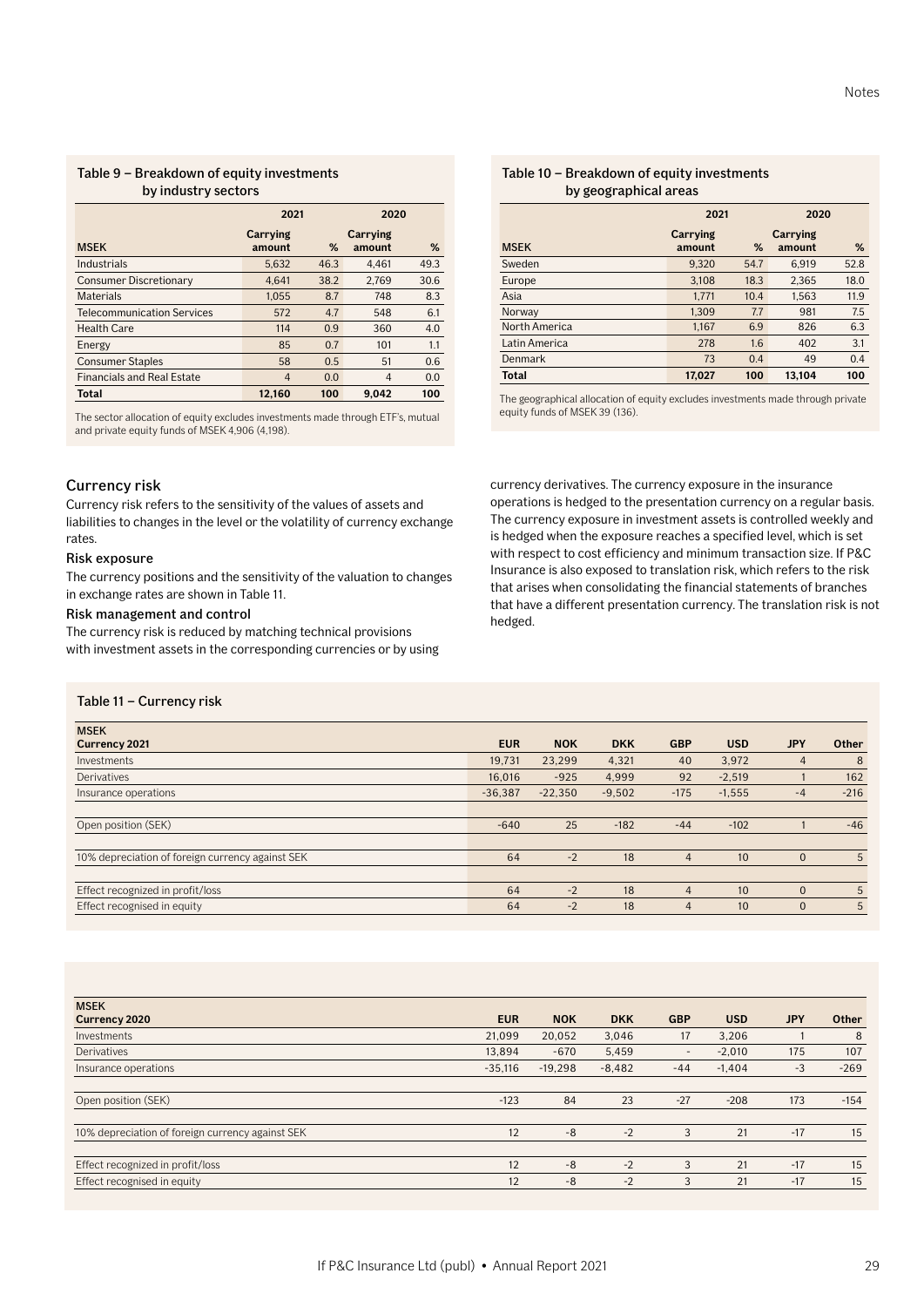# Credit risk

Credit risk refers to the risk of loss or of adverse change in the financial situation, resulting from fluctuations in the credit standing of issuers of securities or any counterparties which insurance undertakings are exposed to in the form of spread risk, counterparty default risk or market risk concentrations.

Spread risk refers to the sensitivity of the values of assets and liabilities to changes in the level or in the volatility of credit spreads over the risk-free interest rate term structure.

In general, counterparty default risk refers to losses arising from occurred defaults of counterparties or from increases in assumed probability of defaults. In the case of default, the final loss depends on the value of the asset less any collateral and recoveries at the time of default.

## Credit risk in investment operations

Credit risk in the investment operations can be measured as spread risk and counterparty default risk. In most cases, part of the credit risk is already reflected through a higher spread and thereby the asset has a lower market value, even in the case of no default. Accordingly, the spread is essentially the market price of credit risk.

Additional risks, stemming either from lack of diversification in the asset portfolio or from a large exposure to default risk by a single issuer of securities or a group of related issuers not captured by the spread risk or counterparty default risk, are measured as concentration risk.

### Risk exposure

The most significant credit risk exposures arise from fixed income investments. The exposures are shown by sector, asset class and rating category in Table 12.

### Risk management and control

Credit risk in the investment operations is managed by specific limits stipulated in the Investment Policy. In the policy, limits are set for maximum exposures towards single issuers, type of debt category and per rating class. The spread risk is further limited by sensitivity limits for instruments sensitive to spread changes.

Before investing, potential investments are analyzed thoroughly. The creditworthiness and outlook of the issuer are assessed together with any collateral as well as structural details of the potential investment. Internal risk indicators are important factors in the assessment, although macroeconomic environment, current market trends and external opinions of analysts and credit ratings by rating agencies are also taken into account. In addition, portfolio performance and the counterparties' credit standings are monitored continuously.

The development of the portfolios with respect to credit risk is monitored and reported to the Investment Control Committee and the ORSA Committee. Credit exposures are reported by ratings, instrument types and industry sector.

### Table 12 – Exposures by sectors, asset classes and rating category 2021

|                                      |                          |                          |                              | <b>Fixed income</b>      |                          |                          |                          |                |                          |                          |                          |                     | Change                          |
|--------------------------------------|--------------------------|--------------------------|------------------------------|--------------------------|--------------------------|--------------------------|--------------------------|----------------|--------------------------|--------------------------|--------------------------|---------------------|---------------------------------|
| <b>MSEK</b>                          | <b>AAA</b>               | $AA+$<br>$- AA-$         | $A + - A -$                  | BBB+<br>$-BBB-$          | $BB + -C$                | D                        | <b>Not</b><br>rated      | <b>Total</b>   | <b>Equities</b>          | Proper-<br>ties          | <b>Derivatives</b>       | Total <sup>1)</sup> | compared<br>with Dec 31<br>2020 |
| <b>Basic Industry</b>                | $\overline{a}$           | $\overline{a}$           | $\overline{a}$               | 1,046                    | 174                      | $\overline{\phantom{a}}$ | 47                       | 1,267          | 544                      | $\overline{a}$           |                          | 1,811               | 93                              |
| <b>Capital Goods</b>                 | $\overline{\phantom{a}}$ | $\overline{\phantom{a}}$ | 797                          | 474                      | 194                      | $\overline{\phantom{a}}$ | 1.164                    | 2,630          | 7,387                    | $\overline{\phantom{a}}$ | $\overline{a}$           | 10,017              | 3,262                           |
| <b>Consumer Products</b>             | $\overline{\phantom{m}}$ | $\overline{a}$           | 1,223                        | 2,237                    | 179                      | $\overline{\phantom{m}}$ | 876                      | 4,515          | 3,454                    | $\overline{\phantom{a}}$ |                          | 7.969               | 130                             |
| Energy                               | $\overline{a}$           |                          | $\overline{a}$               |                          |                          | $\overline{a}$           | 1,200                    | 1,200          | $\overline{a}$           | $\overline{\phantom{a}}$ | $\overline{\phantom{a}}$ | 1,200               | 180                             |
| <b>Financial Institutions</b>        | 389                      | 5,874                    | 10,162                       | 6,656                    | 987                      | $\overline{\phantom{a}}$ | 1,186                    | 25,253         | $\overline{a}$           | $\overline{\phantom{a}}$ | 5                        | 25,258              | $-264$                          |
| Governments                          | 5,294                    | ÷,                       | $\overline{a}$               |                          | $\overline{\phantom{a}}$ | $\overline{a}$           | $\overline{a}$           | 5,294          | $\overline{\phantom{a}}$ | $\overline{\phantom{a}}$ |                          | 5,294               | 1,911                           |
| <b>Government Guaranteed</b>         |                          | 248                      |                              |                          |                          |                          |                          | 248            |                          |                          |                          | 248                 | $-1$                            |
| <b>Health Care</b>                   | 72                       | $\overline{a}$           | 104                          | 144                      | 12                       | $\overline{\phantom{m}}$ | 631                      | 963            | 43                       | $\overline{\phantom{a}}$ | $\overline{\phantom{a}}$ | 1,006               | $-71$                           |
| Insurance                            | ÷                        | L,                       | 411                          | 848                      | 161                      | $\overline{\phantom{a}}$ | 2,718                    | 4,138          | 4                        | $\overline{\phantom{a}}$ |                          | 4,142               | 1,631                           |
| Media                                | $\overline{a}$           | $\overline{a}$           | $\overline{a}$               | ÷,                       | $\overline{a}$           | $\overline{\phantom{a}}$ | 225                      | 225            | $\overline{\phantom{a}}$ | $\overline{\phantom{a}}$ | $\overline{\phantom{a}}$ | 225                 | $-1$                            |
| Packaging                            | $\overline{a}$           | Ē,                       | $\overline{a}$               | $\overline{\phantom{a}}$ | $\overline{a}$           |                          | 115                      | 115            | $\overline{\phantom{a}}$ | $\overline{a}$           | $\overline{\phantom{a}}$ | 115                 | 3                               |
| Public Sector, Other                 | 5,375                    | 651                      | $\qquad \qquad \blacksquare$ | $\overline{a}$           | $\overline{\phantom{a}}$ | $\overline{\phantom{a}}$ | $\overline{\phantom{a}}$ | 6,026          | $\overline{\phantom{a}}$ | $\overline{\phantom{a}}$ | $\overline{\phantom{a}}$ | 6,026               | 515                             |
| <b>Real Estate</b>                   | $\overline{\phantom{a}}$ | 350                      | 2,177                        | 4.586                    | 476                      | $\overline{\phantom{a}}$ | 5,197                    | 12,787         | 85                       | $\overline{9}$           | $\overline{\phantom{a}}$ | 12,881              | 4,051                           |
| <b>Services</b>                      | $\overline{\phantom{0}}$ | $\overline{\phantom{a}}$ | $\qquad \qquad \blacksquare$ | 483                      | 775                      | $\overline{\phantom{a}}$ | 476                      | 1.734          | $\overline{\phantom{a}}$ | $\overline{\phantom{a}}$ | $\overline{\phantom{a}}$ | 1,734               | 76                              |
| <b>Technology and Electronics</b>    | $\overline{\phantom{0}}$ | $\overline{\phantom{a}}$ | 186                          | 77                       | $\overline{\phantom{a}}$ | $\overline{a}$           | 809                      | 1,073          | $\overline{a}$           | $\overline{\phantom{a}}$ | $\overline{\phantom{a}}$ | 1,073               | 189                             |
| Telecommunications                   | $\overline{\phantom{0}}$ | $\overline{a}$           | 202                          | 1.167                    | 491                      | $\overline{\phantom{m}}$ | 182                      | 2,042          | 572                      | $\overline{\phantom{a}}$ | $\overline{\phantom{a}}$ | 2,614               | $-6$                            |
| Transportation                       | $\overline{\phantom{a}}$ | 575                      | 448                          | $\overline{a}$           | $\overline{a}$           | $\overline{\phantom{m}}$ | 1,805                    | 2,828          | $\overline{0}$           | $\overline{\phantom{a}}$ |                          | 2,828               | 550                             |
| <b>Utilities</b>                     |                          | $\overline{\phantom{a}}$ | 538                          | 1,515                    | 800                      | $\overline{\phantom{a}}$ | 217                      | 3,070          | $\overline{\phantom{a}}$ | $\overline{\phantom{a}}$ | $\overline{\phantom{a}}$ | 3,070               | 573                             |
| <b>Covered Bonds</b>                 | 18.088                   | $\overline{a}$           | $\overline{a}$               | $\overline{a}$           | $\overline{\phantom{a}}$ | $\overline{\phantom{a}}$ | $\overline{\phantom{a}}$ | 18.088         | $\overline{a}$           | $\overline{\phantom{a}}$ | $\overline{\phantom{a}}$ | 18.088              | $-6.710$                        |
| <b>Funds</b>                         | $\overline{a}$           | $\overline{a}$           |                              |                          |                          |                          |                          |                | 4,906                    | $\overline{\phantom{a}}$ |                          | 4,906               | 709                             |
| Other                                | $\overline{a}$           | $\overline{a}$           | L,                           | $\overline{a}$           |                          | $\overline{a}$           | 451                      | 451            | 71                       | $\overline{\phantom{a}}$ |                          | 522                 | 39                              |
| <b>Clearing House</b>                |                          |                          |                              |                          |                          | $\overline{\phantom{a}}$ |                          | $\overline{a}$ |                          |                          | 5                        | 5                   | 5                               |
| <b>Total</b>                         | 29,218                   | 7.698                    | 16,248                       | 19,233                   | 4,250                    | $\overline{\phantom{a}}$ | 17,301                   | 93,948         | 17,066                   | 9                        | 10                       | 111,032             | 6,863                           |
| Change compared with<br>Dec 31, 2020 | $-4,249$                 | 401                      | 3,001                        | 131                      | $-779$                   | $-12$                    | 4,568                    | 3,061          | 3,826                    | $-26$                    | 2                        | 6,863               |                                 |

1) Other derivatives and collaterals are excluded.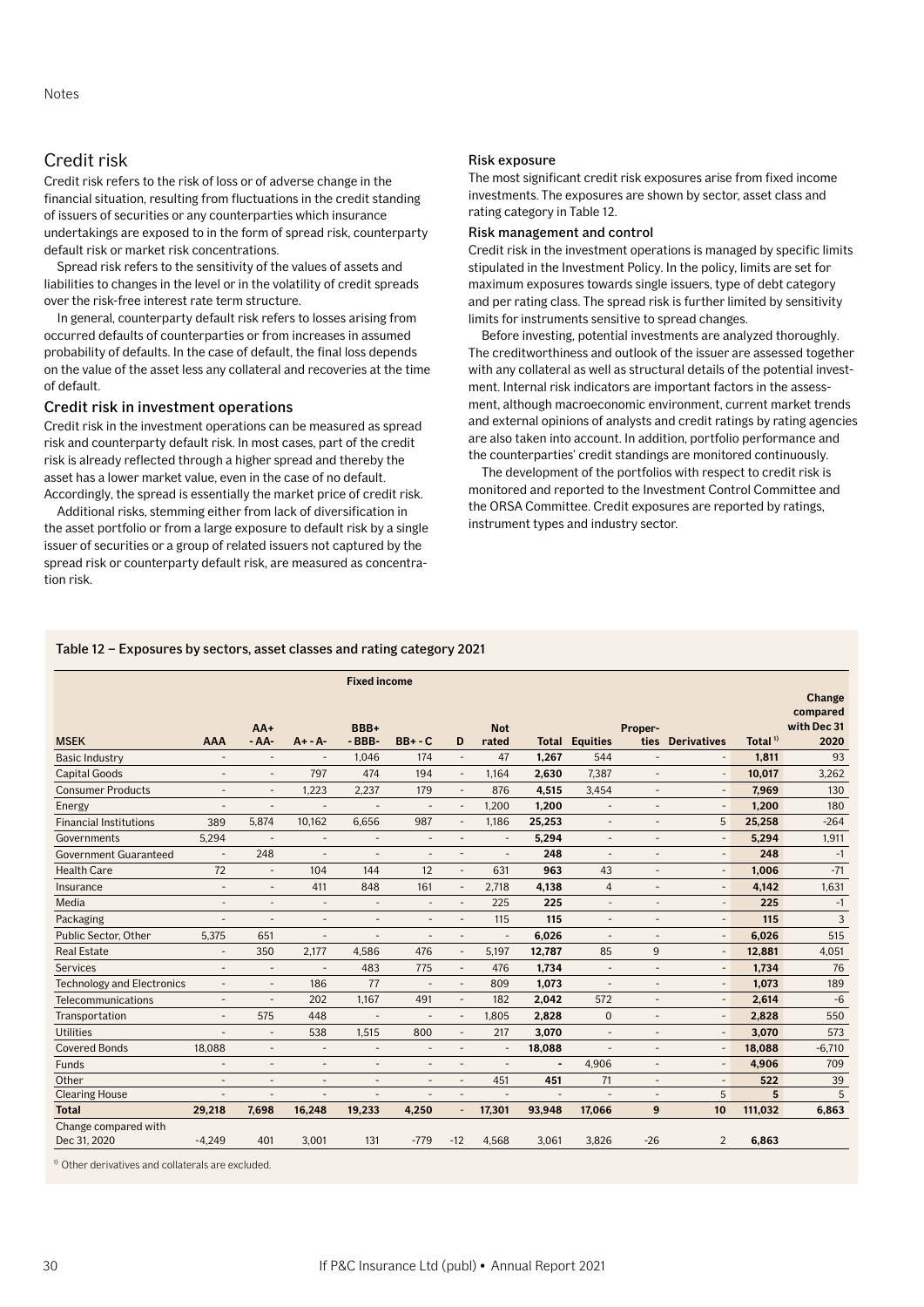### Credit risk in reinsurance operations

In addition to the credit risk associated with investment assets, credit risk arises from insurance operations, most importantly through ceded reinsurance. Credit risk related to reinsurers arises through reinsurance receivables and through the reinsurers' portion of claims outstanding. Credit risk exposure towards policyholders is very limited, since non-payment of premiums generally results in the cancellation of insurance policies.

## Risk exposure

The distribution of recoverables and receivables concerning ceded reinsurance is presented in Table 13. In the table, MSEK 1,841 (1,552) is excluded, which mainly relates to captives and statutory pool solutions.

### Risk management and control

To limit and control credit risk associated with ceded reinsurance, the Reinsurance Policy sets requirements for the reinsurers' minimum credit ratings and the maximum exposure to individual reinsurers. Credit ratings from rating agencies are used to determine the creditworthiness of reinsurance companies.

Table 13 – Reinsurance recoverables

| <b>MSEK</b><br><b>Rating (S&amp;P)</b> | 2021  | %    | 2020  | %    |
|----------------------------------------|-------|------|-------|------|
| AA                                     | 854   | 50.1 | 695   | 44.4 |
| Α                                      | 845   | 49.6 | 868   | 55.4 |
| <b>BBB</b>                             | -     | -    | -     |      |
| Not rated                              | 5     | 0.3  | 4     | 0.2  |
| <b>Total</b>                           | 1,704 | 100  | 1,567 | 100  |

The distribution of ceded treaty and facultative premiums per rating category is presented in Table 14.

## Table 14 – Ceded treaty and facultative reinsurance premiums per rating category

| <b>MSEK</b><br>Rating (S&P) | 2021 | %    | 2020 | %    |
|-----------------------------|------|------|------|------|
| AA                          | 432  | 54.0 | 352  | 57.9 |
| Α                           | 368  | 46.0 | 256  | 42.1 |
| <b>Total</b>                | 800  | 100  | 608  | 100  |

## Asset and Liability Management risk

Asset and Liability Management (ALM) risk refers to the risk of loss, or of adverse change in the financial situation resulting from a mismatch between the assets' and the liabilities' sensitivity to fluctuations in the level or in the volatility of market rates.

### Risk management and control

ALM is taken into account through the risk appetite framework and is governed by the Investment Policy.

Most of the technical provisions are nominal, while a significant portion, namely the annuity and annuity IBNR reserves, are discounted using interest rates in accordance with the regulatory rules. Accordingly, from an accounting perspective, If P&C Insurance is mainly exposed to changes in regulatory discount rates and inflation expectations.

From an economic perspective, wherein the technical provisions are discounted using prevailing interest rates, If P&C Insurance is exposed to changes in inflation and nominal interest rates.

To maintain the ALM risk within the overall risk appetite, the technical provisions may be matched by investing in fixed income instruments and by using currency derivatives.

# Liquidity risk

Liquidity risk refers to the risk of being unable to realize investments and other assets in order to settle financial obligations when they fall due.

### Risk exposure

The maturities of cash flows for technical provisions, financial assets and liabilities are presented in Table 15. In the table, financial assets and liabilities are divided into contracts with a contractual maturity profile, and other contracts. The table also shows expected cash flows for net technical provisions, which are inherently associated with a degree of uncertainty.

### Risk management and control

In P&C insurance, premiums are collected in advance and large claims payments are usually known long before they fall due, thus limiting the liquidity risk.

The Cash Management unit is responsible for the liquidity planning. To identify liquidity risk, expected cash flows from investment assets and technical provisions are analyzed regularly, taking both normal market conditions and stressed conditions into consideration. Liquidity risk is reduced by investing in assets that are readily marketable in liquid markets. The available liquidity of financial assets, meaning the part of the assets that can be converted into cash at a specific point in time, is analyzed and reported continuously.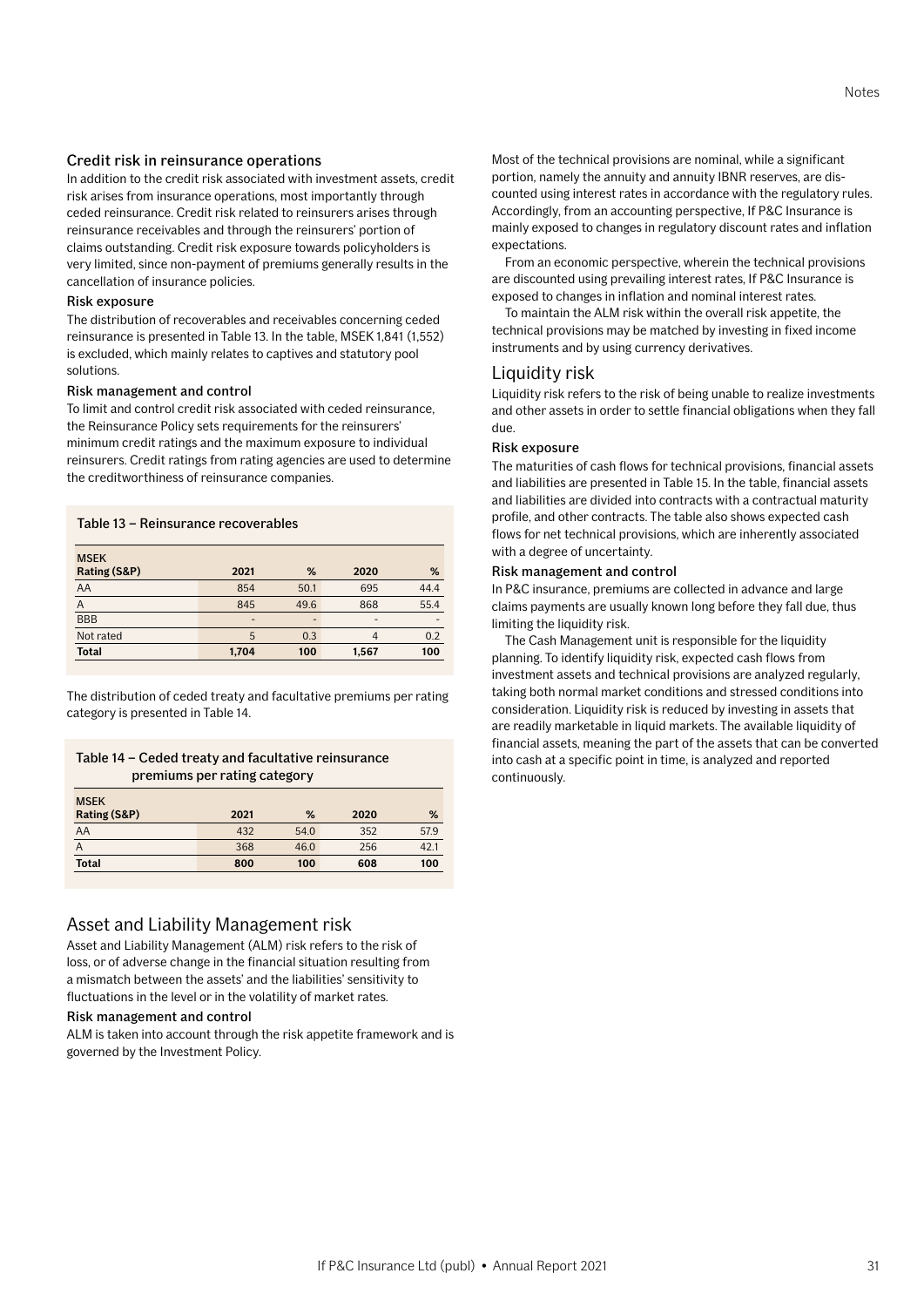## Table 15 – Maturities of cash flows for financial assets, liabilities and net technical provisions

|                             |                    |                                 |                                          | <b>Cash flows</b> |                          |                          |          |          |                          |           |  |
|-----------------------------|--------------------|---------------------------------|------------------------------------------|-------------------|--------------------------|--------------------------|----------|----------|--------------------------|-----------|--|
| 2021<br><b>MSEK</b>         | Carrying<br>amount | of which<br>without<br>maturity | of which with<br>contractual<br>maturity | 2022              | 2023                     | 2024                     | 2025     | 2026     | $2027 -$<br>2036         | $2037 -$  |  |
| <b>Financial assets</b>     | 130,308            | 18,907                          | 111.401                                  | 43,949            | 17,402                   | 20.877                   | 14,062   | 13,130   | 5,026                    |           |  |
| Derivative liabilities      | $-77$              |                                 | $-77$                                    | $-83$             | $\overline{\phantom{a}}$ | $\overline{\phantom{0}}$ | -        | -        | $\overline{\phantom{0}}$ |           |  |
| Other financial liabilities | $-6.906$           | $-146$                          | $-6.760$                                 | $-6.628$          |                          | $\overline{\phantom{0}}$ | -        |          | $\overline{\phantom{0}}$ |           |  |
| Net technical provisions    | $-86.915$          | $-86.915$                       | $\qquad \qquad$                          | $-32.879$         | $-9.864$                 | $-5.205$                 | $-3.593$ | $-2.881$ | $-17.282$                | $-19.713$ |  |

|                             |                    |                                 |                                          | <b>Cash flows</b> |                          |                          |                          |                          |                  |           |  |
|-----------------------------|--------------------|---------------------------------|------------------------------------------|-------------------|--------------------------|--------------------------|--------------------------|--------------------------|------------------|-----------|--|
| 2020<br><b>MSEK</b>         | Carrying<br>amount | of which<br>without<br>maturity | of which with<br>contractual<br>maturity | 2021              | 2022                     | 2023                     | 2024                     | 2025                     | $2026 -$<br>2035 | 2036-     |  |
| <b>Financial assets</b>     | 122.051            | 14,952                          | 107,098                                  | 33.794            | 19.806                   | 16.566                   | 19,400                   | 12.427                   | 8,291            |           |  |
| Derivative liabilities      | $-445$             | $\overline{\phantom{a}}$        | $-445$                                   | $-444$            | $-1$                     | $\overline{\phantom{a}}$ | - I                      | $\overline{\phantom{0}}$ | -                |           |  |
| Other financial liabilities | $-7.921$           | $-11$                           | $-7.911$                                 | $-7.984$          | $\overline{\phantom{0}}$ | $\overline{\phantom{a}}$ | $\overline{\phantom{a}}$ | $\overline{\phantom{0}}$ | -                |           |  |
| Net technical provisions    | $-83,612$          | $-83,612$                       | $\overline{\phantom{a}}$                 | $-31.193$         | $-9.906$                 | $-5.444$                 | $-3.764$                 | $-2.989$                 | $-17.202$        | $-16.249$ |  |

# Concentration risk

Concentration risk refers to the total exposure towards a single issuer of securities or a group of related issuers, industry, sector or geographical area.

### Risk exposure

Investments are mainly concentrated to the financial sector in the Scandinavian countries. The largest market and credit risk concentrations related to a single issuer of securities or a group of related issuers and asset classes are shown in Table 16. Concentrations to industry, sector or geographical area are shown in Table 9, 10 and 12.

Reinsurers share of the ten largest individual reinsurance recoverable balances amounted to MSEK 1,922 (1,711), representing 54% (55) of the total reinsurance recoverables. Out of the ten largest reinsurance recoverables, 32% (37) of the reinsurers had an A rating or higher, while the rest were from non-rated captives.

### Risk management and control

In the Underwriting Policy, Reinsurance Policy and Investment Policy, limits are set for maximum exposures towards single issuers or group of related issuers and per rating class. Risk concentrations are actively monitored and controlled by the respective committee and reported to the ORSA Committee.

## Table 16 – Concentration of market and credit risks in individual counterparties and asset classes 2021

| <b>MSEK</b>                     |                          | <b>Covered</b>           | Other long-<br>term fixed | Short-term               | <b>Positive fair</b><br>values of |              |
|---------------------------------|--------------------------|--------------------------|---------------------------|--------------------------|-----------------------------------|--------------|
| <b>Fair value</b>               | <b>Equities</b>          | bonds                    | income                    | fixed income             | derivatives                       | <b>Total</b> |
| Kingdom of Sweden               | -                        | $\overline{\phantom{0}}$ | 7,368                     | -                        | $\overline{\phantom{a}}$          | 7,368        |
| Nordea Bank plc                 | $\overline{\phantom{a}}$ | 3,882                    | 2,187                     | 294                      | -                                 | 6,363        |
| DnB ASA                         | -                        | 1,808                    | 2,020                     | $\qquad \qquad$          | $\overline{\phantom{a}}$          | 3,828        |
| Kingdom of Norway               | $\qquad \qquad$          | $\overline{\phantom{0}}$ | 3,595                     | -                        | $\overline{\phantom{a}}$          | 3,595        |
| AB Volvo                        | 1,615                    | $\qquad \qquad$          | 1,041                     | $\overline{\phantom{0}}$ | $\overline{\phantom{a}}$          | 2,656        |
| SBAB Bank AB (publ)             | $\overline{\phantom{a}}$ | 849                      | 1,679                     | $\overline{\phantom{0}}$ | $\overline{\phantom{a}}$          | 2,528        |
| Danske Bank A/S                 | -                        | 1,323                    | 1,059                     | 20                       | $\overline{\phantom{a}}$          | 2,402        |
| Sampo plc                       | $\qquad \qquad$          | -                        | 2,254                     | $\overline{\phantom{0}}$ | $\overline{\phantom{a}}$          | 2,254        |
| Svenska Handelsbanken AB (publ) | -                        | 1,824                    | 278                       | ۰                        | $\overline{\phantom{0}}$          | 2,102        |
| Nykredit A/S                    | -                        | 1.388                    | 426                       | ۰                        | $\overline{\phantom{0}}$          | 1,814        |
| <b>Total top ten exposures</b>  | 1,615                    | 11,074                   | 21,909                    | 314                      | $\overline{\phantom{0}}$          | 34,911       |

The ten largest exposures amount to MSEK 34,911 (36,101), representing 31% (34) of the investment assets under active management.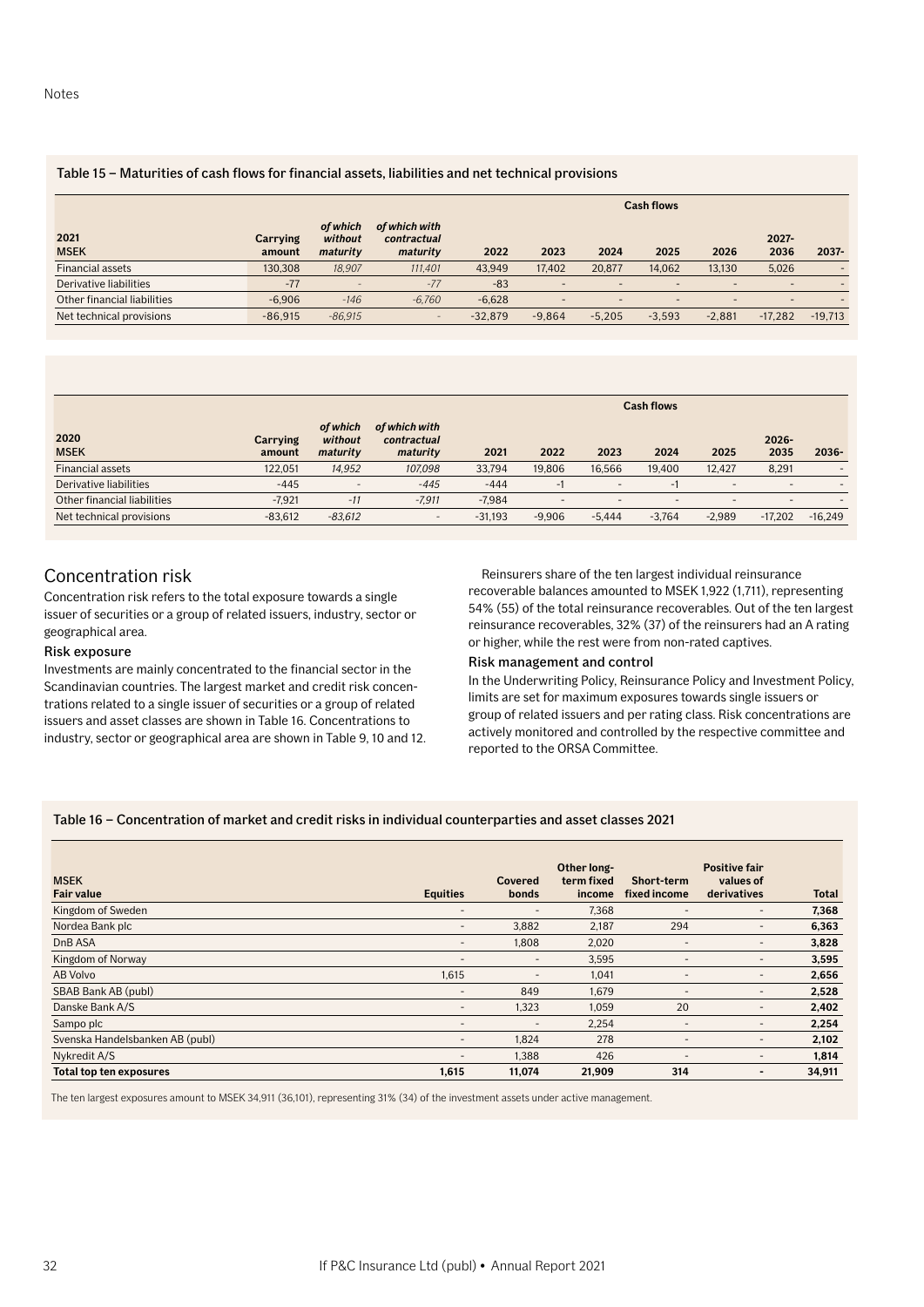# Operational risk

Operational risk refers to the risk of loss arising from inadequate or failed processes or systems, from personnel, or from external events (expected or unexpected). The definition also includes legal risk, which refers to the risk of loss due to disputes not related to insurance claims, breach of contract or entry into illegal contracts or breach of intellectual property rights.

Operational risks occur in all parts of the organization and are a natural part of the business. It is not cost-effective to eliminate all operational risks and therefore the level of risk mitigation needs to be balanced. Managers within the line organization are the risk owners and responsible for continuously managing significant risks within their operations to an acceptable level.

#### Risk exposure

Assessment of operational risk is performed through the qualitative Operational and Compliance Risk Assessment (OCRA) process. In this process, operational risks are identified, assessed, managed, monitored and reported regularly. Identified risks are assessed from a likelihood and impact perspective and evaluated using a traffic light system. An operational risk coordinator network in the line organization supports the risk owners in the OCRA process while the results are challenged and aggregated by the Risk Management function. The most significant risks are reported to the Operational Risk Committee, the ORSA Committee and to the Board of Directors. If P&C Insurance has a system for incident reporting procedures and follow-up. Incident data is used to analyze risk and severe incidents are tracked to ensure that proper actions are taken.

Main operational risks are related to internal, customer and partner processes and are driven by core system transition, old legacy systems and complex processes. To manage these risks there is a plan for a new core system strategy to enable efficient transition to new systems, a changed governance and management structure and standardized routines to meet new demands. Other operational risks are related to inadequate system functionality due to increased complexity and limited resources for system development. Furthermore, information security is significant within the operational risk area related to the risk of insufficient information protection and insufficient cyber protection and resilience. Examples of risk mitigating activities are the Identity and Access Management project for governing identities and accesses and the Access Logging project, improving incident response from alerts in security tools and threat hunting activities.

### Risk management and control

There is a number of steering documents that are relevant for the management of operational risk. These include, but are not limited to, the Operational Risk Policy, Business Continuity and Security Policy and Information Security Policy. There are also processes and instructions in place to manage the risk of external and internal fraud. Internal training on ethical rules and guidelines is provided to employees on a regular basis. Policies and other internal steering documents are reviewed and updated on a regular basis.

# Other risks

### Strategic risk

Strategic risk refers to the risk of loss due to changes in the competitive environment, changes in the overall economic climate or internal inflexibility.

### Risk management and control

Strategic risk relates to changes in the operational environment and the capability to adjust to the changes in relation to the strategy and financial planning process. The most likely strategic risks are related to competition, macroeconomic, regulatory and other external factors. These risks are controlled and mitigated through continuous monitoring of competitors, of the market and of regulatory changes.

The Corporate Strategy unit is responsible for coordinating strategic risk assessments. The strategy process takes place annually and includes setting high-level objectives and translating these into detailed short-term business plans. The strategy process also includes a risk assessment update whenever larger changes occur. An overall assessment by the Corporate Strategy unit is reported to the ORSA Committee.

## Compliance risk

Compliance risk refers to the risk of legal or regulatory sanctions, material financial losses or loss to reputation as a result of not complying with applicable rules.

### Risk management and control

The Compliance function is responsible for ensuring that there are effective processes for identifying, assessing, mitigating, monitoring and reporting compliance risk exposure. Compliance risks are identified and assessed in the OCRA process. The most important compliance risks are reported to the ORSA Committee and to the Board of Directors.

Compliance incidents are reported by the business in the incident reporting tool and are followed up by the Compliance function. Incident data is used to analyze risks and severe incidents are investigated to ensure that appropriate actions are taken.

There is a number of steering documents that are relevant for the management of compliance risks, for example the Compliance Policy, the Risk Management Policy, the Ethics Policy and the AML/CTF Policy.

Internal training on important rules and guidelines is provided to employees on a regular basis. Policies and other internal steering documents are reviewed and updated at least annually.

#### Reputational risk

Reputational risk is often a consequence of a materialized operational or compliance risk and refers to the risk of damage to the company through deterioration of its reputation among customers and other stakeholders.

A good reputation is vital for an insurance company, which means that trust is an important factor in the relationship with customers, investors, employees and other stakeholders. The reputation of If P&C Insurance is determined by how stakeholders perceive the company in all aspects.

### Risk management and control

When assessing operational and compliance risks in the organization, a deteriorated reputation as a consequence of a materialized risk is taken into account. Reputational risk is assessed from an impact and likelihood perspective. Identified reputational risks are managed by the organization and in some cases by the Communication Department. An aggregated reputational risk assessment is reported to the Operational Risk Committee.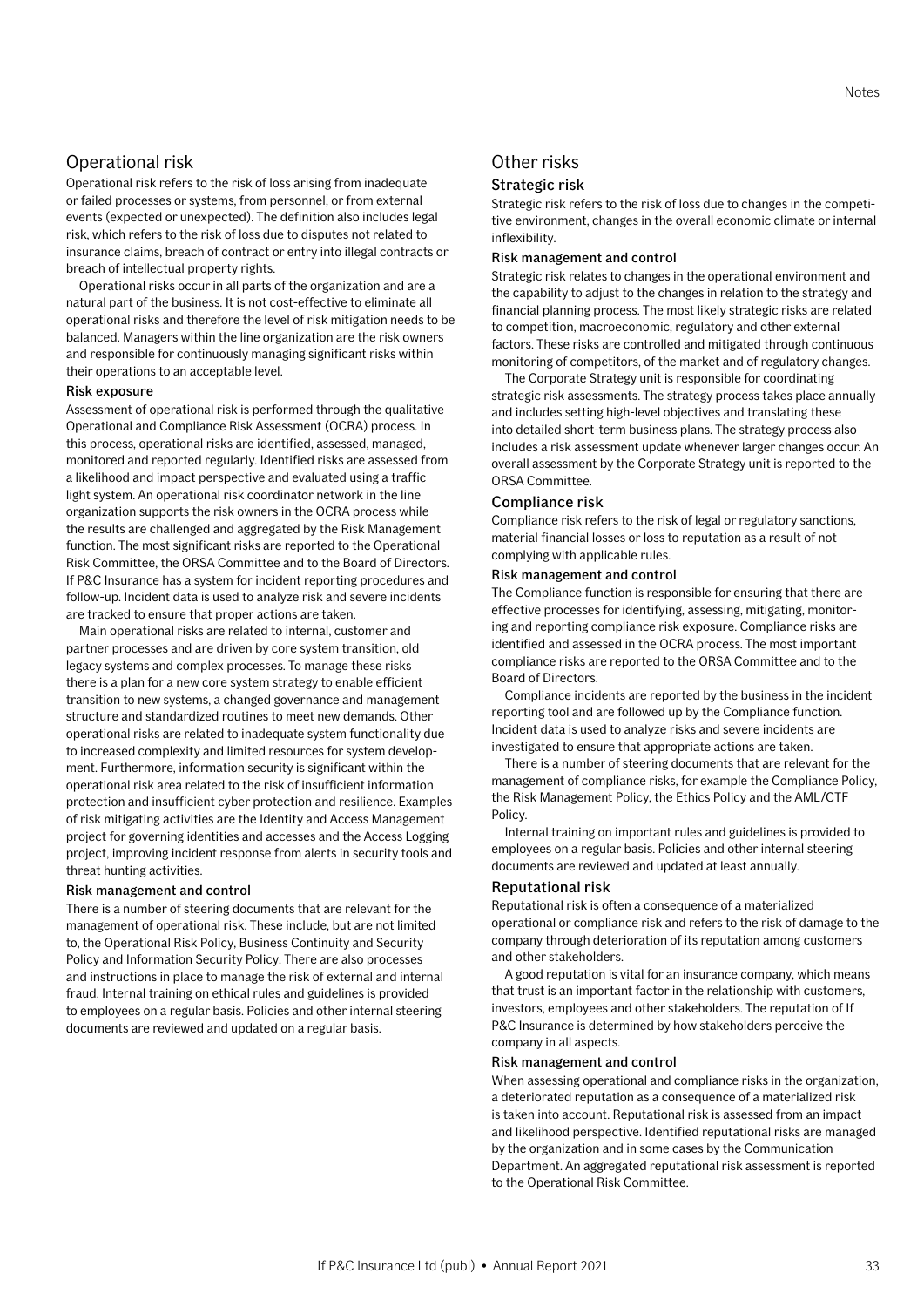#### Notes

Some processes are especially sensitive to reputational risk, such as marketing and claims handling. Individual incidents can also receive high attention in media. Professional handling and communication are key to mitigate the risk. There are established procedures for customer complaints and incident reporting. If P&C Insurance also provides training for employees in ethical guidelines and how potential reputational risks should be handled. What is written about If P&C Insurance in media is continuously monitored.

### Emerging risks

Emerging risks refers to newly developing or changing risks that are difficult to quantify and which may have a major impact on the undertaking.

### Risk exposure

Risks that are under extra observation are lack of adaptation to climate changes, internet of things (IoT), terrorism and infrastructure blackouts.

### Risk management and control

The main principle is that each business area is responsible for identifying and taking action with regard to potential emerging risk exposures in its business. As emerging risks are not considered as a stand-alone risk category they are assessed as an integrated part of the main risk categories. See also Figure 1 – Risks encompassed in the Risk Management System. For example, climate related risks in the insurance business, such as the risk of weather related claims are identified, assessed, managed, monitored and reported in the underwriting process. Due to the risk of a potentially large accumulation of emerging risks that could negatively affect the long-term solvency position, the Emerging Risk Core Team has been established, consisting of key persons from the various business areas. This group follows up and analyzes important emerging risk factors and suggests possible actions. The risks assessed as being most serious are reported to the ORSA Committee by the Emerging risk coordinator.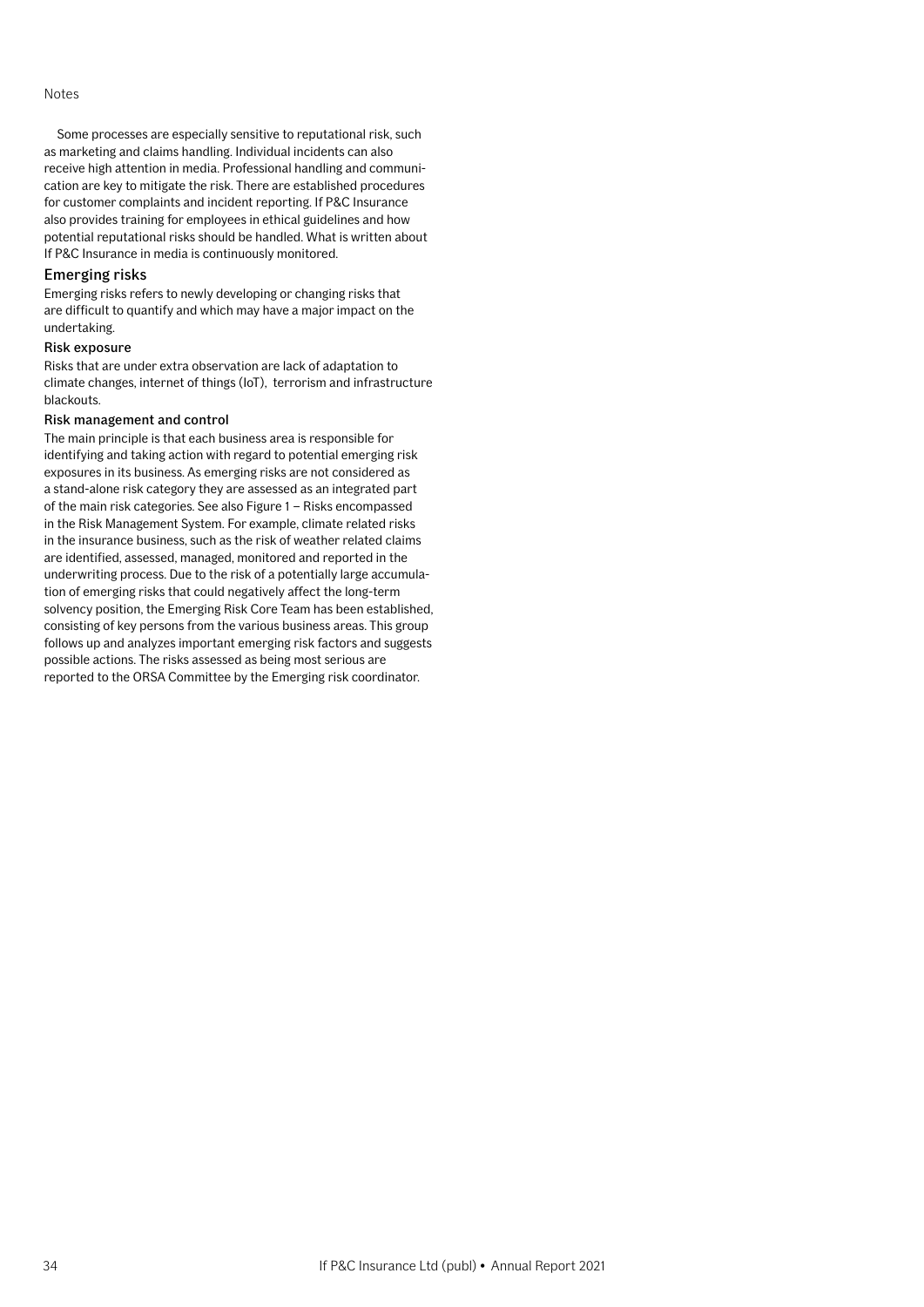# Notes to the income statement

# <span id="page-34-0"></span>Note 6 – Performance analysis per line of insurance

| 2021<br><b>MSEK</b>                                                       | <b>Accident</b><br>and<br>health | <b>Healthcare</b>        | Security                 | <b>Householders</b><br>and<br>homeowners | <b>Commercial</b><br>and<br>real estate | Liability | Legal<br>protection      | <b>Motor</b>   |
|---------------------------------------------------------------------------|----------------------------------|--------------------------|--------------------------|------------------------------------------|-----------------------------------------|-----------|--------------------------|----------------|
| Premiums earned, net of reinsurance                                       | 1.252                            | 133                      | $\qquad \qquad$          | 2,630                                    | 1.131                                   | 746       | 145                      | 7,661          |
| Allocated investment return transferred from<br>the non-technical account | $\overline{\phantom{a}}$         | $\overline{\phantom{a}}$ | $\overline{\phantom{a}}$ | $\overline{\phantom{a}}$                 | $\overline{\phantom{a}}$                |           | $\overline{a}$           |                |
| Other technical income                                                    |                                  | -                        |                          | ۰                                        | -                                       |           |                          |                |
| Claims incurred, net of reinsurance                                       | $-846$                           | $-100$                   | $\mathbf{0}$             | $-1,678$                                 | $-1,032$                                | $-452$    | $-59$                    | $-5,059$       |
| Operating expenses                                                        | $-206$                           | $-26$                    | -                        | $-285$                                   | $-176$                                  | $-104$    | $-22$                    | $-892$         |
| Technical result from property and casualty insurance                     | 201                              | 7                        | $\bf{0}$                 | 668                                      | $-77$                                   | 190       | 65                       | 1,710          |
| Prior-year claims result                                                  | 11                               | $-2$                     | $\Omega$                 | 50                                       | 156                                     | $-56$     | $\overline{4}$           | 92             |
| Provision for unearned premiums and unexpired risks                       | 587                              | 35                       |                          | 1,406                                    | 579                                     | 379       | 62                       | 5,223          |
| Provision for claims outstanding                                          | 3,558                            | 103                      | 3                        | 953                                      | 1,613                                   | 2,031     | 119                      | 717            |
| Technical provisions (gross)                                              | 4,145                            | 137                      | 3                        | 2,359                                    | 2,192                                   | 2,409     | 181                      | 5,940          |
| Provision for unearned premiums and unexpired risks                       | 3                                | $\overline{\phantom{a}}$ |                          | ۰                                        | 78                                      | 78        | $\overline{\phantom{a}}$ | 8              |
| Provision for claims outstanding                                          |                                  |                          |                          |                                          | 311                                     | 257       | $\overline{\phantom{a}}$ | $\overline{2}$ |
| Reinsurers' share of technical provisions                                 | 4                                | -                        |                          |                                          | 389                                     | 335       |                          | 10             |

| 2021<br><b>MSEK</b>                                                       | <b>Assistance</b>        | Motor.<br>third party<br>liability | Marine, air<br>and<br>transport | <b>Other</b><br>property | <b>Total</b><br><b>Swedish</b><br>direct<br>insurance | <b>Direct</b><br>insurance<br>abroad | Reinsurance<br>accepted | <b>Total</b> |
|---------------------------------------------------------------------------|--------------------------|------------------------------------|---------------------------------|--------------------------|-------------------------------------------------------|--------------------------------------|-------------------------|--------------|
| Premiums earned, net of reinsurance                                       | 23                       | 1.518                              | 363                             | 373                      | 15,976                                                | 28,949                               | 1.402                   | 46,328       |
| Allocated investment return transferred from<br>the non-technical account | $\overline{\phantom{a}}$ | $\overline{\phantom{a}}$           | $\overline{\phantom{a}}$        | $\overline{\phantom{a}}$ | $\overline{\phantom{a}}$                              | 140                                  | 4                       | 144          |
| Other technical income                                                    | ۰                        |                                    |                                 | 494                      | 494                                                   |                                      | -                       | 494          |
| Claims incurred, net of reinsurance                                       | $-21$                    | 132                                | $-171$                          | $-315$                   | $-9,601$                                              | $-19,953$                            | $-1,143$                | $-30,696$    |
| Operating expenses                                                        | -3                       | $-407$                             | $-63$                           | $-555$                   | $-2,737$                                              | $-4,651$                             | $-246$                  | $-7,634$     |
| Technical result from property and casualty insurance                     | $\bf{0}$                 | 1,243                              | 129                             | $-2$                     | 4,133                                                 | 4,485                                | 18                      | 8,636        |
| Prior-year claims result                                                  | $\overline{\phantom{0}}$ | 1,293                              | 66                              | $-3$                     | 1.611                                                 | 41                                   | -64                     | 1,587        |
|                                                                           |                          |                                    |                                 |                          |                                                       |                                      |                         |              |
| Provision for unearned premiums and unexpired risks                       | 11                       | 754                                | 171                             | 204                      | 9,410                                                 | 13,086                               | 678                     | 23,174       |
| Provision for claims outstanding                                          | 4                        | 11,468                             | 177                             | 26                       | 20,772                                                | 43,084                               | 3,147                   | 67,004       |
| Technical provisions (gross)                                              | 15                       | 12,221                             | 348                             | 230                      | 30,182                                                | 56,171                               | 3,826                   | 90,178       |
| Provision for unearned premiums and unexpired risks                       | ٠                        | $\overline{\phantom{a}}$           | 25                              | $\overline{\phantom{a}}$ | 193                                                   | 373                                  | 142                     | 708          |
| Provision for claims outstanding                                          | ۰                        | 11                                 | 25                              | $\overline{\phantom{a}}$ | 608                                                   | 928                                  | 1,019                   | 2,555        |
| Reinsurers' share of technical provisions                                 | $\overline{\phantom{0}}$ | 11                                 | 51                              | $\overline{\phantom{a}}$ | 801                                                   | 1,301                                | 1,162                   | 3,263        |

Supplementary disclosures to performance analysis

| 2021<br><b>MSEK</b><br>Premiums earned, net of reinsurance                            | <b>Accident</b><br>and<br>health | Healthcare | <b>Security</b> | <b>Householders</b><br>and<br>homeowners | Commercial<br>and<br>real estate | Liability | Legal<br>protection | <b>Motor</b> |
|---------------------------------------------------------------------------------------|----------------------------------|------------|-----------------|------------------------------------------|----------------------------------|-----------|---------------------|--------------|
| Premiums written, gross                                                               | 1.293                            | 136        |                 | 2.737                                    | 1.642                            | 1.010     | 146                 | 7,611        |
| Premiums ceded                                                                        | $-2$                             |            |                 | $-58$                                    | $-527$                           | $-240$    |                     | $-19$        |
| Change in provision for unearned premiums<br>and unexpired risks                      | $-36$                            | $-2$       | -               | $-49$                                    | $-22$                            | $-37$     | $-1$                | 73           |
| Reinsurers' share of change in provision for<br>unearned premiums and unexpired risks | $-3$                             |            |                 | $\Omega$                                 | 38                               | 14        | -                   | -4           |
| <b>Total</b>                                                                          | 1.252                            | 133        |                 | 2.630                                    | 1.131                            | 746       | 145                 | 7,661        |

| 2021<br><b>MSEK</b><br>Premiums earned, net of reinsurance                            | Assistance               | Motor.<br>third party<br>liability | Marine, air<br>and<br>transport | <b>Other</b><br>property | <b>Total</b><br><b>Swedish</b><br>direct<br>insurance | <b>Direct</b><br>insurance<br>abroad | Reinsurance<br>accepted | <b>Total</b> |
|---------------------------------------------------------------------------------------|--------------------------|------------------------------------|---------------------------------|--------------------------|-------------------------------------------------------|--------------------------------------|-------------------------|--------------|
| Premiums written, gross                                                               | 21                       | 1.514                              | 492                             | 389                      | 16.990                                                | 31.014                               | 1.862                   | 49,866       |
| Premiums ceded                                                                        | $\overline{\phantom{a}}$ | $-3$                               | $-136$                          |                          | $-984$                                                | $-1.370$                             | $-442$                  | $-2.797$     |
| Change in provision for unearned premiums<br>and unexpired risks                      |                          |                                    | $\overline{4}$                  | $-15$                    | $-78$                                                 | $-731$                               | $-24$                   | $-833$       |
| Reinsurers' share of change in provision for<br>unearned premiums and unexpired risks |                          | $\overline{\phantom{a}}$           | 3                               | $\overline{\phantom{a}}$ | 48                                                    | 37                                   |                         | 92           |
| <b>Total</b>                                                                          | 23                       | 1,518                              | 363                             | 373                      | 15.976                                                | 28.949                               | 1.402                   | 46.328       |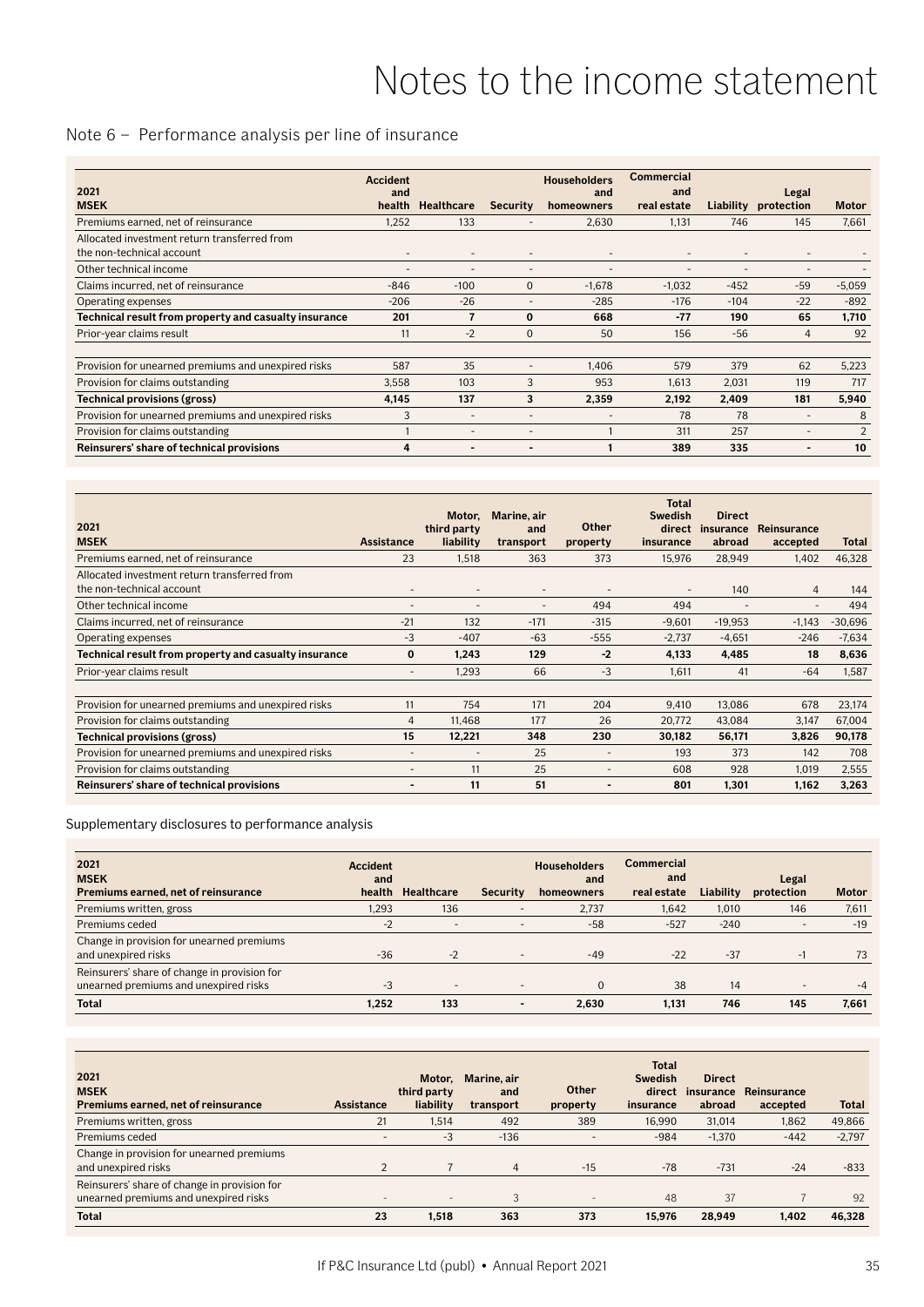## Supplementary disclosures to performance analysis, continued

| 2021<br><b>MSEK</b><br>Claims incurred, net of reinsurance | <b>Accident</b><br>and | health Healthcare | Security                 | <b>Householders</b><br>and<br>homeowners | <b>Commercial</b><br>and<br>real estate | Liability | Legal<br>protection      | <b>Motor</b> |
|------------------------------------------------------------|------------------------|-------------------|--------------------------|------------------------------------------|-----------------------------------------|-----------|--------------------------|--------------|
| <b>Claims paid</b>                                         |                        |                   |                          |                                          |                                         |           |                          |              |
| Gross                                                      | $-558$                 | $-90$             | $-1$                     | $-1.653$                                 | $-1.289$                                | $-303$    | $-76$                    | $-5,018$     |
| Reinsurers' share                                          | $-2$                   | ٠                 | $\overline{\phantom{a}}$ | $-4$                                     | 372                                     | 8         | $\overline{\phantom{a}}$ | 12           |
| Change in provisions for claims outstanding                |                        |                   |                          |                                          |                                         |           |                          |              |
| Gross                                                      | $-285$                 | $-10$             | $\Omega$                 | $-21$                                    | $-176$                                  | $-273$    | 17                       | $-53$        |
| Reinsurers' share                                          | $\Omega$               | $\Omega$          |                          | $\Omega$                                 | 61                                      | 116       | -                        | $\mathbf{0}$ |
| <b>Total</b>                                               | $-846$                 | $-100$            | $\bf{0}$                 | $-1,678$                                 | $-1,032$                                | $-452$    | $-59$                    | $-5,059$     |

| 2021<br><b>MSEK</b>                         | Assistance               | Motor.<br>third party<br>liability | Marine, air<br>and<br>transport | <b>Other</b><br>property | <b>Total</b><br><b>Swedish direct</b><br>insurance | <b>Direct</b><br>insurance<br>abroad | Reinsurance<br>accepted | <b>Total</b> |
|---------------------------------------------|--------------------------|------------------------------------|---------------------------------|--------------------------|----------------------------------------------------|--------------------------------------|-------------------------|--------------|
| <b>Claims paid</b>                          |                          |                                    |                                 |                          |                                                    |                                      |                         |              |
| Gross                                       | $-20$                    | $-1.318$                           | $-484$                          | $-313$                   | $-11.122$                                          | $-19.317$                            | $-1.634$                | $-32,073$    |
| Reinsurers' share                           | $\overline{\phantom{a}}$ | $\overline{\phantom{a}}$           | 202                             |                          | 588                                                | 131                                  | 743                     | 1,462        |
| Change in provisions for claims outstanding |                          |                                    |                                 |                          |                                                    |                                      |                         |              |
| Gross                                       | $\mathbf 0$              | 1.448                              | 264                             | $-2$                     | 907                                                | $-795$                               | $-352$                  | $-240$       |
| Reinsurers' share                           |                          | $\Omega$                           | $-153$                          |                          | 26                                                 | 27                                   | 100                     | 154          |
| <b>Total</b>                                | $-21$                    | 132                                | $-171$                          | $-315$                   | $-9.601$                                           | $-19,953$                            | $-1.143$                | $-30,696$    |

The claims paid item includes portfolio premiums and claims-handling costs. The change in provisions item also includes the change in the claims-handling reserve.

# Note 7 – Premiums written

|                  |                     | 2021     |            |                    | 2020     |            |
|------------------|---------------------|----------|------------|--------------------|----------|------------|
| <b>MSEK</b>      | Gross <sup>1)</sup> | Ceded    | <b>Net</b> | Gross <sup>1</sup> | Ceded    | <b>Net</b> |
| Premiums written | 49.866              | $-2.797$ | 47.069     | 48,517             | $-2.432$ | 46,085     |

*1) Of which, insurance agreements for direct property and casualty insurance written in:*

| Sweden             | 17,541 | 17,101 |
|--------------------|--------|--------|
| <b>Rest of EEA</b> | 30.481 | 29,658 |
| <b>Total</b>       | 48,021 | 46,760 |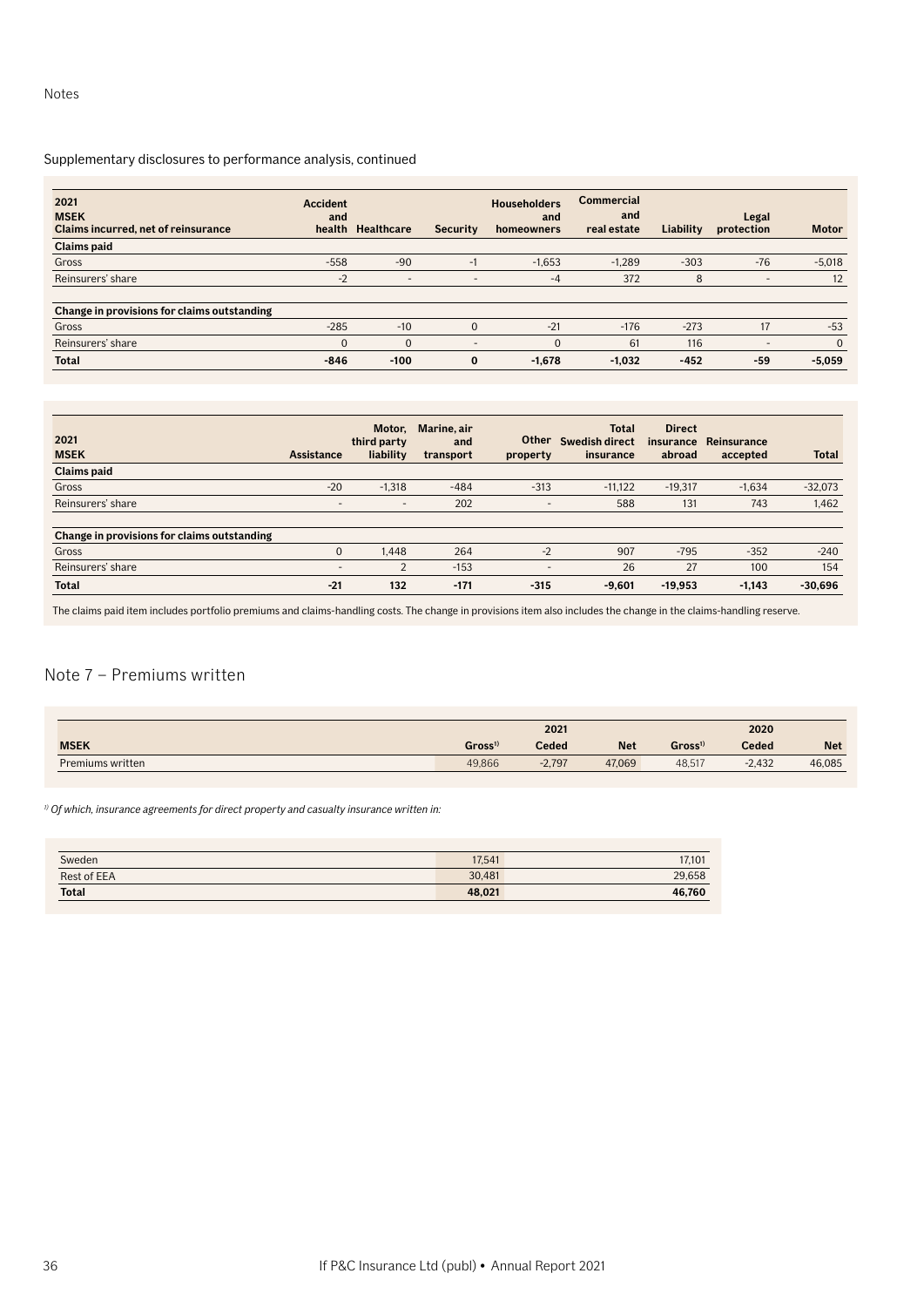# Note 8 – Allocated investment return transferred from the non-technical account

The estimated return on the assets that correspond to the technical provisions is transferred from the finance operations (non-technical account) to the technical result. The return is calculated on the basis of net technical provisions. Interest rates corresponding to current discount rates in each country are used for calculating the return on annuities. For other technical provisions, interest rates used in the calculation for each currency match the interest rate for government bonds with a maturity that approximates with the maturity of the technical provisions. Negative interest rates are not used. The transferred investment return is divided into two parts; one part that adds the annuity result by means of a reduction of costs for the upward adjustment of the annuity provision and one part that is reported separately as the allocated investment return.

The following average calculated interest rates have been used for the principal countries/currencies:

|             |                  | 2021                       | 2020             |                     |
|-------------|------------------|----------------------------|------------------|---------------------|
|             | <b>Annuities</b> | <b>Other</b><br>provisions | <b>Annuities</b> | Other<br>provisions |
| Sweden/SEK  | 1.2%             | $0.0\%$                    | 1.0%             | $0.0\%$             |
| Norway/NOK  | 1.8%             | 0.8%                       | 1.4%             | 1.0%                |
| Denmark/DKK | 0.2%             | $0.0\%$                    | 0.2%             | 0.0%                |
| Finland/EUR | 0.8%             | 0.0%                       | 0.9%             | 0.0%                |

# Note 9 – Claims incurred

|                                                                      |              | 2021           |                 |           | 2020         |            |
|----------------------------------------------------------------------|--------------|----------------|-----------------|-----------|--------------|------------|
| <b>MSEK</b>                                                          | <b>Gross</b> | <b>Ceded</b>   | <b>Net</b>      | Gross     | <b>Ceded</b> | <b>Net</b> |
| Claims costs attributable to current-year operations                 |              |                |                 |           |              |            |
| Claims paid                                                          | $-17,509$    | 696            | $-16,813$       | $-17,487$ | 575          | $-16,912$  |
| Operating expenses for claims adjustment                             | $-2,641$     |                | $-2,641$        | $-2,628$  |              | $-2,628$   |
| Change in claims reserve for incurred and reported losses            | $-7.100$     | 552            | $-6.547$        | $-7.773$  | 1,285        | $-6,488$   |
| Change in claims reserve for incurred but not reported losses (IBNR) | $-6,252$     | 90             | $-6,163$        | $-6.165$  | 82           | $-6,083$   |
| Change in annuities reserve                                          | $-80$        |                | $-80$           | $-56$     |              | $-56$      |
| Change in reserves for claims adjustment                             | $-39$        |                | $-39$           | 78        |              | 78         |
|                                                                      |              |                | $-32,283$       |           |              | $-32,091$  |
| Claims costs attributable to prior-year operations                   |              |                |                 |           |              |            |
| Claims paid                                                          | $-10.578$    | 767            | $-9.811$        | $-11,400$ | 614          | $-10.786$  |
| Annuities                                                            | $-1,257$     | $-2$           | $-1,259$        | $-1.194$  | 16           | $-1,178$   |
| Change in claims reserve for incurred and reported losses            | 6,026        | $-403$         | 5,622           | 6,649     | $-427$       | 6,222      |
| Change in claims reserve for incurred but not reported losses (IBNR) | 7,118        | $-83$          | 7,035           | 7,727     | $-99$        | 7,628      |
|                                                                      |              |                | 1,587           |           |              | 1,886      |
|                                                                      |              |                |                 |           |              |            |
| <b>Total insurance claims</b>                                        | $-32,312$    | 1,616          | $-30,696$       | $-32,251$ | 2.046        | $-30,204$  |
|                                                                      |              |                |                 |           |              |            |
| Insurance claims paid                                                |              |                |                 |           |              |            |
| Claims paid                                                          | $-28.087$    | 1.462          | $-26,625$       | $-28,887$ | 1,190        | $-27.698$  |
| Annuities paid                                                       | $-1,344$     |                | $-1,344$        | $-1,309$  |              | $-1,309$   |
| Operating expenses for claims adjustment                             | $-2.641$     |                | $-2,641$        | $-2.628$  |              | $-2.628$   |
|                                                                      | $-32,073$    | 1,462          | $-30,610$       | $-32,825$ | 1,190        | $-31,635$  |
|                                                                      |              |                |                 |           |              |            |
| Change in provision for claims outstanding                           |              |                |                 |           |              |            |
| Change in claims reserve for incurred and reported losses            | $-1.074$     | 149            | $-925$          | $-1.124$  | 858          | $-266$     |
| Change in claims reserve for incurred but not reported losses (IBNR) | 865          | $\overline{7}$ | 872             | 1.562     | $-17$        | 1,545      |
| Change in claims provision for annuities                             | 8            | $-2$           | $6\overline{6}$ | 59        | 16           | 74         |
| Change in reserves for claims adjustment                             | $-39$        |                | $-39$           | 78        |              | 78         |
|                                                                      | $-240$       | 154            | $-86$           | 574       | 857          | 1,431      |
|                                                                      |              |                |                 |           |              |            |
| <b>Total insurance claims</b>                                        | $-32,312$    | 1,616          | $-30,696$       | $-32,251$ | 2,046        | $-30,204$  |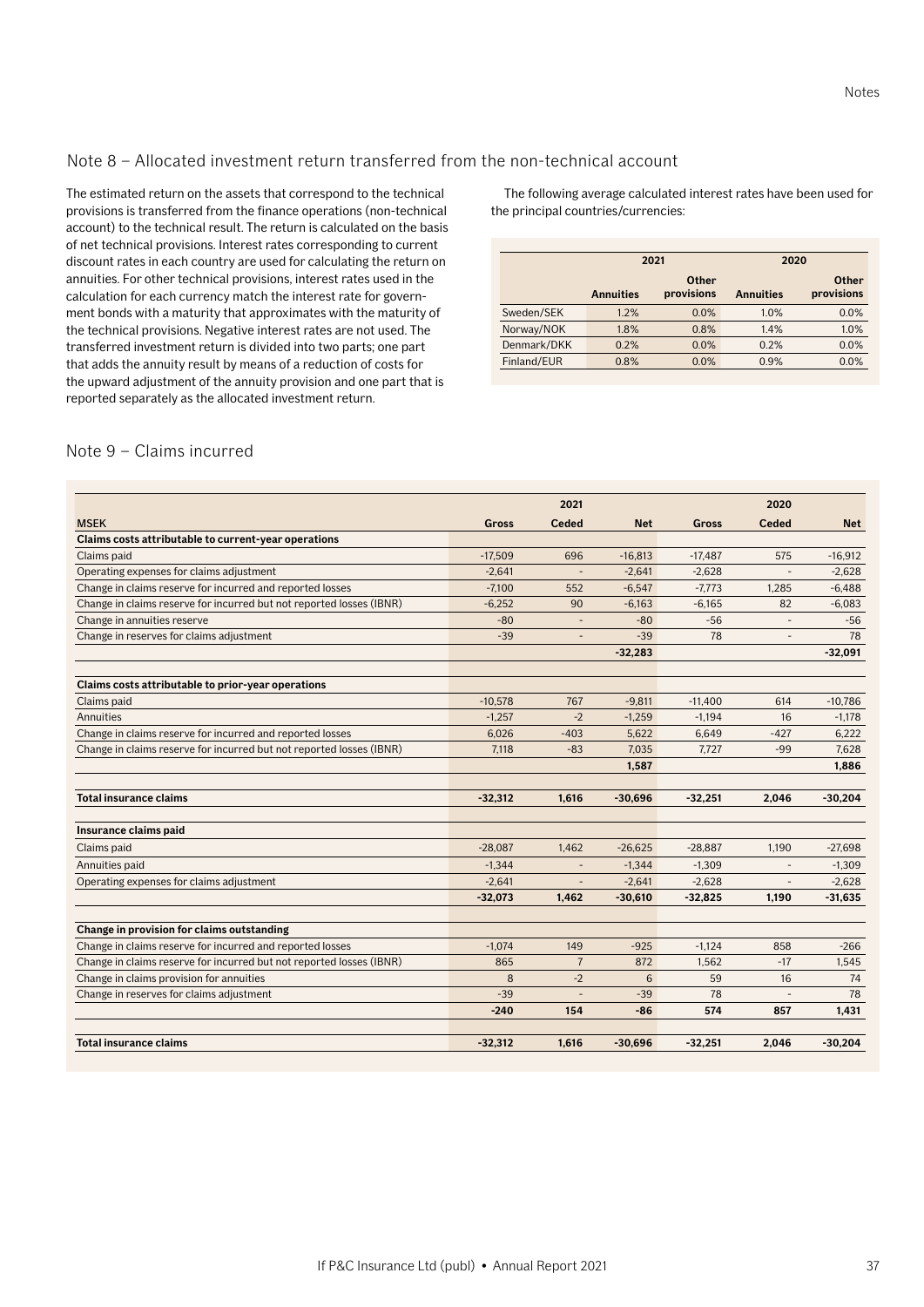# Not 10 – Operating expenses

| <b>MSEK</b>                                                           | 2021      | 2020      |
|-----------------------------------------------------------------------|-----------|-----------|
| Specification of operating expenses                                   |           |           |
| External acquisition costs <sup>1)</sup>                              | $-1.370$  | $-1,402$  |
| Internal acquisition costs                                            | $-3,689$  | $-3,447$  |
| Change in deferred acquisition costs, gross                           | $-44$     | $-68$     |
| Administrative expenses, insurance                                    | $-2,179$  | $-2,190$  |
| Total operating expenses in                                           |           |           |
| insurance operations, gross                                           | $-7,282$  | $-7,107$  |
| Reinsurance commission and profit participation<br>in ceded insurance | 186       | 152       |
| Change in deferred acquisition costs, ceded                           | $-4$      | $-7$      |
| Total reinsurance commission and profit                               |           |           |
| participation in ceded insurance                                      | 182       | 145       |
| Other operating expenses/other technical expenses <sup>2)</sup>       | $-534$    | $-520$    |
| <b>Total</b>                                                          | $-7,634$  | $-7.482$  |
|                                                                       |           |           |
| <sup>1)</sup> Of which, commissions in direct insurance               | $-1.251$  | $-1.287$  |
| <sup>2)</sup> Of which, related to Swedish Motor Insurers business    | $-48$     | $-72$     |
| Summary of total operating expenses                                   |           |           |
| Salaries and remuneration                                             | $-4,260$  | $-4,049$  |
| Social security costs                                                 | $-943$    | $-844$    |
| Pension costs                                                         | $-632$    | $-634$    |
| Other personnel costs                                                 | $-209$    | $-162$    |
| <b>Total personnel costs</b>                                          | $-6,044$  | $-5,690$  |
| Premises costs                                                        | $-403$    | $-389$    |
| Depreciation, amortization and impairment                             | $-246$    | $-318$    |
| <b>External acquisition costs</b>                                     | $-1.370$  | $-1,402$  |
| Other administration costs                                            | $-2,544$  | $-2,553$  |
| <b>Total</b>                                                          | $-10.608$ | $-10.352$ |

| <b>MSEK</b>                                                                                                                       | 2021      | 2020      |
|-----------------------------------------------------------------------------------------------------------------------------------|-----------|-----------|
| Distribution of operating expenses<br>in income statement                                                                         |           |           |
| Claims-adjustment costs included in claims paid                                                                                   | $-2.641$  | $-2.628$  |
| External and internal acquisition costs included<br>in operating expenses for insurance operations                                | $-5.059$  | $-4.850$  |
| Shared administration costs for insurance<br>operations included in operating expenses<br>in insurance operations                 | $-2.179$  | $-2.190$  |
| Administration costs pertaining to other technical<br>operations included in other operating expenses/other<br>technical expenses | $-534$    | $-520$    |
| Investment costs included in investment charges                                                                                   | $-194$    | $-165$    |
| <b>Total</b>                                                                                                                      | $-10.608$ | $-10.352$ |

| <b>MSEK</b>                                                                         | 2021   | 2020   |
|-------------------------------------------------------------------------------------|--------|--------|
| Other technical expenses related to<br><b>Swedish Motor Insurers (TFF) business</b> |        |        |
| The Company's share of fees to                                                      |        |        |
| swedish motor insurers                                                              | 105    | 112    |
| The Company's share of claims cost                                                  | $-166$ | $-194$ |
| The Company's share of operating expenses                                           | $-47$  | $-50$  |
| The Company's share of financial income                                             |        |        |
| and other income                                                                    | 52     | 56     |
| Net expense calculated for TFF current year                                         | -56    | -76    |
| Adjustment due to settlement regarding                                              |        |        |
| TFF preceding year                                                                  | 8      | 4      |
| <b>Total other technical expenses</b>                                               |        |        |
| related to TFF business                                                             | -48    |        |

# Not 11 – Average number of employees

|                             | 2021                           |                     | 2020                           |                     |  |
|-----------------------------|--------------------------------|---------------------|--------------------------------|---------------------|--|
| Average number of employees | Average number<br>of employees | Of whom,<br>women % | Average number<br>of employees | Of whom,<br>women % |  |
| Denmark                     | 554                            | 47                  | 561                            | 47                  |  |
| Estonia                     | 177                            | 91                  | 160                            | 91                  |  |
| Finland                     | 1,668                          | 62                  | 1,708                          | 63                  |  |
| France                      | 6                              | 33                  | 6                              | 33                  |  |
| Latvia                      | 213                            | 28                  | 193                            | 27                  |  |
| Netherlands                 | 5                              | 61                  | 5                              | 60                  |  |
| Norway                      | 1,347                          | 47                  | 1,340                          | 47                  |  |
| United kingdom              | 6                              | 41                  | 6                              | 50                  |  |
| Sweden <sup>1)</sup>        | 2,288                          | 53                  | 2,253                          | 51                  |  |
| Germany                     | 6                              | 22                  | 5                              | 20                  |  |
| <b>Total</b>                | 6,270                          | 53                  | 6,237                          | 53                  |  |

1) Agents are not included. If P&C Insurance has 9 (11) spare-time agents in Sweden.

| Percentage of women in executive management | 2021 | 2020 |  |
|---------------------------------------------|------|------|--|
| Board of Directors                          | 17 % | 14%  |  |
| Other senior executives                     | 33 % | 50%  |  |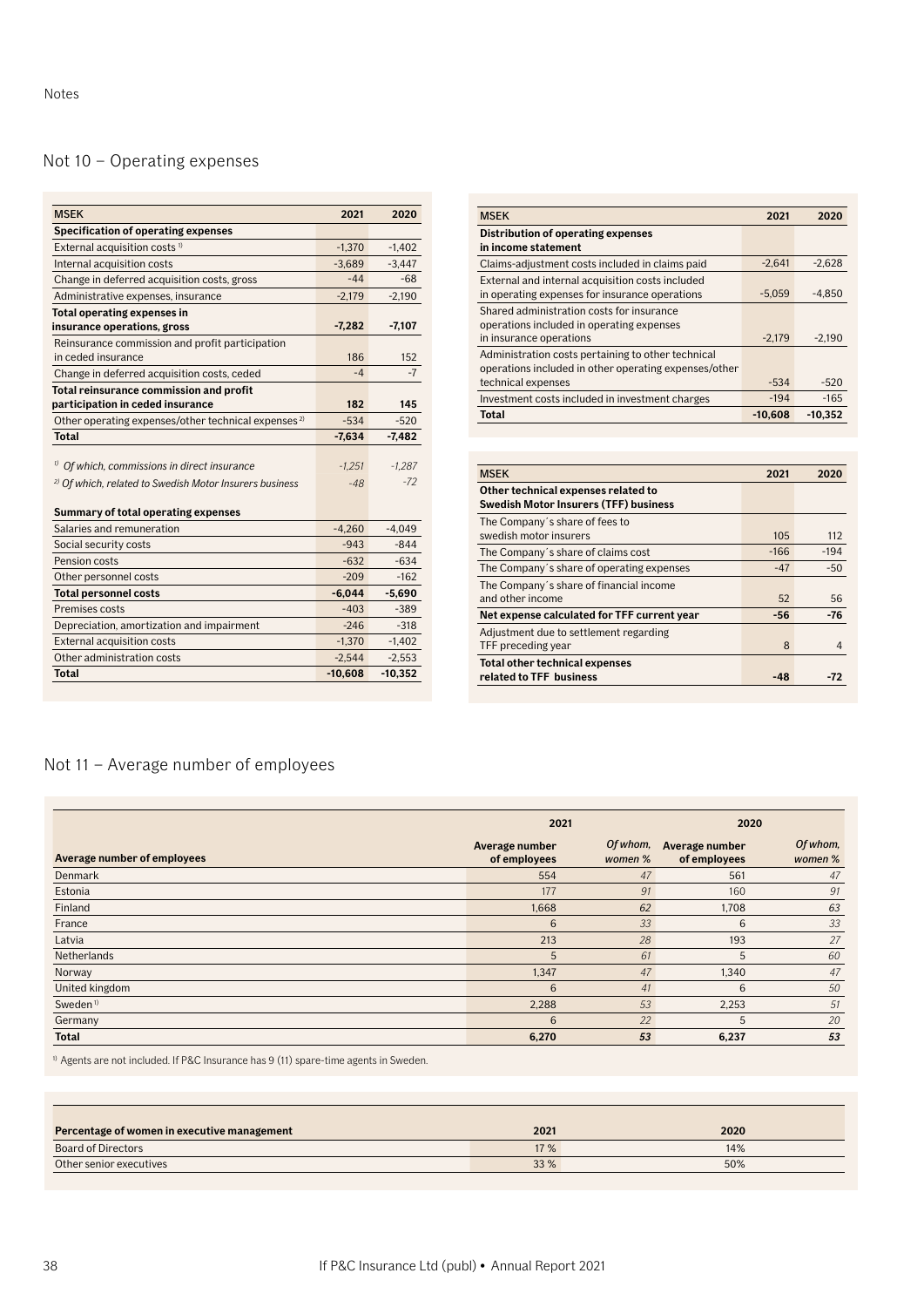# Note 12 – Salaries and other remuneration for senior executives and other employees

| <b>MSEK</b>               | 2021  | 2020 |
|---------------------------|-------|------|
| Salaries and remuneration | 4,260 | 4049 |
| Pension costs             | 632   | 634  |
| Social fees               | 943   | 844  |
| <b>Total</b>              | 5,835 | 5527 |
|                           |       |      |

| <b>MSEK</b>                                                                 |      |      |
|-----------------------------------------------------------------------------|------|------|
| Of which salaries and other remuneration for senior executives <sup>1</sup> | 2021 | 2020 |
| Fixed salaries and remuneration                                             | 19   |      |
| Variable compensation and incentive schemes                                 | 24   |      |
| <b>Total</b>                                                                | 43   |      |

<sup>1)</sup> Senior executives are defined as board members, presidents, vice presidents and members of the Group Management team employed in If P&C Insurance Ltd (publ). The amounts for salaries and remuneration also include severance pay of MSEK 2.5 (-).

# Principles for determining remuneration of senior executives

Remuneration of the President and other senior executives consists in most cases of fixed salary, short-term variable compensation, pension and other benefits. The majority of the senior executives are also covered by the long-term incentive schemes of the Sampo Group. Director fees are not paid to Board members employed in If Group or other companies within the Sampo Group.

For the President the annual variable compensation is maximized to 50% of the fixed salary. For other senior executives the annual variable compensation is maximized to 50 - 75% of the fixed salary.

The annual variable compensation is based on the If Group results, business unit results and individual results. For senior executives who are members of the Sampo Group Executive Committee, the annual variable compensation is also based on the Sampo Group results. A substantial part of payments from variable compensation programs is deferred for at least three years. Thereafter, the Board shall evaluate and, if needed, risk adjust the deferred compensation before any payment is made.

More comprehensive information regarding If P&C Insurance's remuneration system and principles can be found on If's webpage, https://www.if.se/om-if/om-oss/finaniell-information/ arsredovisningar.

| <b>kSEK</b><br>Salaries and other remuneration for senior executives 2021 | Basic salary/<br><b>Directors Fee</b> | <b>Variable</b><br>payments | Incentive<br>schemes $1$ | Other<br><b>benefits</b> | <b>Pension costs</b>     | <b>Total</b> |
|---------------------------------------------------------------------------|---------------------------------------|-----------------------------|--------------------------|--------------------------|--------------------------|--------------|
| Chairman of the Board Morten Thorsrud                                     | $\sim$                                | $\overline{\phantom{a}}$    | $\overline{\phantom{a}}$ | $\overline{\phantom{0}}$ | $\overline{\phantom{0}}$ |              |
| Other Board members                                                       | $\sim$                                | $\overline{\phantom{a}}$    | -                        | $\overline{\phantom{0}}$ | $\overline{\phantom{0}}$ |              |
| President/CEO Måns Edsman <sup>2)</sup>                                   | $\sim$                                | $\overline{\phantom{a}}$    | $\overline{\phantom{a}}$ | $\overline{\phantom{0}}$ |                          |              |
| Other members of Group Management (5 individuals)                         | 18.351                                | 5.810                       | 18.612                   | 610                      | 7.480                    | 50,863       |
| <b>Total</b>                                                              | 18.351                                | 5.810                       | 18.612                   | 610                      | 7.480                    | 50.863       |

<sup>1)</sup> For more information, refer to Long-term incentive schemes below.

2) Expensed in Parent Company, where the employment is held.

| <b>kSEK</b><br>Salaries and other remuneration for senior executives 2020 | Basic salary/<br><b>Directors Fee</b> | Variable<br>payments     | Incentive<br>schemes $1$ | Other<br><b>benefits</b> | <b>Pension costs</b>     | <b>Total</b> |
|---------------------------------------------------------------------------|---------------------------------------|--------------------------|--------------------------|--------------------------|--------------------------|--------------|
| Chairman of the Board Morten Thorsrud                                     | -                                     | $\overline{\phantom{a}}$ | $\overline{\phantom{a}}$ | -                        |                          |              |
| Board member Jouko Oksanen                                                | 64                                    | $\overline{\phantom{0}}$ | -                        | $\overline{\phantom{0}}$ | $\overline{\phantom{0}}$ | 64           |
| Other Board members                                                       | -                                     | $\overline{a}$           |                          | -                        |                          |              |
| President/CEO Måns Edsman <sup>2)</sup>                                   | -                                     | $\overline{\phantom{0}}$ |                          | -                        |                          |              |
| Other members of Group Management (5 individuals)                         | 15.719                                | 3.795                    | $-132$                   | 818                      | 6.375                    | 26,575       |
| <b>Total</b>                                                              | 15.783                                | 3.795                    | $-132$                   | 818                      | 6.375                    | 26,639       |

<sup>1)</sup> For more information, refer to Long-term incentive schemes below

<sup>2)</sup> Expensed in Parent Company, where the employment is held.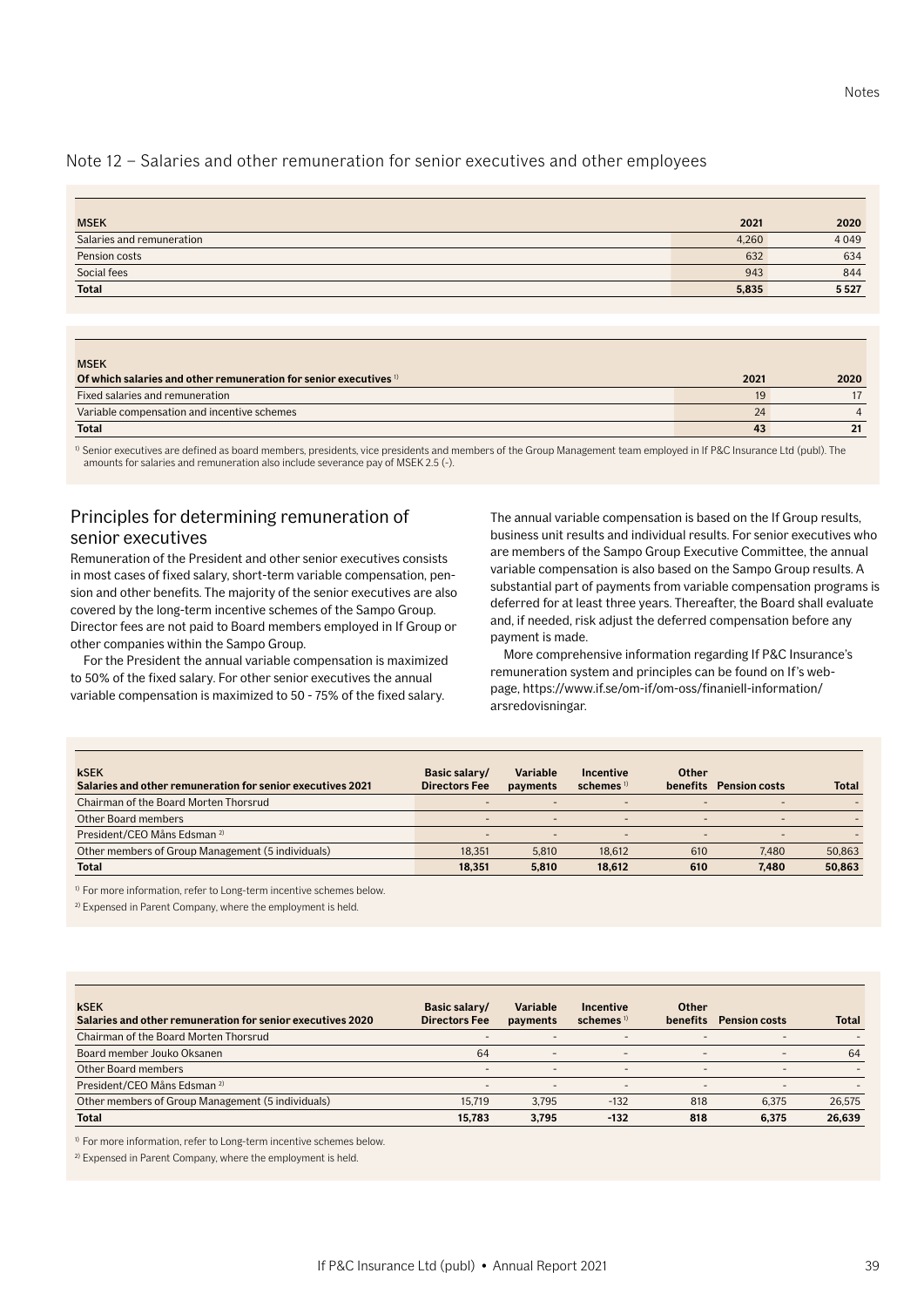# Pensions

In addition to statutory occupational pension benefits, Swedish, Norwegian and Danish senior executives are covered by local occupational retirement pension plans. A description of the pension plans can be found below.

### Sweden

Senior executives are covered by individually agreed defined-contribution pension plans or collectively agreed pension according to FTP 1. The annual premium for individual occupational pension is 38% of fixed salary. The annual premium for the occupational pension FTP 1 corresponds to

– 5.5% of pensionable salary up to 7.5 income base amounts and

– 31.3% of pensionable salary in excess of 7.5 income base amounts.

The retirement age is flexible. Pension contributions are made until the age of 65 at the most.

### Norway

Senior executives are covered by a defined-contribution pension plans, with an annual contribution corresponding to

- 7% of pensionable salary up to 7.1 G (G = National Insurance basic amount) and
- 25.1% between 7.1 and 12 G.

For pensionable salary exceeding 12 G, the Norwegian members are covered by a temporary pension between 67 and 82 years of age and the contribution corresponds to 24% of the annual pensionable salary.

The retirement age is flexible. Pension contributions are made until the age of 65 at the most.

### Denmark

Senior executives are covered by a defined-contribution pension plan. The contribution corresponds to 22.7% of the annual fixed salary and 25% of paid short-term variable compensation.

The retirement age is flexible. Pension contributions are made until the age of 65 at the most.

### Severance pay

If employment is terminated by the company, the President will be entitled to compensation during a 12-month period of notice and severance pay amounting to 12 months' fixed salary.

In employment is terminated by the company, other senior executives are entitled to compensation during a period of notice of 6 to 12 months, and in most cases, to severance pay amounting to a minimum of 9 months' and a maximum of 24 months' fixed salary.

# Long-term incentive schemes

The Board of Directors of Sampo plc has decided on long-term incentive schemes for key employees of Sampo Group. The Board has authorised the Group CEO to decide on the allocation of incentive units, which are used to determine the incentive reward. Some 70 persons were included in the schemes at the end of year 2021.

The amount of incentive reward is based on the performance of the Sampo A share, If Group's insurance margin (IM) and/or Sampo Group's return on capital at risk (RoCaR), The value of one calculated incentive unit is the trade-weighted average price of the Sampo A share at the time period specified in the terms of the scheme, reduced by dividend-adjusted starting price. The starting prices of the schemes vary between EUR 32.94 and44.10. The maximum value of one incentive unit varies between EUR 56.94 and 67.49.

In the 2017:1 scheme, the incentive reward also takes into account the outcome of two performance indicators. If the IM is 6% or more, 60% of the reward is paid. If the IM is 4-5.99%, 30% of the reward is paid. If RoCaR is at least the risk-free return + 4%, 40% of the incentive reward is paid. If RoCaR is the risk-free return + 2%, but less than the risk-free return + 4%, 20% of the incentive reward is paid.

In the 2020:1 scheme, the incentive reward also depends on the RoCaR. if RoCaR is at least the risk-free return + 5%, the reward is paid out in full. If RoCaR is the risk-free return + 3%, but less than the risk-free return + 5%, the pay-out is 50%. If RoCaR is below the risk-free return + 3%, no reward will be paid.

Each plan has three performance periods and incentive rewards are paid in cash in three instalments. Given that the targets have been met, the payment equals the increase in the price of the Sampo A share from the launch of the respective scheme up until each instalment. According to the terms and conditions of the schemes, identified staff must buy Sampo A shares with 50 or 60% of the net reward after taxes and other comparable charges. The shares are subject to a formal disposal restriction for three years from the date of payment. A premature payment of the reward may occur in the event of changes in the group structure.

For further information on the long-term incentive schemes and full terms and conditions, see https://www.sampo.com/governance/ remuneration/forms-of-remuneration/long-term-incentives/.

| Long-term incentive schemes                                   | 2017:1     | 2017:1/2   | 2020:1     | 2020:1/2   |
|---------------------------------------------------------------|------------|------------|------------|------------|
| Approvement date                                              | 2017-09-14 | 2017-09-14 | 2020-08-05 | 2020-08-05 |
| Initial number of granted units                               | 2.172.500  | 57,000     | 1.424.500  | 170 000    |
| End of performance period I 30%                               | Q2 2020    | 02 2021    | 02 2023    | Q2 2024    |
| End of performance period II 35%                              | 02 2021    | 02 2022    | 02 2024    | 02 2025    |
| End of performance period III 35%                             | Q2 2022    | 02 2023    | 02 2025    | Q2 2026    |
| Payment 130%                                                  | Sept 2020  | Sept 2021  | Sept 2023  | Sept 2024  |
| Payment II 35%                                                | Sept 2021  | Sept 2022  | Sept 2024  | Sept 2025  |
| Payment III 35%                                               | Sept 2022  | Sept 2023  | Sept 2025  | Sept 2026  |
| Starting price <sup>1</sup> (EUR)                             | 43.81      | 44.10      | 32.94      | 43.49      |
| Maximum prices (EUR)                                          | 62,24      | 62.53      | 56,94      | 67.49      |
| Dividend-adjusted starting price as at 31 December 2021 (EUR) | 34.59      | 37.48      | 31.24      | 43.49      |
| Sampo A closing price as at 31 December 2021 (EUR)            | $44 - 06$  |            |            |            |

 $\beta$  For 2017:1 the starting price is calculated as the trade-weighted average for 10 trading days from publication of half-year result. For 2020:1 the start price is calculated as the trade-weighted average for 25 trading days.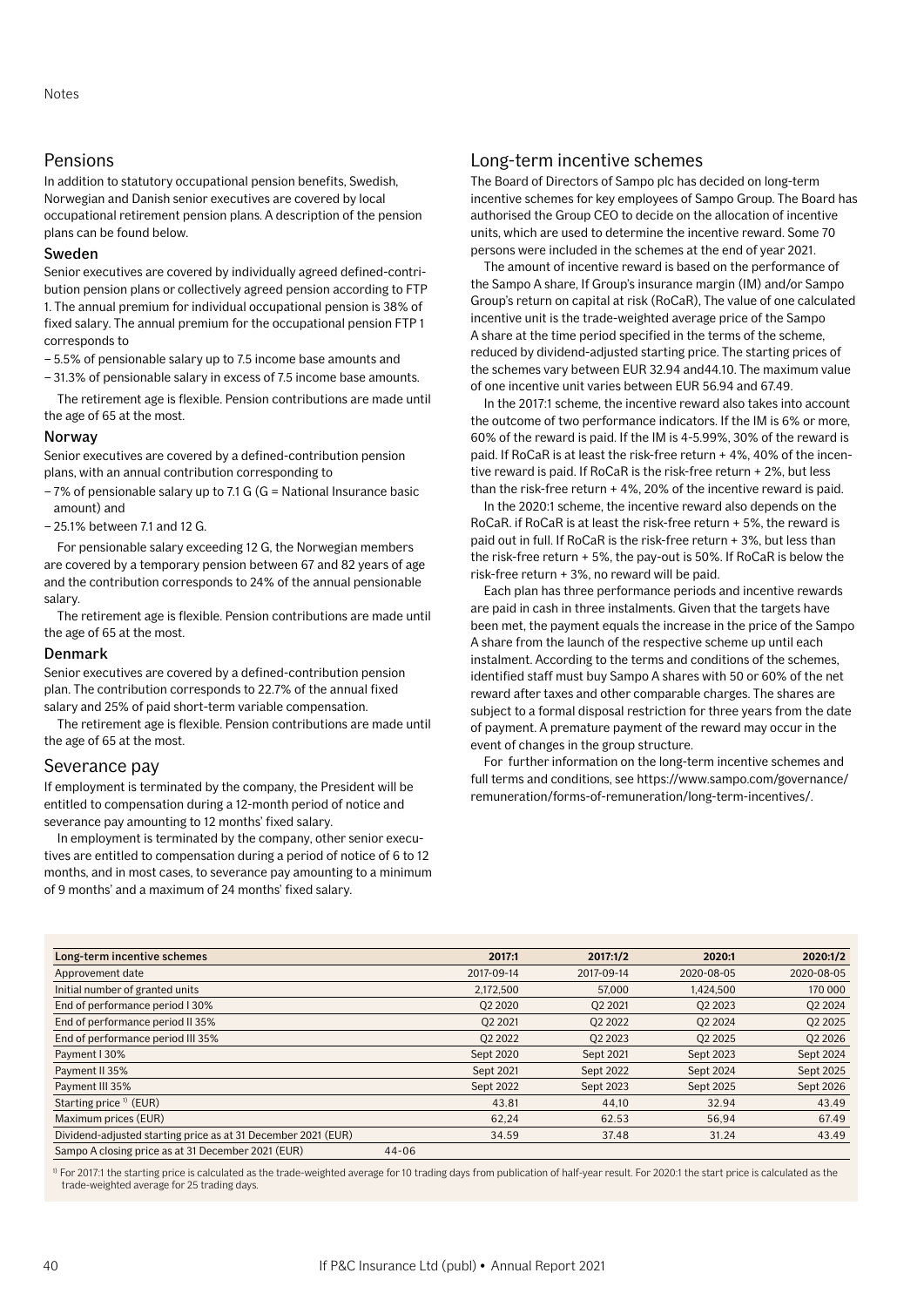regarding If Group's insurance margin, Sampo Group's return on capital at risk and the number of units that are expected to vest are monitored on an ongoing basis. The provision recognized in the balance sheet is the vested value on the balance sheet date and any changes in the fair value are recognized in profit or loss.

| Reconciliation of outstanding units | 2021       | 2020       |
|-------------------------------------|------------|------------|
| Outstanding at January 1            | 2.299.550  | 1,876,875  |
| Granted during the year             | 170,000    | 1,424,500  |
| Transferred during the year         | $-188.900$ | $-447,000$ |
| Forfeited during the year           | $-118,000$ | $-180,000$ |
| Paid out during the year            | $-362.675$ | $-11,375$  |
| Lapsed during the year              | -          | $-363,450$ |
| <b>Outstanding at December 31</b>   | 1.799.975  | 2,299,550  |

|                                                        | Dec 31, 2021       |                          |                          | Dec 31, 2020             |                          |                    |  |
|--------------------------------------------------------|--------------------|--------------------------|--------------------------|--------------------------|--------------------------|--------------------|--|
| <b>kSEK</b><br><b>Outstanding units and values</b>     | Number of<br>units | <b>Maximum</b><br>amount | Reserved<br>amount       | Number of<br>units       | <b>Maximum</b><br>amount | Reserved<br>amount |  |
| Chairman of the Board Morten Thorsrud                  | -                  | $\overline{\phantom{0}}$ | $\overline{\phantom{a}}$ | $\overline{\phantom{a}}$ | $\overline{\phantom{a}}$ |                    |  |
| Other Board members                                    | -                  | -                        | $\overline{\phantom{0}}$ | $\overline{\phantom{a}}$ | $\overline{\phantom{a}}$ |                    |  |
| President/CEO Måns Edsman                              | -                  |                          | $\overline{\phantom{a}}$ | $\overline{\phantom{a}}$ | -                        |                    |  |
| Other members of Group Management (5 (15) individuals) | 426,500            | 112.115                  | 17.463                   | 472,900                  | 117,268                  | 5,744              |  |
| Others covered by the incentive schemes                | 1.373.475          | 365,950                  | 67.162                   | 1.826.650                | 452.869                  | 22,702             |  |
| <b>Total</b>                                           | 1,799,975          | 478.065                  | 84.624                   | 2,299,550                | 570.137                  | 28,445             |  |

The expensed cost of the incentive program during the year amounted to MSEK 90.4 (2.8).

# Not 13 – Auditors' fees

| <b>MSEK</b>                             | 2021 | 2020 |
|-----------------------------------------|------|------|
| <b>Deloitte</b>                         |      |      |
| Audit fees                              | 15   |      |
| Audit fees outside the audit assignment |      |      |
| Tax consultancy fees                    |      |      |
| Other consultancy fees                  |      |      |
| <b>Total fees to Deloitte</b>           | 16   |      |

| <b>MSEK</b>                             | 2021 | 2020 |
|-----------------------------------------|------|------|
| <b>KPMG</b>                             |      |      |
| Audit fees                              |      |      |
| Audit fees outside the audit assignment |      |      |
| Tax consultancy fees                    |      |      |
| Other consultancy fees                  |      |      |
| <b>Total fees to KPMG</b>               |      |      |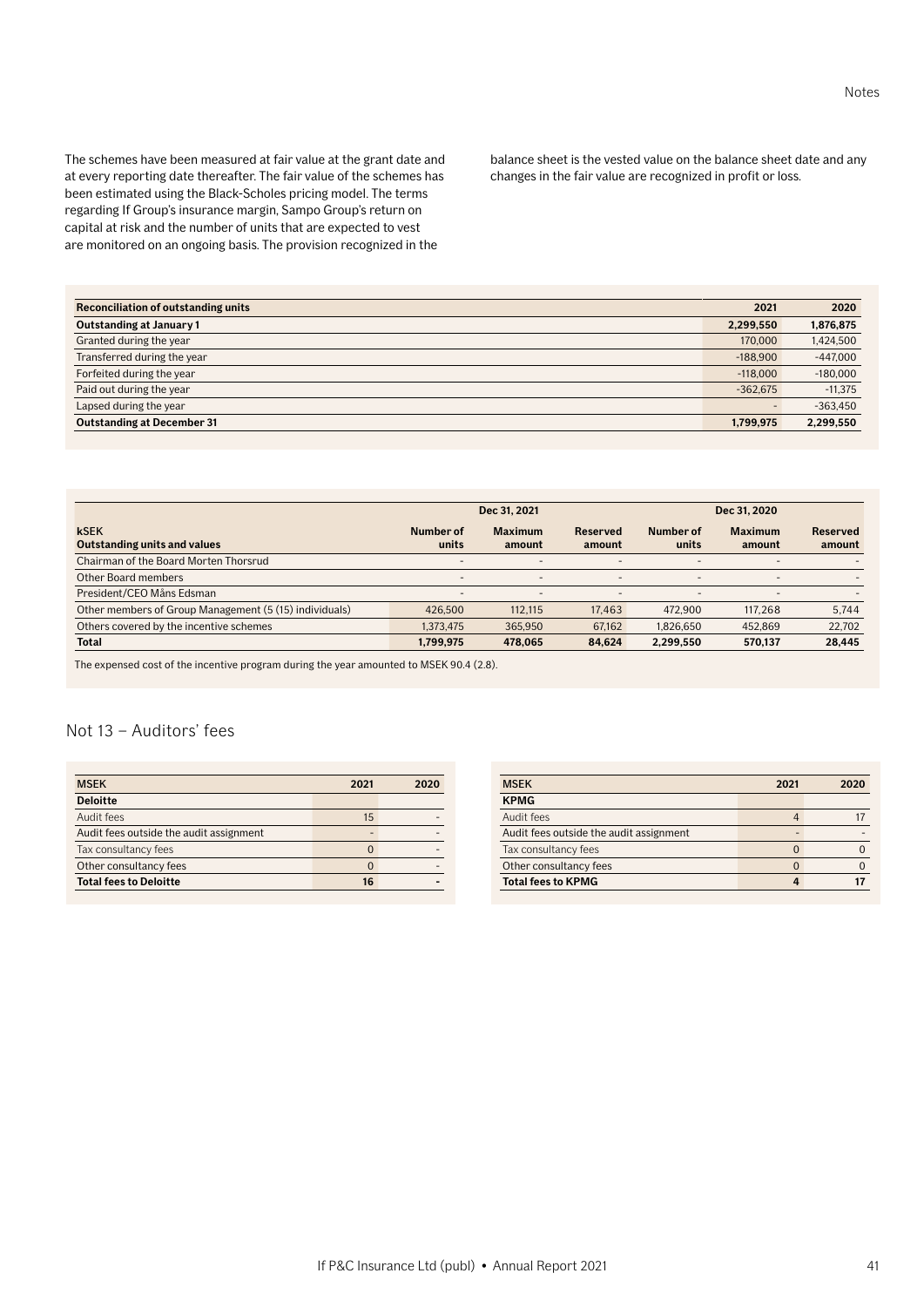# Note 14 – Performance analysis per class of insurance

| 2021<br><b>MSEK</b>                                                                     | <b>Accident and</b><br>health | Motor,<br>third party<br>liability | Motor,<br>other<br>classes | Marine.<br>aviation and<br>transport | <b>Fire</b><br>and other<br>damage to<br>property | <b>Third</b><br>party<br>liability | <b>Credit</b><br>and<br>suretyship |
|-----------------------------------------------------------------------------------------|-------------------------------|------------------------------------|----------------------------|--------------------------------------|---------------------------------------------------|------------------------------------|------------------------------------|
| Premiums written, gross                                                                 | 8.057                         | 5,261                              | 14.673                     | 1.241                                | 14.061                                            | 2,502                              | 22                                 |
| Premiums earned, gross                                                                  | 7.915                         | 5,231                              | 14,533                     | 1,230                                | 13.759                                            | 2.429                              | 20                                 |
| Claims incurred, gross                                                                  | $-5,373$                      | $-2.168$                           | $-9.737$                   | $-317$                               | $-9.194$                                          | $-1.600$                           |                                    |
| Operating expenses, gross <sup>1)</sup>                                                 | $-1.313$                      | $-1,022$                           | $-2,138$                   | $-192$                               | $-1.796$                                          | $-327$                             | $-3$                               |
| Profit/loss from ceded reinsurance                                                      | $-234$                        | $-8$                               | $-10$                      | $-163$                               | $-830$                                            | $-175$                             |                                    |
| Technical result before investment return<br>transferred from the non-technical account | 995                           | 2.034                              | 2.649                      | 558                                  | 1.940                                             | 327                                | 20                                 |

|                                                                                         | Legal<br>expenses        | Assistance     | <b>Miscellaneous</b> | <b>Total direct</b><br>insurance | Reinsurance<br>accepted | <b>Total</b> |
|-----------------------------------------------------------------------------------------|--------------------------|----------------|----------------------|----------------------------------|-------------------------|--------------|
| Premiums written, gross                                                                 | 536                      | 21             | 1,629                | 48,004                           | 1.862                   | 49,866       |
| Premiums earned, gross                                                                  | 539                      | 23             | 1.516                | 47.195                           | 1.838                   | 49,033       |
| Claims incurred, gross                                                                  | $-291$                   | $-21$          | $-1,629$             | $-30.326$                        | $-1,986$                | $-32,312$    |
| Operating expenses, gross <sup>1)</sup>                                                 | $-61$                    | -              | $-187$               | $-7.038$                         | $-283$                  | $-7,321$     |
| Profit/loss from ceded reinsurance                                                      | $\overline{\phantom{a}}$ |                | 67                   | $-1,353$                         | 446                     | $-907$       |
| Technical result before investment return<br>transferred from the non-technical account | 187                      | $\overline{2}$ | $-233$               | 8,478                            | 14                      | 8,492        |
| Allocated investment return transferred from<br>the non-technical account               |                          |                |                      |                                  |                         | 144          |
| Technical result from property and casualty insurance                                   |                          |                |                      |                                  |                         | 8.636        |

<sup>1)</sup> The item Operating expenses, gross includes Other technical income of MSEK 494 and Other technical expense of MSEK -534

| 2020<br><b>MSEK</b>                                                                     | <b>Accident and</b><br>health | Motor.<br>third party<br>liability | Motor,<br>other<br>classes | Marine,<br>aviation and<br>transport | <b>Fire</b><br>and other<br>damage to<br>property | <b>Third</b><br>party<br>liability | <b>Credit</b><br>and<br>suretyship |
|-----------------------------------------------------------------------------------------|-------------------------------|------------------------------------|----------------------------|--------------------------------------|---------------------------------------------------|------------------------------------|------------------------------------|
| Premiums written, gross                                                                 | 8.044                         | 5,193                              | 14.256                     | 1.266                                | 13.634                                            | 2.408                              | 16                                 |
| Premiums earned, gross                                                                  | 7.915                         | 5,182                              | 14.104                     | 1.192                                | 13.157                                            | 2,295                              | 22                                 |
| Claims incurred, gross                                                                  | $-5,836$                      | $-1,183$                           | $-9.656$                   | $-903$                               | $-9,951$                                          | $-1.402$                           | $-7$                               |
| Operating expenses, gross <sup>1)</sup>                                                 | $-1,285$                      | $-993$                             | $-2,222$                   | $-180$                               | $-1.686$                                          | $-310$                             | $-4$                               |
| Profit/loss from ceded reinsurance                                                      | 101                           | 17                                 | $-27$                      | $\mathbf{0}$                         | $-223$                                            | $-247$                             |                                    |
| Technical result before investment return<br>transferred from the non-technical account | 895                           | 3,023                              | 2.199                      | 110                                  | 1.298                                             | 337                                | 11                                 |

|                                                                                         | Legal<br>expenses | <b>Assistance</b> | <b>Miscellaneous</b> | <b>Total direct</b><br>insurance | Reinsurance<br>accepted | <b>Total</b> |
|-----------------------------------------------------------------------------------------|-------------------|-------------------|----------------------|----------------------------------|-------------------------|--------------|
| Premiums written, gross                                                                 | 549               | 21                | 1,357                | 46.744                           | 1,773                   | 48,517       |
| Premiums earned, gross                                                                  | 539               | 18                | 1,320                | 45,746                           | 1,591                   | 47,336       |
| Claims incurred, gross                                                                  | $-321$            | $-15$             | $-1.246$             | $-30,521$                        | $-1,730$                | $-32,251$    |
| Operating expenses, gross <sup>1)</sup>                                                 | $-58$             |                   | $-196$               | $-6.933$                         | $-242$                  | $-7,175$     |
| Profit/loss from ceded reinsurance                                                      |                   |                   | $-25$                | $-402$                           | 290                     | $-112$       |
| Technical result before investment return<br>transferred from the non-technical account | 160               | 3                 | $-147$               | 7,889                            | $-91$                   | 7,799        |
| Allocated investment return transferred from<br>the non-technical account               |                   |                   |                      |                                  |                         | 171          |
| Technical result from property and casualty insurance                                   |                   |                   |                      |                                  |                         | 7,970        |

<sup>1)</sup> The item Operating expenses, gross includes Other technical income of MSEK 452 and Other technical expense of MSEK -520.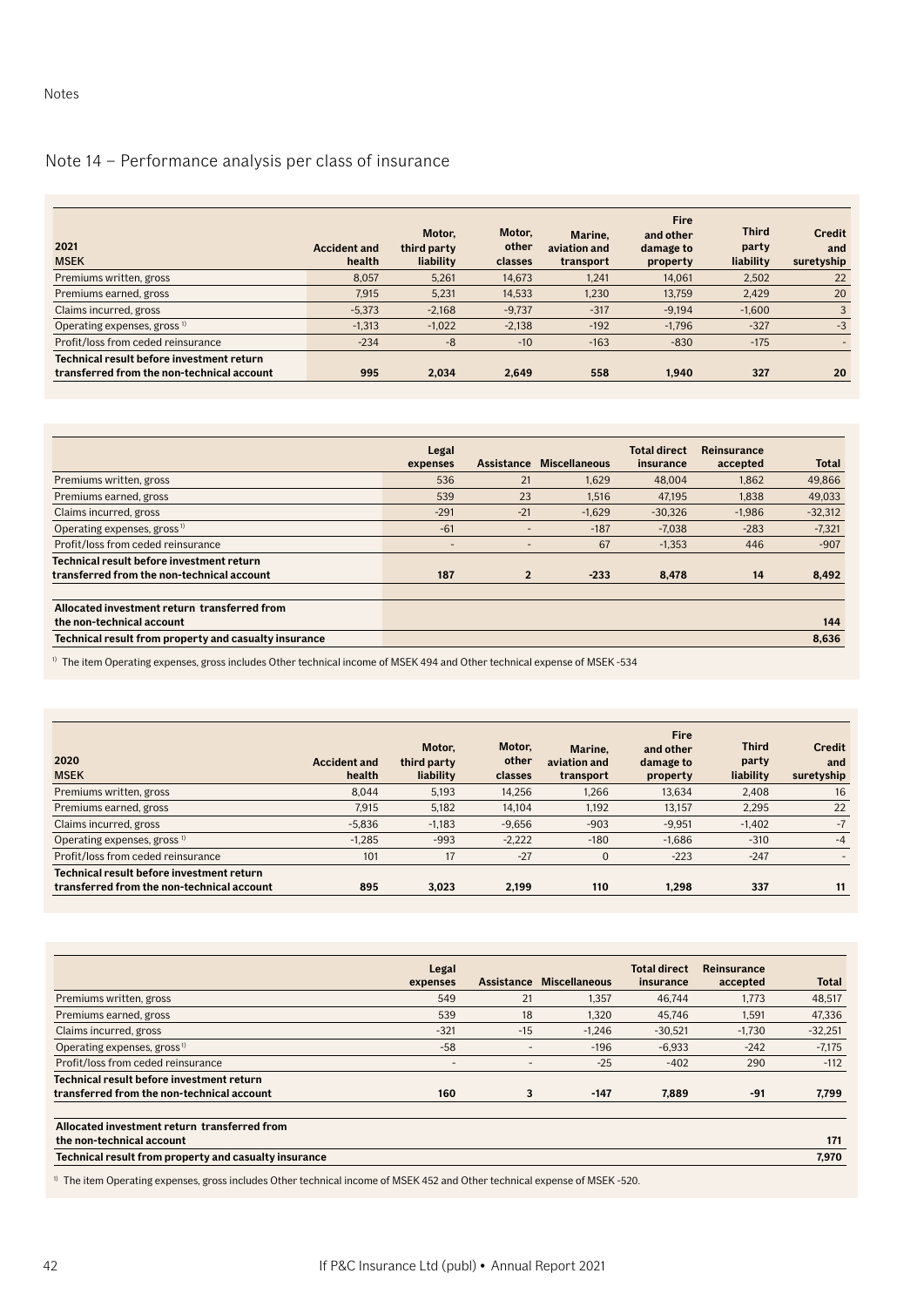# Note 15 – Investment result

| <b>MSEK</b>                                 |                          |                          |
|---------------------------------------------|--------------------------|--------------------------|
| <b>Investment income</b>                    | 2021                     | 2020                     |
| Operating surplus, land and buildings       |                          |                          |
| Rental income                               | $\overline{4}$           | 4                        |
| Operating expenses                          | $-3$                     | $-4$                     |
|                                             |                          |                          |
| Dividend on shares and participations       | 487                      | 302                      |
|                                             |                          |                          |
| Interest income, etc.                       |                          |                          |
| Bonds and other interest-bearing securities | 1,398                    | 1,513                    |
| Other assets                                | 64                       | 92                       |
| Receivables from group companies            | 3                        | $\overline{4}$           |
|                                             |                          |                          |
| Exchange rate gains, net                    | $\overline{\phantom{0}}$ | 119                      |
|                                             |                          |                          |
| Capital gains, net                          |                          |                          |
| Land and buildings                          | $\overline{7}$           | $\overline{\phantom{a}}$ |
| Shares and participations                   | 473                      | 1,144                    |
| Bonds and other interest-bearing securities | 272                      |                          |
| Other loans                                 | 33                       | 6                        |
| <b>Total</b>                                | 2,737                    | 3,181                    |

| <b>MSEK</b>                                                              |      |      |
|--------------------------------------------------------------------------|------|------|
| Unrealized gains on investment assets recognized in the income statement | 2021 | 2020 |
| Land and buildings                                                       |      |      |
| Bonds and other interest-bearing securities                              | 119  |      |
| Derivatives                                                              | 16   |      |
| <b>Total</b>                                                             | 134  |      |

| <b>MSEK</b>                                 |        |        |
|---------------------------------------------|--------|--------|
| <b>Investment charges</b>                   | 2021   | 2020   |
| Asset management expenses                   | $-238$ | $-195$ |
|                                             |        |        |
| Interest expenses, etc.                     |        |        |
| <b>Derivatives</b>                          | $-81$  | $-129$ |
| Other liabilities                           | $-2$   | $-2$   |
| Liabilities to group companies              | $-14$  | $-7$   |
|                                             |        |        |
| Exchange rate losses, net                   | $-138$ |        |
|                                             |        |        |
| Capital losses, net                         |        |        |
| Bonds and other interest-bearing securities | $\sim$ | $-74$  |
| <b>Total</b>                                | $-474$ | $-407$ |

| <b>MSEK</b><br>Unrealized losses on investment assets recognized in the income statement | 2021  | 2020    |
|------------------------------------------------------------------------------------------|-------|---------|
| Shares and participations                                                                | $-59$ | $-458$  |
| of which, impairment losses                                                              | $-59$ | $-458$  |
| Bonds and other interest-bearing securities                                              |       | $-726$  |
| of which, impairment losses                                                              |       | $-726$  |
| <b>Derivatives</b>                                                                       |       | -8      |
| <b>Total</b>                                                                             | -59   | $-1192$ |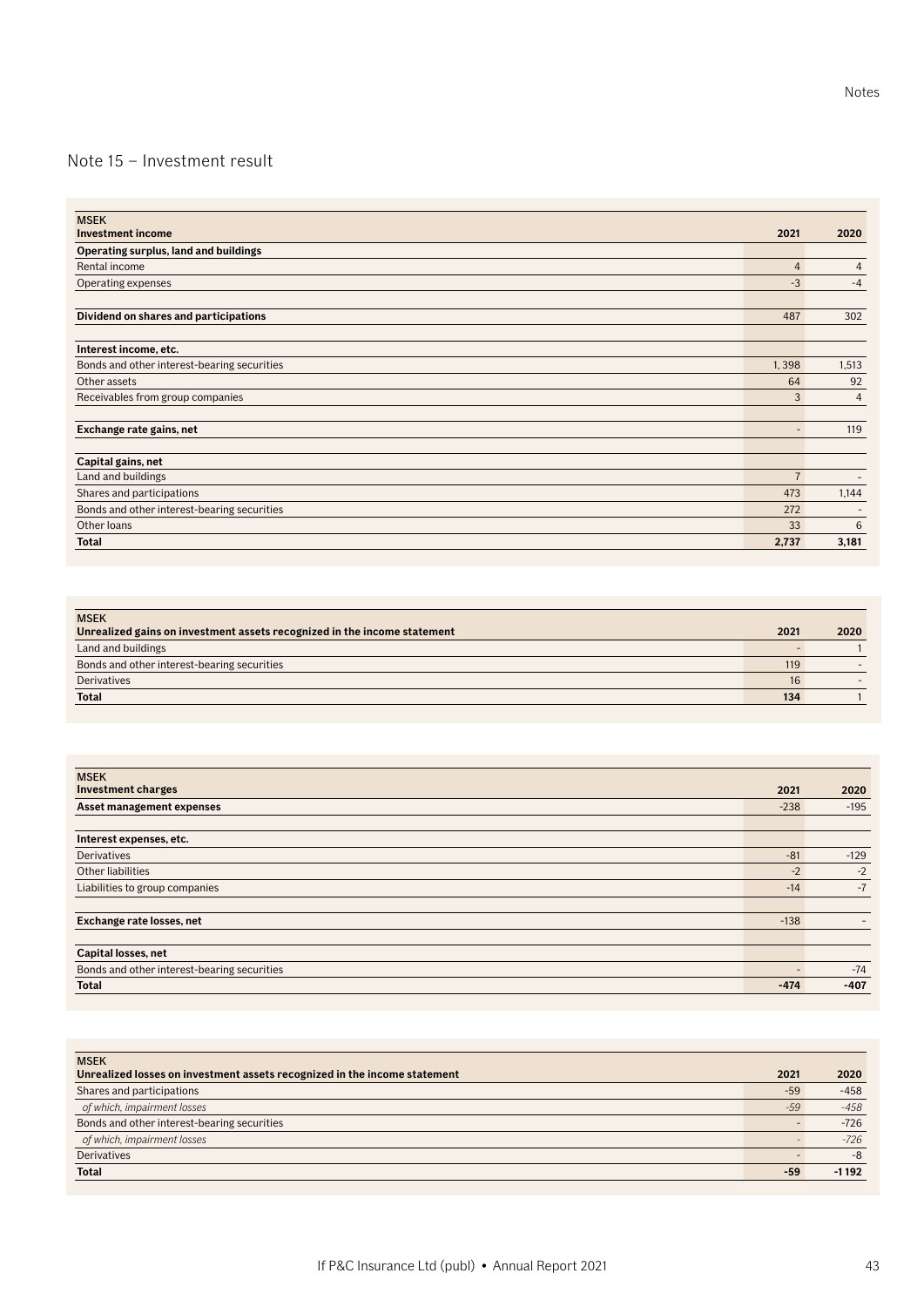| <b>MSEK</b>                                                                        |        |       |
|------------------------------------------------------------------------------------|--------|-------|
| Reconciliation of accumulated value changes of financial assets available for sale | 2021   | 2020  |
| <b>Opening balance</b>                                                             | 7,022  | 6,041 |
| Unrealized change in value of financial assets available for sale                  | 3.465  | 880   |
| Changes in value recognized in income statement                                    | $-805$ | 114   |
| Translation difference                                                             | 6      | $-12$ |
| <b>Closing balance</b>                                                             | 9,689  | 7,022 |
|                                                                                    |        |       |
| Net value change, financial assets available for sale                              | 2.661  | 994   |

|                                           | <b>Fair value</b><br>Dec 31, 2021 |                          | <b>Fair value</b><br>Dec 31, 2020 |                          | <b>Return</b><br>2021 |                          | Return<br>2020 |                          |
|-------------------------------------------|-----------------------------------|--------------------------|-----------------------------------|--------------------------|-----------------------|--------------------------|----------------|--------------------------|
| Return on investment assets <sup>1)</sup> | <b>MSEK</b>                       | %                        | <b>MSEK</b>                       | %                        | <b>MSEK</b>           | %                        | <b>MSEK</b>    | %                        |
| Interest-bearing securities               | 93,849                            | 85                       | 91.159                            | 87                       | 1.684                 | 1.7                      | 1,534          | 1.6                      |
| Equities                                  | 17.066                            | 15                       | 13.240                            | 13                       | 3.589                 | 27.3                     | 1,314          | 11.0                     |
| Currency (active positions)               |                                   | $\overline{a}$           | 10                                | $\overline{\phantom{a}}$ | 0                     | $\overline{\phantom{0}}$ | 41             | $\overline{\phantom{a}}$ |
| Currency (other) $^{2)}$                  | 93                                | $\overline{\phantom{a}}$ | $-316$                            |                          | $-138$                |                          | 78             |                          |
| Properties                                | 9                                 | $\overline{\phantom{a}}$ | 35                                | $\overline{\phantom{a}}$ |                       | $\overline{\phantom{0}}$ |                | $\overline{\phantom{a}}$ |
| Other                                     | $\overline{\phantom{0}}$          | $\overline{\phantom{a}}$ | $\sim$                            | -                        | $-143$                | $\overline{\phantom{0}}$ | $-390$         |                          |
| <b>Total investment assets</b>            | 111.017                           | 100                      | 104.127                           | 100                      | 4.999                 | 4.6                      | 2.577          | 2.5                      |

 $^{\rm 0}$  Accrued interest and the investment operations' bank balances are reported above as part of interest-bearing securities. Derivative and securities settlement claims/liabilities have been reported under the relevant asset item above. The return on active investments has been calculated using a daily time-weighted return calculation method.

<sup>2)</sup> In the asset category Currency (other), the fair value of held currency derivatives is presented. The reported return on the same line includes, in addition to the return from currency derivatives, currency effects recognized in the income statement from the revaluation of items in the income statement and balance sheet.

Note 16 – Interest expense, subordinated debt

| Interest rate | 2021  | 2020  |
|---------------|-------|-------|
| 6.00%         | $-64$ | $-71$ |
|               | -64   | -71   |
|               |       |       |

## Note 17 – Goodwill amortization

| <b>MSEK</b>                                           | 2021 | 2020 |
|-------------------------------------------------------|------|------|
| The amortization is attributable to goodwill arising  |      |      |
| from the acquisition of the net assets of a business. | $-2$ |      |
| Total                                                 |      |      |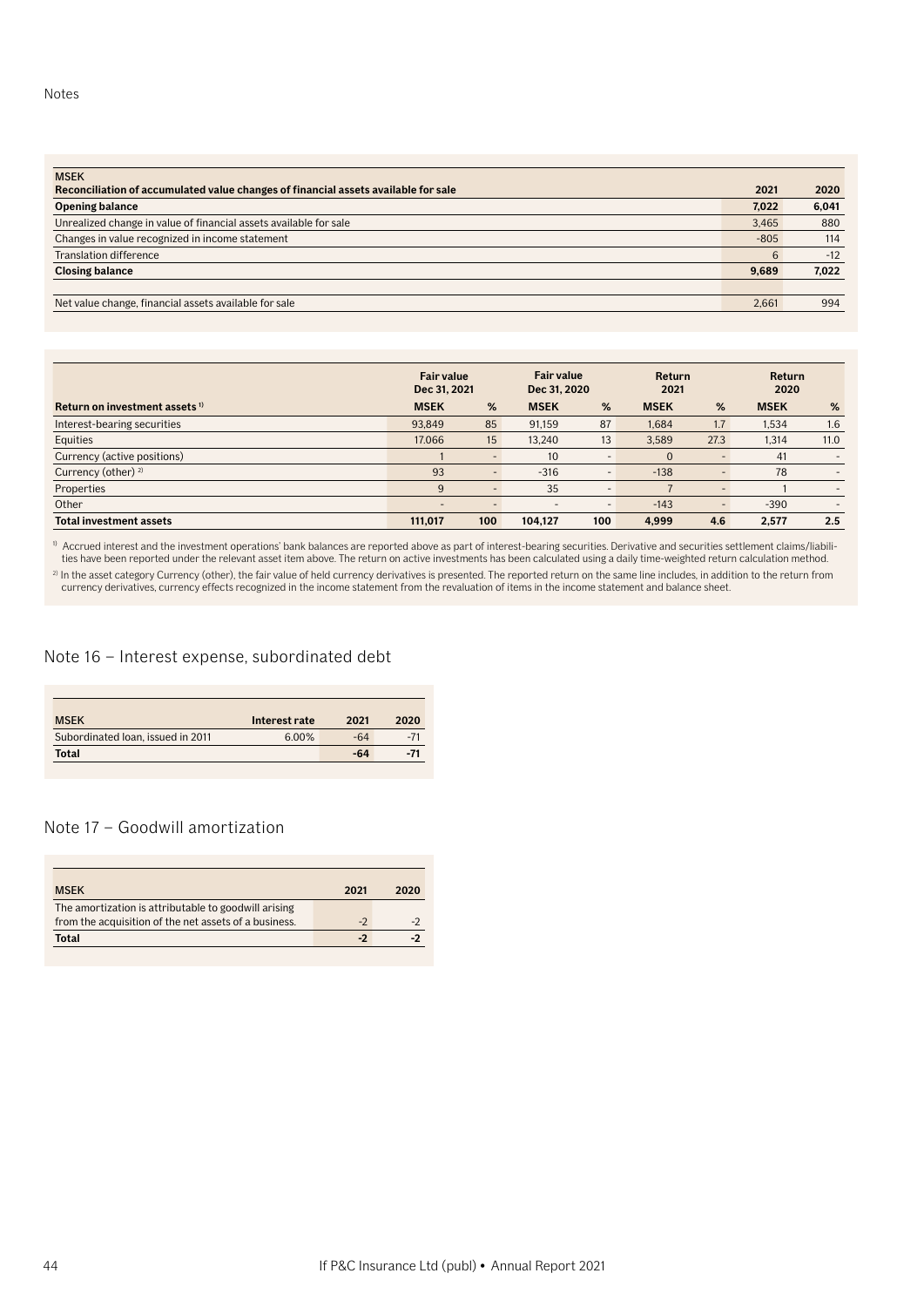# Note 18 – Taxes

| <b>MSFK</b>                                  | 2021     | 2020     |
|----------------------------------------------|----------|----------|
| Current tax                                  | $-2.205$ | $-1.960$ |
| Deferred tax                                 | $-15$    | $-7$     |
| Total tax in the income statement            | $-2,220$ | $-1,967$ |
|                                              |          |          |
| Current tax                                  |          |          |
| Swedish entities                             | $-950$   | $-892$   |
| Non-Swedish entities                         | $-1.256$ | $-1.068$ |
| <b>Total current tax</b>                     | $-2,205$ | $-1,960$ |
|                                              |          |          |
| Deferred tax                                 |          |          |
| Temporary differences pertaining to goodwill |          | $-3$     |
| Other temporary differences                  | $-15$    | $-4$     |
| Total deferred tax                           | $-15$    | -7       |

| <b>MSEK</b>                                      | 2021     | 2020           |
|--------------------------------------------------|----------|----------------|
| Tax related to other comprehensive income        |          |                |
| Related to financial assets available for sale   | $-535$   | $-180$         |
| Other                                            | $-96$    | 144            |
| <b>Total current and deferred tax</b>            | $-630$   | -36            |
|                                                  |          |                |
| Difference between reported tax and              |          |                |
| tax based on current Swedish tax rate            |          |                |
| Profit before taxes                              | 10,539   | 9,050          |
|                                                  |          |                |
| Tax according to current tax rate, 20.6% (21.4%) | $-2,171$ | $-1,937$       |
| Permanent differences, net                       | $-45$    | $-27$          |
| Adjustment of prior-year taxes                   | -5       | $\overline{2}$ |
| Different tax rates in foreign units             | 1        | $\mathbf{0}$   |
| Changes in tax rates                             | $\Omega$ | -6             |
| Reported tax in the income statement             | $-2,220$ | -1,967         |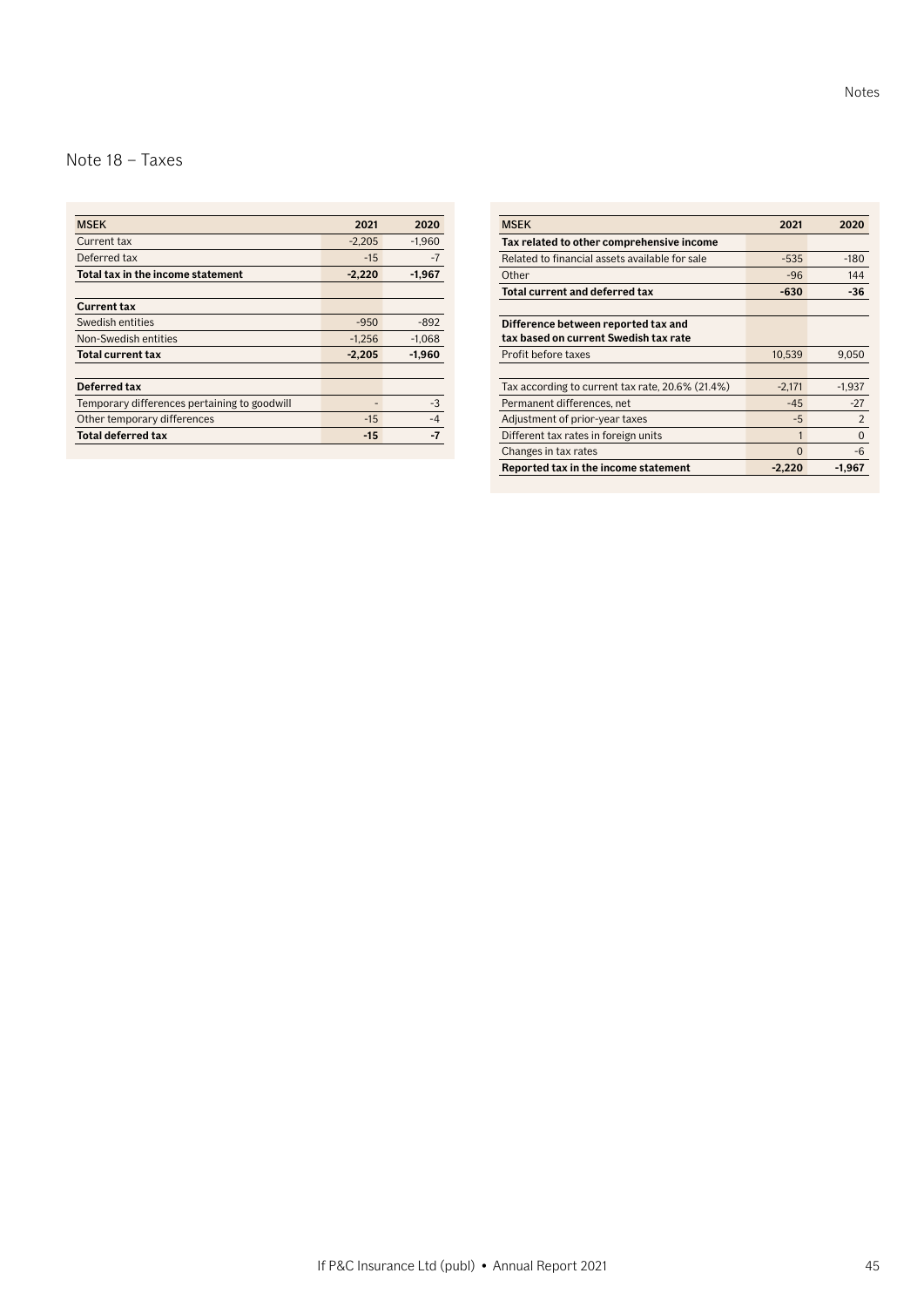# <span id="page-45-0"></span>Notes to the balance sheet

Note 19 – Intangible assets

|                                              |                          | 2021                                 |                                      |                          | 2020                                 |                                      |
|----------------------------------------------|--------------------------|--------------------------------------|--------------------------------------|--------------------------|--------------------------------------|--------------------------------------|
| <b>MSEK</b>                                  | Goodwill                 | <b>Other</b><br>intangible<br>assets | <b>Total</b><br>intangible<br>assets | Goodwill                 | <b>Other</b><br>intangible<br>assets | <b>Total</b><br>intangible<br>assets |
| Accumulated acquisition value                |                          |                                      |                                      |                          |                                      |                                      |
| <b>Opening balance</b>                       | 5,701                    | 303                                  | 6,004                                | 6,241                    | 484                                  | 6,725                                |
| Additions                                    | $\overline{\phantom{a}}$ | 32                                   | 32                                   | $\overline{\phantom{a}}$ | 96                                   | 96                                   |
| <b>Disposals</b>                             | $\overline{\phantom{a}}$ | $-178$                               | $-178$                               | ٠                        | $-253$                               | $-253$                               |
| <b>Translation differences</b>               | 363                      | 11                                   | 375                                  | $-540$                   | $-23$                                | $-563$                               |
| <b>Closing balance</b>                       | 6,064                    | 169                                  | 6,234                                | 5,701                    | 303                                  | 6,004                                |
| Accumulated amortization and impairment      |                          |                                      |                                      |                          |                                      |                                      |
| <b>Opening balance</b>                       | $-5,698$                 | $-159$                               | $-5,857$                             | $-6,236$                 | $-172$                               | $-6,408$                             |
| Amortization and impairments during the year | $-2$                     | $-1$                                 | $-2$                                 | $-2$                     | $-2$                                 | $-3$                                 |
| <b>Disposals</b>                             | $\overline{\phantom{0}}$ | $\overline{\phantom{a}}$             | $\overline{\phantom{a}}$             | ۳                        | $\overline{\phantom{a}}$             |                                      |
| <b>Translation differences</b>               | $-363$                   | $-10$                                | $-373$                               | 540                      | 14                                   | 554                                  |
| <b>Closing balance</b>                       | $-6,063$                 | $-169$                               | $-6,232$                             | $-5,698$                 | $-159$                               | $-5,857$                             |
|                                              |                          |                                      |                                      |                          |                                      |                                      |
| Carrying amount, closing balance             | $\overline{2}$           | $\qquad \qquad \blacksquare$         | $\overline{2}$                       | 3                        | 144                                  | 147                                  |

Other intangible assets have predominantly consisted of capitalized costs for the development of the insurance system Waypoint. During the year, If has performed further impairment tests to ensure that the asset is not booked at a value exceeding its recoverable amount. The asset value was subsequently impaired by MSEK 178 (253). The carrying amount is zero and future developments costs are no longer capitalized.

# Note 20 – Land and buildings

| <b>MSEK</b>                      | 2021  | 2020 |
|----------------------------------|-------|------|
| Carrying amount, opening balance | 35    | 35   |
| Sales and scrappage              | $-45$ |      |
| Net changes in current value     | 18    |      |
| <b>Translation differences</b>   |       | -    |
| Carrying amount, closing balance |       |      |

| <b>MSEK</b>                                    | 2021 | 2020 |
|------------------------------------------------|------|------|
| Rental income during the fiscal year           |      |      |
| Costs pertaining to land and buildings         |      |      |
| Operating expenses pertaining to premises      |      |      |
| that generated income during the fiscal year   |      |      |
| Operating expenses pertaining to premises      |      |      |
| that did not generate income during the fiscal |      |      |
| year                                           | C    |      |

| Total future minimum rents | 2021 | 2020 |
|----------------------------|------|------|
| $<$ 1 year                 |      |      |
| $1-5$ years                |      |      |
| $> 5$ years                |      |      |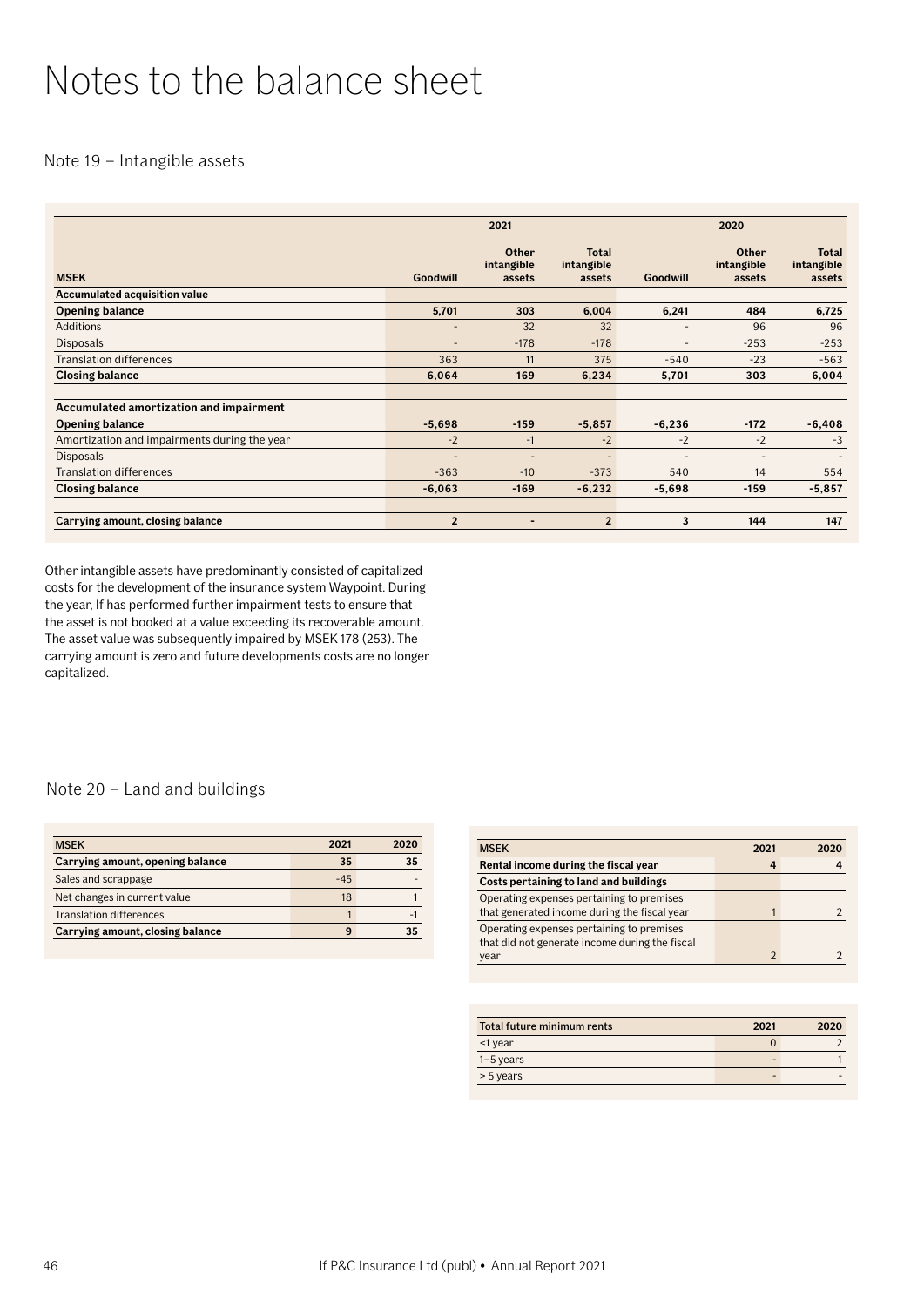# Note 21 – Other financial investment assets and derivative liabilities

## Classification of other financial investment assets and derivative liabilities in accordance with IAS 39

The recognition of financial assets and liabilities depends on their classification.

The classification of assets and liabilities categorized in accordance with IAS 39 is shown below.

|                                                                                 | <b>Acquisition value</b> |        |      | <b>Fair value</b> | <b>Carrying amount</b> |         |
|---------------------------------------------------------------------------------|--------------------------|--------|------|-------------------|------------------------|---------|
| <b>MSEK</b>                                                                     | 2021                     | 2020   | 2021 | 2020              | 2021                   | 2020    |
| Financial assets, mandatory at fair value through profit or loss (trading)      |                          |        |      |                   |                        |         |
| Derivatives                                                                     | 5                        | 18     |      | 129               |                        | 129     |
| Financial assets available for sale                                             |                          |        |      |                   |                        |         |
| Shares and participations                                                       | 9,677                    | 9,079  |      | 13,203            |                        | 13,203  |
| Bonds and other interest-bearing securities                                     | 88,227                   | 87,084 |      | 87,409            |                        | 87,409  |
| Total financial assets, at fair value                                           | 97,910                   | 96,182 |      | 100,741           |                        | 100,741 |
|                                                                                 |                          |        |      |                   |                        |         |
| Loans $1$                                                                       |                          |        |      |                   |                        |         |
| Other loans                                                                     | 3,078                    | 1.661  |      | 1.666             |                        | 1,661   |
| <b>Total financial investment assets</b>                                        | 100,987                  | 97,843 |      | 102,407           |                        | 102,402 |
|                                                                                 |                          |        |      |                   |                        |         |
| Financial liabilities, mandatory at fair value through profit or loss (trading) |                          |        |      |                   |                        |         |
| Derivatives                                                                     | $\overline{\phantom{0}}$ | 9      |      | 445               |                        | 445     |
| Total financial liabilities, at fair value                                      | -                        | 9      |      | 445               |                        | 445     |

 $<sup>1</sup>$  Loans are in accordance with If P&C Insurance's application of IAS 39 accounted for at amortized cost. The fair value is only shown for disclosure purposes.</sup> Financial instruments with fair value information are classified in three different hierarchy levels depending on their liquidity and valuation methods. All loans are classified in level 3 and the fair value of these loans is based on cash flow valuations.

## Classification of other financial investment assets in accordance with IFRS 9

In accordance with the requirements of IFRS 4, insurance companies that have decided to delay the implementation of IFRS 9 until 2023 must provide certain disclosures regarding fair value and changes in fair values. These disclosures are to be divided into two groups of financial assets.

Since such a grouping presupposes that an assessment of the company's future business model for the administration of financial assets is to be anticipated, If has chosen to assume for this purpose that the business model will be such that nearly all assets are

measured at fair value through profit or loss. This does not rule out the possibility that another assessment may be made upon the initial application of IFRS 9.

Based on these circumstances, the following presents the fair value of financial assets at the end of the reporting period and the change in fair value during the period, which according to IFRS 9, have been classified in one of the following categories: financial assets measured at fair value through profit or loss or financial assets measured at amortized cost.

|                                                        | <b>Fair value</b> | Change in |            |
|--------------------------------------------------------|-------------------|-----------|------------|
| <b>MSEK</b>                                            | 2021              | 2020      | fair value |
| Financial assets, at fair value through profit or loss |                   |           |            |
| Shares and participations                              | 17,033            | 13,203    | 3,829      |
| Bonds and other interest-bearing securities            | 88,816            | 87,409    | 1,407      |
| Derivative assets                                      | 176               | 129       | 47         |
| <b>Total</b>                                           | 106.025           | 100.741   | 5,284      |
|                                                        |                   |           |            |
| Financial investment assets at amortized cost          |                   |           |            |
| Other loans                                            | 3,079             | 1.666     | 1,412      |
| <b>Total</b>                                           | 3,079             | 1,666     | 1,412      |
|                                                        |                   |           |            |
| <b>Total financial investment assets</b>               | 109.103           | 102.407   | 6,696      |

If P&C Insurance has only minor holdings in financial investment assets at amortized cost. These holdings are assessed to have a credit rating of between A+ and BB-.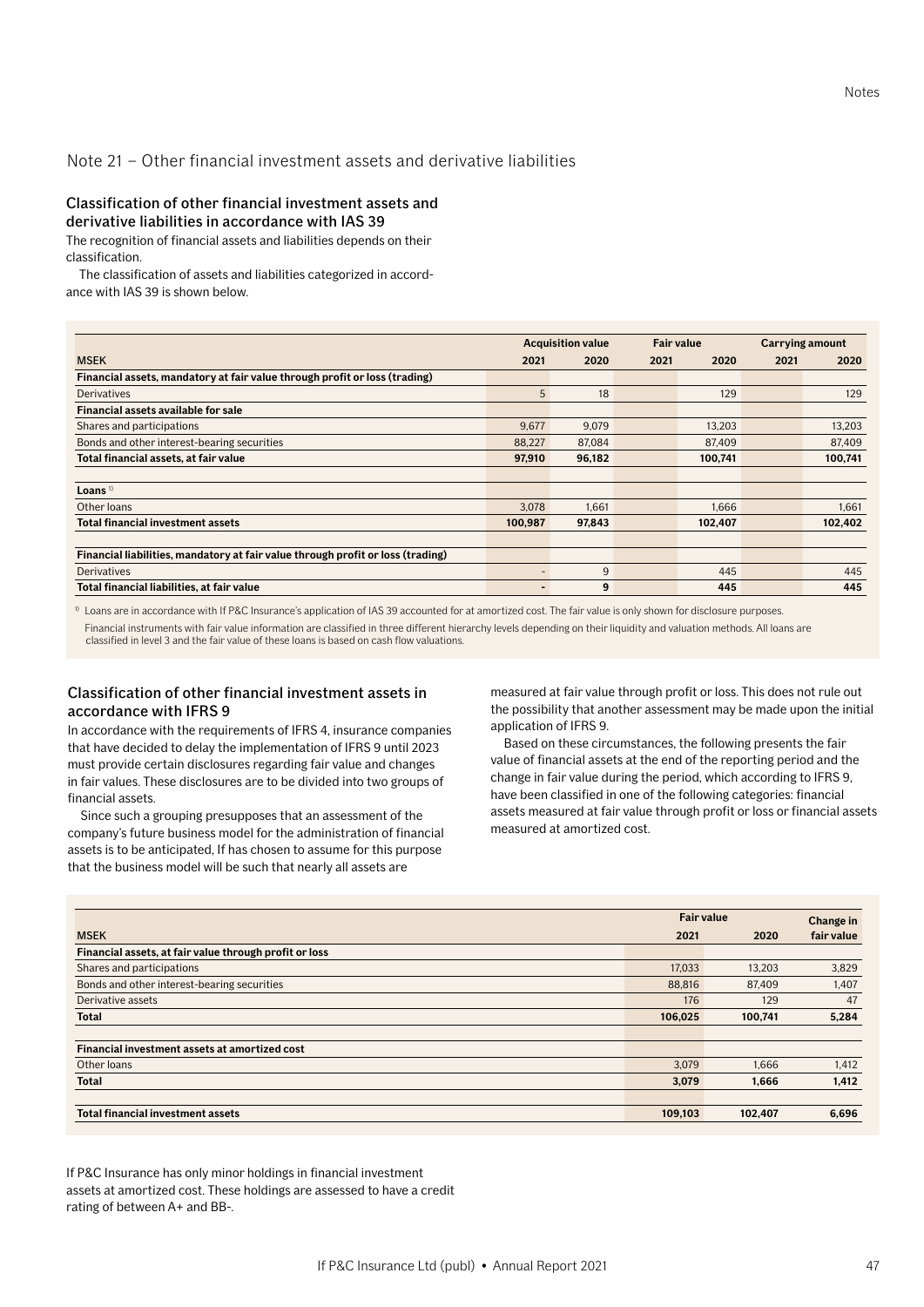# Specification of other financial investment assets and derivative liabilities

# Bonds and other interest-bearing securities

If P&C Insurance's bonds and other interest-bearing securities by

type of issuer at December 31, 2021 are shown below.

| <b>MSEK</b>                  |                      |     |                   |                |                        |                |
|------------------------------|----------------------|-----|-------------------|----------------|------------------------|----------------|
| <b>Type of issuer</b>        | <b>Nominal value</b> | %   | <b>Fair value</b> | %              | <b>Carrying amount</b> | %              |
| Swedish government           | 4.099                | 5   | 5.084             | 6              | 5.084                  | 6              |
| Swedish public sector, other | 2,392                | 3   | 2,425             | 3              | 2,425                  | 3              |
| Swedish mortgage companies   | 4,390                | 5   | 4.440             | 5              | 4.440                  | 5              |
| Swedish financial companies  | 10.069               | 12  | 10.190            | 11             | 10.190                 | 11             |
| Other Swedish companies      | 18.492               | 21  | 18.647            | 21             | 18.647                 | 21             |
| Foreign governments          | 446                  |     | 451               |                | 451                    |                |
| Foreign public sector        | 3.940                | 5   | 3.960             | $\overline{4}$ | 3.960                  | $\overline{4}$ |
| Foreign financial companies  | 26.184               | 30  | 26.359            | 30             | 26.359                 | 30             |
| Other foreign companies      | 17.400               | 20  | 17.259            | 19             | 17.259                 | 19             |
| <b>Total</b>                 | 87,412               | 100 | 88.816            | 100            | 88,816                 | 100            |

| Years to maturity $1$ |                | $2 - 3$         | $3 - 4$ | $4 - 5$ | $5 - 6$ | $6 - 7$ | $7 - R$ | $8-9$ | $9 - 30$ | Total |
|-----------------------|----------------|-----------------|---------|---------|---------|---------|---------|-------|----------|-------|
| Fair value %, 2021    | 18             | $\Omega$<br>. . |         | IJ      |         |         |         |       |          | 100   |
| Fair value %, 2020    | $\Omega$<br>∠∠ |                 | 20      | 13      |         |         |         |       |          | 100   |

<sup>1)</sup> The maturity period is not adjusted to take into account the possibility of premature redemption of bonds.

## Derivatives

|                                         |                          | 2021                      |                          |                          | 2020               |                          |
|-----------------------------------------|--------------------------|---------------------------|--------------------------|--------------------------|--------------------|--------------------------|
| <b>MSEK</b><br><b>Derivative assets</b> | Fair<br>value            | <b>Carrying</b><br>amount | <b>Nominal</b><br>amount | Fair<br>value            | Carrying<br>amount | <b>Nominal</b><br>amount |
| <b>Equity derivatives</b>               |                          |                           |                          |                          |                    |                          |
| Options                                 | $\mathbf 0$              | $\mathbf 0$               | $\overline{4}$           | $\mathbf 0$              | $\mathbf 0$        | 4                        |
| <b>Total</b>                            | $\bf{0}$                 | $\bf{0}$                  | 4                        | $\pmb{0}$                | $\mathbf 0$        | 4                        |
| of which, cleared by clearing house     | $\overline{\phantom{m}}$ | $\overline{\phantom{a}}$  | $\overline{\phantom{a}}$ | $\overline{\phantom{a}}$ |                    |                          |
| <b>Fixed income derivatives</b>         | $\sqrt{5}$               | $\sqrt{5}$                | 1,000                    | $\overline{\phantom{a}}$ | $\overline{a}$     |                          |
| <b>Currency derivatives</b>             |                          |                           |                          |                          |                    |                          |
| Options                                 | $\mathbf{0}$             | $\mathbf{0}$              | 13                       | 28                       | 28                 | 744                      |
| <b>Futures</b>                          | 170                      | 170                       | 20,815                   | 101                      | 101                | 18,464                   |
| <b>Total</b>                            | 170                      | 170                       | 20,828                   | 129                      | 129                | 19,208                   |
| of which, cleared by clearing house     | $\overline{\phantom{a}}$ | $\overline{\phantom{a}}$  | $\overline{\phantom{a}}$ | $\overline{\phantom{0}}$ | $\overline{a}$     |                          |
| <b>Total derivative assets</b>          | 176                      | 176                       |                          | 129                      | 129                |                          |
| <b>Derivative liabilities</b>           |                          |                           |                          |                          |                    |                          |
| <b>Fixed income derivatives</b>         |                          |                           |                          |                          |                    |                          |
| Swaps                                   | $\overline{\phantom{a}}$ | $\overline{\phantom{m}}$  | $\overline{\phantom{a}}$ | 10                       | 10                 | 1,500                    |
| <b>Total</b>                            | ٠                        | $\overline{\phantom{a}}$  | $\blacksquare$           | 10                       | 10                 | 1,500                    |
| of which, cleared by clearing house     | $\overline{\phantom{a}}$ | $\overline{\phantom{a}}$  | $\overline{\phantom{a}}$ | 10                       | 10                 | 1,500                    |
| <b>Currency derivatives</b>             |                          |                           |                          |                          |                    |                          |
| Options                                 | $\overline{\phantom{a}}$ | $\overline{\phantom{a}}$  | $\overline{a}$           | 9                        | 9                  | 731                      |
| Futures                                 | 77                       | 77                        | 20,678                   | 426                      | 426                | 19,135                   |
| <b>Total</b>                            | 77                       | 77                        | 20,678                   | 435                      | 435                | 19,866                   |
| of which, cleared by clearing house     | $\overline{a}$           | $\overline{a}$            | $\overline{\phantom{m}}$ | $\overline{a}$           | $\overline{a}$     |                          |
| <b>Total derivative liabilities</b>     | 77                       | 77                        |                          | 445                      | 445                |                          |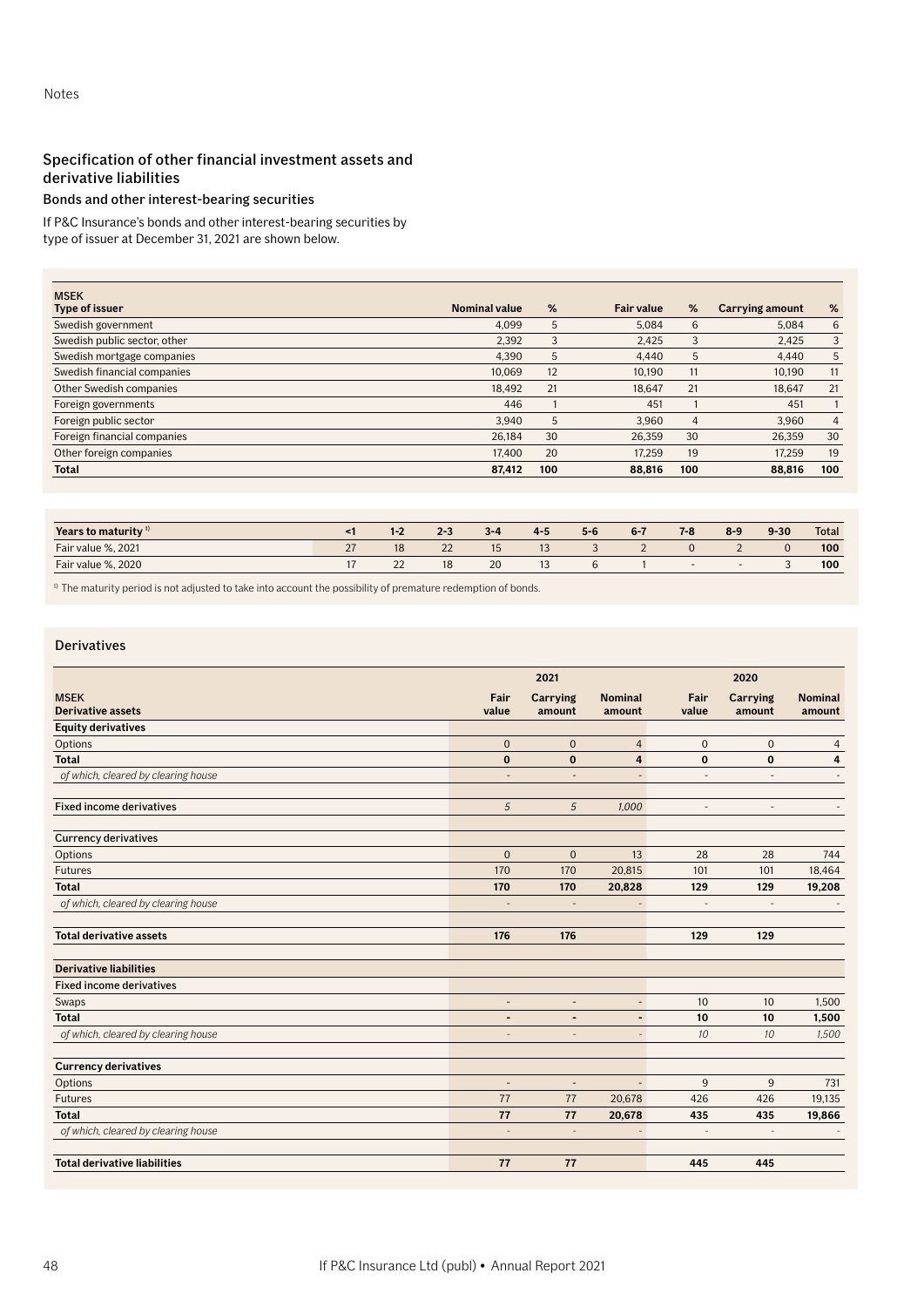# Note 22 – Financial investment assets and derivative liabilities at fair value

A careful process is followed and controls are performed in order to ensure correct fair values of financial assets and liabilities. For example, controls are made by several different external sources and assessments of abnormal price changes are performed when necessary.

Different valuation methods are used to determine the fair value depending on the type of financial instruments and to what extent they are traded on active markets. In order to evaluate the activity in a market with respect to frequency and volume If P&C Insurance mainly uses information compiled by Bloomberg. Quoted shares are measured on the basis of latest trade price on stock markets and are obtained by Bloomberg. The valuation of bonds is also usually based on prices from Bloomberg. Quoted bonds are measured on the basis of last bid price. For model-valued interest bearing instruments, yield curves based on last mid prices are used.

If P&C Insurance's financial instruments, which are measured at fair value, are classified in three different hierarchy levels depending on their valuation methods as well as how active the market is. The control of the classification in hierarchy levels is done quarterly. If conditions have changed for the existing level, the holding in question is moved to the correct hierarchy level in consensus with the Risk Management function.

## *Level 1 – Financial assets and liabilities with values based on quoted prices in active markets for identical assets or liabilities.*

Quoted prices in active markets are considered the best estimate of an asset/liability's fair value. An active market is typically characterized by quoted prices that are easily and regularly available and that represent actual and regularly occurring transactions at arm's length distance.

Assets and liabilities in the category include shares, listed funds (ETF), equity and interest rate funds and interest-bearing assets that have quoted prices in an active market at the time of valuation.

### *Level 2 –Financial assets and liabilities with values based on quoted prices or valuation based on directly or indirectly observable market data.*

In the level 2 hierarchy all essential inputs are observable either directly or indirectly. The large majority of the instruments in level 2 are traded in a market with daily quoted prices and regularly occurring market transactions but where the market is not considered to be active enough regarding frequency and volume and/or when the standard deviation of the prices is high. A very limited part of the instruments are model-valued with the help of market data that is indirectly observable, meaning that prices can be derived from observable markets where market interest rates and underlying rates normally are updated daily or, in exceptional cases, at least on a monthly basis.

Instruments that are measured at level 2 include interest-bearing assets where the market is not active enough. Most OTC derivatives, standardized derivatives and currency derivatives are also included in this level.

Transfers from level 1 to level 2 amounted to MSEK 3,448 (2,409) corresponding to 3.3% (2.4) of the outstanding balance for financial investment assets at fair value, while transfers from level 2 to level 1 amounted to MSEK 5,095 (4,462) corresponding to 4.8% (4.4) of the outstanding balance for financial investment assets at fair value.

*Level 3 - Financial assets and liabilities that are traded on an illiquid market, with non-observable market data or indications of trading levels without any actual trade.* 

When neither quoted prices in active markets non-observable market data is available, the fair value of financial instruments is based on valuation techniques that are based on non-observable market data.

Level 3 comprises private equity, unlisted shares and distressed assets encountering financial difficulties where trading has essentially ceased to exist.

The types of financial instruments classified as level 3 in the valuation hierarchy are discussed below with reference to type of securities and valuation method:

- Private equity is classified as level 3. The majority of If P&C Insurance's investment in private equity is made in mutual funds. The fair values are based on prices and share values obtained from the funds' administrators. These quotations are based on the value of the underlying assets in accordance with market practice. The last obtained value is used.
- For some unlisted shares external evaluations are obtained, which are used for valuation. The external valuations are based on models that contain non-observable assumptions.
- –Other assets in level 3 are normally measured at least yearly and the valuation is based either on external estimates, cash flow analyses or latest market transactions.

For more information on the valuation of financial instruments, see Note 1.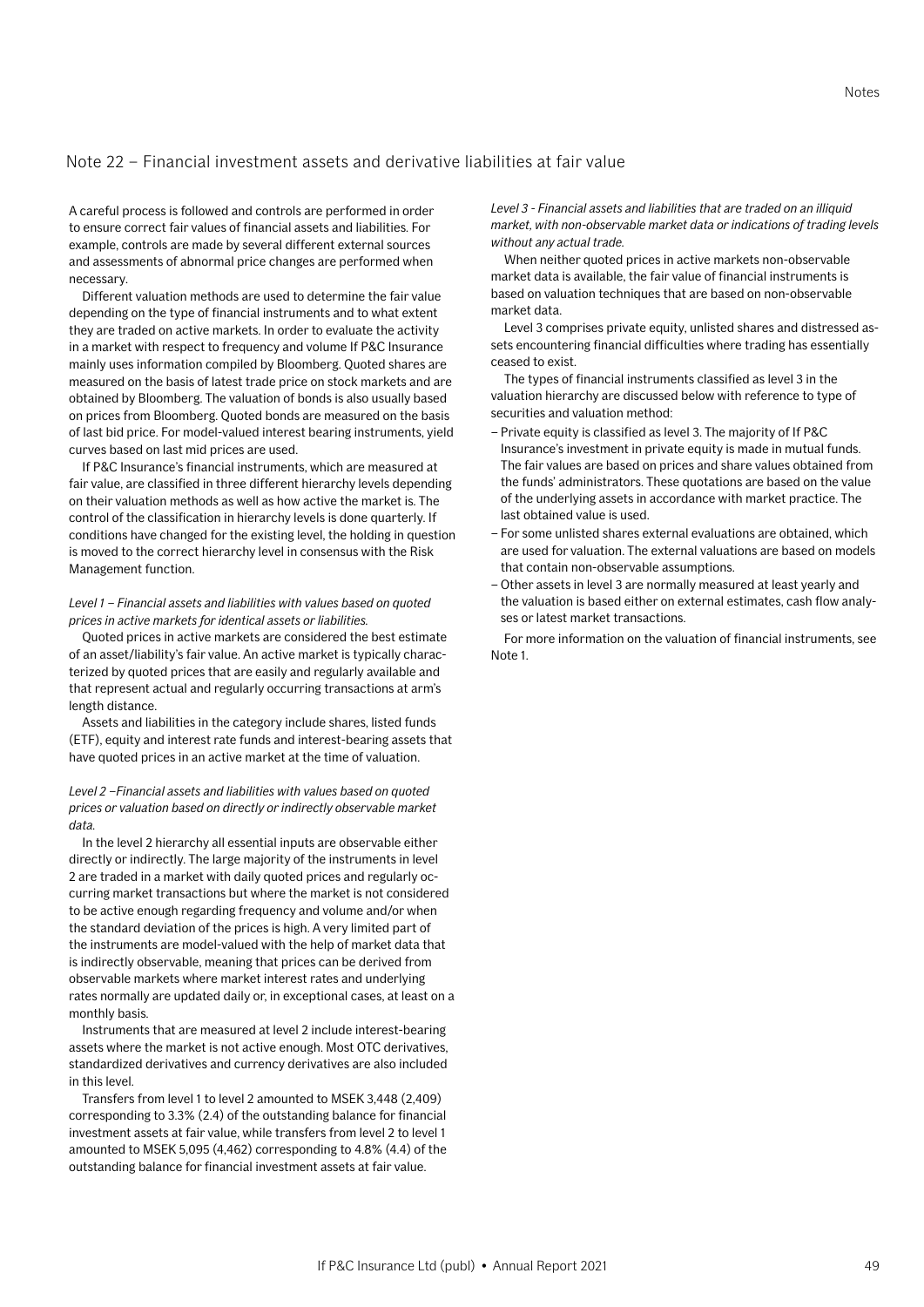## Financial investment assets and derivative liabilities in fair value hierarchy

|                                                                                    | 2021                     |                    |                          | 2020                       |                          |                          |                          |                            |
|------------------------------------------------------------------------------------|--------------------------|--------------------|--------------------------|----------------------------|--------------------------|--------------------------|--------------------------|----------------------------|
| <b>MSEK</b>                                                                        | Level 1                  | Level <sub>2</sub> | Level 3                  | <b>Total fair</b><br>value | Level 1                  | Level 2                  | Level 3                  | <b>Total fair</b><br>value |
| Financial assets, mandatory at fair value<br>through profit or loss (trading)      |                          |                    |                          |                            |                          |                          |                          |                            |
| Derivatives                                                                        |                          |                    |                          |                            |                          |                          |                          |                            |
| Equity derivatives                                                                 | $\overline{a}$           | $\mathbf{0}$       | $\overline{a}$           | $\overline{0}$             | $\overline{a}$           | $\mathbf{0}$             | $\overline{a}$           | $\mathbf{0}$               |
| Fixed income derivatives                                                           | $\overline{\phantom{0}}$ | 5                  | $\overline{a}$           | 5                          | $\overline{a}$           | $\overline{\phantom{a}}$ | -                        |                            |
| Foreign exchange derivatives                                                       | $\overline{\phantom{0}}$ | 170                | $\overline{\phantom{0}}$ | 170                        | $\overline{\phantom{0}}$ | 129                      | $\overline{\phantom{0}}$ | 129                        |
| Financial assets, available for sale                                               |                          |                    |                          |                            |                          |                          |                          |                            |
| Shares and participations <sup>1)</sup>                                            | 16,892                   | 20                 | 121                      | 17,033                     | 13 018                   | $\overline{\phantom{a}}$ | 185                      | 13 20 3                    |
| Bonds and other interest-bearing securities                                        | 50,510                   | 38,279             | 28                       | 88.817                     | 63 3 3 9                 | 24 0 54                  | 16                       | 87 409                     |
| Total financial assets, at fair value                                              | 67,402                   | 38,475             | 148                      | 106,025                    | 76 357                   | 24 183                   | 201                      | 100741                     |
|                                                                                    |                          |                    |                          |                            |                          |                          |                          |                            |
|                                                                                    |                          |                    |                          |                            |                          |                          |                          |                            |
| Financial liabilities, mandatory at fair value<br>through profit or loss (trading) |                          |                    |                          |                            |                          |                          |                          |                            |
| <b>Derivatives</b>                                                                 |                          |                    |                          |                            |                          |                          |                          |                            |
| Fixed income derivatives                                                           | $\overline{\phantom{0}}$ | $\overline{a}$     | ÷                        | $\overline{a}$             | $\overline{a}$           | 10                       | $\overline{\phantom{a}}$ | 10 <sup>10</sup>           |
| Foreign exchange derivatives                                                       | $\overline{\phantom{0}}$ | 77                 | -                        | 77                         | $\overline{\phantom{a}}$ | 435                      | $\overline{\phantom{a}}$ | 435                        |
| Total financial liabilities, at fair value                                         | $\overline{\phantom{0}}$ | 77                 | -                        | 77                         | $\blacksquare$           | 445                      | $\overline{\phantom{a}}$ | 445                        |

1) Mutual equity funds recognized in the above balances totaled MSEK 4,902 (4,193) of which MSEK 4,863 (4,142) was allocated to level 1 and MSEK 39 (51) to level 3.

## Financial investment assets in level 3

These financial assets are categorized as available for sale.

Financial assets presented in level 3 are included in financial instruments carried at fair value on the balance sheet. At December 31, 2021, the assets presented in level 3 amounted to MSEK 201 (186).

| <b>MSEK</b><br>2021                            | Carrying<br>amount<br>Jan 1 | statement                | <b>Net gains/losses</b><br>recorded in:<br>other<br>income comprehensive<br>income | <b>Purchases maturities</b> | Sales /                  | <b>Transfers</b><br>into/out<br>of level 3 | <b>Exchange</b><br>rate<br>differences | <b>Carrying</b><br>amount<br><b>Dec 31</b> | Net gains/<br>losses in income<br>statement that<br>are attributable<br>to assets held at<br>end of period |
|------------------------------------------------|-----------------------------|--------------------------|------------------------------------------------------------------------------------|-----------------------------|--------------------------|--------------------------------------------|----------------------------------------|--------------------------------------------|------------------------------------------------------------------------------------------------------------|
| <b>Financial assets,</b><br>available for sale |                             |                          |                                                                                    |                             |                          |                                            |                                        |                                            |                                                                                                            |
| Shares and participations                      | 185                         | $\overline{\phantom{a}}$ | 3                                                                                  | 32                          | $-105$                   | $\overline{\phantom{a}}$                   | $\overline{4}$                         | 121                                        |                                                                                                            |
| Bonds and other<br>interest-bearing securities | 16                          | $\overline{\phantom{a}}$ | $\mathbf{0}$                                                                       | 13                          | $\overline{\phantom{a}}$ | $\overline{\phantom{a}}$                   |                                        | 28                                         |                                                                                                            |
| <b>Total</b>                                   | 201                         |                          | 3                                                                                  | 45                          | $-105$                   | $\overline{\phantom{0}}$                   | 5                                      | 148                                        |                                                                                                            |

| <b>MSEK</b><br>2020                            | Carrying<br>amount<br>Jan 1 | statement                | <b>Net gains/losses</b><br>recorded in:<br>other<br>income comprehensive<br>income | <b>Purchases maturities</b> | Sales /      | <b>Transfers</b><br>into/out<br>of level 3 | Exchange<br>rate<br>differences | <b>Carrying</b><br>amount<br><b>Dec 31</b> | Net gains/<br>losses in income<br>statement that<br>are attributable<br>to assets held at<br>end of period |
|------------------------------------------------|-----------------------------|--------------------------|------------------------------------------------------------------------------------|-----------------------------|--------------|--------------------------------------------|---------------------------------|--------------------------------------------|------------------------------------------------------------------------------------------------------------|
| <b>Financial assets,</b><br>available for sale |                             |                          |                                                                                    |                             |              |                                            |                                 |                                            |                                                                                                            |
| Shares and participations                      | 186                         | $\overline{\phantom{a}}$ | $-4$                                                                               | 42                          | $-22$        | $\overline{0}$                             | $-16$                           | 185                                        |                                                                                                            |
| Bonds and other<br>interest-bearing securities | 0                           | $-19$                    | $\mathbf{0}$                                                                       | 18                          | $\mathbf{0}$ | 18                                         | $-1$                            | 16                                         | $-19$                                                                                                      |
| <b>Total</b>                                   | 186                         | $-19$                    | -4                                                                                 | 60                          | $-23$        | 18                                         | $-17$                           | 201                                        | $-19$                                                                                                      |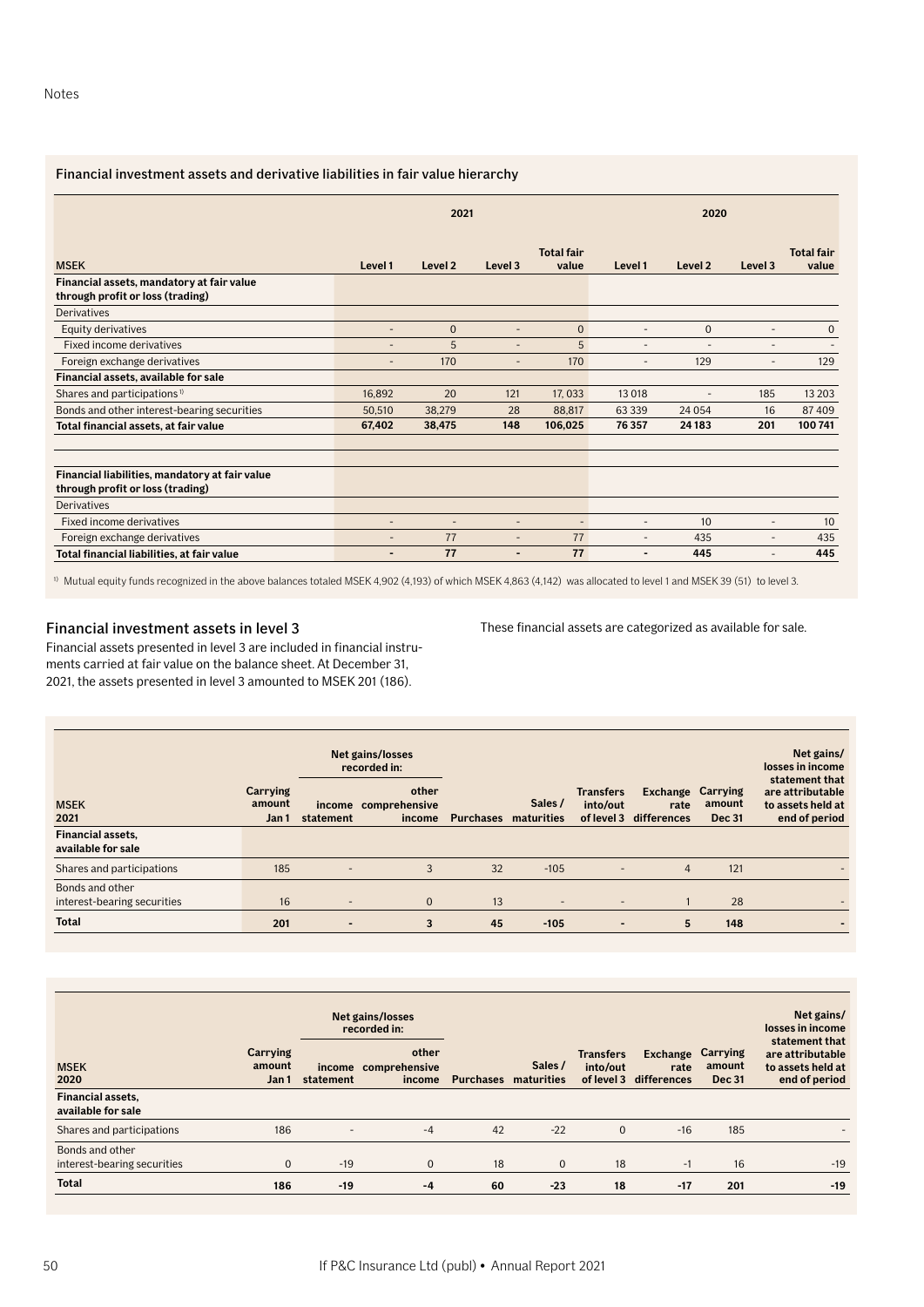## Sensitivity analysis of the fair values of financial assets in level 3

The sensitivity of the fair value of level 3 instruments to changes in key assumptions, by category and financial instrument, is shown below.

The following changes in key assumptions have been used:

- A 1% increase in the yield curve for bonds and other interestbearing securities.
- A 20% decrease in prices for equity related securities.

|                                             | 2021            |                                                                    | 2020            |                                                             |
|---------------------------------------------|-----------------|--------------------------------------------------------------------|-----------------|-------------------------------------------------------------|
| <b>MSEK</b>                                 | Carrying amount | <b>Effect of reasonably</b><br>possible alternative<br>assumptions | Carrying amount | Effect of reasonably<br>possible alternative<br>assumptions |
| Financial assets, available for sale        |                 |                                                                    |                 |                                                             |
| Shares and participations <sup>1)</sup>     | 121             | $-24$                                                              | 185             | $-37$                                                       |
| Bonds and other interest-bearing securities | 28              |                                                                    | 16              | $-3$                                                        |
| <b>Total</b>                                | 148             | $-24$                                                              | 201             | $-40$                                                       |

<sup>1</sup> Includes holding in equity funds.

# Note 23 – Financial instruments set off in the balance sheet or subject to netting agreements

| <b>MSEK</b>                                                                                            |      |        |
|--------------------------------------------------------------------------------------------------------|------|--------|
| <b>Assets</b>                                                                                          | 2021 | 200    |
| <b>Derivatives</b>                                                                                     |      |        |
| Gross amount of recognized assets                                                                      | 176  | 129    |
| Gross amounts of recognized liabilities offset                                                         |      |        |
| against assets                                                                                         |      |        |
| Net amount presented in the balance sheet                                                              | 176  | 129    |
|                                                                                                        |      |        |
| Amounts not set off but subject to master net-<br>ting agreements and similar agreements <sup>1)</sup> |      |        |
|                                                                                                        |      |        |
| <b>Financial instruments</b>                                                                           | -35  | $-115$ |
| Cash collateral received                                                                               | 146  | 11     |
| Net amount                                                                                             | 287  | 25     |

| 2021  | 2020   |
|-------|--------|
|       |        |
| 77    | 445    |
|       |        |
|       |        |
| 77    | 445    |
|       |        |
|       |        |
|       |        |
| $-35$ | $-115$ |
| 63    | 329    |
| 105   | 661    |
|       |        |

<sup>1)</sup> Subject to a legally binding offsetting agreement, enforceable master netting arrangement or similar agreements. If P&C Insurance has ISDA agreements with all derivative counterparties. Offsetting take place in case of the counterparty's bankruptcy but not in running business.

# Note 24 – Reinsurers' share of technical provisions

|                                       | 2021                                                             |                                            | 2020                                                             |                                            |
|---------------------------------------|------------------------------------------------------------------|--------------------------------------------|------------------------------------------------------------------|--------------------------------------------|
| <b>MSEK</b><br>Change during the year | <b>Provision for unearned</b><br>premiums and<br>unexpired risks | <b>Provision for claims</b><br>outstanding | <b>Provision for unearned</b><br>premiums and<br>unexpired risks | <b>Provision for claims</b><br>outstanding |
| <b>Opening balance</b>                | 579                                                              | 2,234                                      | 516                                                              | 1,653                                      |
| Change in provision                   | 92                                                               | 154                                        | 128                                                              | 857                                        |
| <b>Translation differences</b>        | 36                                                               | 168                                        | $-65$                                                            | $-275$                                     |
| <b>Closing balance</b>                | 708                                                              | 2,555                                      | 579                                                              | 2,234                                      |

A specification of the reinsurers' share of technical provisions is presented in Note 33 Technical provisions.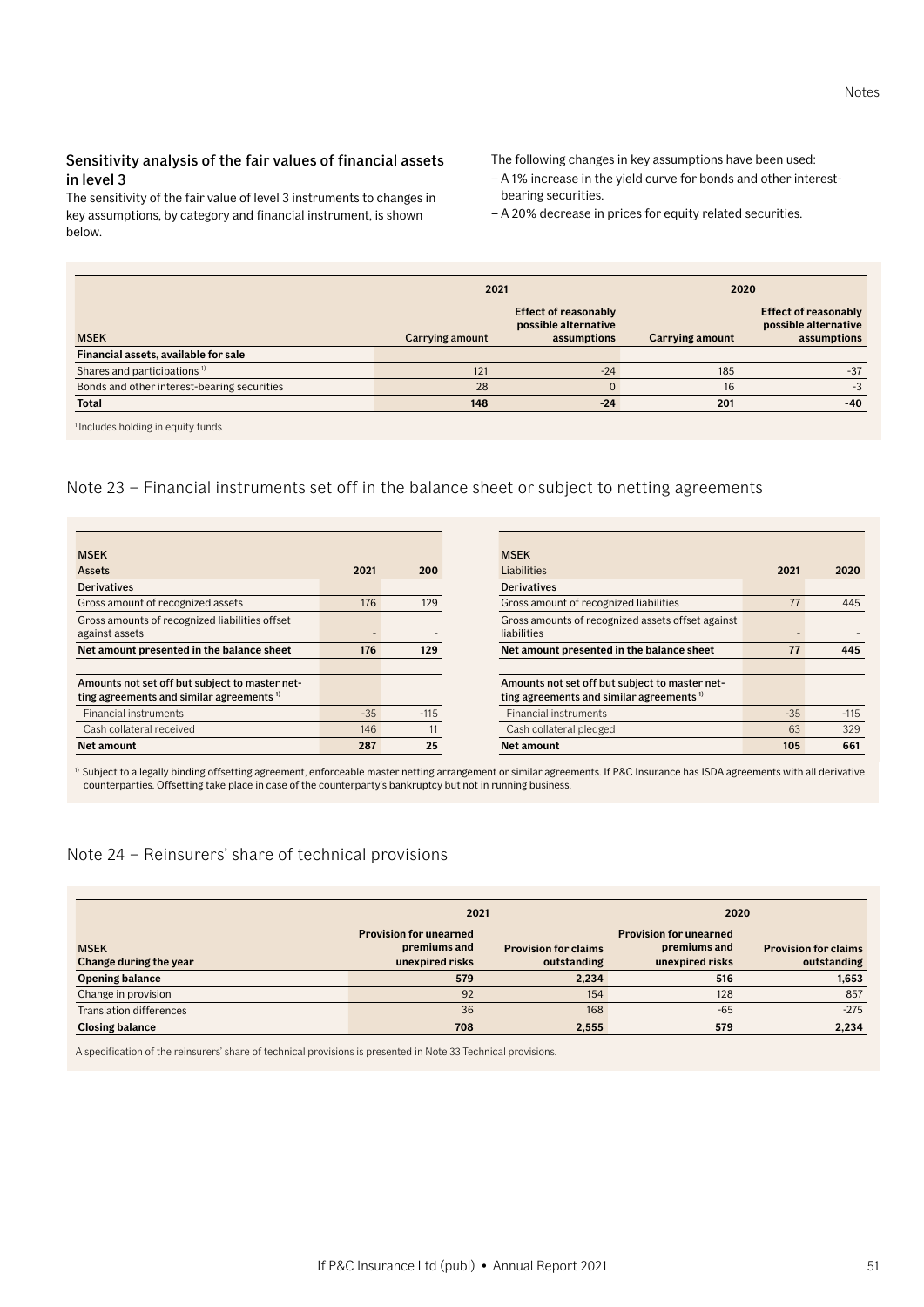### Notes

# Note 25 – Debtors arising out of direct insurance

| <b>MSEK</b>                          | 2021     | 2020   |
|--------------------------------------|----------|--------|
| Receivables from policyholders       | 14.549   | 13,985 |
| Receivables from insurance brokers   | $\Omega$ |        |
| Receivables from insurance companies | 72       | 51     |
| Bad-debts provisions                 | $-79$    | $-81$  |
| Total $1$                            | 14.542   | 13.955 |

<sup>1)</sup> Of which, MSEK 3 (6) is expected to be received later than 12 months after the closing date.

#### MSEK **Age analysis Not due and due less than six months Due more than six months Total** Receivables 14,443 178 14,621 Bad-debt provisions -6 -73 -79 **Total 14,437 105 14,542**

Generally, provision is based on a standard computation; the amount includes individual provision of MSEK -2 (-3).

# Note 26 – Debtors arising out of reinsurance

| <b>MSEK</b>                 | 2021   | 2020   |
|-----------------------------|--------|--------|
| Receivables from reinsurers | 1.285  | 996    |
| Bad-debts provisions        | $-171$ | $-109$ |
| Total $1$                   | 1.114  | 887    |

 $1)$  Of which, MSEK 3 (0) is expected to be received later than 12 months after the closing date.

# Note 27 – Other debtors

| <b>MSEK</b>                            | 2021  | 2020  |
|----------------------------------------|-------|-------|
| Receivable from group companies        | 2,273 | 1,614 |
| Receivable from patient-insurance pool |       |       |
| for the public sector                  | 689   | 631   |
| Other                                  | 67    | 70    |
| Bad-debt provisions                    | -     |       |
| Total <sup>1)</sup>                    | 3.029 | 2.315 |

<sup>1)</sup> Of which, MSEK 644 (579) is expected to be received later than 12 months after the closing date.

# Note 28 – Tangible assets

| <b>MSEK</b>                                  | 2021   | 2020   |
|----------------------------------------------|--------|--------|
| <b>Accumulated acquisition value</b>         |        |        |
| <b>Opening balance</b>                       | 525    | 492    |
| Additions                                    | 90     | 86     |
| <b>Disposals</b>                             | $-53$  | $-36$  |
| <b>Translation differences</b>               | 11     | $-17$  |
| <b>Closing balance</b>                       | 573    | 525    |
|                                              |        |        |
| Accumulated depreciation and impairment      |        |        |
| <b>Opening balance</b>                       | $-328$ | -303   |
| Depreciation and impairments during the year | $-68$  | $-63$  |
| <b>Disposals</b>                             | 43     | 26     |
| <b>Translation differences</b>               | $-7$   | 11     |
| <b>Closing balance</b>                       | $-360$ | $-328$ |
|                                              |        |        |
| Carrying amount, closing balance             | 213    | 197    |

| <b>MSEK</b><br>Age analysis | Not due and due less<br>than six months | Due more than<br>six months | Total  |
|-----------------------------|-----------------------------------------|-----------------------------|--------|
| Receivables                 | 1.051                                   | 235                         | 1.285  |
| Bad-debt provisions         | -2                                      | $-169$                      | $-171$ |
| <b>Total</b>                | 1.049                                   | 66                          | 1.114  |

Bad-debt provisions are calculated entirely on an individual basis.

| <b>MSEK</b><br>Leasing agreements (lessee) | <b>Future minimum</b><br>lease payments |       |
|--------------------------------------------|-----------------------------------------|-------|
| Due dates                                  | 2021                                    | 2020  |
| $<$ 1 year                                 | 262                                     | 260   |
| 1-5 years                                  | 871                                     | 816   |
| $> 5$ years                                | 773                                     | 941   |
| <b>Total</b>                               | 1906                                    | 2.017 |

The company's leasing agreements pertain mainly to premises and vehicles.

| <b>MSEK</b><br>2021                    |     | 2020 |
|----------------------------------------|-----|------|
| Total lease payments during the period | 274 | 278  |
| Of which, minimum lease payments       | 262 | 267  |
| Of which, contingent rents             | 12  |      |

Leasing where If P&C Insurance acts as lessor pertains to income from the leasing out of premises and was only insignificant amounts. The carrying amount of leased-out land and buildings is MSEK 9 (35).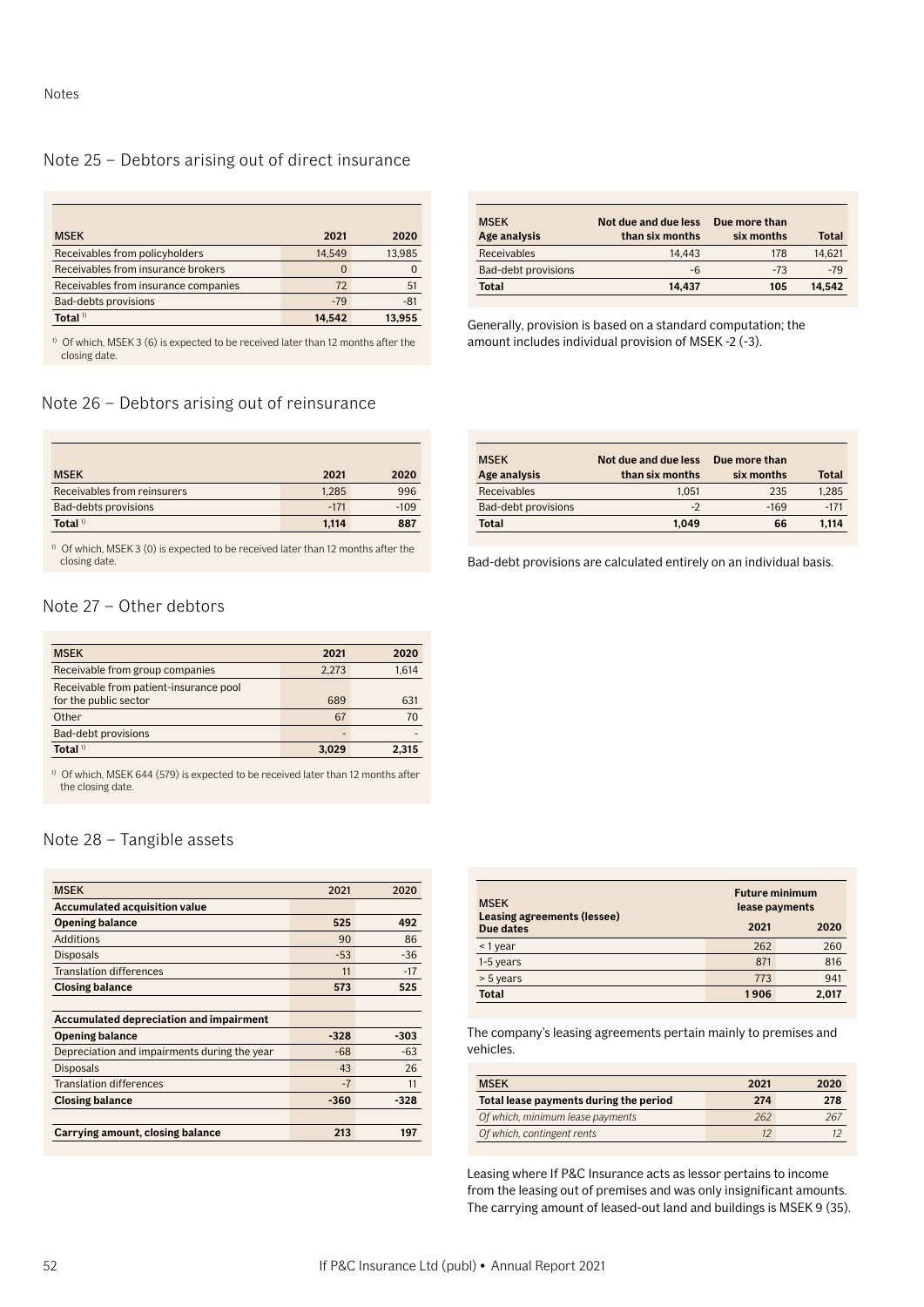# Note 29 – Deferred acquisition costs

| <b>MSEK</b>                   | 2021  | 2020  |
|-------------------------------|-------|-------|
| <b>Opening balance</b>        | 1.126 | 1.257 |
| Net change during the year    | $-44$ | -68   |
| <b>Translation difference</b> | 40    | $-64$ |
| <b>Closing balance</b>        | 1.122 | 1.126 |

Acquisition expenditure during the year amounted to MSEK 5,059 (4,850). The item pertains to accrued sales costs that have a distinct

# Note 30 – Other prepayments and accrued income

| <b>MSEK</b>    | 2021 | 2020 |
|----------------|------|------|
| Accrued income | 253  | 236  |
| Deferred costs | 130  | 164  |
| <b>Total</b>   | 383  | 399  |

# Note 31 – Untaxed reserves

| <b>Contingency reserve, MSEK</b>      | 2021  | 2020   |
|---------------------------------------|-------|--------|
| <b>Opening balance</b>                | 6.859 | 7.118  |
| Change recognized in income statement | -     |        |
| <b>Translation difference</b>         | 174   | $-259$ |
| <b>Closing balance</b>                | 7.032 | 6.859  |

# Note 32 – Subordinated debt

|                                |                           |                 |               | 2021           |                    | 2020           |                    |
|--------------------------------|---------------------------|-----------------|---------------|----------------|--------------------|----------------|--------------------|
| <b>MSEK</b>                    | Original<br>nominal value | <b>Maturity</b> | Interest rate | Fair value $1$ | Carrying<br>amount | Fair value $1$ | Carrying<br>amount |
| Subordinated Ioan, issued 2011 | <b>MEUR 110</b>           | 30 years        | 6.00%         |                |                    | 1,127          | 1,102              |
| <b>Total</b>                   |                           |                 |               |                |                    | 1,127          | 1,102              |

<sup>1)</sup> According to If P&C Insurance's application of IAS 39, subordinated debt is carried at amortized cost. Fair value is only given for disclosure purposes. Financial instruments with fair value information are classified in three different hierarchy levels depending on their liquidity and valuation methods. The subordinated loan was classified in level 2 and fair value was based on quoted prices in inactive markets.

**MSEK**

The loan was issued with fixed interest rate terms for the first ten years. The loan was redeemed on the first call date in December 2021 (ten years after the issue date). Up until redemption the loan was listed on the Luxembourg Stock Exchange (BdL Market). The loan was approved by the supervisory authority as being utilizable for solvency purposes.

|                                           | $-1.128$ |       |
|-------------------------------------------|----------|-------|
| Non-cash changes - Translation difference | 29       | $-45$ |
| Non-cash changes - Other                  | $-4$     |       |
| <b>Closing balance</b>                    | 0        | 1.102 |

**Changes in liabilities arising from financing activities 2021 2020 Opening balance 1,102 1,146**

### connection to the writing of insurance contracts. The sales costs include such operating expenses as commission, marketing expenses, salaries and the cost of salespeople, which vary according to, and have a direct or indirect relationship with, the acquisition or renewal of insurance contracts. The sales costs are expensed in a manner that matches the amortization of unearned premiums, normally not more than one year.

Through the Norwegian branch, If P&C Insurance provides property insurance that also includes protection against damage caused by natural events. As a consequence, the branch is a member of the Norwegian Natural Peril's Pool and is obliged to reserve Natural perils capital. The contingency reserve includes an amount reported in the Norwegian krona corresponding to Natural perils capital in the Norwegian branch.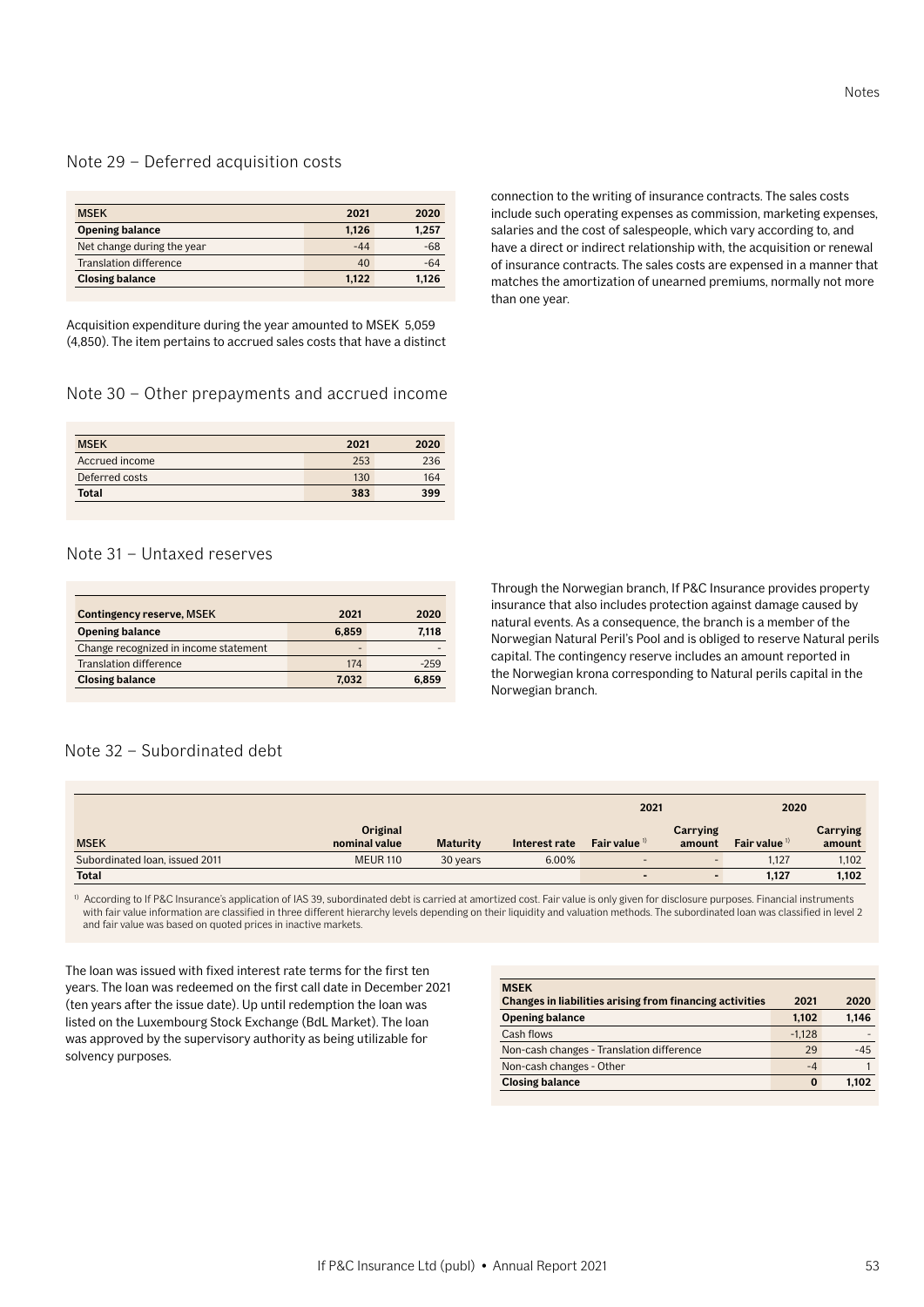# Note 33 – Technical provisions, gross

|                                       | 2021                                                             |                                               | 2020                                                             |                                               |  |
|---------------------------------------|------------------------------------------------------------------|-----------------------------------------------|------------------------------------------------------------------|-----------------------------------------------|--|
| <b>MSEK</b><br>Change during the year | <b>Provision for</b><br>unearned premiums<br>and unexpired risks | <b>Provision</b><br>for claims<br>outstanding | <b>Provision for</b><br>unearned premiums<br>and unexpired risks | <b>Provision</b><br>for claims<br>outstanding |  |
| <b>Opening balance</b>                | 21,626                                                           | 64,799                                        | 21.598                                                           | 67,956                                        |  |
| Unwinding of discounted annuities     | $\qquad \qquad$                                                  | 216                                           |                                                                  | 230                                           |  |
| Change in provisions                  | 833                                                              | 240                                           | 1.181                                                            | $-575$                                        |  |
| <b>Translation differences</b>        | 715                                                              | 1749                                          | $-1.153$                                                         | $-2,812$                                      |  |
| <b>Closing balance</b>                | 23.174                                                           | 67.004                                        | 21.626                                                           | 64,799                                        |  |

| <b>MSEK</b><br>Technical provisions and reinsurers' share | 2021   | 2020   |
|-----------------------------------------------------------|--------|--------|
| <b>Technical provisions, gross</b>                        |        |        |
| Unearned premiums and unexpired risks                     | 23.174 | 21,626 |
| Provision for incurred and reported claims                | 17.364 | 15,667 |
| Provision for incurred but not reported claims            | 24,005 | 24,196 |
| Provision for annuities                                   | 23,437 | 22,829 |
| Provision for claims-settlement costs                     | 2.198  | 2,107  |
| <b>Total</b>                                              | 90,178 | 86,425 |
|                                                           |        |        |
| Reinsurers' share of technical provisions                 |        |        |
| Unearned premiums and unexpired risks                     | 708    | 579    |
| Provision for incurred and reported claims                | 2,062  | 1.781  |
| Provision for incurred but not reported claims            | 480    | 438    |
| Provision for annuities                                   | 13     | 15     |
| Provision for claims-settlement costs                     |        |        |
| <b>Total</b>                                              | 3,263  | 2,813  |
|                                                           |        |        |
| <b>Technical provisions for own account</b>               |        |        |
| Unearned premiums and unexpired risks                     | 22,466 | 21,047 |
| Provision for incurred and reported claims                | 15.302 | 13,886 |
| Provision for incurred but not reported claims            | 23,525 | 23,758 |
| Provision for annuities                                   | 23,424 | 22,814 |
| Provision for claims-settlement costs                     | 2,198  | 2,107  |
| <b>Total</b>                                              | 86.915 | 83,612 |

# Valuation of technical provisions

Technical liabilities must reflect the liability If P&C Insurance Ltd (publ) has for its insurance undertakings, meaning the insurance contracts underwritten. This may be divided into two parts; firstly, provisions for unearned premiums and, secondly, provisions for unsettled claims. The provisions for unearned premiums pertain to current contracts for which the contractual period has not expired. The dominant component, provisions for unsettled claims, pertains to future claims payments for the claims associated with all insurance contracts underwritten by If P&C Insurance.

# Provisions for unearned premiums and unexpired risk

Provisions for unearned premiums correspond to the value of If P&C Insurance's aggregate liability for current insurance policies and are calculated using a generally accepted method. This involves taking into consideration how large a share of the premium is attributable to the period following the accounting period. The provision is subsequently tested to ensure it is sufficient to cover anticipated claims and operating expenses. If the provision is deemed to be insufficient, a provision is made for the unexpired risk corresponding to the calculated deficit.

# Provisions for unsettled claims

The provisions for unsettled claims correspond to the value of all anticipated claims payments and related claims settlement costs, including those reported to If P&C Insurance and those that have probably occurred but have not yet been reported.

The provisions for unsettled claims are calculated using statistical methods and/or through individual assessment of a particular claim. Usually, the cost of major claims is estimated individually. Minor claims that occur more frequently (frequent claims) as well as the provisions for claims that have yet to be reported are assessed using statistical methods.

Apart from provisions for claims-related annuities and provisions for unknown but probable claims that pertain to annuities, the provisions for unsettled claims are not discounted. Provisions for claims-related vested annuities are discounted in accordance with current practice, taking into account inflation and mortality.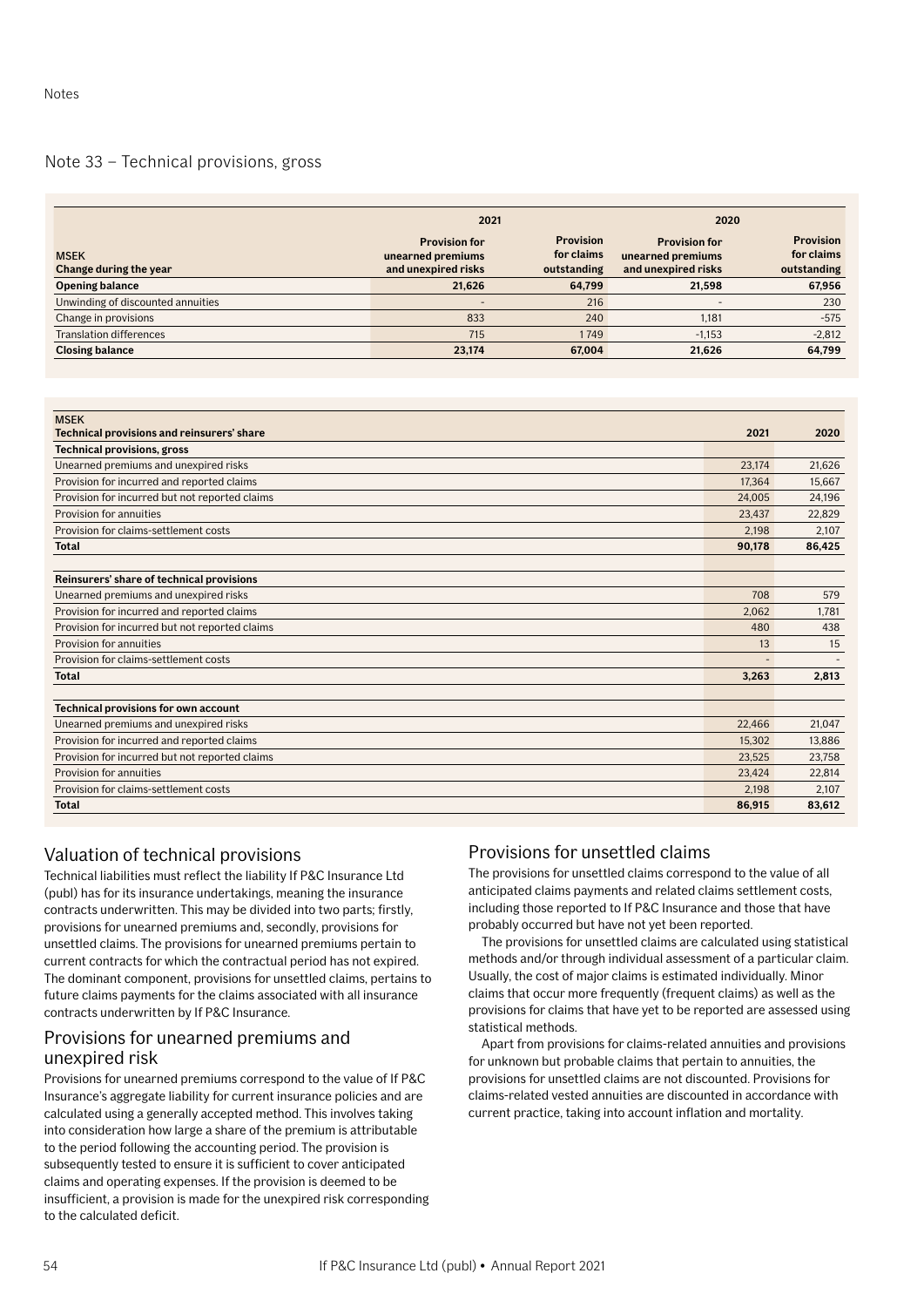# Description of method

If P&C Insurance uses a number of statistical methods to determine the final claims cost that the Company must pay. The most common methods are Chain-ladder and Bornhuetter-Ferguson. The Chain-ladder method may be based on various types of data such as outgoing payments, claims costs or number of claims. Historical claims trend factors and a selection of estimates of future development factors are analyzed. The selection of development factors is subsequently applied to the known costs to date for claims (which are not yet fully developed) for each claims year that is to be estimated. This provides an estimate of the anticipated claims costs for each claims year. The Chain-ladder methodology is most suitable for insurance portfolios that have a relatively stable progression. The method is less applicable in cases that lack sufficient historical data, such as in the case of new insurance products or portfolios with a long lag in claims reporting. In the case of such portfolios, the Bornhuetter-Ferguson method is most frequently used. This is partly based on a combination of claims history and exposure data, such as the numbers of insured parties or premiums written. The actual claims history is given greater weight for older developed claims years while, for more recent years, the known exposure is weighted to a greater degree towards experience from similar portfolios and product areas.

### Assumptions and sensitivity

The assumptions and parameters used in determining the provisions to be posted are adjusted each quarter. A more in-depth analysis is implemented on an annual basis.

If P&C Insurance is considerably exposed to personal claims primarily arising from obligatory Motor Third Party Liability and Workers' Compensation policies. Of the total claims reserve, about 70% is attributable to these two insurance categories. If P&C Insurance issues Motor Third Party Liability insurance throughout the Nordic region. Workers' Compensation is issued in Norway, Denmark, and Finland. From a customer perspective, the scope of obligatory insurance is essentially similar. However, the portion covered by personal insurance and the portion financed through the state social security system differs among the various countries.

There are a number of factors affecting reserves and their uncertainty. The most important assumptions for portfolios dominated by personal claims are:

- inflation;
- discount rate;
- mortality and
- effect of legislative amendments and court practice.

### Inflation

The anticipated inflation trend is observed in all provisions but is primarily important in claims settled over a long period of time. For long-term business, such as Motor Third Party Liability and Workers' Compensation, assessments are made in-house regarding the future cost trend. This is based on external assessments of the future inflation trend in various areas, such as the consumer price index and payroll index, combined with the Company's own evaluation of cost increases for various types of compensation. Compensation can rise due to new or amended legislation or practices, for example. Various national rules mean that the sensitivity implications of the assumptions underlying inflation differ quite substantially among countries.

A large share of the claims cost in obligatory insurance consists of compensation for loss of income, which in terms of legislation is usually associated with a pre-defined index for the value adjustment of compensation. In Finland, compensation is paid out in the form of

vested annuities and value adjustments are dealt with off the balance sheet in a non-funded pool system. This limits the inflation risk. In Sweden, compensation is paid out in the form of vested annuities over a long period and provisions must cover future value adjustments. The same also applies to Danish Workers' Compensation insurance. This entails substantial sensitivity to changes in inflation. In Norway and in Danish Motor Third Party Liability insurance, compensation is paid as a lump sum. Since in this case, the duration is relatively short, the inflation risk is reduced. Refer to Note 5 Risks and risk management, for a sensitivity analysis of inflation.

#### Discount rate

With the exception of the claims reserves related to annuities, provisions for claims and premium reserves are presented as nominal value (undiscounted).

The discount interest rate for vested annuities is mainly determined with guidance from the now repealed Swedish Financial Supervisory Authority's regulations and general recommendations on the selection of interest rates for calculating technical provisions (FFFS 2013:23). For the operations conducted in If P&C Insurance Ltd, branch in Finland, however, technical provisions are recognized in accordance with the Finnish Insurance Companies Act. This means that provisions for vested annuities are discounted using a flat interest rate and not the interest-rate curve. If P&C Insurance considers that control and follow-up of the Finnish business are facilitated by the recognition complying with standard practices in the Finnish insurance sector.

The rates given below are the weighted averages for If P&C Insurances's annuities.

The presentation below shows discounted reserves and discount rate by country:

| <b>MSEK</b>             | 2021   | 2020   |
|-------------------------|--------|--------|
| <b>Denmark</b>          |        |        |
| Amount vested annuities | 1,659  | 1,493  |
| <b>Amount IBNR</b>      | 44     | N/A    |
| Discount rate           | 0.26%  | 0.15%  |
| <b>Finland</b>          |        |        |
| Amount vested annuities | 15,863 | 16,037 |
| <b>Amount IBNR</b>      | 2,586  | 2,388  |
| Discount rate           | 0.75%  | 0.75%  |
| Sweden                  |        |        |
| Amount vested annuities | 5,465  | 5,014  |
| Amount IBNR             | 863    | N/A    |
| Discount rate           | 1.42%  | 1.01%  |
| Norway                  |        |        |
| Amount vested annuities | 449    | 285    |
| <b>Amount IBNR</b>      | 458    | N/A    |
| Discount rate           | 1.94%  | 1.51%  |

Refer to Note 5 Risks and risk management, for a sensitivity analysis of the discount interest rate. Discounted vested annuities in Finland would have been recognized in an amount of MSEK 17,234 (17,389), discounted IBNR would have been recognized in an amount of MSEK 2,751 (2,546) and the average discount interest rate would have been 0.23% (0.23) if FFFS 2013:23 had also been applied for the Finnish business. The company's recognized technical result and the technical result for direct insurance abroad (see Note 6) would have deteriorated by about MSEK 10 (would have improved by about MSEK 410).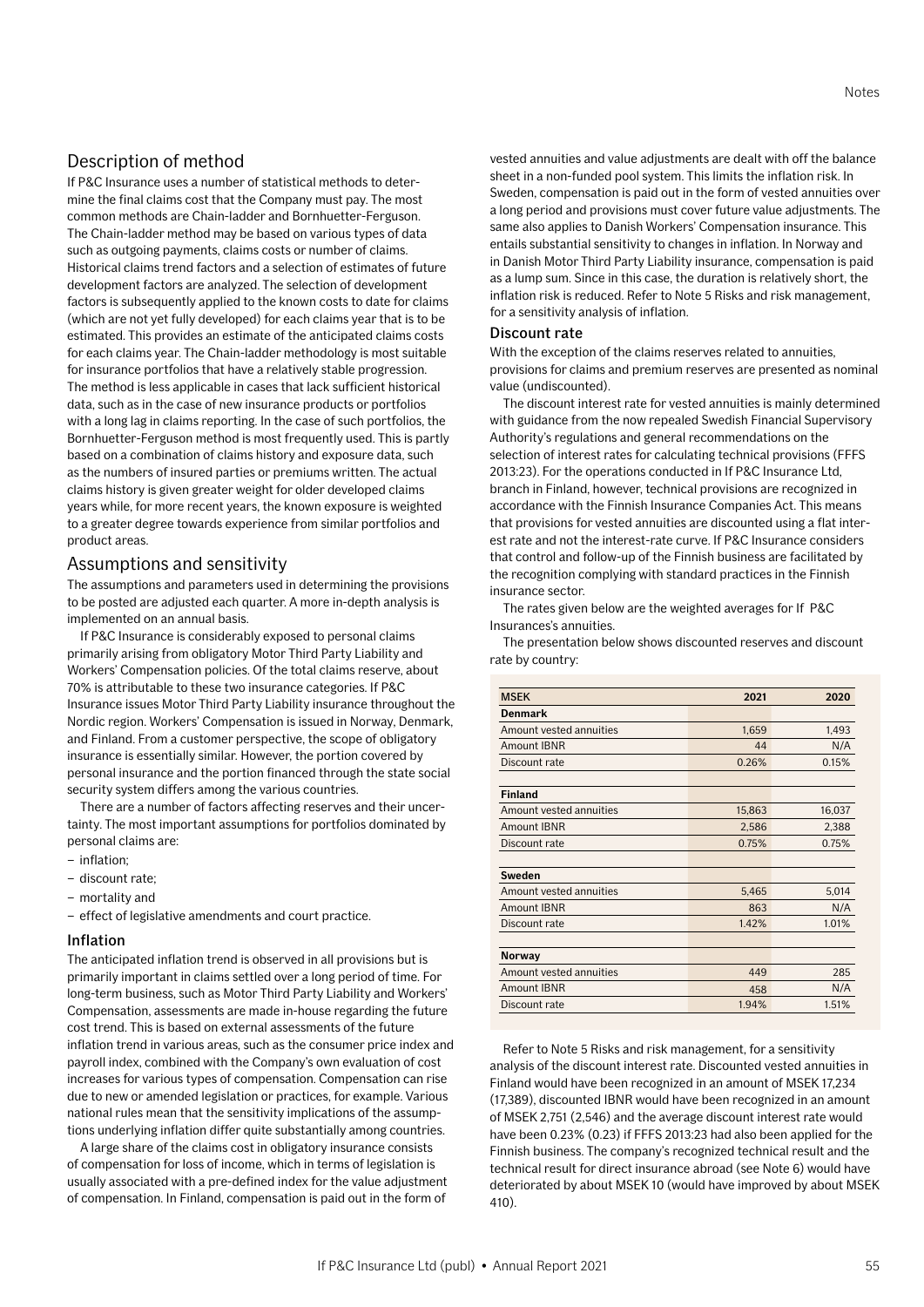## Mortality

The provision risk for mortality is also related to vested annuities, since actual mortality may be lower than the mortality assumptions made when assessing the provision. The model used for mortality complies with the practices observed in the various countries. It is usually based on population death rates and/or specific jointcompany analyses. The assumptions for mortality are generally differentiated in terms of age and gender. Refer to Note 5 Risks and risk management, for a sensitivity analysis of mortality. In 2021, If P&C Insurance Ltd (publ) changed its mortality model in all countries except Finland from traditional Gompetz-Makeham models to Lee-Miller models (this was already implemented in Finland). The main advantage is that while traditional models use a static population mortality, modern models like Lee-Miller take improved longevity into account. The new mortality models increased the annuity reserve by around MSEK 700, of which MSEK 600 in Sweden.

### Effects of legislative amendments and court practices

When setting provisions, it is virtually impossible to take into account amendments to legislation and practices that affect future costs. However, there are methods for managing uncertainty. Firstly, as noted earlier, the inflation assumptions are adjusted to take into account historical experience of the various insurance categories. In cases where individual claims issues are subject to legal examination and for which there is a risk of a prejudicial decision that will affect other claims, the provisions for similar claims are adjusted.

# Changes in 2021

No significant changes in methods were implemented during the year.

During the year, the reported increase in gross claims provisions amounted to MSEK 2,204. Effects of exchange rate changes amounted to an increase of MSEK 1,749, while the real changes in gross claims reserves adjusted for currency effects amounted to an increase of MSEK 455. The mortality models were changed, which increased the reserves by approximately MSEK 700 on a standalone basis. By geographical area, the major reserve changes were as follows;

- Claims provisons in the Swedish operation, including branches of the Business Area Industrial, decreased by MSEK 471. The largest decrease was seen in reserves for Motor Third Party Liability insurance, which were reduced by almost MSEK 1,400. Reserves for Property insurance increased by more than MSEK 600 while reserves for Liability insurance and Accident insurance each increased by almost MSEK 300. Reserves for Marine, aviation and transport insurance decreased by almost MSEK 300.
- Claims provisions in the Norwegian operation increased by MSEK 685. Reserves for Property insurance increased by almost MSEK 300 while reserves for Accident insurance increased by around **MSEK 400**
- Claims provisions in the Danish operation increased by MSEK 270 mostly due to increased reserves for Workers' Compensation insurance and Property insurance.
- Claims provisions in the Finnish operation decreased by MSEK 28. Reserves for Workers' Compensation insurance decreased more than MSEK 300 while reserves for Accident insurance increased over MSEK 100 and reserves for property insurance increased by close to MSEK 200.

The reinsured share of the claims provision increased by MSEK 322 in nominal terms. The real change adjusted for currency effects was an increase of MSEK 154. The main driver was a large increase in ceded Property reserves due to many large claims partly offset by less ceded reserves in Marine, aviation and transport insurance.

## Significant events

This year's large claims outcome was far worse than expected on a total level. The largest single claim in 2021 was a fire claim at a factory in Tennessee estimated at around MSEK 700.

## Claims costs trend

In addition to the sensitivity analysis, prior-year estimates of the claims costs for individual claims years also represent a measure of If P&C Insurance's ability to foresee final claims costs. The tables below show the cost trend for the claims years 2012-2021, before and after reinsurance. For claims years 2011 and earlier, the information is aggregated to one column and includes only payments made after 2002, i.e. the starting point is the closing balance for claims provisions in 2002 as well as the complete claims years 2003-2011.

The upper part of the table shows how an estimate of the total claims costs per claims year evolves annually. The lower section shows how large a share of this is presented in the balance sheet. Since If P&C Insurance has operations in various countries, the portfolio is exposed to a number of currencies. To adjust for currency effects, the local reporting currency has been translated to SEK at the closing rate at December 31, 2021. Consequently, the table is not directly comparable with the corresponding table reported in previous years or with the income statement since all claims years contain translated data based on closing rates.

As of October 1, 2017, If P&C Insurance Company Ltd, containing almost all of If's Finnish business, was merged into If P&C Insurance Ltd (publ). In order to present an informative claims cost triangle, the entire triangle has been updated for all claims years to also include the historical development of the acquired business. The triangle thus presents the development of claims cost for the two companies viewed together both before and after the formal merger.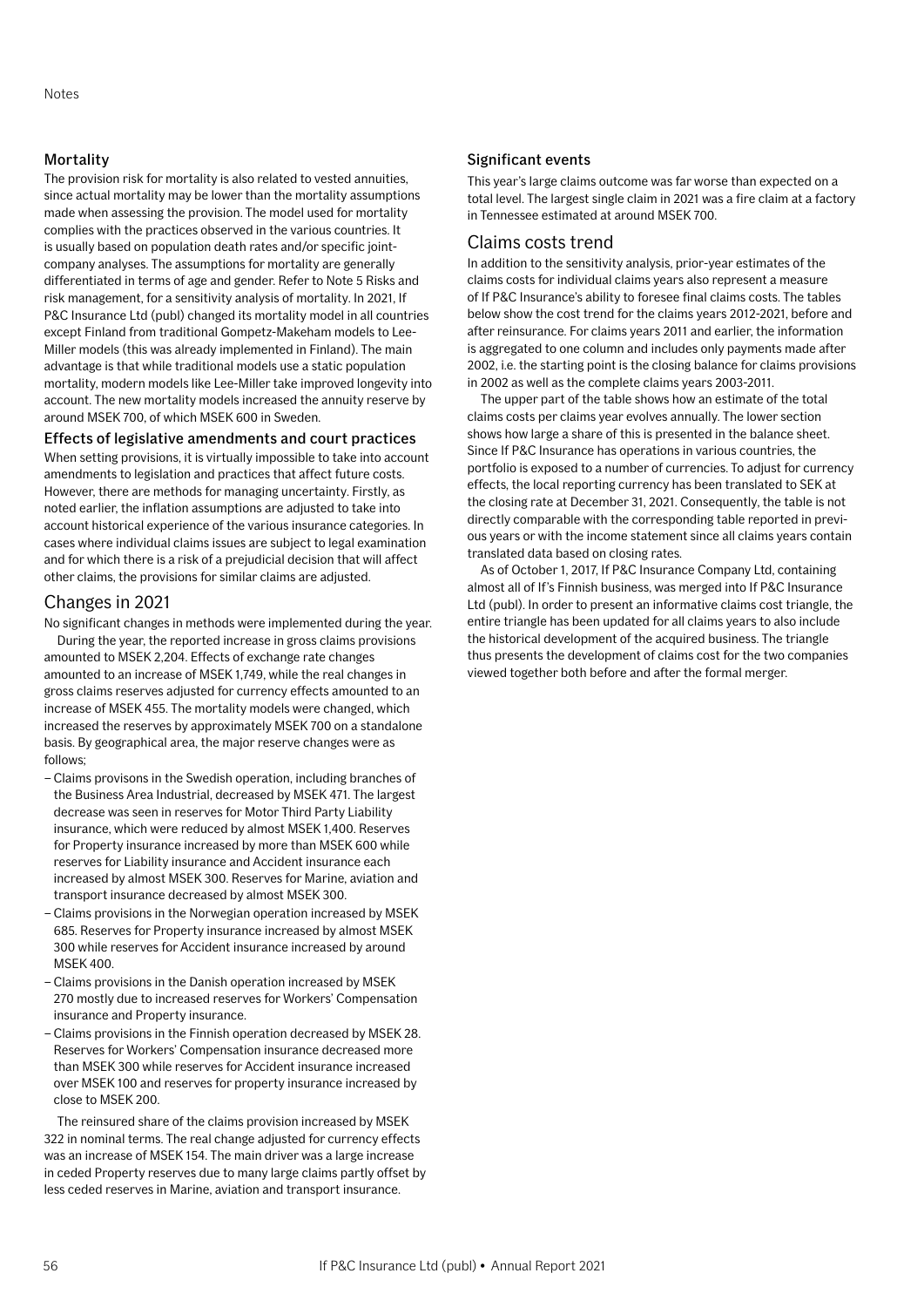| <b>MSEK</b>                                             | <b>2011 and</b> |        |        |        |        |        |        |        |        |        |        |              |
|---------------------------------------------------------|-----------------|--------|--------|--------|--------|--------|--------|--------|--------|--------|--------|--------------|
| Claims cost, gross                                      | prior           |        |        |        |        |        |        |        |        |        |        |              |
| <b>Claims year</b>                                      | vears           | 2012   | 2013   | 2014   | 2014   | 2016   | 2017   | 2018   | 2019   | 2020   | 2021   | <b>Total</b> |
| <b>Estimated claims cost</b>                            |                 |        |        |        |        |        |        |        |        |        |        |              |
| at the close of the claims year                         | 264,586         | 27,782 | 26.787 | 26,601 | 26,750 | 27,092 | 27,511 | 28,901 | 30,165 | 31,760 | 31,322 |              |
| one year later                                          | 263,432         | 27.662 | 27.026 | 26,523 | 26.924 | 27,400 | 27.899 | 29,931 | 30.655 | 32.168 |        |              |
| two years later                                         | 263,017         | 27,816 | 27,039 | 26,586 | 26,796 | 27,423 | 27,851 | 30,245 | 30,827 |        |        |              |
| three years later                                       | 262,527         | 27,735 | 27,103 | 26,704 | 26,544 | 27,015 | 27,907 | 30,440 |        |        |        |              |
| four years later                                        | 263,467         | 27,461 | 27,158 | 26,771 | 26,279 | 26,909 | 27,658 |        |        |        |        |              |
| five years later                                        | 262,241         | 27,137 | 27,028 | 26,479 | 26,252 | 27,048 |        |        |        |        |        |              |
| six years later                                         | 261,453         | 26,956 | 26,909 | 26,192 | 26,111 |        |        |        |        |        |        |              |
| seven years later                                       | 259,724         | 26,793 | 26,748 | 26,086 |        |        |        |        |        |        |        |              |
| eight years later                                       | 258,330         | 26,661 | 26,687 |        |        |        |        |        |        |        |        |              |
| nine years later                                        | 256,361         | 26,567 |        |        |        |        |        |        |        |        |        |              |
| ten years later                                         | 254.796         |        |        |        |        |        |        |        |        |        |        |              |
| Current estimate of                                     |                 |        |        |        |        |        |        |        |        |        |        |              |
| total claims costs                                      | 254,796         | 26,567 | 26,687 | 26,086 | 26,111 | 27,048 | 27,658 | 30,440 | 30,827 | 32,168 | 31,322 |              |
| <b>Total disbursed</b>                                  | 229,837         | 25,164 | 24,885 | 24,298 | 24,202 | 24,730 | 25,129 | 27,039 | 26.922 | 25,035 | 17.661 |              |
| Provision reported in                                   |                 |        |        |        |        |        |        |        |        |        |        |              |
| the balance sheet                                       | 24,959          | 1,403  | 1,801  | 1.787  | 1,909  | 2,318  | 2,529  | 3,401  | 3,905  | 7,133  | 13,661 | 64,806       |
| of which annuities                                      | 17,328          | 758    | 810    | 748    | 721    | 642    | 653    | 880    | 491    | 327    | 80     | 23,437       |
| Provision for                                           |                 |        |        |        |        |        |        |        |        |        |        |              |
| claims-settlement costs                                 |                 |        |        |        |        |        |        |        |        |        |        | 2,198        |
| <b>Total provision reported</b><br>in the balance sheet |                 |        |        |        |        |        |        |        |        |        |        | 67.004       |

| <b>MSEK</b><br>Claims cost,                             | <b>2011 and</b> |        |        |        |        |        |        |        |        |        |        |              |
|---------------------------------------------------------|-----------------|--------|--------|--------|--------|--------|--------|--------|--------|--------|--------|--------------|
| <b>Net of reinsurance</b>                               | prior           |        |        |        |        |        |        |        |        |        |        |              |
| <b>Claims</b> year                                      | vears           | 2012   | 2013   | 2014   | 2014   | 2016   | 2017   | 2018   | 2019   | 2020   | 2021   | <b>Total</b> |
| <b>Estimated claims cost</b>                            |                 |        |        |        |        |        |        |        |        |        |        |              |
| at the close of the claims year                         | 249,315         | 25,885 | 26,314 | 26,226 | 26,299 | 26,507 | 26,915 | 28,348 | 29,531 | 29,794 | 29,981 |              |
| one year later                                          | 248,207         | 25,741 | 26,555 | 26,112 | 26,438 | 26,597 | 27,351 | 29,190 | 29,908 | 29,989 |        |              |
| two years later                                         | 247,753         | 25.892 | 26.594 | 26,021 | 26,277 | 26,581 | 27.254 | 29,494 | 30.041 |        |        |              |
| three years later                                       | 247,484         | 25,917 | 26,673 | 26,130 | 26,118 | 26,270 | 27,306 | 29,709 |        |        |        |              |
| four years later                                        | 248,286         | 25,696 | 26.697 | 26,152 | 25.831 | 26,163 | 27.066 |        |        |        |        |              |
| five years later                                        | 247,091         | 25,373 | 26,581 | 25,831 | 25,799 | 26,248 |        |        |        |        |        |              |
| six years later                                         | 246,338         | 25,222 | 26,442 | 25,549 | 25,665 |        |        |        |        |        |        |              |
| seven years later                                       | 244,622         | 25,060 | 26,275 | 25,435 |        |        |        |        |        |        |        |              |
| eight years later                                       | 243,124         | 24,931 | 26,228 |        |        |        |        |        |        |        |        |              |
| nine years later                                        | 241,185         | 24,836 |        |        |        |        |        |        |        |        |        |              |
| ten years later                                         | 239,794         |        |        |        |        |        |        |        |        |        |        |              |
| Current estimate of                                     |                 |        |        |        |        |        |        |        |        |        |        |              |
| total claims costs                                      | 239,794         | 24,836 | 26,228 | 25,435 | 25,665 | 26,248 | 27,066 | 29,709 | 30,041 | 29,989 | 29,981 |              |
| <b>Total disbursed</b>                                  | 215,047         | 23,444 | 24,463 | 23,704 | 23,805 | 24,135 | 24,623 | 26,393 | 26,311 | 23,835 | 16,979 |              |
| Provision reported in                                   |                 |        |        |        |        |        |        |        |        |        |        |              |
| the balance sheet                                       | 24,747          | 1,393  | 1,765  | 1,731  | 1,859  | 2,112  | 2,443  | 3,316  | 3,730  | 6,153  | 13,001 | 62,251       |
| of which annuities                                      | 17,315          | 758    | 810    | 748    | 721    | 642    | 653    | 880    | 491    | 327    | 80     | 23,424       |
| Provision for                                           |                 |        |        |        |        |        |        |        |        |        |        |              |
| claims-settlement costs                                 |                 |        |        |        |        |        |        |        |        |        |        | 2,198        |
| <b>Total provision reported</b><br>in the balance sheet |                 |        |        |        |        |        |        |        |        |        |        | 64.449       |

## **Comments**

In 2021, If P&C Insurance had reinsurance coverage with selfretention of MSEK 250 per event and between MSEK 100 and 250 per risk depending on the line of business.

Provisions for fixed claims-related annuities and related payments are included in the distribution by claims year above. Of the total provisions for claims-related annuities of MSEK 23,424, MSEK 17,315 applies to 2011 and previous years.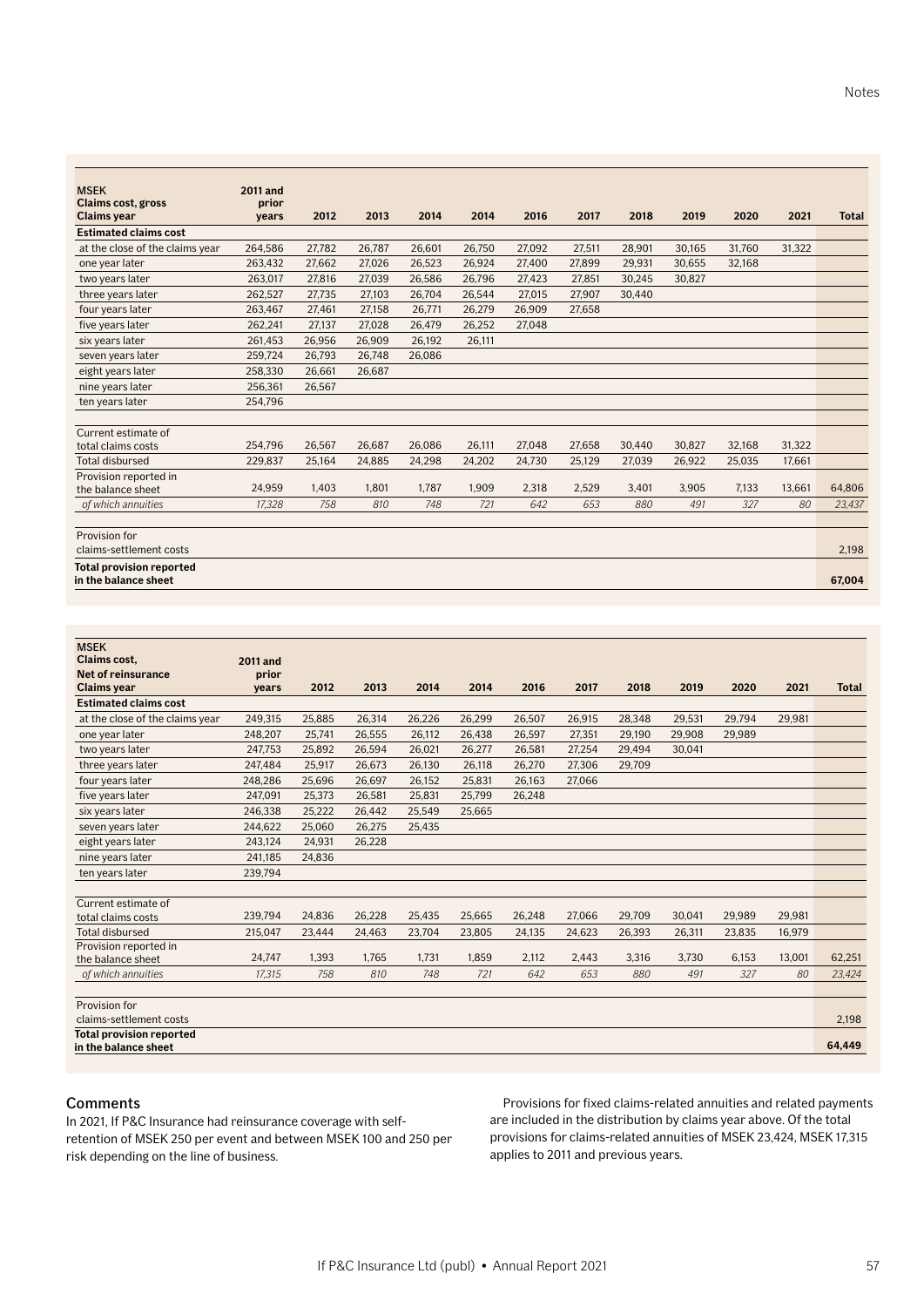# Note 34 – Deferred tax

| <b>MSEK</b><br>Changes in deferred tax 2021              | <b>Opening</b><br>balance | Recognized<br>in income<br>statement | <b>Translation</b><br>difference | Recognized<br>in other<br>comprehensive<br>income | <b>Closing</b><br>balance |
|----------------------------------------------------------|---------------------------|--------------------------------------|----------------------------------|---------------------------------------------------|---------------------------|
| Deferred tax assets                                      |                           |                                      |                                  |                                                   |                           |
| Other provisions                                         | 74                        | $-15$                                | $\overline{a}$                   | 3                                                 | 62                        |
| Other temporary differences                              | 85                        | ٠                                    |                                  |                                                   | 85                        |
| Accumulated depreciation                                 | $\overline{2}$            | $-1$                                 | ٠                                | $-1$                                              | $\mathbf{0}$              |
| <b>Total deferred tax asset</b>                          | 161                       | $-16$                                | $\overline{\phantom{a}}$         | $\overline{2}$                                    | 148                       |
| Netted deferred tax asset against deferred tax liability | $-161$                    |                                      |                                  |                                                   | $-148$                    |
| Deferred tax asset according to balance sheet            | $\blacksquare$            |                                      |                                  |                                                   |                           |
| Deferred tax liability                                   |                           |                                      |                                  |                                                   |                           |
| Valuation of investment assets at fair value             | 925                       | $-1$                                 | $\mathbf{1}$                     | 758                                               | 1,683                     |
| Deferred tax attributable to untaxed reserves            | 96                        |                                      | $\overline{2}$                   |                                                   | 98                        |
| <b>Total deferred tax liability</b>                      | 1,020                     |                                      | 4                                | 758                                               | 1,781                     |
| Netted deferred tax liability against deferred tax asset | $-161$                    |                                      |                                  |                                                   | $-148$                    |
| Deferred tax liability according to balance sheet        | 859                       |                                      |                                  |                                                   | 1.633                     |
| Deferred tax expense according to income statement       |                           | $-15$                                |                                  |                                                   |                           |

| <b>MSEK</b><br>Changes in deferred tax 2020              | <b>Opening</b><br>balance | Recognized<br>in income<br>statement | <b>Translation</b><br>difference | Recognized<br>in other<br>comprehensive<br>income | <b>Closing</b><br>balance |
|----------------------------------------------------------|---------------------------|--------------------------------------|----------------------------------|---------------------------------------------------|---------------------------|
| Deferred tax assets                                      |                           |                                      |                                  |                                                   |                           |
| Other provisions                                         | 82                        | $-3$                                 | $\overline{a}$                   | $-4$                                              | 74                        |
| Other temporary differences                              | 89                        | -3                                   | $\overline{\phantom{a}}$         |                                                   | 85                        |
| Accumulated depreciation                                 |                           | $-1$                                 |                                  |                                                   | $\overline{2}$            |
| <b>Total deferred tax asset</b>                          | 172                       | $-7$                                 | $\overline{\phantom{0}}$         | $-3$                                              | 161                       |
| Netted deferred tax asset against deferred tax liability | $-172$                    |                                      |                                  |                                                   | $-161$                    |
| Deferred tax asset according to balance sheet            | $\overline{\phantom{a}}$  |                                      |                                  |                                                   |                           |
| Deferred tax liability                                   |                           |                                      |                                  |                                                   |                           |
| Valuation of investment assets at fair value             | 984                       | $\overline{\phantom{a}}$             | $-3$                             | $-57$                                             | 925                       |
| Deferred tax attributable to untaxed reserves            | 99                        | -                                    | $-4$                             |                                                   | 96                        |
| <b>Total deferred tax liability</b>                      | 1.083                     | $\blacksquare$                       | -6                               | $-57$                                             | 1,020                     |
| Netted deferred tax liability against deferred tax asset | $-172$                    |                                      |                                  |                                                   | $-161$                    |
| Deferred tax liability according to balance sheet        | 912                       |                                      |                                  |                                                   | 859                       |
| Deferred tax expense according to income statement       |                           | $-7$                                 |                                  |                                                   |                           |

# Note 35 – Other provisions

| <b>MSEK</b>                        | 2021 | 2020 |
|------------------------------------|------|------|
| Provision for pensions and similar |      |      |
| commitments                        | 236  | 218  |
| Other                              | 80   | 189  |
| <b>Total</b>                       | 317  | 406  |

The provision for pensions pertains to unfunded pension obligations in the Norwegian branch, accounted for in accordance with the accounting policies applied since If P&C Insurance was established. The Other item pertains to restructuring reserves for approved organizational changes. It also includes a provision for other commitments and uncertain obligations.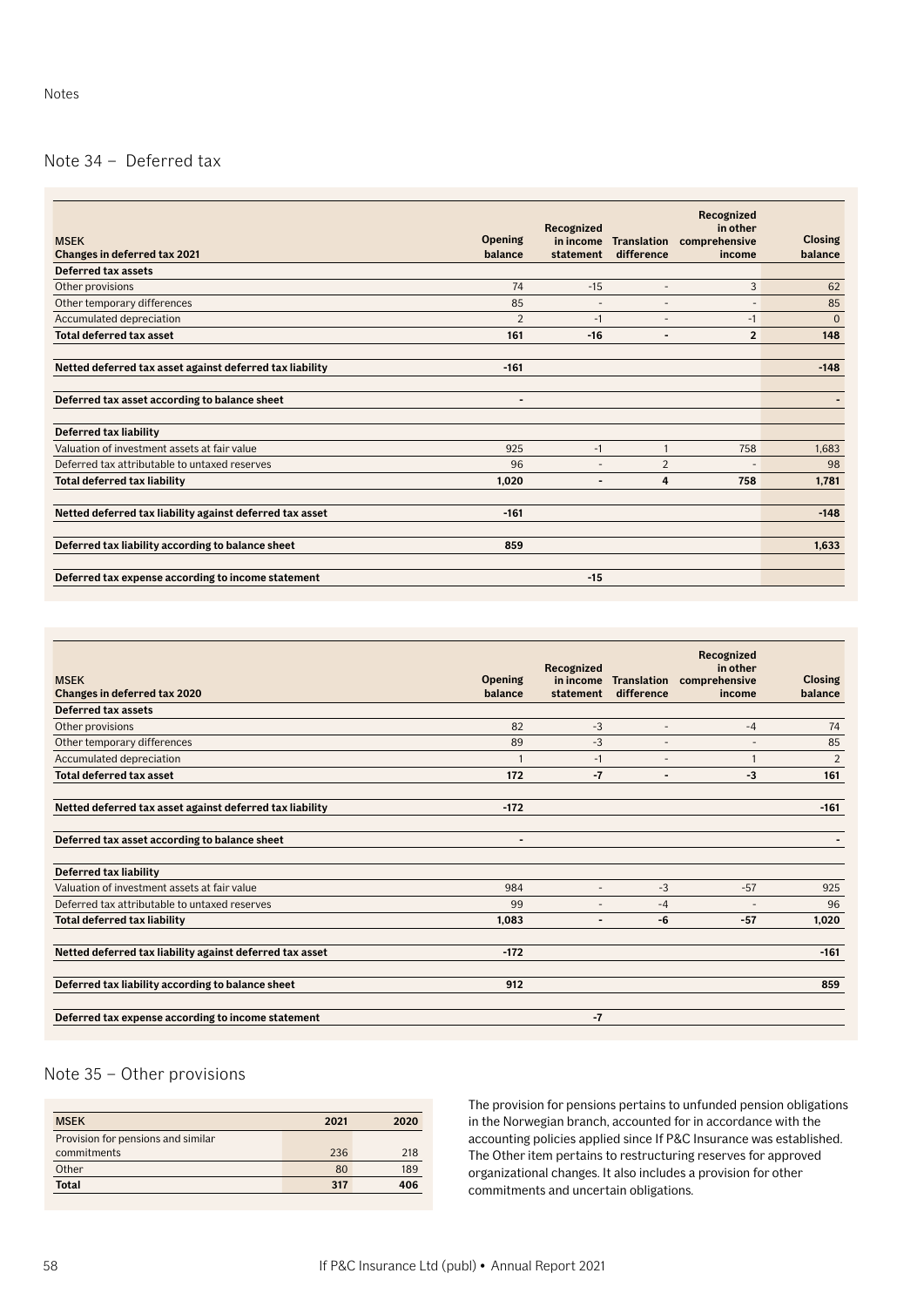# Note 36 – Creditors arising out of direct insurance

| <b>MSEK</b>                     | 2021  | 2020  |
|---------------------------------|-------|-------|
| Payables to policyholders       | 1.411 | 1.825 |
| Payables to insurance brokers   | 62    | 63    |
| Payables to insurance companies | 41    | 36    |
| Total $1$ <sup>1)</sup>         | 1.514 | 1.924 |

 $1)$  Of which MSEK - (-) to be settled later than 12 months after the closing date.

# Note 37 – Other creditors

| <b>MSEK</b>                                           | 2021  | 2020  |
|-------------------------------------------------------|-------|-------|
| Premium tax                                           | 1,900 | 1,669 |
| Current tax liabilities                               | 795   | 830   |
| Liability to patient-insurance pool for public sector | 678   | 627   |
| Collateral and settlement liabilities                 | 278   | 111   |
| Other creditors                                       | 226   | 276   |
| Employee withholding taxes                            | 113   | 104   |
| Other liabilities, group                              | 69    | 113   |
| Other tax                                             | 49    | 51    |
| Accounts payable                                      | 44    | 32    |
| Total <sup>1)</sup>                                   | 4,151 | 3,813 |

 $1)$  Of which, MSEK 631 (624) matures later than 12 months after the closing date.

# Note 38 – Other accruals and deferred income

| <b>MSEK</b>                                 | 2021  | 2020  |
|---------------------------------------------|-------|-------|
| Accrued interest expense, subordinated debt |       |       |
| Accrued interest expense, other             |       |       |
| Other accrued expenses                      | 1.605 | 1.590 |
| Deferred income                             | 155   | 154   |
| Total                                       | 1.760 | 1.751 |

Other accrued expenses consist mainly of personnel-relate provisions, such as for vacation-pay liability, social security fees, commission and other variable compensation as well as reserves for uninvoiced other operating expenses.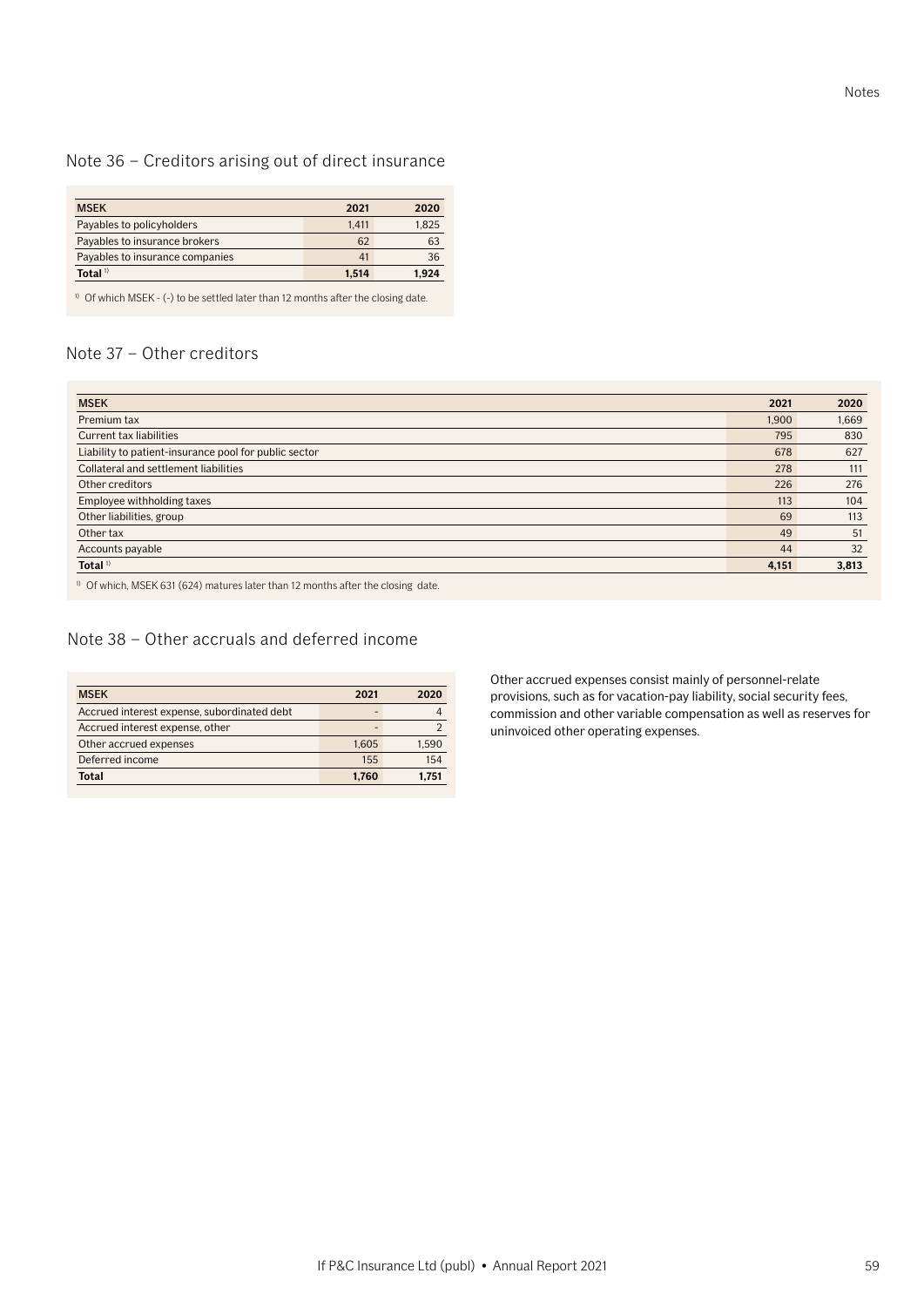# <span id="page-59-0"></span>Other disclosures

Note 39 – Pledged assets

| <b>MSEK</b><br>Pledged assets and equivalent securities for<br>own liabilities and for commitments reported as<br>provisions | 2021  | 2020  |
|------------------------------------------------------------------------------------------------------------------------------|-------|-------|
| Other financial investment assets                                                                                            |       |       |
| Collateral for insurance undertakings                                                                                        | 4.309 | 2.525 |
| Collateral for derivatives trading                                                                                           | 101   | 102   |
| Total                                                                                                                        | 4.410 | 2,627 |
|                                                                                                                              |       |       |
| <b>Cash and bank balances</b>                                                                                                |       |       |
| Collateral for derivatives trading                                                                                           | 20    | 30    |
| Other collaterals                                                                                                            | 5     | 13    |
| Total                                                                                                                        | 26    | 42    |
|                                                                                                                              |       |       |
| Total                                                                                                                        | 4.436 | 2.669 |

Note 40 – Contingent liabilities and other commitments

| <b>MSEK</b>                       | 2021 | 2020 |
|-----------------------------------|------|------|
| Surety and guarantee undertakings |      | 14   |
| Other commitments                 | 50   |      |
| Total                             | 62   | 60   |

If P&C Insurance provides insurance with mutual undertakings within several pools, such as the Nordic Nuclear Insurers Pool, the Norwegian Natural Perils Pool and the Dutch Terror Pool.

Pursuant to the Swedish Traffic Damage Act and Traffic Damage Ordinance, If P&C Insurance, which issues motor insurance in Sweden, is obligated to be a member of the association Swedish Motor Insurers (TFF) and is jointly and severally liable to finance the operations of TFF. This occurs in the form of an annual settlement, whereby TFF's net deficit is divided among the member companies in relation to the various companies' premium volume for motor insurance. Each year, the Company posts a provision for its anticipated share of TFF's estimated deficit for the year concerned. This joint and several responsibility also entails that If P&C Insurance has an obligation to account for costs that could pertain to the cost shares of other member companies, should such companies become insolvent.

In connection with the transfer of the property and casualty insurance business from the Skandia Group to the If Group as of March 1,

# Note 41 – Events after the balance sheet date

In February 2022, Russia attacked Ukraine, which has dramatically changed the political situation in Europe and contributed to significant uncertainty in financial markets. If P&C Insurance has implemented decided sanctions and follows the development of

# Note 42 – Appropriation of earnings

Unrestricted funds in the company, including the Fair value reserve, that are available for appropriation by the Annual General Meeting in accordance with the balance sheet, amount to:

| <b>SEK</b>              |                |
|-------------------------|----------------|
| Net profit for the year | 8.318.781.469  |
| Profit brought forward  | 11.441.847.411 |
| Fair value reserve      | 7,649,200,406  |
|                         | 27,409,829,286 |

The following assets are registered as assets covering technical provisions. In the event of an insolvency situation, policyholders have a beneficiary right to assets registered for coverage of technical provisions. In normal operating circumstances, If P&C Insurance has the right to transfer assets in and out of the register as long as all insurance commitments are covered in accordance with the Insurance Business Act.

| <b>MSEK</b><br>Policyholders' beneficiary rights | 2021      | 2020      |
|--------------------------------------------------|-----------|-----------|
| Assets covered by policyholders'                 |           |           |
| beneficiary rights                               | 105.823   | 101.350   |
| Technical provisions, net                        | $-70.002$ | $-70.364$ |
| Surplus of registered securities                 | 35,821    | 30,986    |

1999, If P&C Insurance and If P&C Insurance Holding Ltd (publ) issued a guarantee for the benefit of Försäkringsaktiebolaget Skandia (publ), whereby the aforementioned companies in the If Group mutually guarantee that companies in the Skandia Group will be indemnified against any claims or actions due to guarantees or similar commitments made by companies in the Skandia Group within the property and casualty insurance business transferred to the If Group.

If P&C Insurance Holding Ltd (publ) and If P&C Insurance have separately entered into agreements with Försäkringsaktiebolaget Skandia (publ) and Tryg-Baltica Forsikring AS, whereby, Skandia and Tryg-Baltica will be indemnified against any claims attributable to guarantees issued by Skandia and Vesta Forsikring AS, on behalf of Skandia Marine Insurance Company (UK) Ltd (changed name to Marlon Insurance Company Ltd, company dissolved in July 2017), in favor of the Institute of London Underwriters. Marlon was sold during 2007, and the purchaser issued a guarantee in favor of the aforementioned companies in the If Group, for the full amount that they may be required to pay under these guarantees.

If P&C Insurance has outstanding commitments to private equity funds totaling MSEK 31, which is the maximum amount that the company has committed to invest in the funds. Capital may be called to these funds over several years as the funds make investments.

events closely. Affected insurance exposure is assessed to be low and the financial turbulence can be handled with a continued good solvency situation.

The Board of Directors proposes appropriation of earnings as follows:

| <b>SEK</b>                       |                |
|----------------------------------|----------------|
| Paid as dividend                 | 8.000.000.000  |
| Profit to be carried forward     | 11.760.628.880 |
| Be carried as Fair value reserve | 7.649.200.406  |
|                                  | 27,409,829,286 |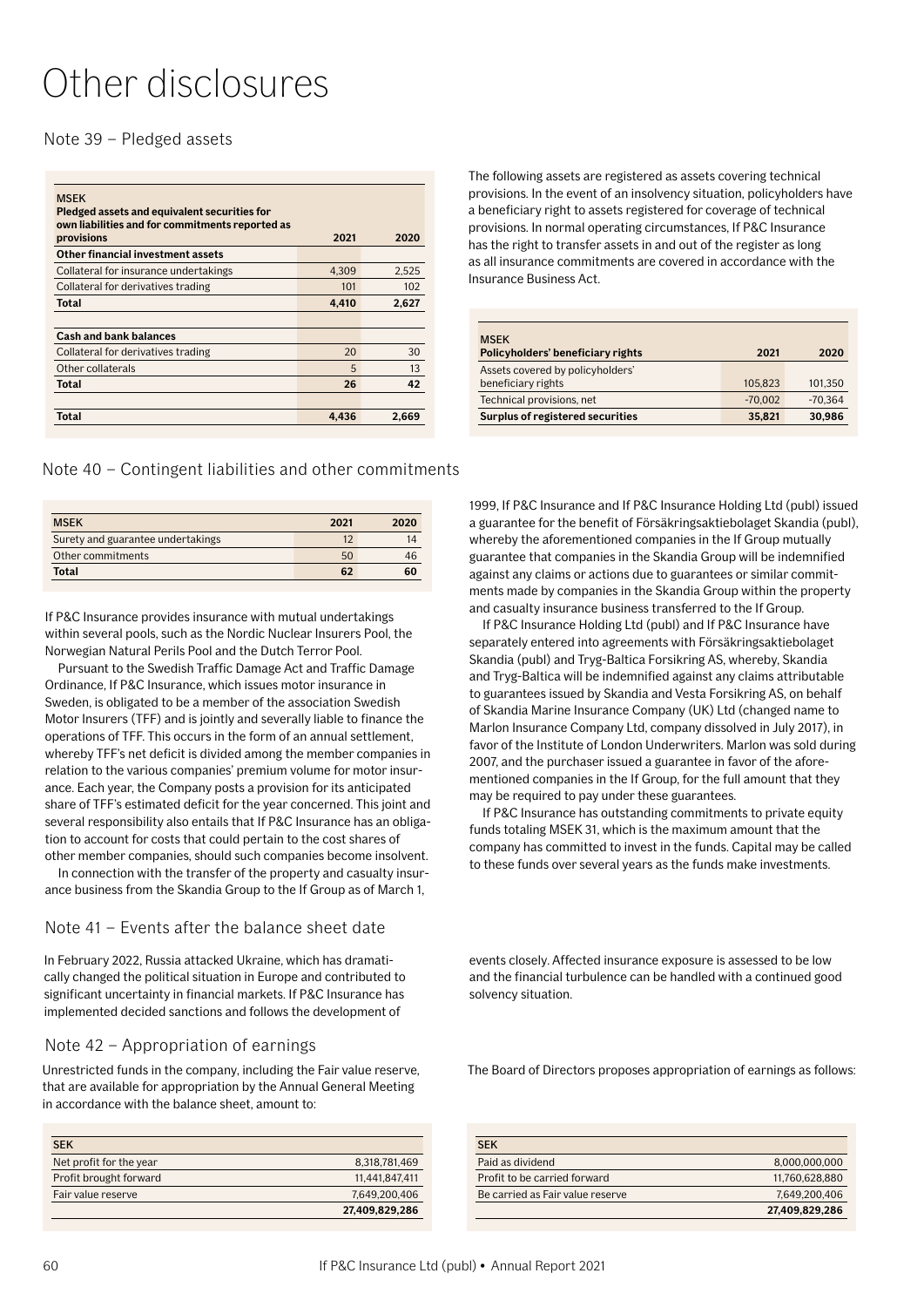# Signatures

<span id="page-60-0"></span>We hereby certify that the Annual Report has been prepared in accordance with generally accepted accounting principles, provides a true and fair view of the company's financial position and results and that the Board of Directors' Report provides a true and fair overview

of the development of the company's operations, financial position and result and describes the significant risks and uncertainties facing the company.

Stockholm, March 10, 2022

**Morten Thorsrud** Chairman of the Board

Patrick Lapveteläinen **Dag Rehme** Board member Board member Board member

**Ingar Brotnov Carina Lidgren** Board member **Board member** Board member

**Måns Edsman**

Board member and President

Our audit report was issued on March 10, 2022

**Deloitte AB**

**Henrik Nilsson** Authorized Public Accountant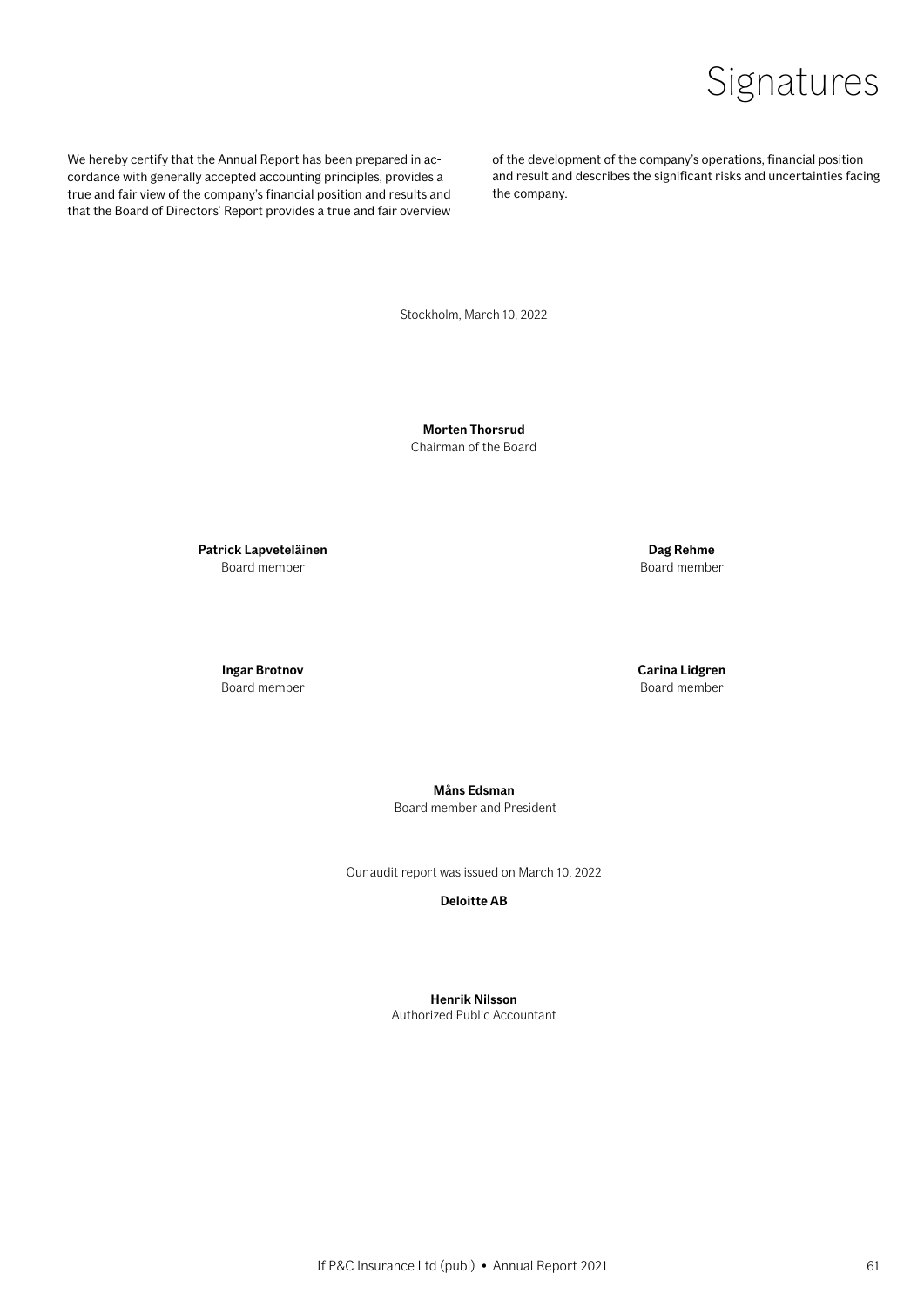# <span id="page-61-0"></span>Auditor's Report

To the general meeting of the shareholders of If P&C Insurance Ltd (publ), corp. id 516401-8102

# Report on the annual accounts

## **Opinions**

We have audited the annual accounts of If P&C Insurance Ltd (publ) for the financial year 2021-01-01 - 2021-12-31.

In our opinion, the annual accounts have been prepared in accordance with the Annual Accounts Act for Insurance Companies and present fairly, in all material respects, the financial position of If P&C Insurance Ltd (publ) as of 31 December 2021 and its financial performance for the year then ended in accordance with the Annual Accounts Act for Insurance Companies. The statutory administration report is consistent with the other parts of the annual accounts.

We therefore recommend that the general meeting of shareholders adopts the income statement and balance sheet.

Our opinions in this report on the annual accounts are consistent with the content of the supplementary report submitted to the Board of Directors of the parent company in accordance with the Auditors' Regulation (537/2014) article 11.

### Basis for Opinions

We conducted our audit in accordance with International Standards on Auditing (ISA) and generally accepted auditing standards in Sweden. Our responsibility according to these standards is described in more detail in the section Auditor's responsibility. We are independent in relation to the company in accordance with generally accepted auditing standards in Sweden and have otherwise fulfilled our professional ethical responsibility according to these requirements. This includes that, to the best of our knowledge and conviction, no prohibited services as referred to in article 5.1 of the Auditors' Regulation (537/2014) have been provided to the audited company or, where applicable, its parent company or its controlled companies within the EU.

We believe that the audit evidence we have obtained is sufficient and appropriate to provide a basis for our opinions.

### Other Information

The audit of the annual report for the financial year 2020-01-01 - 2020-12-31 has been carried out by another auditor who submitted an auditor's report dated March 4, 2021 with unmodified statements in the Report on the Annual Report.

## Key Audit Matters

Key Audit Matters are those areas which, in our professional judgement, were of most significance in the audit of the annual accounts for the current period. These areas were addressed within the context of the audit of the annual accounts as a whole, and in forming the auditor's opinion thereon, but we do not provide a separate opinion about these matters.

## *Provision for claims outstanding*

The provision for claims outstanding (gross of reinsurance) amounts to 67 004 MSEK as of 31 December 2021.

The company's provision for claims outstanding represents a material balance sheet item and is based on complex actuarial calculations and assumptions about future outcomes, primarily regarding the timing and size of claims incurred. The result of management's assessments regarding the requirement for provision for claims outstanding depends on inputs, the choice of actuarial methods and the precision of management judgment in determining actuarial assumptions. The key areas with the greatest impact on the recorded amount of the provision are assessments of settlement time, inflation, morbidity, mortality (annuity reserve), discount rate and claims settlement cost for attributable cash flows.

Note 1 and Note 2 to the annual accounts gives a description of the accounting policies applied for the valuation of the company's claims

outstanding and Note 5 deals with the company's exposure to and management of the insurance risks associated with the provision for unregulated damages. Note 33 further describes the methods applied by the company in the valuation of the balance sheet item and the development of the provision for claims outstanding over time.

As the calculation of the provision for claims outstanding is significantly dependent on estimations and judgments this is an area of particular importance in our audit.

We have involved actuary specialists in our audit procedures and our audit procedures have included but were not limited to:

- Evaluated whether actuarial valuation methods and models for calculating provision for claims outstanding comply with generally accepted standards and practices.
- Evaluated the key controls that deemed most relevant to the assessment of the selection of actuarial methods, assessment of assumptions and evaluation and analysis of historical claims development. We have also evaluated and examined a selection of general IT controls linked to applicable systems and applications that we have assessed as critical to the data that forms the basis for the valuation of provision for claims outstanding.
- –On a sample basis, examined input data used in the calculations of the provision for claims outstanding.
- Performed independent control calculations based on actuarial methods for a substantial part of the provision for claims outstanding.
- Evaluated management's material estimations and assumptions.
- Evaluated whether the disclosures, for example regarding applied methods and assumptions, insurance risks and claims development, linked to the provision for claims outstanding are fair and complete based on applicable accounting policies.

## *Valuation of financial investment assets in level 2 and 3 at fair value*

The financial investment assets measured at fair value in accordance with the principles set out in IFRS 13 amount to 106 025 MSEK as of December 31, 2021.

The risk associated with the valuation of fair value investment assets is mainly attributable to instruments where quoted prices on an active market are missing (level 2) and/or cannot be derived from observable market data (level 3) via an established valuation technique, which requires management estimates primarily regarding the choice of input and valuation model.

Note 22 states that the fair value of level 2 financial investment assets amounts to SEK 38 475 million, of which SEK 38 279 million consists of bonds and other interest-bearing instruments as of December 31, 2021. Note 22 also shows that the fair value of level 3 financial investment assets amounts to SEK 148 million as of December 31, 2021.

Notes 1 and Note 2 state the accounting policies and the material estimations and judgments considered in connection with the fair value measurement and Note 5 deals with the companies risks and risk management related to financial investment assets. Note 22 further describes the methods the company applies when valuing financial investment assets.

The company's financial investment assets form a significant part of the company's balance sheet and incorrect assessments in, for example, the choice of valuation model may affect fair value and therefore this is an area of particular importance in our audit.

Our audit has included, but was not limited to, the following audit procedures:

– Evaluated the key controls deemed most relevant to the valuation of financial investment assets, including key controls related to estimations and judgments, as well as a selection of general IT controls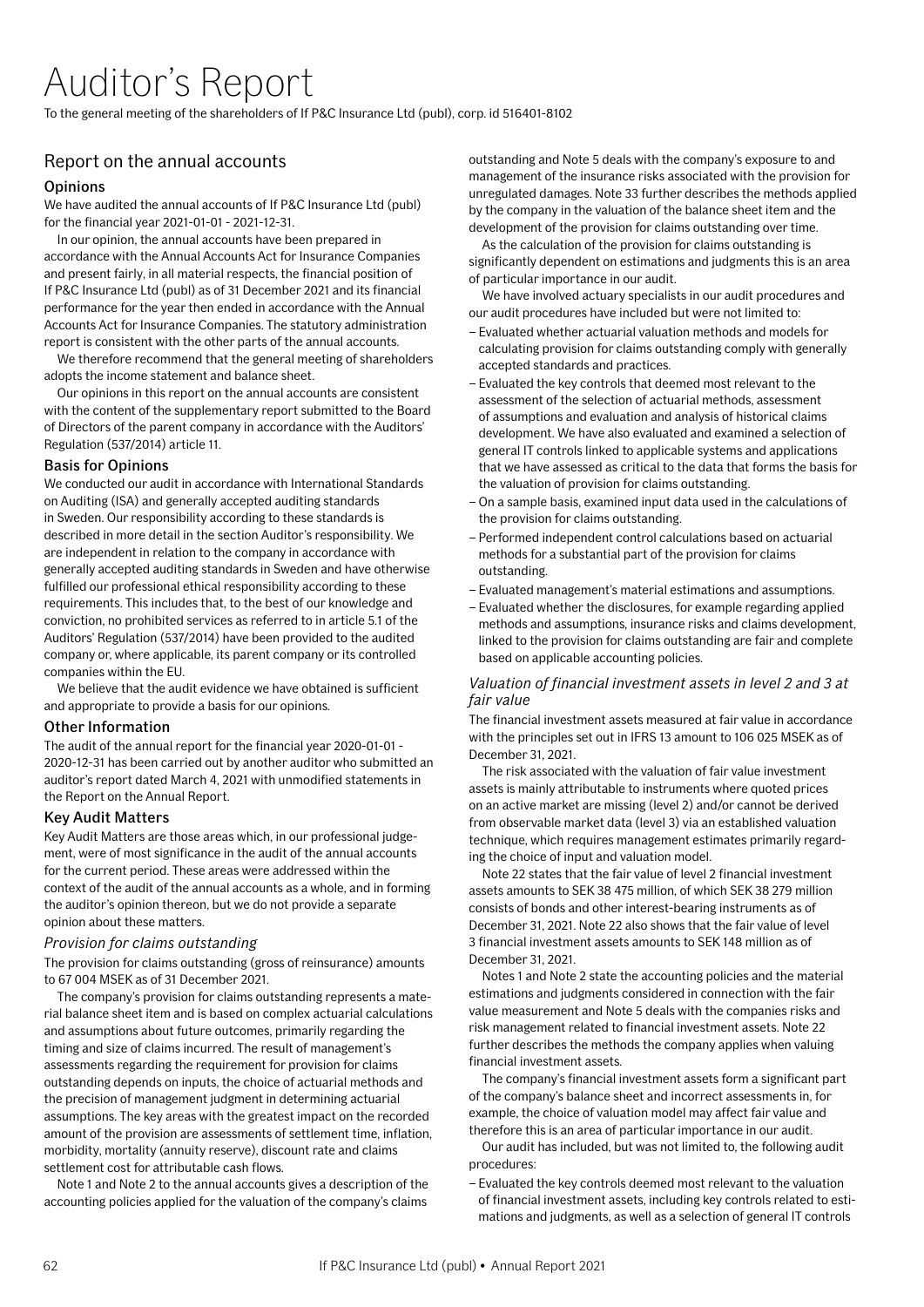related to systems and applications deemed critical to the data that underpins the fair value measurement.

- –On a sample basis, examined keyinput data used in the valuation of financial investment assets, including validation of prices, exchange rates and discount curves against external financial data providers and reconciled holdings against custodian depository notices.
- Evaluated valuation methods and models versus generally accepted standards and industry practices.
- Evaluated whether the disclosures for financial investment assets are fair and complete based on applicable accounting policies.

## Responsibilities of the Board of Directors and the President

The Board of Directors and the President are responsible for the preparation of the annual accounts and that they give a fair presentation in accordance with the Annual Accounts Act. The Board of Directors and the President are also responsible for such internal control as they determine is necessary to enable the preparation of annual accounts that are free from material misstatement, whether due to fraud or error.

In preparing the annual accounts, The Board of Directors and the President are responsible for the assessment of the company's ability to continue as a going concern. They disclose, as applicable, matters related to going concern and using the going concern basis of accounting. The going concern basis of accounting is however not applied if the Board of Directors and the President intends to liquidate the company, to cease operations, or has no realistic alternative but to do so.

### Auditor's responsibility

Our objectives are to obtain reasonable assurance about whether the annual accounts as a whole are free from material misstatement, whether due to fraud or error, and to issue an auditor's report that includes our opinions. Reasonable assurance is a high level of assurance, but is not a guarantee that an audit conducted in accordance with ISAs and generally accepted auditing standards in Sweden will always detect a material misstatement when it exists. Misstatements can arise from fraud or error and are considered material if, individually or in the aggregate, they could reasonably be expected to influence the economic decisions of users taken on the basis of these annual accounts.

As part of an audit in accordance with ISAs, we exercise professional judgment and maintain professional scepticism throughout the audit. We also:

- Identify and assess the risks of material misstatement of the annual accounts, whether due to fraud or error, design and perform audit procedures responsive to those risks, and obtain audit evidence that is sufficient and appropriate to provide a basis for our opinions. The risk of not detecting a material misstatement resulting from fraud is higher than for one resulting from error, as fraud may involve collusion, forgery, intentional omissions, misrepresentations, or the override of internal control.
- –Obtain an understanding of the company's internal control relevant to our audit in order to design audit procedures that are appropriate in the circumstances, but not for the purpose of expressing an opinion on the effectiveness of the company's internal control.
- Evaluate the appropriateness of accounting policies used and the reasonableness of accounting estimates and related disclosures made by the Board of Directors and the President.
- Conclude on the appropriateness of the Board of Directors' and the President's use of the going concern basis of accounting in preparing the annual accounts. We also draw a conclusion, based on the audit evidence obtained, as to whether any material uncertainty

exists related to events or conditions that may cast significant doubt on the company's ability to continue as a going concern. If we conclude that a material uncertainty exists, we are required to draw attention in our auditor's report to the related disclosures in the annual accounts or, if such disclosures are inadequate, to modify our opinion about the annual accounts. Our conclusions are based on the audit evidence obtained up to the date of our auditor's report. However, future events or conditions may cause the company to cease to continue as a going concern.

– Evaluate the overall presentation, structure and content of the annual accounts, including the disclosures, and whether the annual accounts represent the underlying transactions and events in a manner that achieves fair presentation.

We must inform the Board of Directors of, among other matters, the planned scope and timing of the audit. We must also inform of significant audit findings during our audit, including any significant deficiencies in internal control that we identified.

We must also provide the Board of Directors with a statement that we have complied with relevant ethical requirements regarding independence, and to communicate with them all relationships and other matters that may reasonably be thought to bear on our independence, and where applicable, actions taken to eliminate threats or safeguards applied.

From the matters communicated with the Board of Directors, we determine those matters that were of most significance in the audit of the annual accounts, including the most important assessed risks for material misstatement, and are therefore the key audit matters. We describe these matters in the auditor's report unless law or regulation precludes disclosure about the matter.

# Report on other legal and regulatory requirements

## Opinions

In addition to our audit of the annual accounts, we have also audited the administration of the Board of Directors and the President of If P&C Insurance Ltd (publ) for the financial year 2021-01-01 - 2021-12-31 and the proposed appropriations of the company's profit or loss.

We recommend to the general meeting of shareholders that the profit to be appropriated in accordance with the proposal in the statutory administration report and that the members of the Board of Directors and the President be discharged from liability for the financial year.

### Basis for Opinions

We conducted the audit in accordance with generally accepted auditing standards in Sweden. Our responsibilities under those standards are further described in the Auditor's Responsibilities section. We are independent of If P&C Insurance Ltd (publ) in accordance with professional ethics for accountants in Sweden and have otherwise fulfilled our ethical responsibilities in accordance with these requirements.

We believe that the audit evidence we have obtained is sufficient and appropriate to provide a basis for our opinions.

## Responsibilities of the Board of Directors and the President

The Board of Directors is responsible for the proposal for appropriations of the company's profit or loss. At the proposal of a dividend, this includes an assessment of whether the dividend is justifiable considering the requirements which the company's type of operations, size and risks place on the size of the company's equity, consolidation requirements, liquidity and position in general.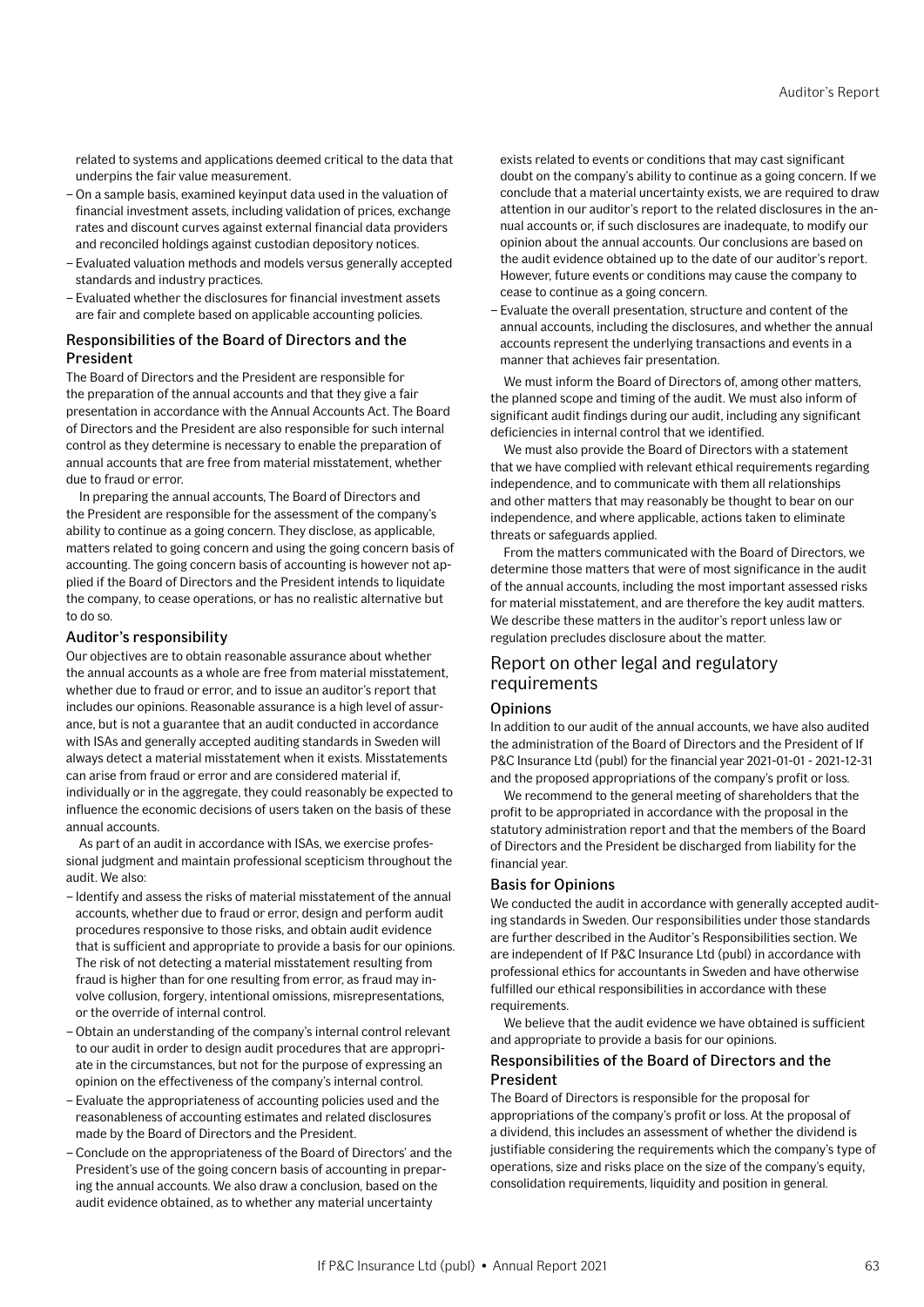The Board of Directors is responsible for the company's organization and the administration of the company's affairs. This includes among other things continuous assessment of the company's financial situation and ensuring that the company's organization is designed so that the accounting, management of assets and the company's financial affairs otherwise are controlled in a reassuring manner. The President shall manage the ongoing administration according to the Board of Directors' guidelines and instructions and among other matters take measures that are necessary to fulfill the company's accounting in accordance with law and handle the management of assets in a reassuring manner.

### Auditor's responsibility

Our objective concerning the audit of the administration, and thereby our opinion about discharge from liability, is to obtain audit evidence to assess with a reasonable degree of assurance whether any member of the Board of Directors or the President in any material respect:

- has undertaken any action or been guilty of any omission which can give rise to liability to the company, or
- in any other way has acted in contravention of the Companies Act, the Annual Accounts Act for Insurance Companies or the Articles of Association.

Our objective concerning the audit of the proposed appropriations of the company's profit or loss, and thereby our opinion about this, is to assess with reasonable degree of assurance whether the proposal is in accordance with the Companies Act.

Reasonable assurance is a high level of assurance, but is not a guarantee that an audit conducted in accordance with generally accepted auditing standards in Sweden will always detect actions or omissions that can give rise to liability to the company, or that the proposed appropriations of the company's profit or loss are not in accordance with the Companies Act.

As part of an audit in accordance with generally accepted auditing standards in Sweden, we exercise professional judgment and maintain professional scepticism throughout the audit. The examination of the administration and the proposed appropriations of the company's profit or loss is based primarily on the audit of the accounts. Additional audit procedures performed are based on our professional judgment with starting point in risk and materiality. This means that we focus the examination on such actions, areas and relationships that are material for the operations and where deviations and violations would have particular importance for the company's situation. We examine and test decisions undertaken, support for decisions, actions taken and other circumstances that are relevant to our opinion concerning discharge from liability. As a basis for our opinion on the Board of Directors' proposed appropriations of the company's profit or loss we examined the Board of Directors' reasoned statement and a selection of supporting evidence in order to be able to assess whether the proposal is in accordance with the Companies Act.

Deloitte AB, was appointed auditor of If P&C Insurance Ltd (publ) by the general meeting of the shareholders on March 25, 2021 and has been the company's auditor since March 25, 2021.

Stockholm March 10, 2022

Deloitte AB

*Signature on Swedish original*

Henrik Nilsson Authorized Public Accountant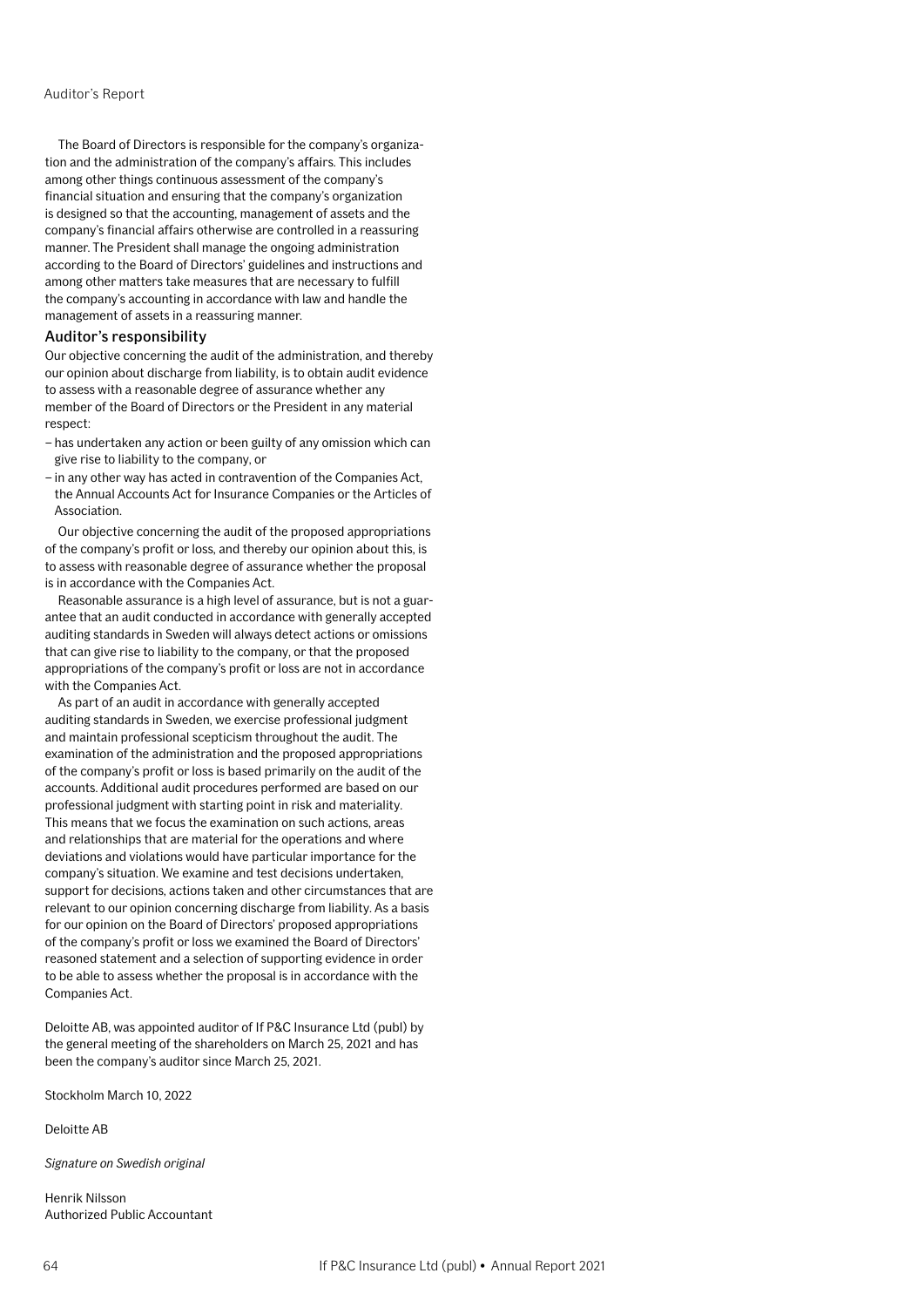# Glossary and definitions

# <span id="page-64-0"></span>Allocated investment return transferred from the non-technical account

Net return on average technical provisions, with deductions for deferred acquisition costs, the technical result before allocated interest and average outstanding balances. The allocated investment return is based on risk-free interest.

## Allocated investment return transferred to the technical account

Allocated investment return transferred from the non-technical account excluding the part added to the annuity result by means of a reduction of costs for the upward adjustment of the annuity provision.

## Ancillary own funds

Ancillary own funds consist of contingent assets held by the entity but not included in its solvensy balance sheet. Provided that they can be used for loss coverage and that approval has been obtained from a supervisory authority, an item not included in the basic own fund may be included in the available own funds in the form of ancillary own funds.

### Basic own funds

Basic own funds are derived from the solvency balance sheet in which the undertaking's assets and liabilities are measured in accordance with the solvency regulations. Basic own funds consists of the positive difference between assets and liabilities (including technical provisions), which are reduced by the amount of own shares held. In addition, qualifying subordinated liabilities are included in basic own funds.

### Captive

An insurance company, owned by a non-insurance company, whose principal function is to insure and reinsure part of the parent's risk, or risks of other units within the same group.

## Claims frequency

The observed relationship during a specific period between the number of claims and the number of policies in a certain category of insurance (a certain insurance portfolio). It does not include major claims.

## Claims ratio

Total sum of claims incurred on own account including claimsadjustment costs in relation to premiums earned on own account, expressed as a percentage.

## Combined ratio

Total sum of claims incurred and operating expenses on own account in insurance operations in relation to premiums earned on own account, expressed as a percentage.

## Consolidation capital

Shareholders' equity less deferred tax assets plus untaxed reserves, subordinated debt and deferred tax liability.

## Consolidation margin

Key ratio representing the relative size of consolidation capital. The consolidation margin is calculated as consolidation capital in relation to premiums written, net excluding portfolio premiums.

### Cost of insurance operations

Total sum of operating expenses in insurance operations on own account and claims-adjustment costs.

## Cost ratio<sup>1)</sup>

Total sum of operating expenses in insurance operations on own account and claims-adjustment costs in relation to premiums earned on own account, expressed as a percentage.

### Direct insurance

Insurance business that relates to contracts concluded between insurers and the insured. The insurance company is directly responsible in relation to the insured.

## Duration

The concept of duration has different definitions within the asset management and insurance operations.

Within asset management, duration is the same as the interest-rate risk and denotes how sensitive a fixed-income portfolio is to changes in average interest rates. Duration may be expressed as number of years, in which case it shows the weighted average maturity of the portfolio, meaning the remaining time until invested capital plus interest is returned to the investor.

Within insurance operations, duration represents the period that starts when an insurance contract becomes effective and ends when it expires.

## Economic capital

If uses Economic capital in internal management. It is an internal measure describing the amount of capital required in order to bear different kinds of risk. Economic capital is defined as the amount of capital required to protect the economic solvency over a one-year time horizon with a probability of 99.5%.

## Eligible own funds to cover the minimum capital

The eligible own funds to cover the minimum capital requirement are derived from the same available own fund items as the eligible own funds to cover the Solvency Capital Requirement, but with the difference that additional limits apply as to the eligibility of those own funds items. The level of eligible own funds may not fall below the minimum capital requirement (MCR).

### Expense ratio

Operating expenses in insurance operations on own account in relation to net premiums earned, expressed as a percentage.

### Gross premiums written

Total premiums received during the fiscal year or taken up as a receivable at the end of the year. In contrast to premiums earned, premiums written are not capitalized; i.e. they are unaffected by opening and closing provisions for unearned premiums.

### IBNR Provision

Provision for the estimated value of the company's liability for claims that have occurred but are unknown or, in view of the extent of the claim, are insufficiently known. The provision is included in Provision for claims outstanding. IBNR = incurred but not reported.

### Impact of changes in exchange rates

Changes in amounts and percentages between the current year and the preceding year adjusted for the impact of changes in exchange rates, whereby amounts in foreign currency have been recalculated using the same exchange rates for the particular years.

### Insurance margin 1)

Technical result less other technical income and other operating expense in relation to premiums earned on own account, expressed as a percentage.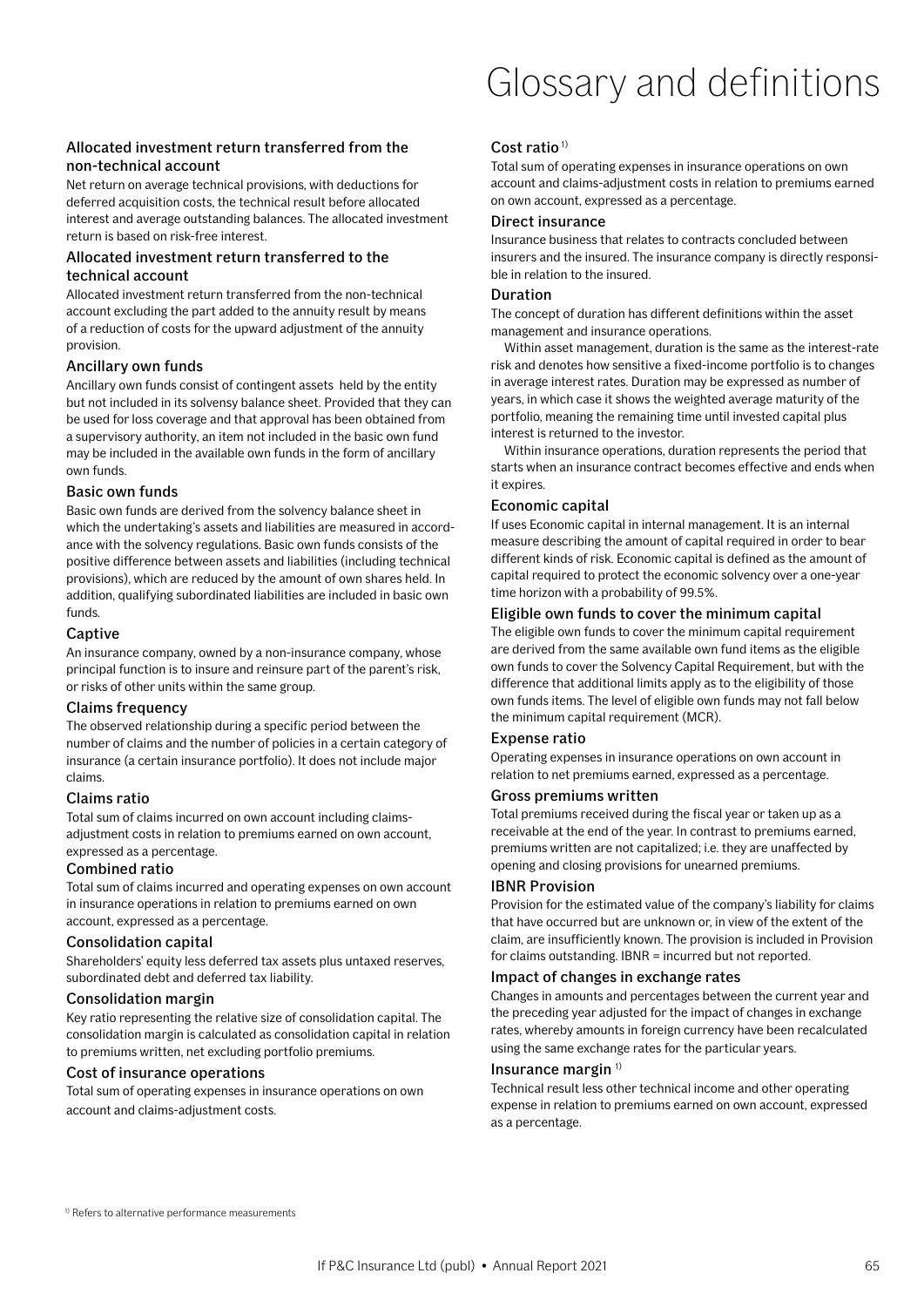### Investment assets

Assets that resemble a capital investment, including real estate and securities, such as shares and participations, bonds and other interest-bearing securities, loans and derivatives as well as all investments in group companies and associates.

### Investment return

Net of following income and costs: interest income/expense, dividend on shares and participations, surplus/deficits from own properties, management costs, realized and unrealized changes in fair value of real estate, shares and participations and interest-bearing securities, and exchange-rate gains/losses. If P&C Insurance recognizes the main part of unrealized value changes on shares and participations and interest-bearing securities in other comprehensive income.

### Minimum capital requirement (MCR)

The Minimum Capital Requirement should reflect a level of eligible own funds where the company in 85% of all possible outcomes during a year can meet its commitments and is a solvency level below which it is considered unacceptable to continue operating.

### Net premiums written

Gross premiums written less ceded reinsurance premiums.

### Operating expenses in insurance operations

Expenses related to the acquisition or renewal of insurance contracts plus corporate administration costs.

### Own funds (capital base) (Solvency II)

In Solvency II, the solvency capital requirements should be covered with "own funds," which consist of capital items and financial resources of a certain quality in terms of ability to absorb losses. An undertaking's available own funds may consist of basic own funds and ancillary own funds. The part of the undertaking's capital which is eligible to cover the solvency and minimum capital requirements is called eligible own funds. An insurance undertaking must have eligible own funds at least equal to the solvency capital requirement (SCR).

### Premiums earned

That portion of gross premiums written that pertains to the fiscal year, meaning premiums written adjusted for changes in the provision for unearned premiums.

### Prior-year claims result

Profit or loss that arises when claims originating from a prior year are either finally settled or revalued.

### Property and casualty insurance

Collective term for property insurance, liability insurance and reinsurance.

Property insurance involves the type of insurance that covers the economic value of one or several objects (such as movable property in a home, car, boat, horse, factory building or warehouse). Other types of property and casualty insurance mainly cover various interests (such as, business interruption insurance or liability insurance), where only a specific economic interest is covered, not the economic value of one or several objects.

## Provision for unearned premiums and unexpired risks

Liability item in the balance sheet corresponding to the portion of premiums written that, in the financial accounts, pertains to forthcoming periods, and that covers anticipated claims costs and operating expenses for policies in force at the accounting date and up to their next due date.

### Provision for claims outstanding

Liability item in the balance sheet consisting of the estimated value

of claims incurred but not yet paid and the expected operating expenses for the settlement of the claims.

### Reinsurance

A method of distributing risks whereby an insurance company purchases coverage for a part of its liability based on insurance or reinsurance contracts, so-called ceded reinsurance. Reinsurance accepted pertains to the business one insurance company accepts from other insurance companies in the form of reinsurance.

### Retention

The highest insured or claims amount relating to the same risk that an insurer retains for its own account, meaning without reinsurance.

## Risk ratio  $1$ )

Total sum of insurance claims on own account, excluding claimsadjustment costs, in relation to premiums earned on own account, expressed as a percentage.

### Run-off business

The liquidation of an insurance company or portfolio of insurance business that has been transferred to a separate administrative unit.

### Solvency Capital Requirement (SCR)

The Solvency Capital Requirement corresponds to a level of eligible own funds that enables an undertaking to absorb significant losses and that provides policyholders and beneficiaries with reasonable certainty to receive their benefits when they fall due. The Solvency Capital Requirement is calculated on the basis of all the quantifiable risks to which the insurance company is exposed. As a minimum, the Solvency Capital Requirement is to cover: insurance risk, market risk, counterparty default risk, and operational risk.

### Technical provisions

Provisions for unearned premiums, unexpired risks and claims outstanding.

### Technical result

Premiums earned on own account less claims costs and operating expenses on own account, plus the allocated investment return transferred to the technical accounts and other technical income.

### Technical result before investment return

Item in the technical accounts comprising premiums earned on own account less claims and operating expenses on own account in the insurance operations.

### Total investment return

Investment return in relation to other financial investment assets, land and buildings, cash and bank balances, accrued financial income, securities settlement claims/liabilities and derivative liabilities, expressed as a percentage. The return has been calculated using a daily time-weighted return calculation method.

### Underwriting

Includes the risk assessment and pricing conducted when insurance contracts are drawn up. In accounting contexts, the term is also used more broadly to designate the operations of an insurance company that do not have the character of asset management.

<sup>1)</sup> Refers to alternative performance measurements